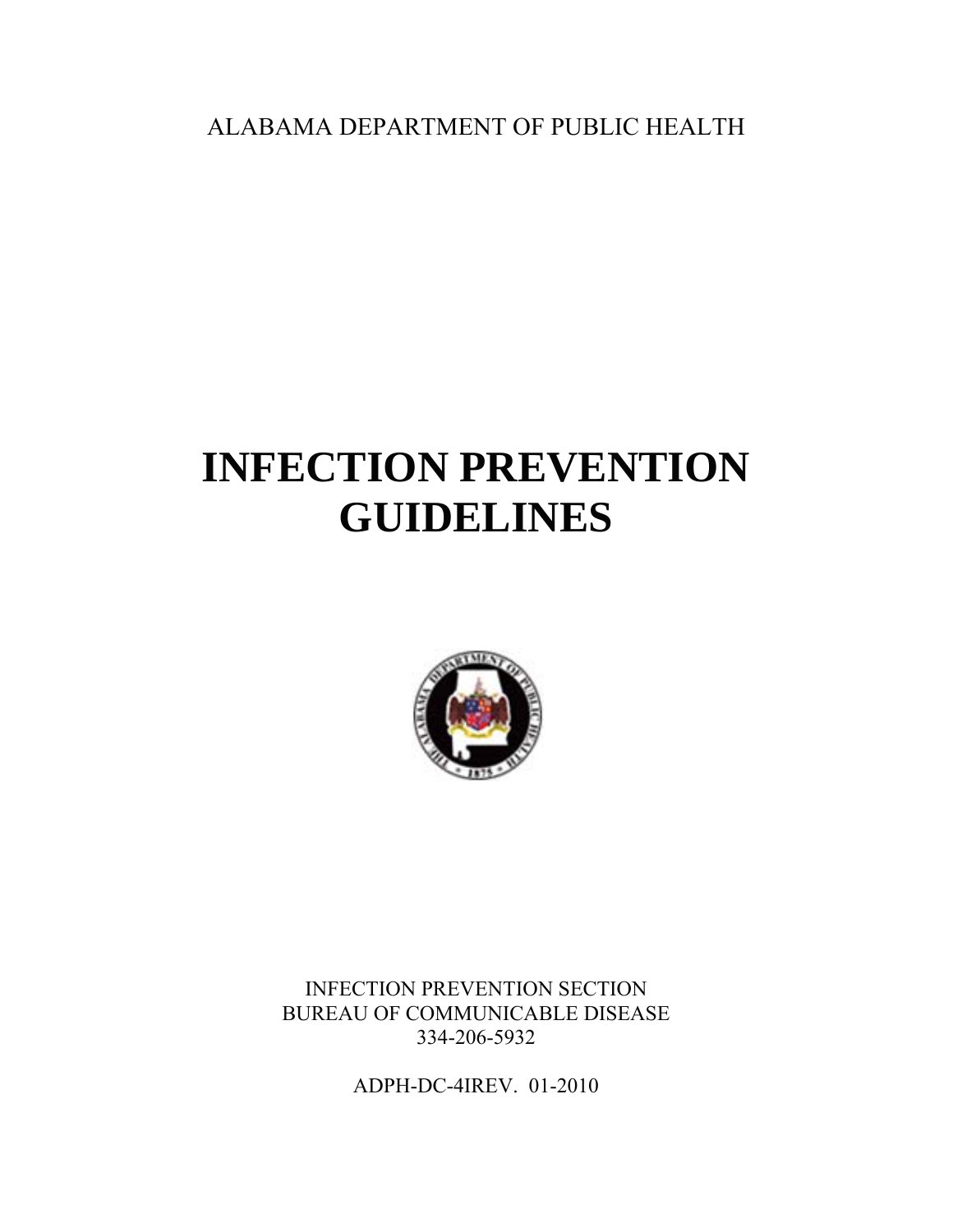# **Infection Prevention Manual**

# **Table of Contents**

### **SECTION I**

| L             |                                                          |  |
|---------------|----------------------------------------------------------|--|
|               | $A_{\cdot}$                                              |  |
|               | B.                                                       |  |
|               | $\mathcal{C}$                                            |  |
|               | D.                                                       |  |
|               | E.                                                       |  |
|               | $F_{-}$                                                  |  |
|               | G.                                                       |  |
| П.            |                                                          |  |
| III.          |                                                          |  |
| $\mathbf{IV}$ | <b>HIV-Infected Persons.</b>                             |  |
| V.            |                                                          |  |
| VI.           | Alabama Department of Public Health Employee Hepatitis B |  |
|               |                                                          |  |

### **Alabama Department of Public Health Policy on Infected Healthcare Workers** ......20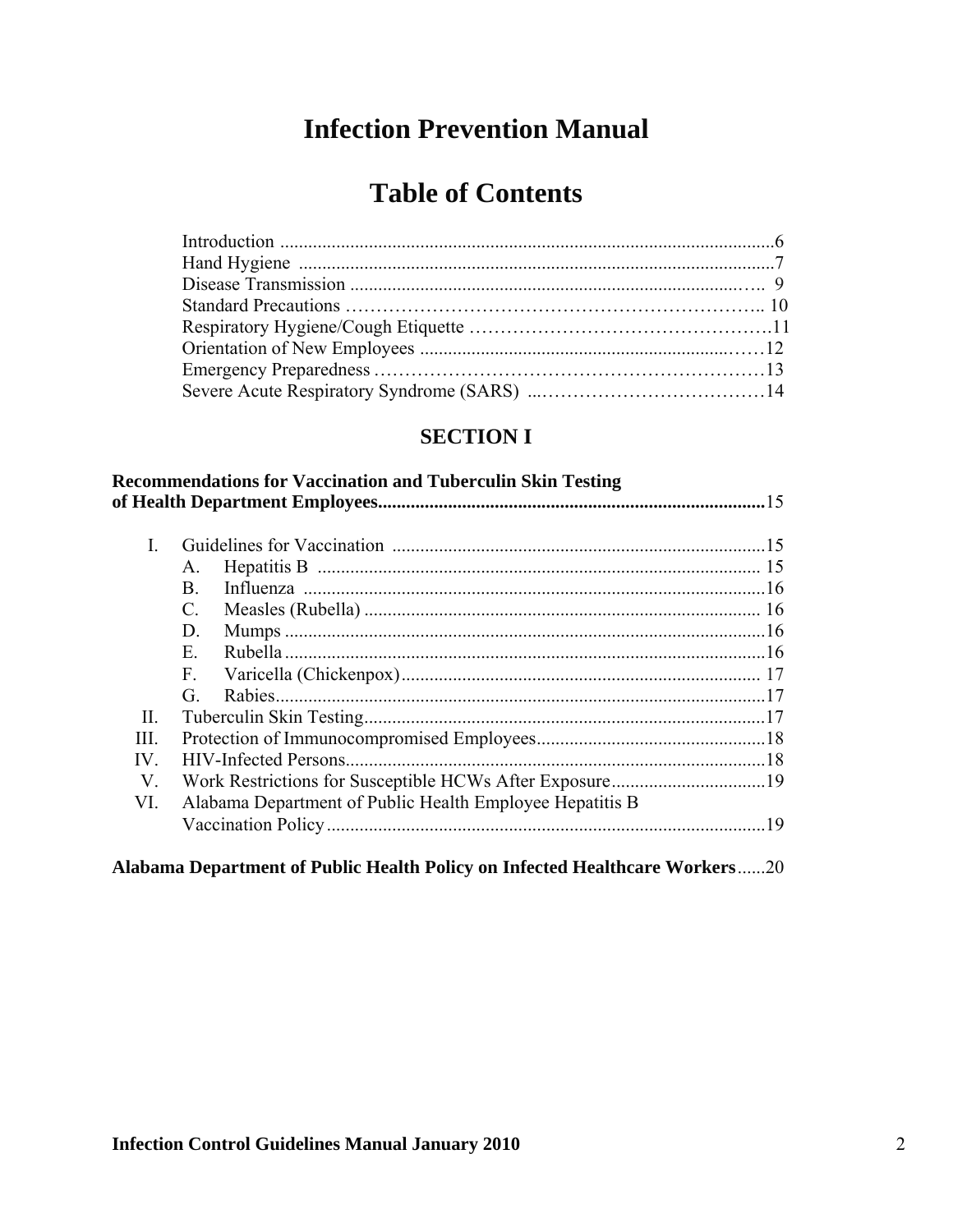### **SECTION II**

| L.  |              |                                                                        |  |
|-----|--------------|------------------------------------------------------------------------|--|
| II. |              |                                                                        |  |
| Ш.  |              |                                                                        |  |
|     | $\mathsf{A}$ |                                                                        |  |
|     | B.           | Classification Scheme for Disinfection & Sterilization of Patient Care |  |
|     |              |                                                                        |  |
|     |              |                                                                        |  |
|     | D.           |                                                                        |  |
|     | Е.           |                                                                        |  |

### **SECTION III**

|    | Recommendations for the Management of Percutaneous/   |     |
|----|-------------------------------------------------------|-----|
|    |                                                       | 25  |
| П. | Management of Occupational Needlesticks and/or        |     |
|    |                                                       | .26 |
|    | III. Recommendations for Management of Exposure       |     |
|    |                                                       |     |
|    | IV. Recommendations for the Management of Exposure to |     |
|    |                                                       |     |
| V. |                                                       |     |

### **SECTION IV**

### **SECTION V**

### **SECTION VI**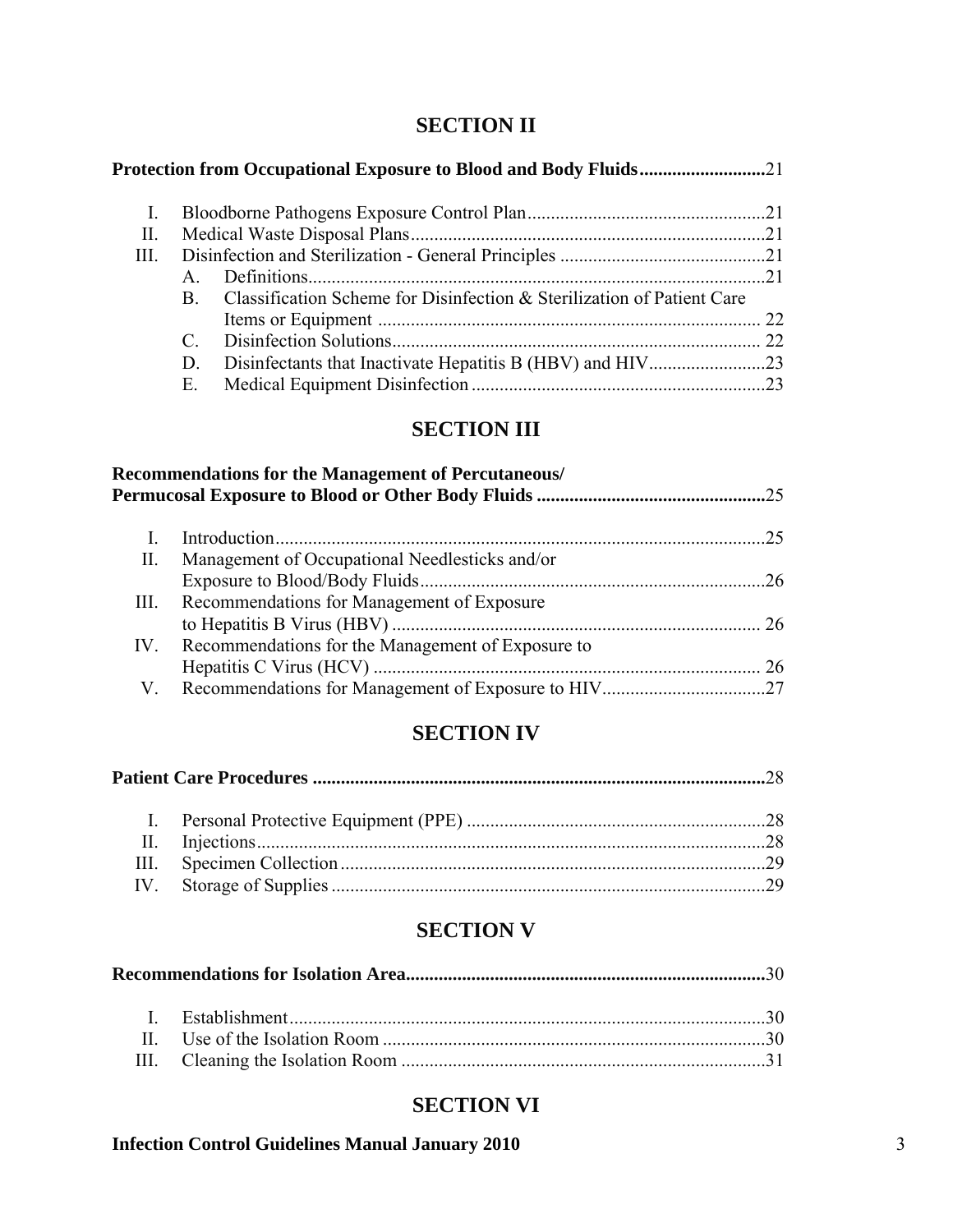| L        |                                                                 | 32  |  |
|----------|-----------------------------------------------------------------|-----|--|
| II.      | <b>Community Associated Methicillin-Resistant</b>               |     |  |
|          |                                                                 |     |  |
| Ш.       |                                                                 | .33 |  |
|          | Methicillin-Resistant Staphylococcus aureus (MRSA)33<br>$A_{-}$ |     |  |
|          | B.                                                              |     |  |
| $IV_{-}$ |                                                                 |     |  |
|          | $\mathsf{A}$                                                    |     |  |
|          | B.                                                              |     |  |
| V.       |                                                                 |     |  |
|          | $\mathsf{A}$                                                    |     |  |
|          | B.                                                              |     |  |
| VI.      |                                                                 |     |  |
|          |                                                                 |     |  |
| VII.     |                                                                 |     |  |
|          | $\mathsf{A}$                                                    |     |  |
|          | B.                                                              | 37  |  |

### **SECTION VII**

|       |                                                                        | .38 |
|-------|------------------------------------------------------------------------|-----|
|       | Environmental Factors that may Increase Susceptibility to Infection 38 |     |
| П.    |                                                                        |     |
| Ш.    |                                                                        |     |
| IV.   |                                                                        |     |
| V     |                                                                        |     |
| VI.   |                                                                        |     |
| VII.  |                                                                        |     |
| VIII. |                                                                        |     |
| IX    |                                                                        |     |
| X.    |                                                                        |     |

### **SECTION VIII**

|--|--|--|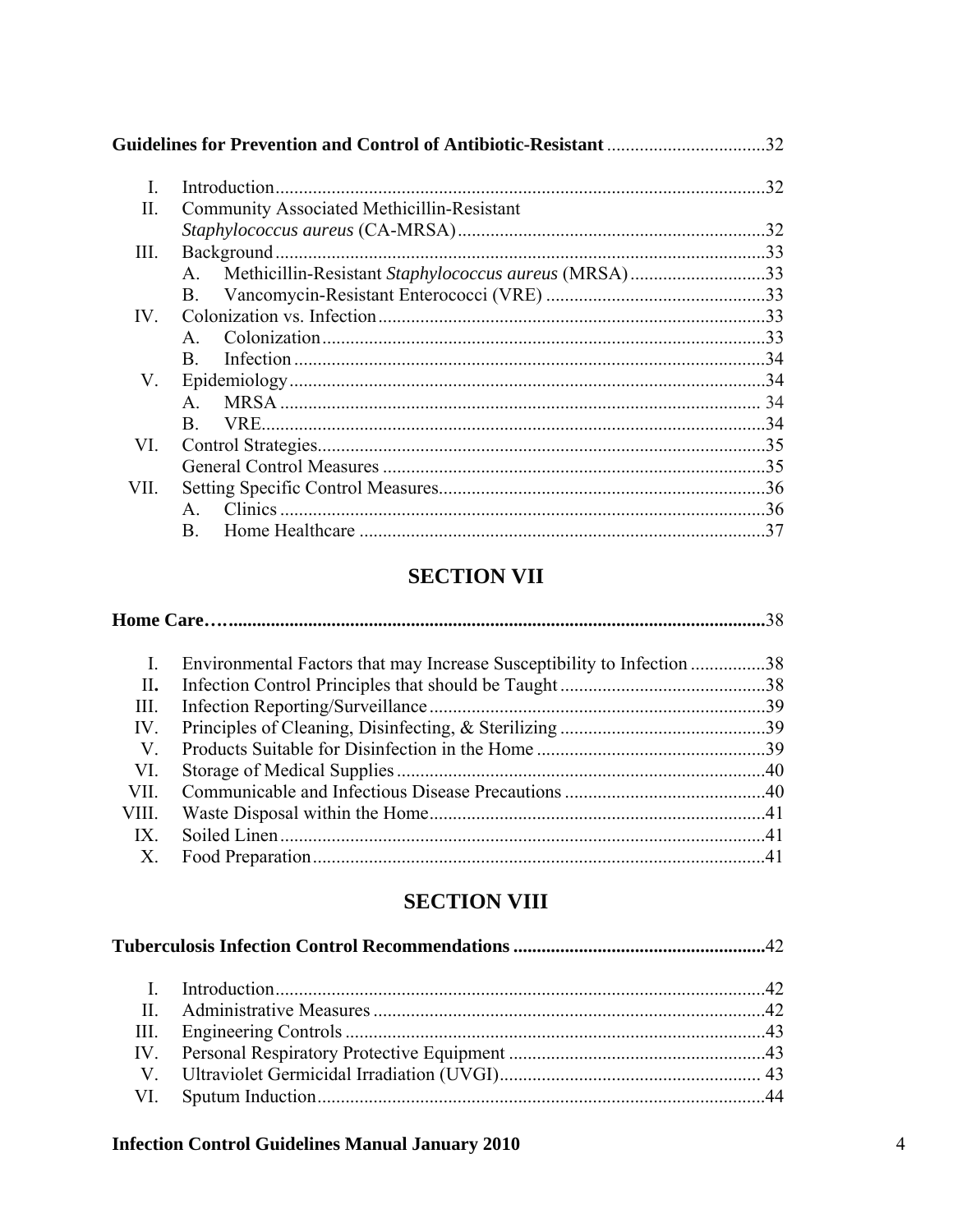|--|--|--|--|

### **SECTION IX**

|  |  | <b>Preventing Allergic Reactions to Natural Latex in the Workplace</b> 45 |  |
|--|--|---------------------------------------------------------------------------|--|
|  |  |                                                                           |  |

#### **SECTION X**

- 1. ADPH Infection Control Handout for New Employee Orientation: Hand Hygiene
- 2. ADPH Employee Hepatitis B Vaccination Policy
- 3. Post Hepatitis B Vaccine Employee Screening Laboratory Request Instructions
- 4. MRSA Methicillin-resistant *Staphylococcus aureus* Fact Sheet
- 5. CA-MRSA Community-associated Methicillin-resistant *Staphylococcus aureus:* Frequently Asked Questions
- 6. Standard Precautions
- 7. Contact Precautions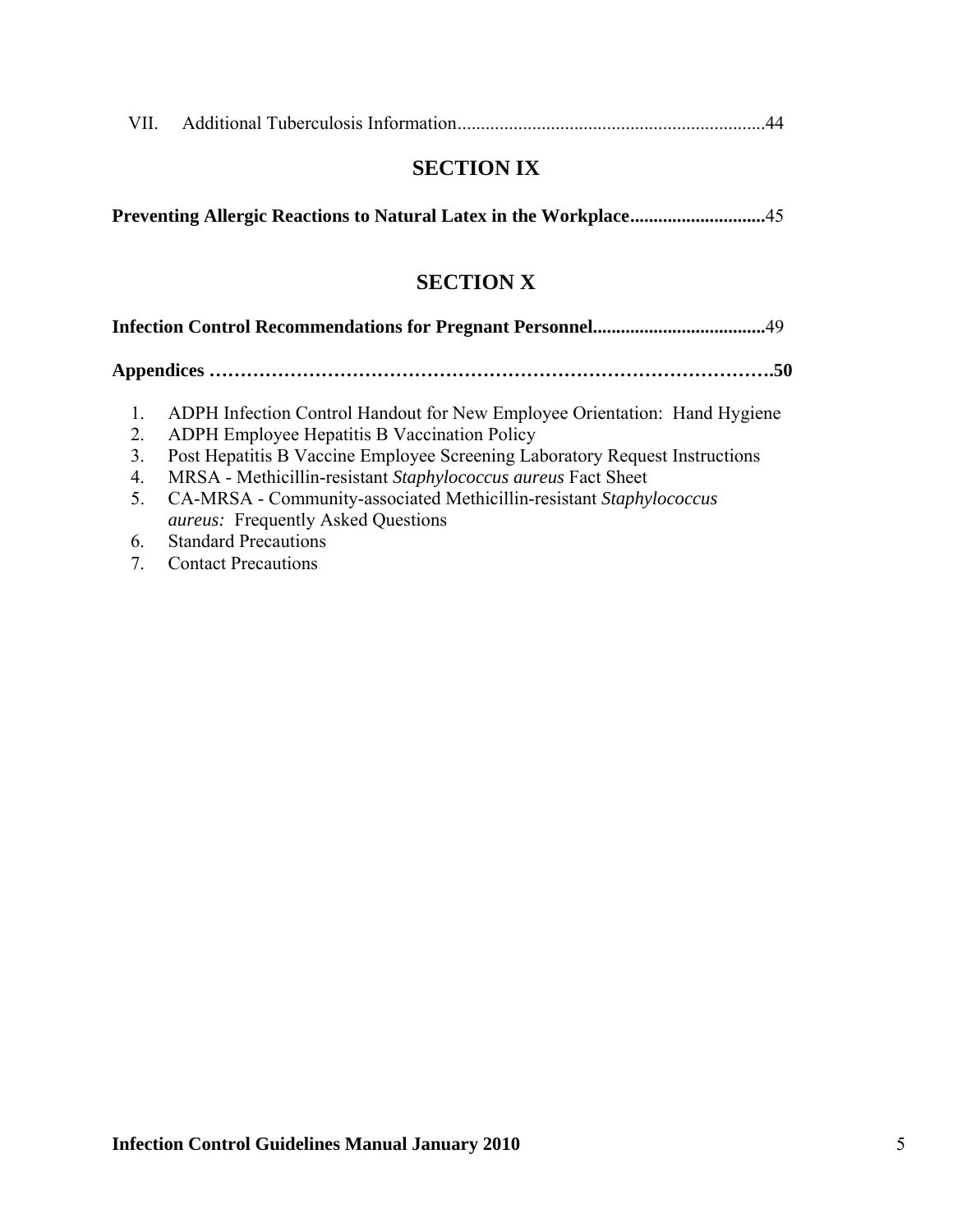### **INTRODUCTION**

The prevention and control of communicable diseases is a cornerstone of the public health system. It is the function and purpose of this manual to provide specific infection control guidelines which will assist in decreasing the opportunity for transmission of communicable diseases in the public healthcare setting. While this manual contains only recommendations, prudence would dictate that all healthcare workers follow these guidelines.

Unapparent infection may be clinically unrecognized yet still be communicable. It is therefore more reliable to provide a high level of infection precautions for all patients, whether or not an infection has been diagnosed. This approach, endorsed by the Centers for Disease Control and Prevention (CDC), the Occupational Safety and Health Administration (OSHA) and the American Public Health Association, is now referred to as Standard Precautions and includes the previously used concept of universal precautions. Standard Precautions apply to blood, all body fluids, secretions, and excretions regardless of whether or not they contain visible blood. They also apply to non-intact skin and mucous membranes.

These guidelines will be revised as the need is recognized.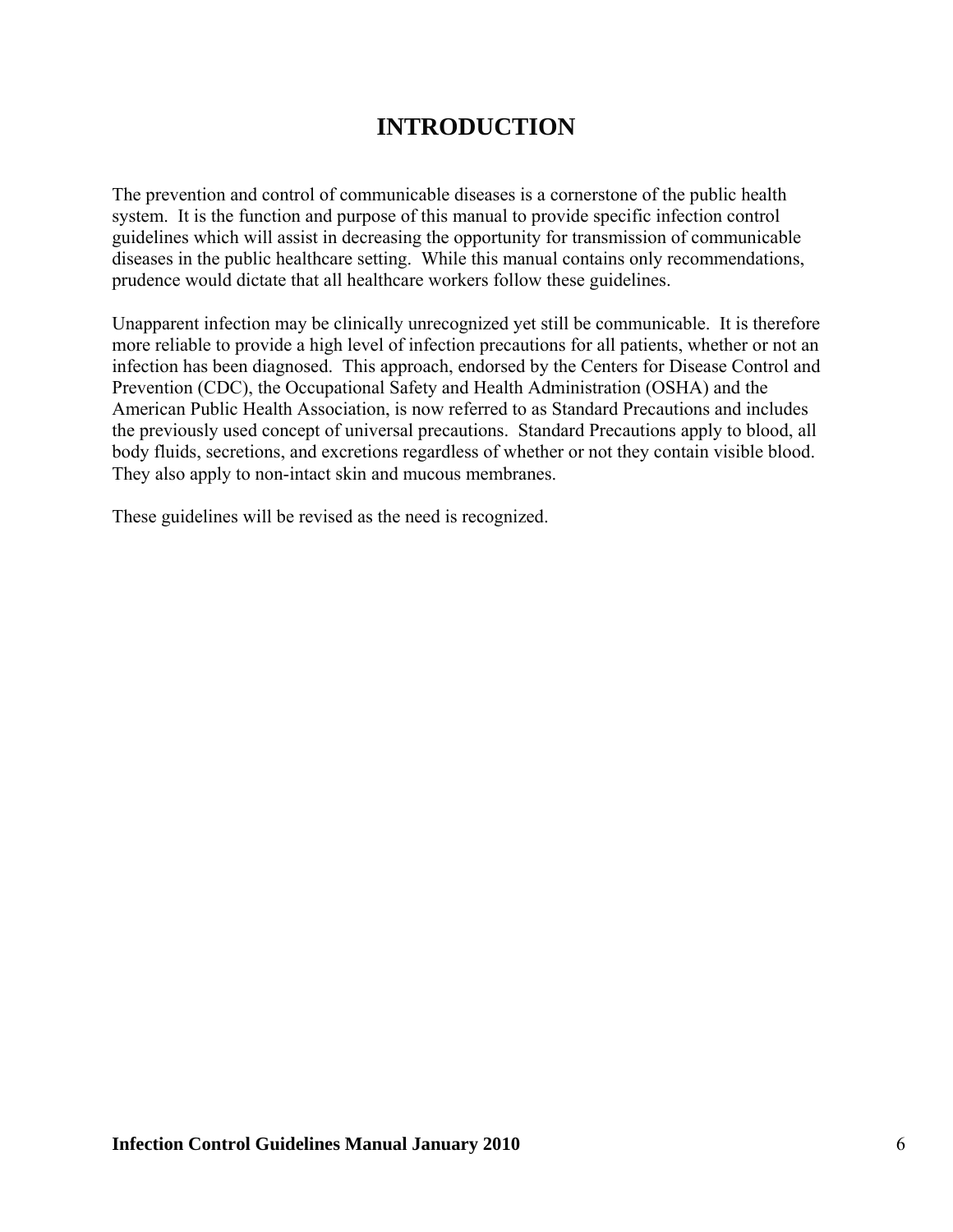# **HAND HYGIENE**

Clean hands are the single most important factor in preventing the spread of pathogens in healthcare settings.

#### **Definitions:**

**Hand hygiene** is a general term that applies to handwashing, use of antiseptic hand washes, use of alcohol-based hand rubs, or surgical hand hygiene/antisepsis.

**Handwashing** refers to washing hands with plain soap and water. Handwashing with soap and water remains a sensible strategy for hand hygiene in non-healthcare settings and is recommended by the CDC and other experts.

**Antiseptic handwash** refers to water and soap or other detergents containing an antiseptic agent.

**Alcohol-based hand rub** refers to an alcohol-containing preparation applied to the hands to reduce the number of viable microorganisms.

**Surgical hand hygiene/antisepsis** refers to an antiseptic handwash or antiseptic hand rub performed preoperatively by surgical personnel to eliminate transient hand flora and reduce resident hand flora. Antiseptic detergent preparations often have persistent antimicrobial activity.

#### **Indications for Hand Hygiene:**

- When hands are visibly dirty, contaminated, or soiled. Wash with a non-antimicrobial or an antimicrobial soap and water.
- If hands are not visibly soiled, use an alcohol-based hand rub for routinely decontaminating hands. Such hand rubs reduce bacterial counts on the hands.

#### **Specific Indications for Hand Hygiene:**

- Before:
	- Patient contact
	- Inserting urinary catheters, peripheral vascular catheters, or other invasive devices.
- After:
	- Contact with a patient's skin.
	- Contact with body fluids or excretions, non-intact skin, wound dressings.
	- Removing gloves.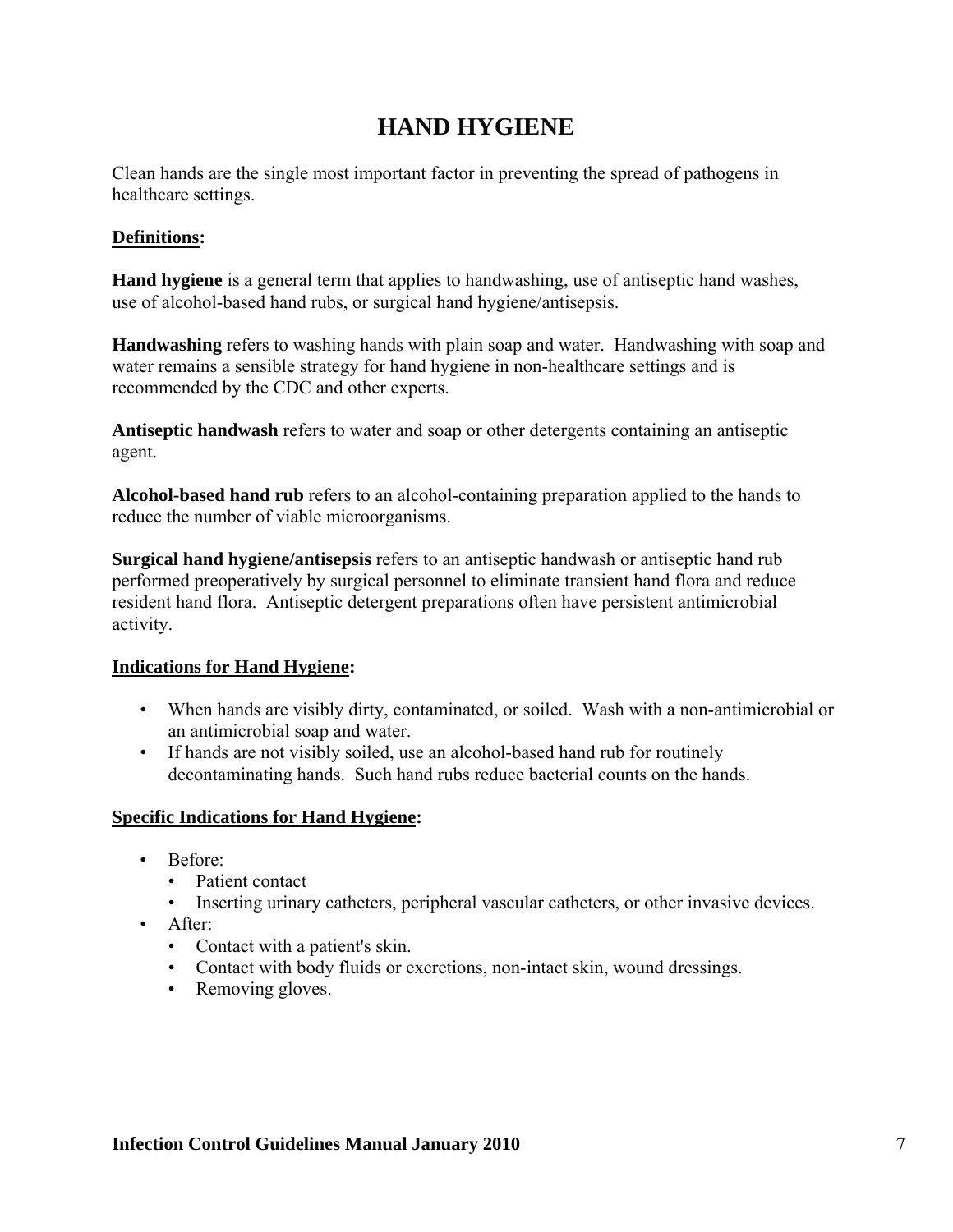#### **Recommended Hand Hygiene Technique:**

These recommendations will improve hand hygiene practices and reduce transmission of pathogenic microorganisms to patients and personnel in healthcare settings.

Hand rubs:

- Apply to palm of one hand and rub hands together covering all surfaces of hands and fingers until hands are dry.
- Volume: based on manufacturer
- Following application of alcohol-based hand rubs, hands should be rubbed together until all alcohol has evaporated. It is most important to let the alcohol dry!

Handwashing:

- Wet hands first with water; apply the amount of soap recommended by the manufacturer, and rub hands together for at least 15 seconds, covering all surfaces of the hands and fingers.
- Rinse hands with water and dry thoroughly with disposable towel.
- Use the towel to turn off the faucet.

#### **Flammability of Alcohol Rubs:**

Alcohols are flammable. Thus it is important that all storage of replacement alcohol-based hand rub containers, regardless of the quantity they contain, be within an approved cabinet for storing flammable liquids. Dispensers should not be installed over electrical receptacles or near other potential sources of ignition.

#### **Placement of Alcohol Based Hand Gel:**

Alcohol based hand gels should be readily available for staff's use, but out of the reach of toddlers.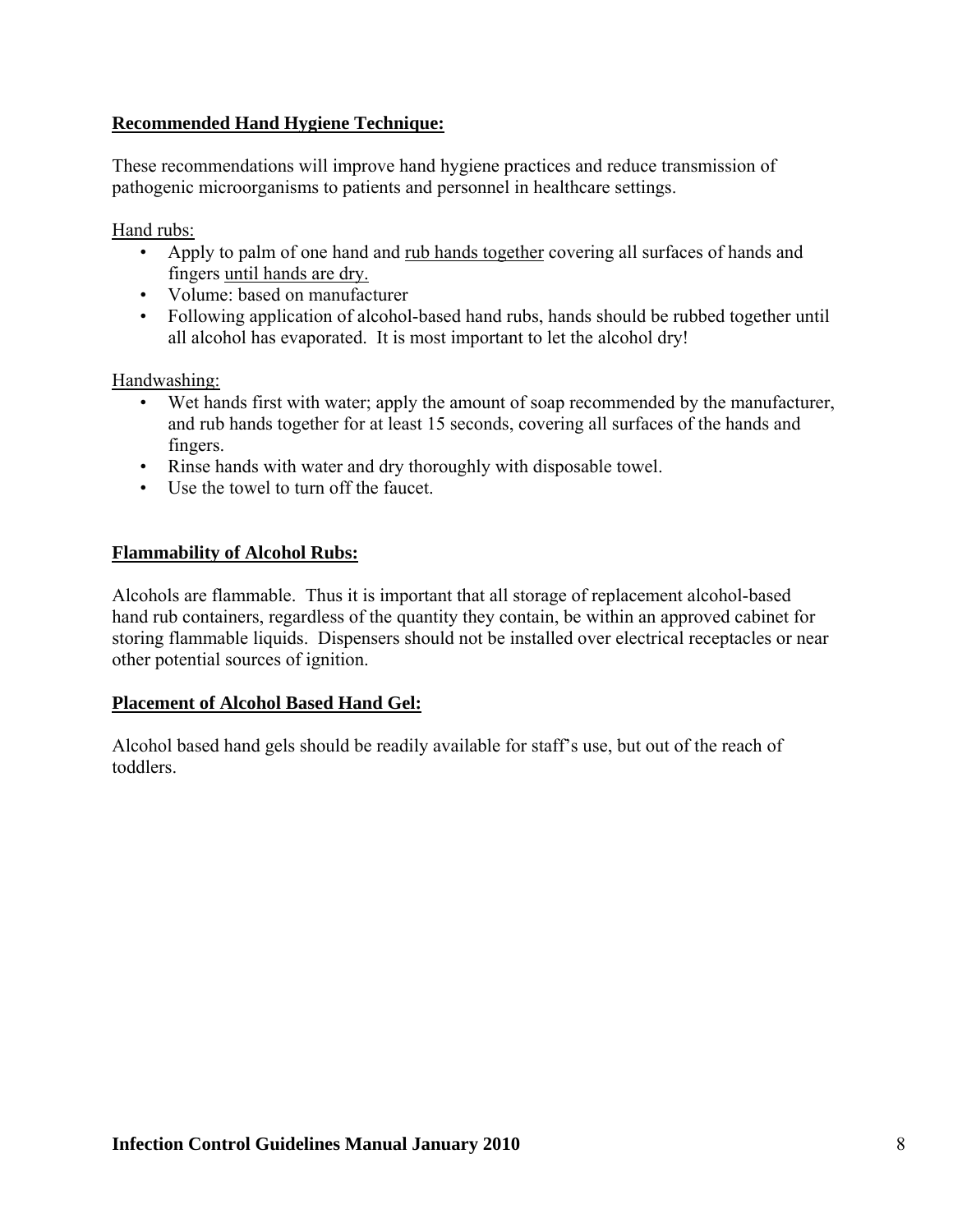# **DISEASE TRANSMISSION**

It is important to understand the factors that must be present for disease transmission to occur. Spread of infection in human beings requires the presence of three factors:

- 1. A disease-causing organism (agent or source) in sufficient quantity
- 2. A susceptible host (a person who is not immune to that organism)
- 3. A way for that agent to infect that host (a mode of transmission)

These three factors make up what is commonly referred to as the "chain of infection".

#### **Agent or Source**

Infectious agents are biological organisms capable of causing disease. In humans, the source of an infecting agent often is another person. Other potential sources of organisms include animals and environmental objects that have become contaminated.

#### **Host**

People's resistance to disease-causing microorganisms varies greatly. When exposed to an infectious agent some may be immune, some may resist infection, and others may begin to carry the organism without becoming ill, while still others may become infected with the organism and develop disease. Some of the factors that determine susceptibility include age, immune status, preexisting chronic disease, and breaks in the skin or mucous membranes.

#### **Mode of Transmission**

The infecting agent must enter the susceptible host in order for infection to occur. Different organisms require different conditions for transmission and infection to occur. Some organisms need to enter the bloodstream directly, some need to be inhaled, and others need direct contact with an open area of the skin or a mucous membrane.

In most situations, it is easiest to prevent disease by preventing transmission of the organism. It is not usually possible to eliminate the organism or to eliminate the susceptible host. For some diseases it is possible to immunize susceptible persons in advance of potential exposure. However, for most diseases, we must rely on the use of well established infection control methods to prevent transmission.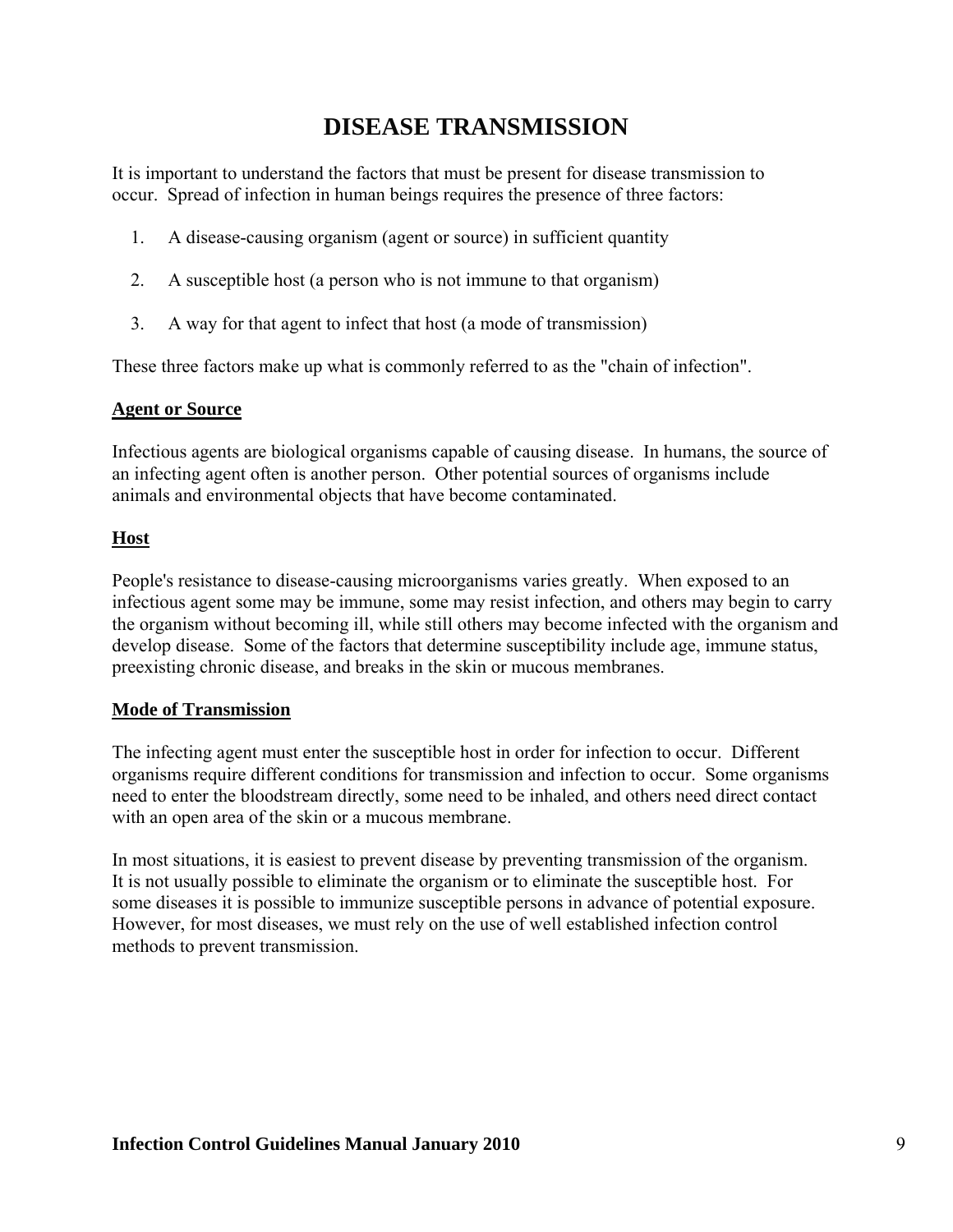# **STANDARD PRECAUTIONS**

Standard Precautions is the terminology for a set of guidelines established by the Centers for Disease Control and Prevention (CDC). These guidelines replace universal precautions - the term that became synonymous with infection control measures to protect healthcare workers from Human Immunodeficiency Virus (HIV) and other bloodborne pathogens in the 1980s and 1990s.

Standard Precautions apply to blood, all body fluids, secretions, and excretions regardless of whether or not they contain visible blood. They also apply to non-intact skin and mucous membranes. The basic tenets of infection control are preserved in Standard Precautions, including handwashing and use of gloves, masks, eye protection, and gowns as appropriate for contact where splashing or soiling is likely to occur. Standard Precautions are designed to protect both workers and patients from all body fluids and substances through barrier precautions, handwashing, and other infection control measures.

See Attachment 6, Standard Precautions, for detailed information.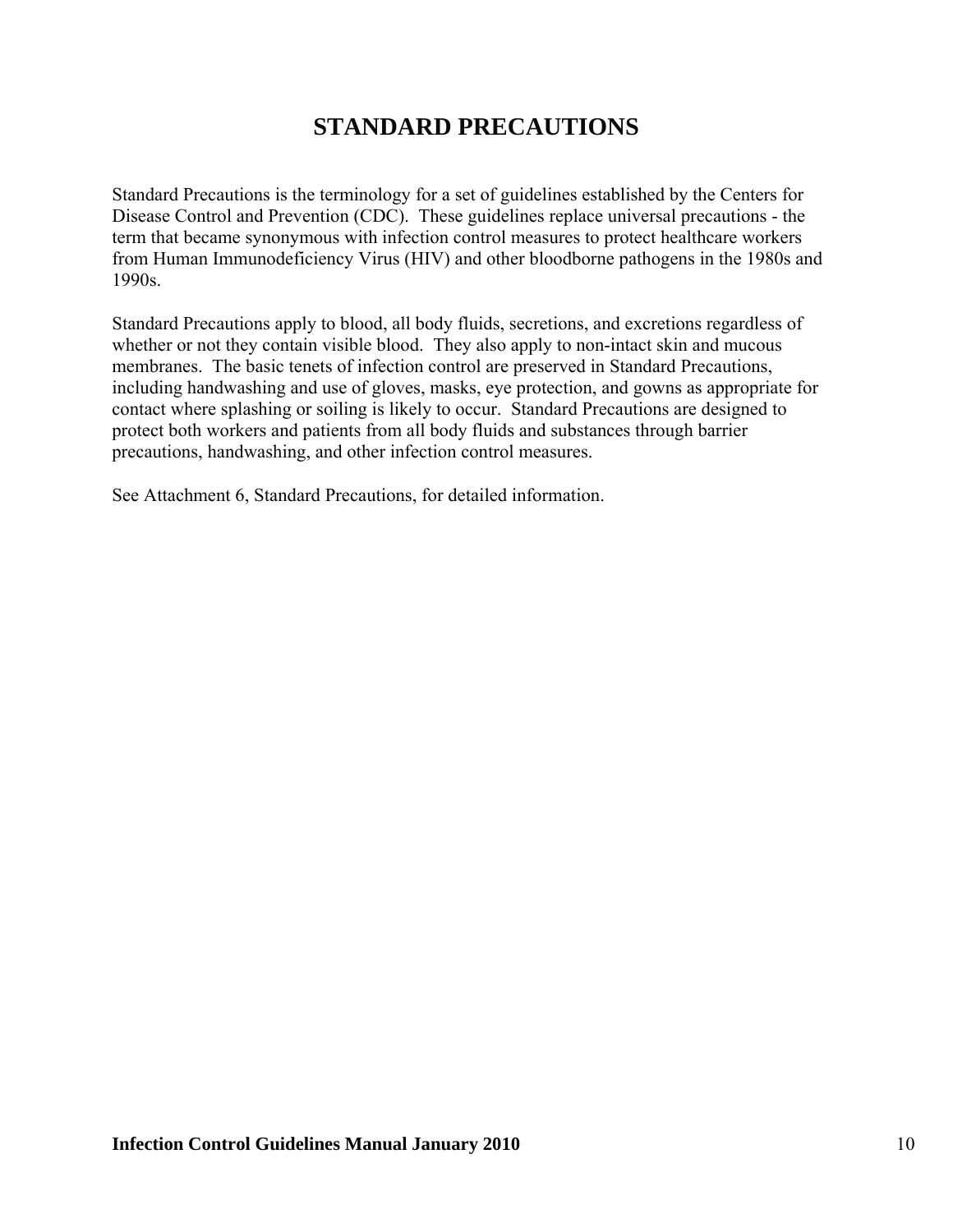# **RESPIRATORY HYGIENE/ COUGH ETIQUETTE IN HEALTHCARE SETTINGS**

To contain respiratory secretions, all persons with signs and symptoms of a respiratory infection, regardless of presumed cause, should be instructed to:

- Cover your nose/mouth with a tissue when coughing or sneezing, or cough or sneeze into your sleeve or the fold of your arm. Avoid using your bare hands to cover a cough or sneeze.
- Use tissues to contain respiratory secretions.
- Dispose of tissues in the nearest waste receptacle after use.
- Perform hand hygiene after contact with respiratory secretions and contaminated objects/materials.

Healthcare facilities should ensure the availability of materials for adhering to respiratory hygiene/cough etiquette in patient waiting areas;

- Provide tissues and no-touch receptacles (e.g., waste container with pedal operated lid or uncovered waste container) for used tissue disposal.
- Provide soap and disposable towels for handwashing in areas where sinks are available.
- Provide conveniently located dispensers of alcohol-based hand rubs where sinks are not available.

Masking and separation of persons with symptoms of respiratory infection

 • During periods of increased respiratory infection in the community, offer surgical masks to persons who are coughing.

Droplet Precautions

- Healthcare workers should practice Droplet Precautions in addition to Standard Precautions, when examining a patient with symptoms of respiratory infection and where droplets could reach persons six or more feet away (depending on transmissibility of the organism). Examples of appropriate mask usage include:
	- Surgical masks large droplets such as *N. meningitidis* or B. pertussis
	- N95 masks -- droplets may be suspended in the air for long periods of time such as Mycobacterium tuberculosis and rubeola (measles).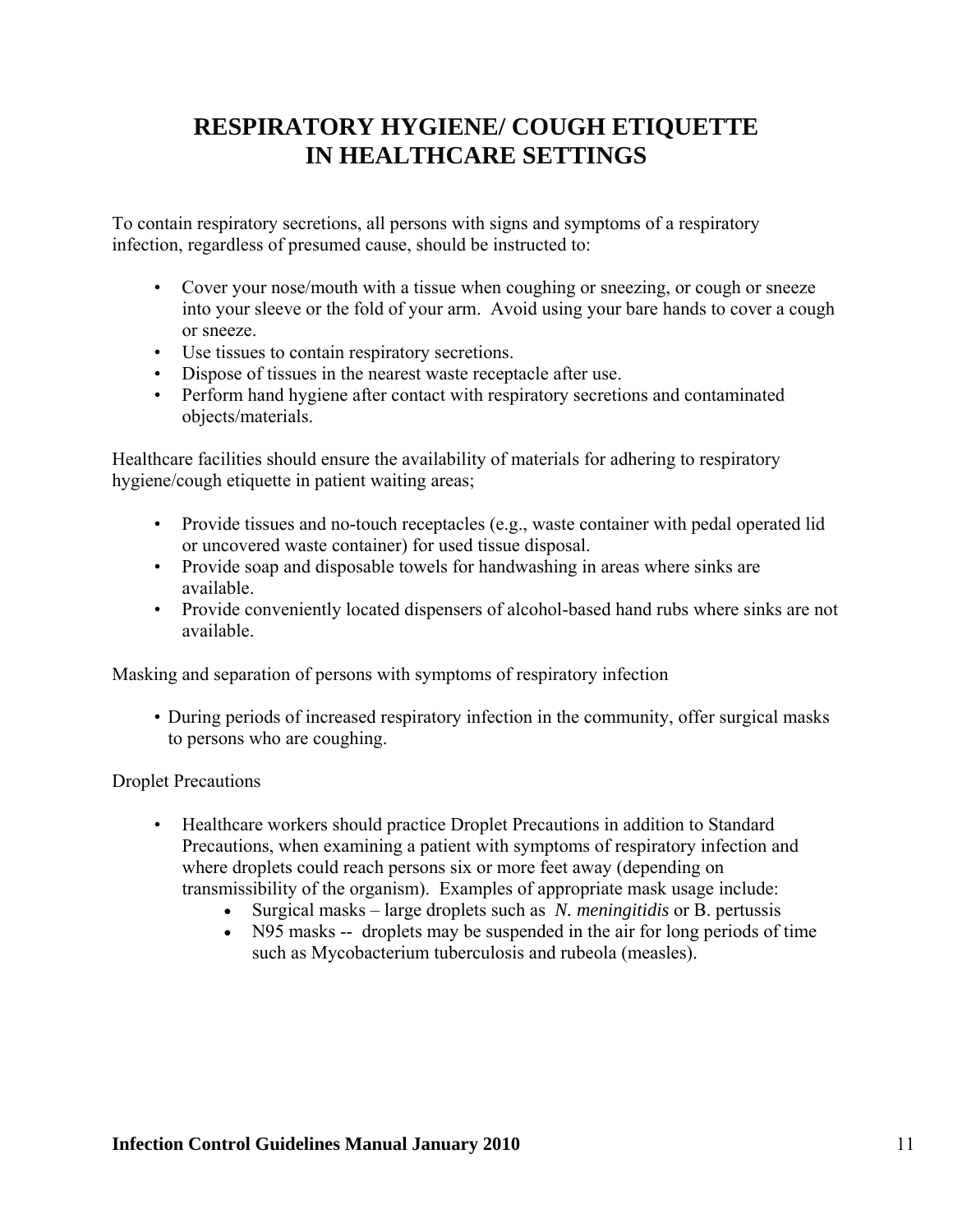# **ORIENTATION OF NEW EMPLOYEES**

 All new county, area, and state level Public Health Department (ADPH) employees who will be providing direct patient care or having patient contact will be orientated to infection control guidelines within the first six weeks of their employment.

Nursing and other supervisory personnel will conduct training sessions to provide orientation to these infection control guidelines with new employees. General principles of disease transmission and appropriate infection control measures should be included in the discussion.

Employees should understand:

- 1. The importance of hand hygiene in preventing disease transmission.
- 2. The routes of transmission of various infectious diseases.
- 3. The basic principles of Standard Precautions.
- 4. The types of personal protective clothing and equipment necessary for protection and when to use them.
- 5. How to properly dispose of contaminated medical waste and decontaminates, or dispose of contaminated equipment.
- 6. The protective action to take in the event of spills or personal exposure to blood and/or body fluids, and the appropriate reporting and follow-up procedures.
- 7. ADPH's Recommendations for Employee Vaccinations (Section I of this manual).
- 8. ADPH's Policy on Infected Healthcare Workers (Section I of this manual).

#### **Note:**

"Hand Hygiene," "Disease Transmission," and "Orientation Questions & Answers" can be reproduced and used during employee orientation.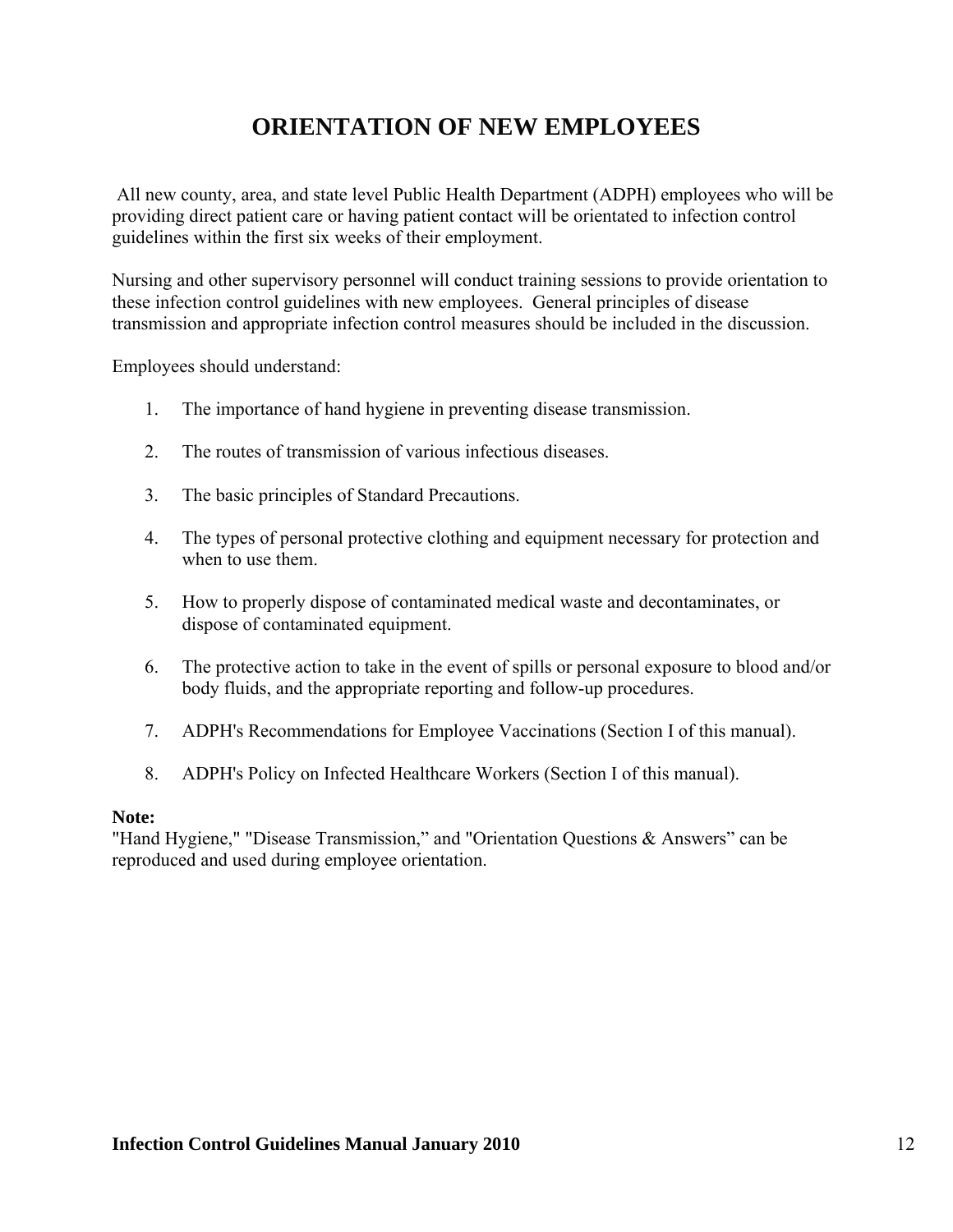# **EMERGENCY PREPARDNESS**

Public Health's Center for Emergency Preparedness (CEP) maintains pertinent bioterrorism preparedness on the department's website, www.adph.org. This site is updated in a timely manner when new information is published and disseminated from the Centers for Disease Control and Prevention (CDC) and other governmental agencies. In addition, an excellent website for information regarding bioterrorism, emerging pathogens, and other infectious disease information is the CDC website: www.cdc.gov.

#### **Bioterrorism Infection Control Practices**

Agents of bioterrorism are generally not transmitted from person-to-person. All patients, including symptomatic patients with suspected or confirmed bioterrorism-related illnesses, should be managed utilizing Standard Precautions. Standard Precautions are designed to reduce transmission from both recognized and unrecognized sources of infection and are recommended for all patients receiving care, regardless of their diagnosis or presumed infection status. **For certain diseases or syndromes (e.g., smallpox and pneumonic plague), additional precautions may be needed to reduce the likelihood for transmission**. Standard Precautions prevent direct contact with all body fluids (including blood), secretions, excretions, non-intact skin (including rashes), and mucous membranes.

#### **Detection of Outbreaks**

 A keen sense of awareness and use of specific epidemiologic strategies will be most important in the detection of outbreaks. All healthcare personnel should report any of the following noted occurrences:

- A rapidly increasing disease incidence.
- An unusual increase in the number of people seeking care, especially with fever, respiratory, or gastrointestinal symptoms.
- An endemic disease rapidly emerging at an uncharacteristic time or in an unusual pattern.
- Clusters of patients arriving from a single locale.
- Large numbers of rapidly fatal cases.
- Any patient presenting with a disease that is relatively uncommon and has bioterrorism potential.

#### **Decontamination Procedures**

- 1. Place all clothing from any suspected victims in airtight impervious (e.g., plastic) bags and save for law enforcement authorities (e.g., FBI, state police).
- 2. Use soap and water to wash the victim.
- 3. For environmental disinfection use bleach solution (standard 6.0%-6.15% sodium hypochlorite) in a 0.6% concentration (1 part bleach to 9 parts water). As an alternative, an Environmental Protection Agency (EPA)-approved germicidal detergent can be used for botulism, plague, and smallpox.
- 4. For suspected smallpox, all bedding and clothing must be autoclaved or laundered in hot water and bleach.
- 5. Healthcare workers should always wear personal protective equipment (PPE), such as gown, gloves, and mask, during decontamination of anthrax, plague, and smallpox.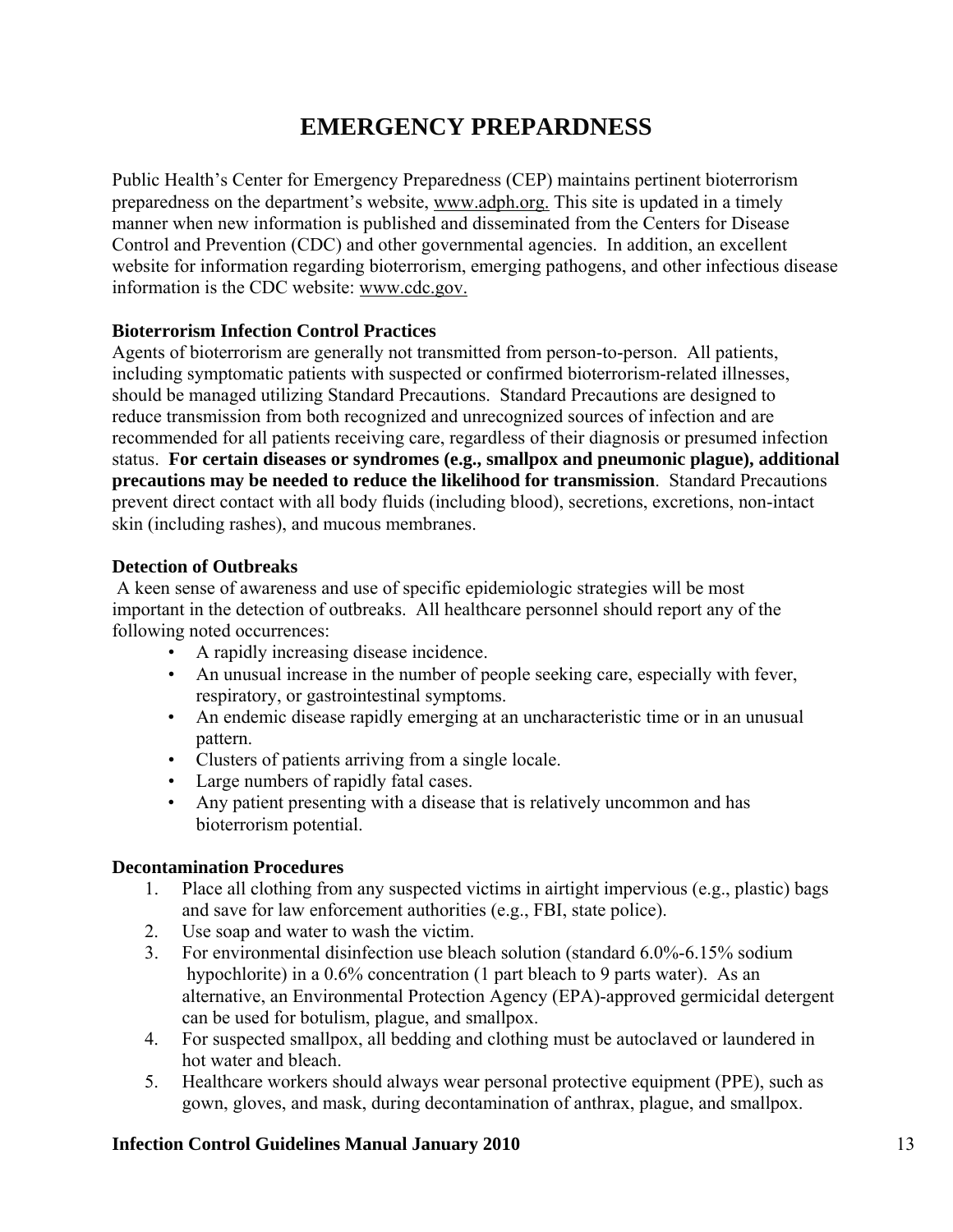# **SEVERE ACUTE RESPIRATORY SYNDROME (SARS)**

As of November, 2002, severe acute respiratory syndrome (SARS) became a newly recognized, severe febrile respiratory illness caused by a previously unknown coronavirus, SARS-associated coronavirus (SARS-CoV).

As of the publication date of this manual, in the absence of a vaccine, effective drugs, or natural immunity to SARS-CoV, the only currently available public health strategies to limit the impact of SARS are rapid identification of infected persons and activation of control measures to prevent transmission. These measures include:

- Global and community surveillance.
- Detection and isolation of cases.
- Identification and monitoring of contacts.
- Adherence to infection control precautions.
- In some instances, measures (e.g., quarantine) to restrict the movement of potentially infected persons.

These are the traditional public health tools used to prevent the spread of any infectious disease, and they constitute the current fundamental strategy for controlling SARS-CoV.

 Specific infection control measures to be taken to control disease transmission and minimize the impact of any identified SARS outbreaks should include:

- Respiratory hygiene/cough etiquette.
- Masking and separation of persons with symptoms of respiratory infection.
- Both Standard and Droplet Precautions.
- Hand hygiene.

Each of these infection control measures are discussed in detail in this manual.

For the most current SARS information and recommendations, see the Centers for Disease Control and Prevention's (CDC) website (www.cdc.gov/sars/).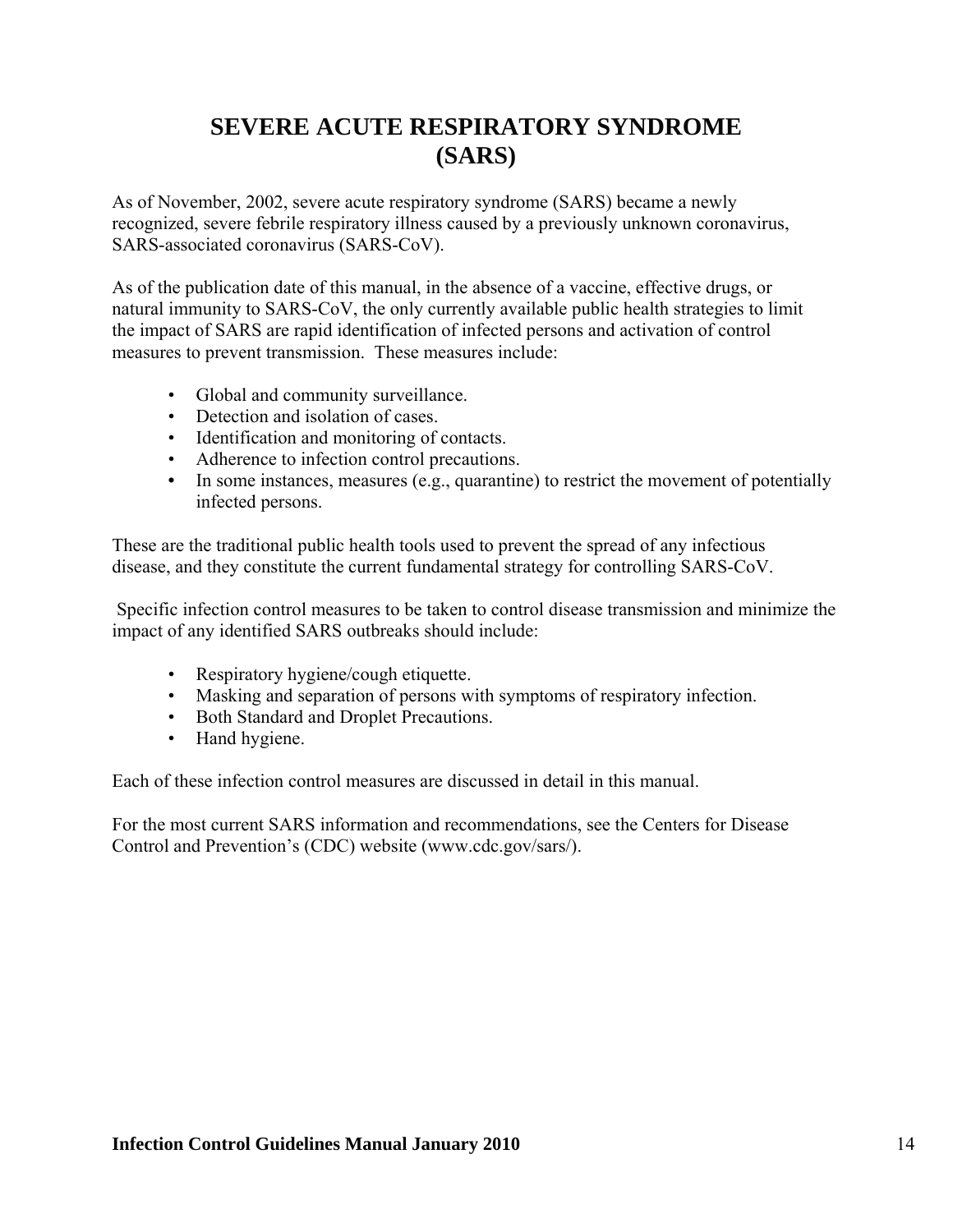# **SECTION I**

# **RECOMMENDATIONS FOR VACCINATION AND TUBERCULIN SKIN TESTING OF HEALTH DEPARTMENT EMPLOYEES**

Healthcare personnel at the county, area, or state level who **provide direct patient care or have occupational contact with persons who may be ill with certain vaccine preventable diseases** are at increased risk for exposure to and possible transmission of these diseases. Maintenance of immunity is therefore an essential part of a prevention and infection control program for health department employees. The recommendations made in this section are consistent with those made by the United States Public Health Service's (USPHS) Advisory Committee on Immunization Practices (ACIP).

#### I**. GUIDELINES FOR VACCINATION**

 Recommendations for administration of vaccines and other immunobiologic agents to healthcare workers (HCWs) are organized in three broad disease categories:

- Those for which active immunization is strongly recommended because of special risks for HCWs (e.g., hepatitis B, influenza, measles, mumps, rubella, and varicella);
- Those for which active and/or passive immunization of HCWs may be indicated in certain circumstances (e.g., hepatitis A, meningococcal disease, typhoid fever) or in the future (e.g., pertussis); and
- Those for which immunization of all adults is recommended (e.g., tetanus, diphtheria, and pneumococcal disease). HCWs are not at substantially increased risk than the general public. Therefore, they should receive these from their primary care provider.

#### **A. Hepatitis B**

- 1. Health department employees who have been determined to be at occupational risk for exposure to bloodborne pathogens should be offered the hepatitis B vaccine series. See *Bloodborne Pathogens Exposure Control Plan* (III. Exposure Determination) for a list of these job classifications.
- 2. Individuals are considered to be immune to hepatitis B if there is:
	- a. written documentation of positive serology (anti HBs level  $\sim 10$  mlU/ml or reactive by EIA), or
	- b. written documentation of prior receipt of 3 or more doses of hepatitis B vaccine with an appropriate schedule.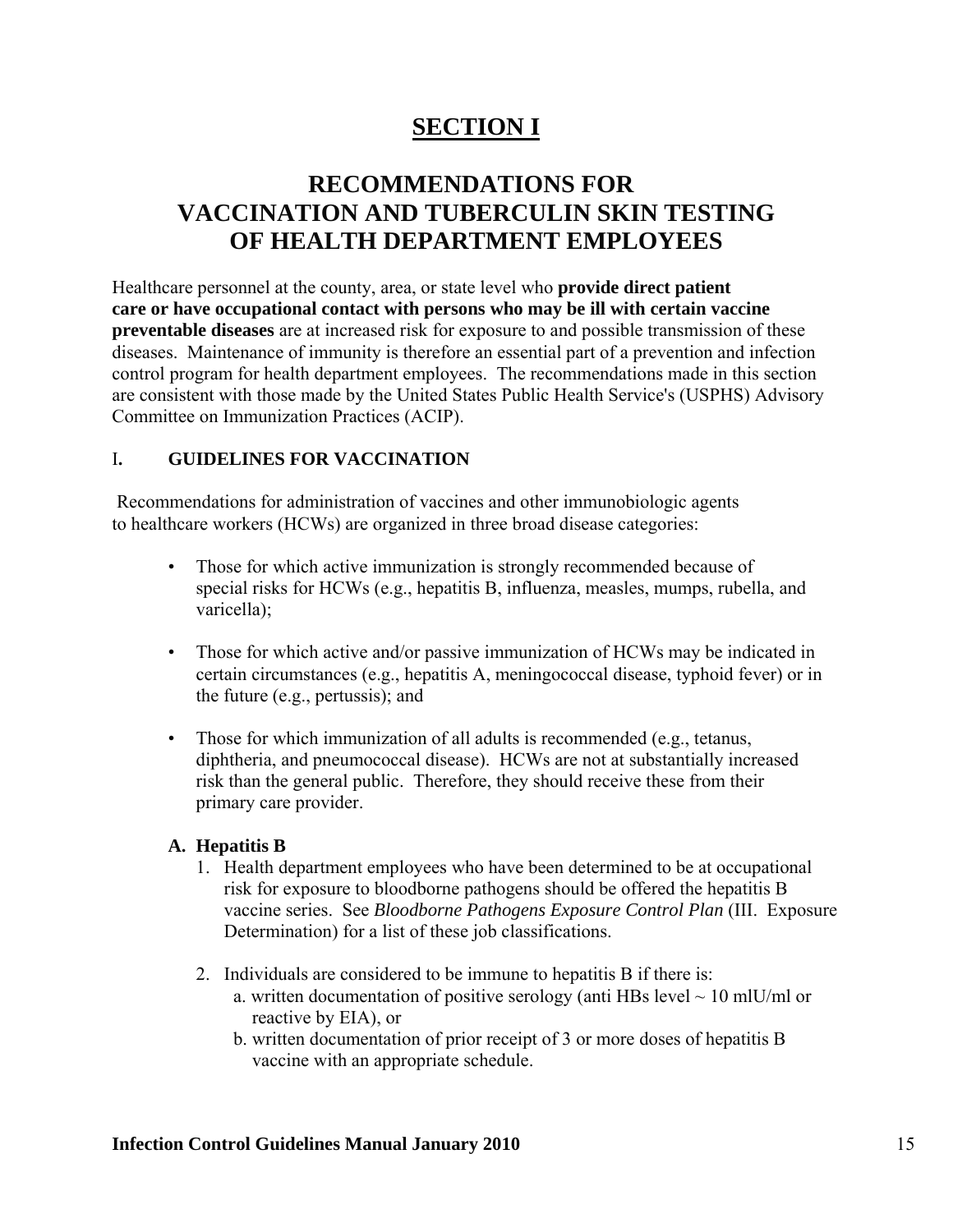#### **B. Influenza**

- 1. Influenza vaccine should be offered annually, in the fall, to the following groups of healthcare providers:
	- a. Physicians, nurses, and other personnel in outpatient-care settings, including medical emergency response workers (e.g., paramedics and emergency medical technicians);
	- b. Employees of nursing homes and chronic care facilities who have contact with patients or residents;
	- c. Employees of assisted living and other residences for persons in groups at high risk; and,
	- d. Persons who provide home care to persons in groups at high risk.

#### **C. Measles (Rubella)**

- 1. All HCWs who have contact with patients should have documented immunity to measles.
- 2. Most persons born before 1956 have probably been infected with measles naturally and need not be considered susceptible.
- 3. All HCWs born in or since 1956 should have documentation of having received a second dose of measles vaccine.
- 4. Persons born since 1956 can be considered immune to measles if they have documentation of:
	- a. physician-diagnosed measles disease; or,
	- b. laboratory evidence of measles immunity (persons who have an "indeterminate" level of immunity should be considered non-immune); or,
	- c. 2 doses of live measles vaccine on or after the first birthday, separated by at least one month.

#### **D. Mumps**

- 1. All HCWs who have contact with patients should have documented immunity to mumps.
- 2. Most persons born before 1957 are likely to have natural immunity and need not be considered susceptible.
- 3. Persons born in or since 1957 can be considered to be immune if they have documentation of:
	- a. physician-diagnosed mumps disease; or,
	- b. laboratory evidence of mumps immunity (persons who have an "indeterminate" level of immunity should be considered non-immune); or,
	- c. at least two dose of live mumps vaccine on or after the first birthday.

#### **E. Rubella**

1. All HCWs, male or female, who might transmit rubella to pregnant patients or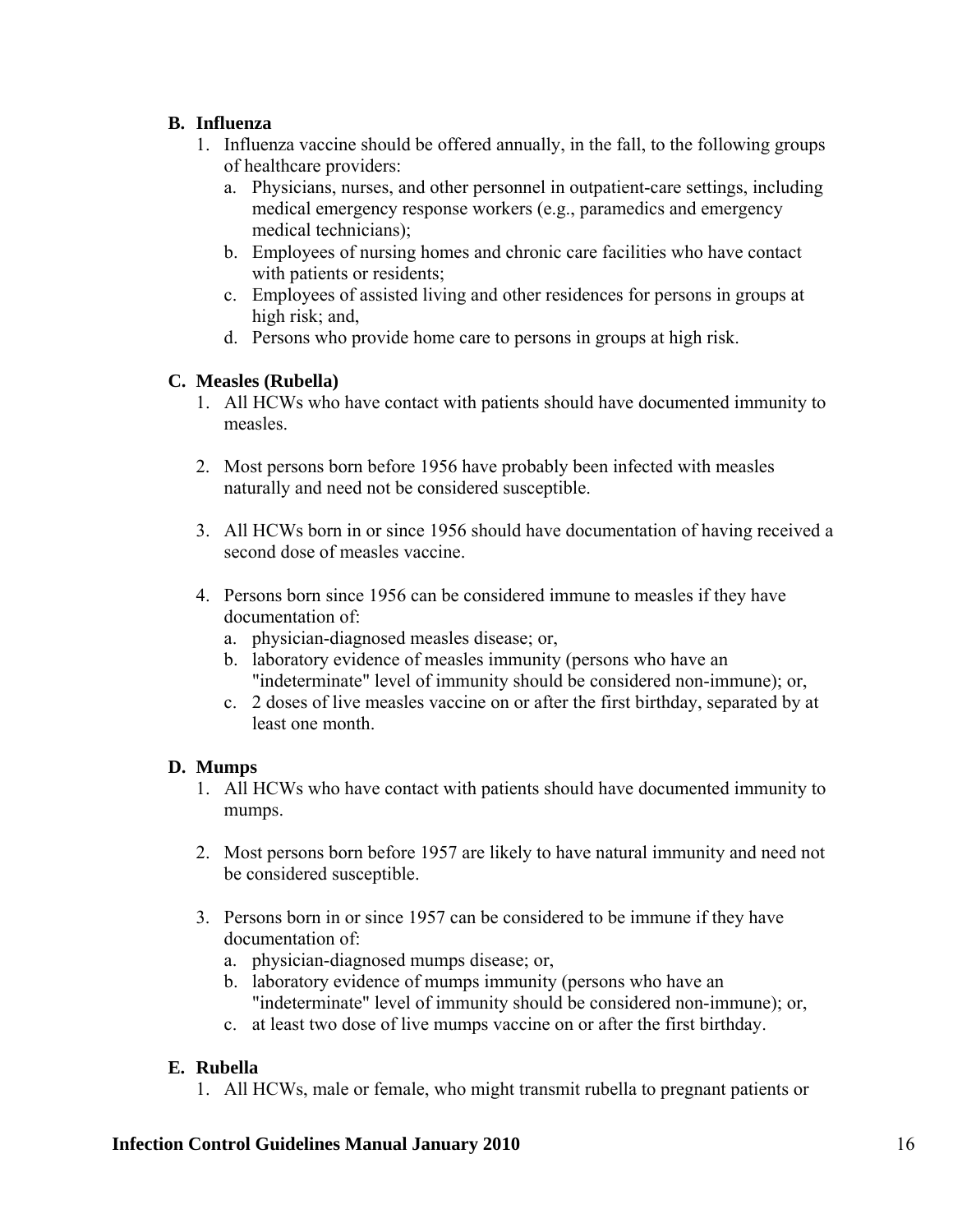other personnel, should be immune to rubella.

- 2. Persons can be considered susceptible to rubella unless they have:
	- a. laboratory evidence of immunity (persons who have an indeterminate level of immunity should be considered non-immune); or,
	- b. documented immunization with live rubella vaccine on or after their first birthday.

#### **F. Varicella (Chickenpox)**

Individuals are considered to be immune to varicella if there is:

- 1. a history of varicella infection; or,
- 2. written documentation of 2 doses of vaccine, administered at least 1 month apart; or
- 3. written documentation of positive serology if history is negative or uncertain.

#### **G. Rabies**

 Rabies vaccine may be indicated for persons in high-risk groups such as veterinarians and certain laboratory workers.

#### **II. TUBERCULIN (TB) SKIN TESTING**

 Initial Examination ---- Provide a two-step tuberculin skin test (TST) to all employees at the time of hiring unless a previously significant reaction (induration  $\geq 10$ mm) can be documented. If the first test result is 0-9 mm of induration, give a second test at least one week and, no more than three weeks, after the first test. Use the result of the second test as the baseline test in determining treatment and follow-up of these employees. A history of BCG vaccination does not preclude an initial screening test, and a reaction of 10 mm or more should be managed as a tuberculosis infection. Provide a chest x-ray for employees who have a significant reaction to the skin test or have symptoms compatible with tuberculosis in order to determine the presence of current disease.

- A. As part of the employment procedure, each new employee should receive a TST using the two-step (test-retest) method as described in the ADPH Tuberculosis Policy and Procedure Manual. The results should be recorded in his/her employee health record.
- B. Any employee found to have a significant tuberculin reaction should be evaluated by chest x-ray and by examination of sputum if clinically indicated.
- C. Infected employees (those with 10 mm or greater reactions) with no current disease should be offered therapy for latent TB infection in accordance with guidance found in the ADPH Tuberculosis Policy and Procedure Manual.
- D. Significant tuberculin results (10 mm or greater), along with chest film results, should be recorded in the employee's health record.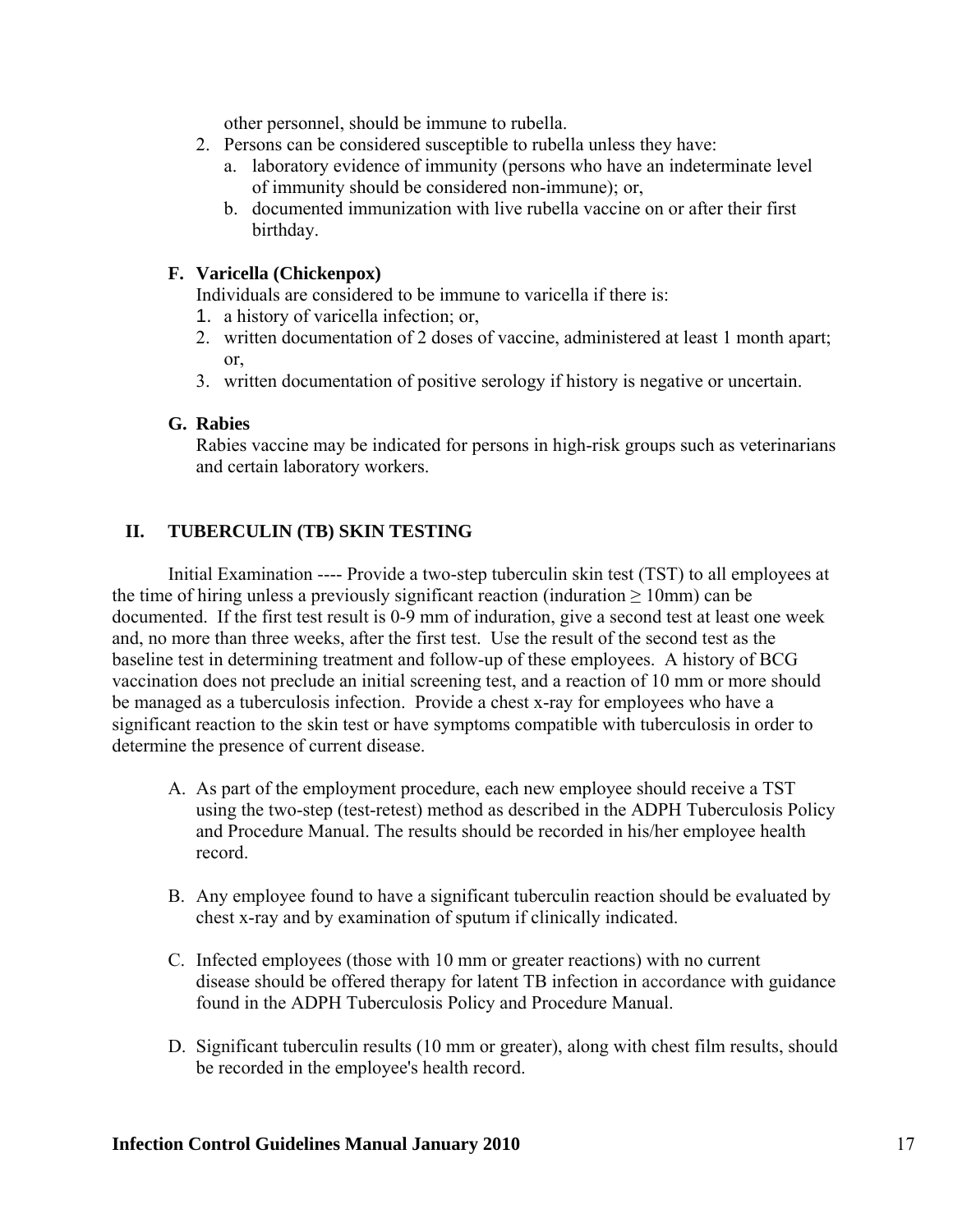- E. Employees with a significant TST result, and who work in an area where annual TSTs are recommended as a result of the facility risk assessment, should receive an annual symptom screen for TB (i.e., productive prolonged cough, chest pain, hemoptysis, fever, chills, night sweats, loss of appetite, fatigue, and/or weight loss). The employee should be instructed that should he/she develop such symptoms at any time during the year, his/her immediate supervisor is to be notified. This review is to be documented, signed, dated, and placed in the employee's health record.
- F. TST negative (i.e., results < 10 mm of induration) employees should undergo repeat testing at regular intervals as determined by their facility risk assessment. The Area TB Managers can assist employees with this assessment.
- G. Routine periodic chest x-rays are generally not useful for detecting disease in the absence of symptoms. Chest x-rays should be reserved for persons with symptoms, especially a productive prolonged cough.
- H. Any employee exposed to an active case of TB should be referred to the Area TB Manager for appropriate evaluation and follow-up.
- I. Tuberculin converters (i.e., those employees with  $\geq 10$  mm increase in reaction size within a two-year period) should be evaluated for latent TB infection, including a chest x-ray, and be given appropriate therapy. A more extensive assessment should be performed on converters to determine source of exposure.

#### **III. PROTECTION OF IMMUNOCOMPROMISED EMPLOYEES**

 Immunocompromised individuals may be more susceptible to infections of various types and may have a more severe course when they do contract an infection due to their weakened or depressed immune systems.

 Killed or inactivated vaccines do not represent a danger to immunocompromised HCWs and generally should be given as recommended for healthy workers. However, immunization should be administered by the employee's physician.

#### **IV. HIV-INFECTED PERSONS**

In general, live virus or live bacterial vaccines should not be administered to HIVinfected persons. However, asymptomatic HCWs need not be tested for HIV infection before administering live virus vaccines.

The following recommendations apply to all HCWs infected with HIV:

 • MMR vaccine is recommended for all asymptomatic HIV-infected HCWs who do not have evidence of severe immunosuppression. Administration of MMR to HIVinfected HCWs who are asymptomatic, but who do not have evidence of severe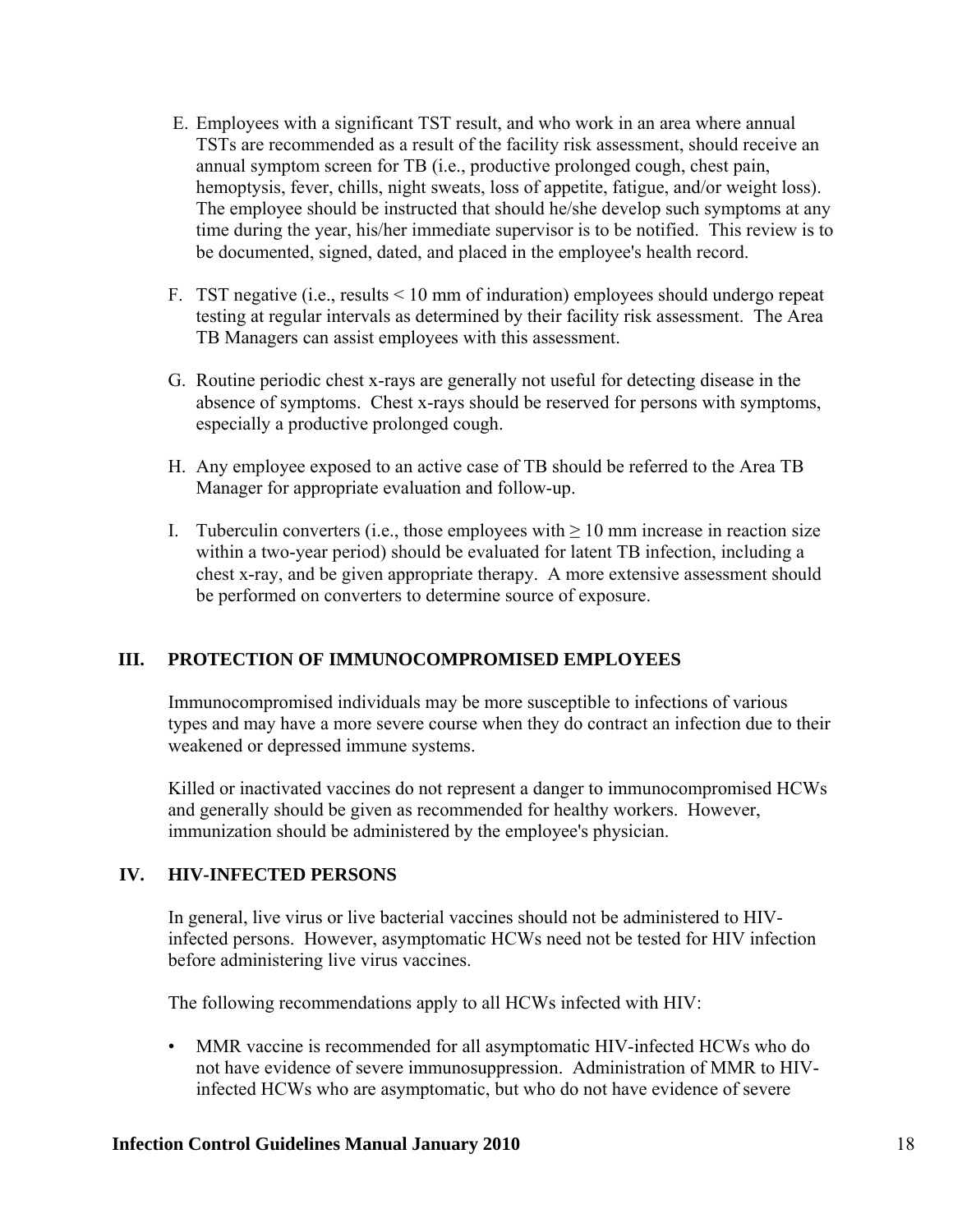immunosuppression, should be considered. Measles vaccine is not recommended for HIV-infected persons with evidence of severe immunosuppression.

- Enhanced inactivated poliovirus vaccine (IPV) is the only poliovirus vaccine recommended for HIV-infected persons. Live oral poliovirus vaccine (OPV) should not be administered to immunocompromised persons or their household contacts.
- Influenza and pneumococcal vaccines are indicated for all HIV-infected persons.

#### **V. WORK RESTRICTIONS FOR SUSCEPTIBLE HCWS AFTER EXPOSURE**

 Post-exposure work restrictions ranging from restriction of contact with high-risk patients to complete exclusion from duty are appropriate for HCWs who are not immune to certain vaccine-preventable diseases.

#### **VI. ALABAMA DEPARTMENT OF PUBLIC HEALTH EMPLOYEE HEPATITIS B VACCINATION POLICY (01-15) See Attachment 2**

.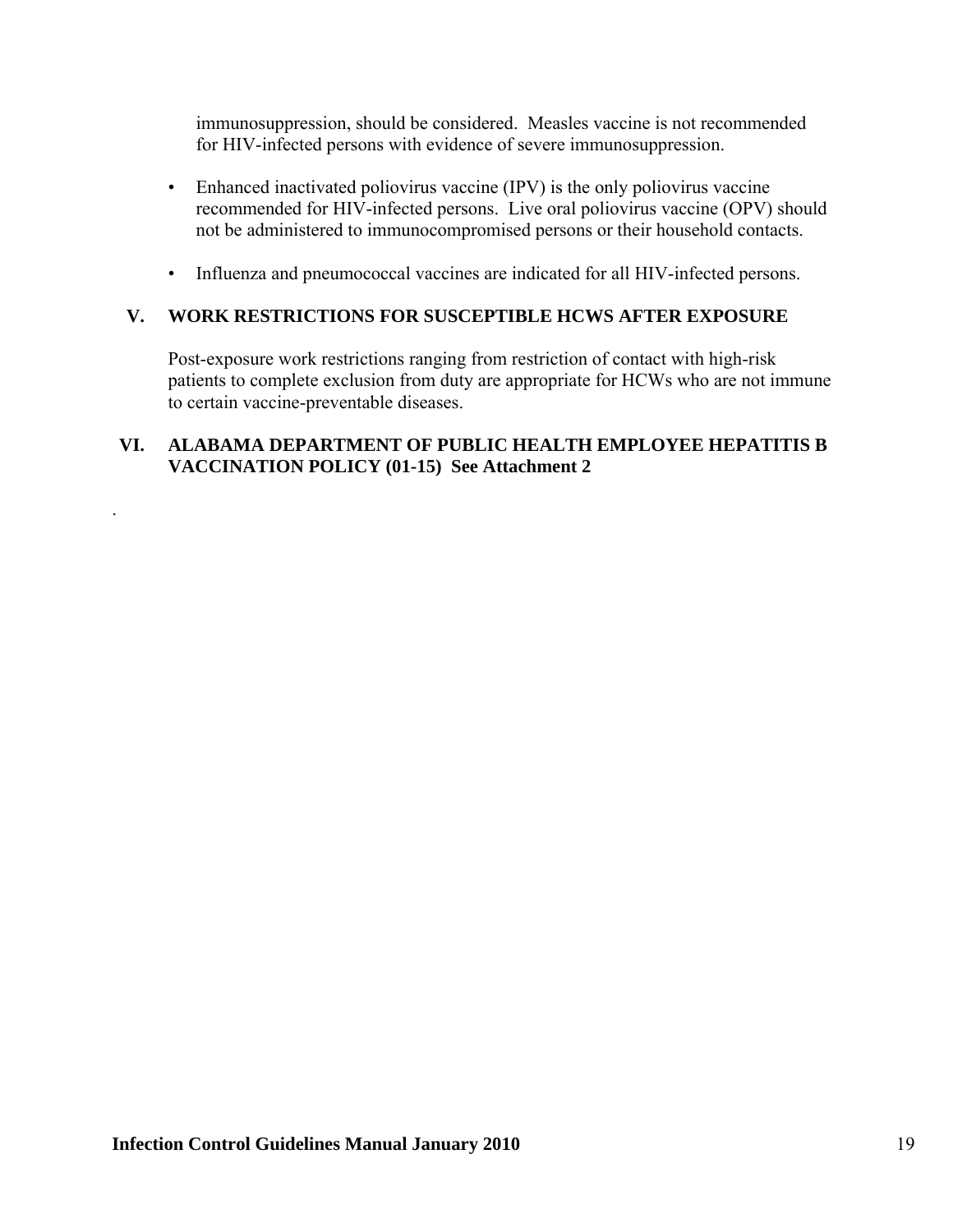# **ALABAMA DEPARTMENT OF PUBLIC HEALTH POLICY ON INFECTED HEALTHCARE WORKERS**

In order to be in compliance with the Alabama Infected Healthcare Worker Management Act, affected Alabama Department of Public Health employees will be made aware of this law. The Act mandates that any healthcare worker infected with the human immunodeficiency virus (HIV) or hepatitis B virus (HBV) who performs an invasive procedure or any physician providing care to an infected healthcare worker shall notify the State Health Officer, or his designee, of the infection. The purpose of the Act is to prevent transmission of HIV and HBV to patients during invasive procedures. For clarification and continuity purposes, the following words have the following meanings:

- (1) **HEALTHCARE WORKER.** Physicians, dentists, nurses, respiratory therapists, phlebotomists, surgical technicians, physician assistants, podiatrists, dialysis technicians, emergency medical technicians, paramedics, ambulance drivers, dental hygienists, dental assistants, students in the healing arts, or any other individual who provides or assists in the provision of medical, dental, or nursing services.
- (2) **INFECTED HEALTHCARE WORKER** A healthcare worker infected with HIV or HBV as defined herein.
- (3) **HEPATITIS B VIRUS (HBV) INFECTION.** The presence of the HBV as determined by the presence of hepatitis B (e) antigen for six months or longer or by other means as determined by the State Board of Health.
- (4) **HUMAN IMMUNODEFICIENCY VIRUS (HIV) INFECTION**. The presence of antibodies to Human Immunodeficiency Virus as determined by enzyme immunoassay and Western Blot or the presence of the HIV infection as determined by viral culture, or by other means as determined by the State Board of Health.
- (5) **INVASIVE PROCEDURES.** (a) Those medical or surgical procedures characterized by the digital palpation of a needle tip in a body cavity or by the simultaneous presence of the healthcare worker's fingers and a needle or other sharp instrument or object in a poorly visualized or highly confined anatomic site. (b) Invasive dental procedures shall include those that provide the opportunity for an intraoral percutaneous injury to the dental healthcare worker and could result in the blood of the healthcare worker coming in contact with the blood or mucous membrane of the patient.

All employees who meet the definition of healthcare worker will be informed of this Act during orientation. It will then be the individual employee's responsibility to report to the State Health Officer as mandated by law.

Further information concerning the Infected Healthcare Worker Management Act can be obtained from the Infection Control Branch at 334-206-5932.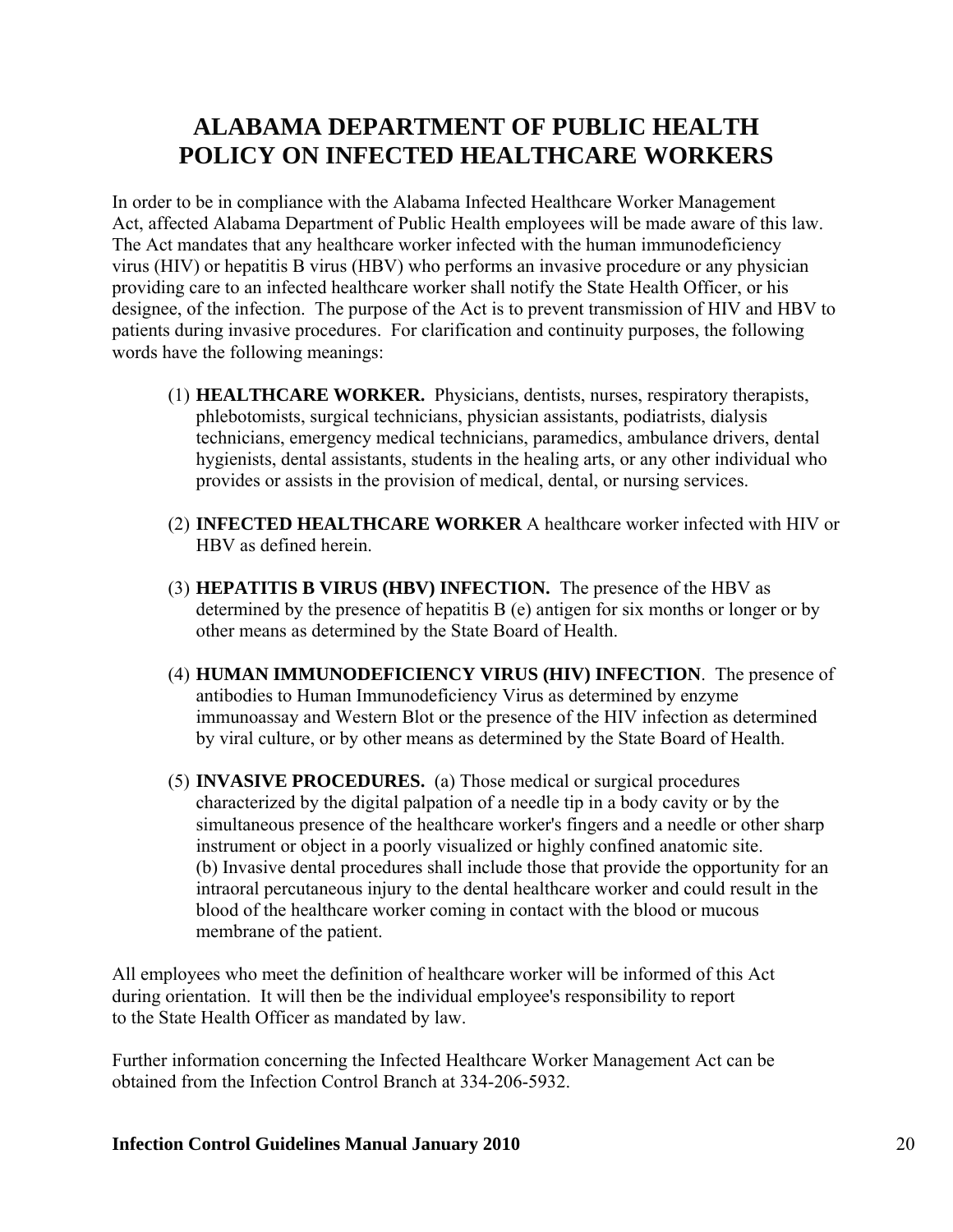# **SECTION II**

# **PROTECTION FROM OCCUPATIONAL EXPOSURE TO BLOOD AND BODY FLUIDS**

The Centers for Disease Control and Prevention (CDC) recommends that infection control precautions be taken for ALL patients. Under Standard Precautions, blood and certain body fluids of all patients are considered potentially infectious for human immunodeficiency virus (HIV), hepatitis B virus (HBV), and other bloodborne pathogens. Standard Precautions are intended to prevent parenteral, mucous membrane, and non intact-skin exposures of healthcare workers to bloodborne pathogens. The importance of handwashing as the primary prevention of contamination cannot be over emphasized. The use of gloves does not in any way negate the need for handwashing. **Handwashing is the single most important means of preventing the spread of infection.** 

#### **I. BLOODBORNE PATHOGENS EXPOSURE CONTROL PLAN**

A Bloodborne Pathogens Exposure Control Plan has been developed by the Alabama Department of Public Health (ADPH) as a means to minimize exposure to human blood and other potentially infectious materials. It is designed to comply with the standards enunciated by the United States Department of Labor, Occupational Safety and Health Administration (OSHA). The *ADPH Bloodborne Pathogens Exposure Control Plan*  comprises the second half of this manual. Each employee whose work duties involve reasonably anticipated exposure to blood or other potentially infectious materials should familiarize themselves with this manual and refer to it as needed.

#### **II. MEDICAL WASTE DISPOSAL PLANS**

 The Alabama Department of Environmental Management (ADEM) adopted rules in 1990 governing the management of medical waste. One of the requirements is that each generator of medical waste prepare, maintain, and update as necessary a written plan to ensure the proper management of medical waste. Alabama Department of Public Health (ADPH) Policy # 92-16 (November 25, 1991) details how each county health department facility (clinic and home health) is to comply with the ADEM rules by completing and submitting a Medical Waste Disposal Plan. Refer to your facility's individual plan for information concerning proper disposal. In addition, the *ADPH Bloodborne Exposure Control Plan* (IX - Regulated Waste Disposal) contains specific information concerning regulated waste, contaminated sharps containment and proper discarding procedures.

#### **III. DISINFECTION AND STERILIZATION - GENERAL PRINCIPLES**

#### A. Definitions

 1. Cleaning - the removal of all foreign material (e.g., soil, body fluids, lubricants) from objects by using water and detergents or soaps and washing or scrubbing the object. Cleaning must be done **before** any disinfection or sterilization process.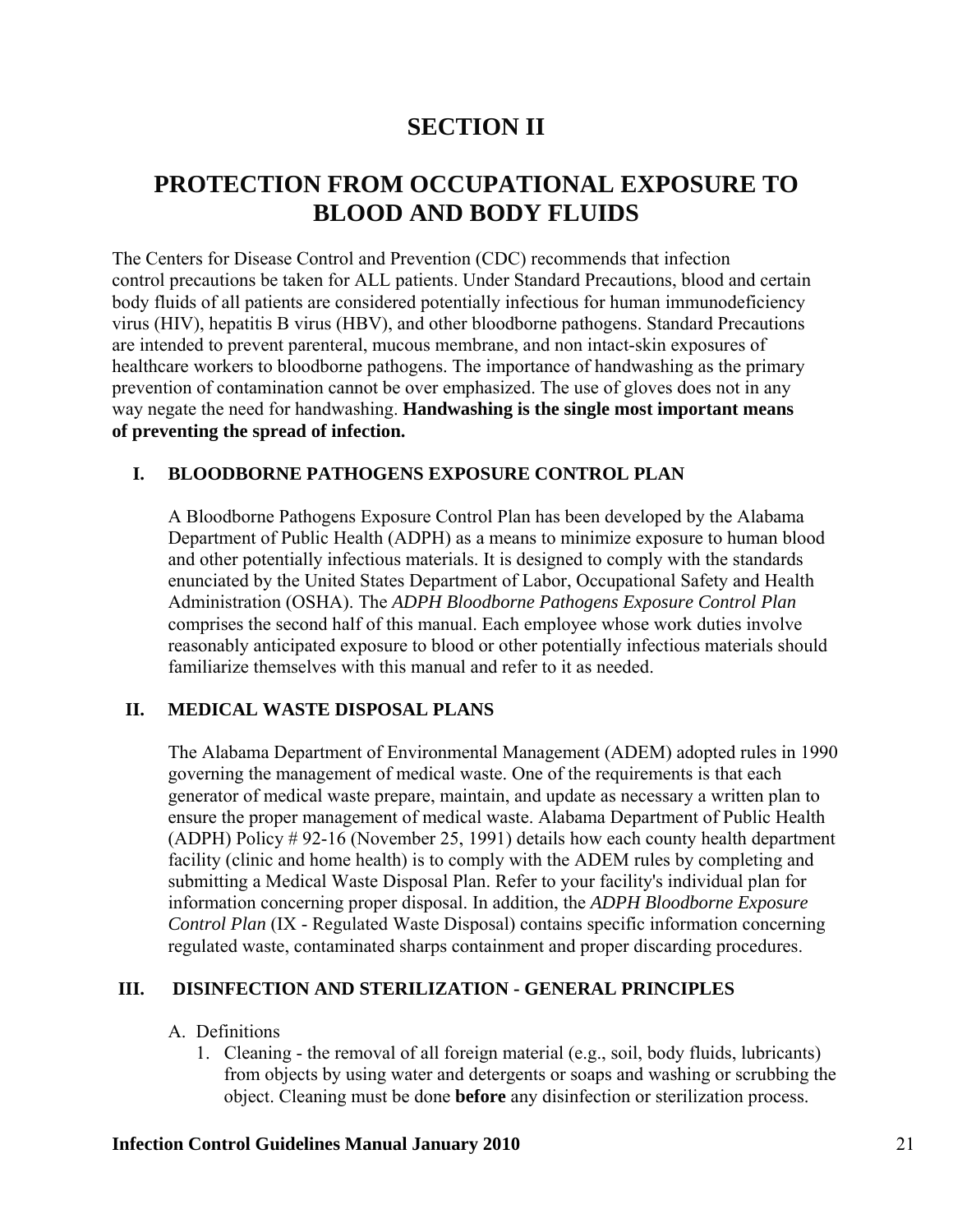2.Disinfection - the process of eliminating many or all pathogenic microorganisms on inanimate objects, with the exception of bacterial spores. In healthcare settings, this is generally accomplished by the use of liquid chemicals or wet pasteurization. Objects that come in contact with mucous membranes should receive at least a high level of disinfection. Disinfectants used in the healthcare setting include alcohol (60 - 90% by volume), chlorine (bleach) and chlorine compounds, formaldehyde, 3% hydrogen peroxide, iodophors (povidone - iodine), phenolics, glutaraldehydes (Cidex, Sporiciden), and quaternary ammonium compounds. Gloves should always be worn when using disinfectant products, and object(s) being disinfected should be thoroughly rinsed three times with sterile or chlorinated tap water prior to being used.

The CDC defines four levels of disinfection. These are:

- a. sterilization see A.3 below
- b. high-level disinfection can be expected to destroy all microorganisms, with the exception of high numbers of bacterial spores.
- c. intermediate-level disinfection inactivates *Mycobacterium tuberculosis,*  vegetative bacteria, most viruses, and most fungi but does not necessarily kill bacterial spores.
- d. low-level disinfection kills most bacteria, some viruses, and some fungi but cannot be relied on to kill resistant microorganisms such as tubercle bacilli or bacterial spores.
- 3*.* Sterilization the complete elimination or destruction of all forms of microbial life. It is accomplished by either physical or chemical processes. Examples of sterilizing procedures include the use of autoclaves, ethylene oxide, and a few liquid disinfecting chemicals, e.g., formaldehyde and glutaraldehyde.
- C. Classification Scheme for Disinfection and Sterilization of Patient Care Items or Equipment

 The nature of disinfection is understood more readily if instruments and items for patient care are divided into three categories on the basis of the degree of risk of infection involved in the use of the items. The three categories are:

- 1. Critical items those which will enter sterile tissue or the vascular system or through which blood will flow. (e.g., surgical instruments, IV catheters)
- 2. Semi-critical items those which come in contact with mucous membranes or with skin that is not intact. (e.g., diaphragm-fitting rings, thermometers, whirlpools).
- 3. Non critical items those which come in contact with intact skin but not with mucous membranes. (e.g., bedpans, blood pressure cuffs, patient furniture).
- C. Disinfection Solutions
	- 1. Any commercial disinfectant approved by the Environmental Protection Agency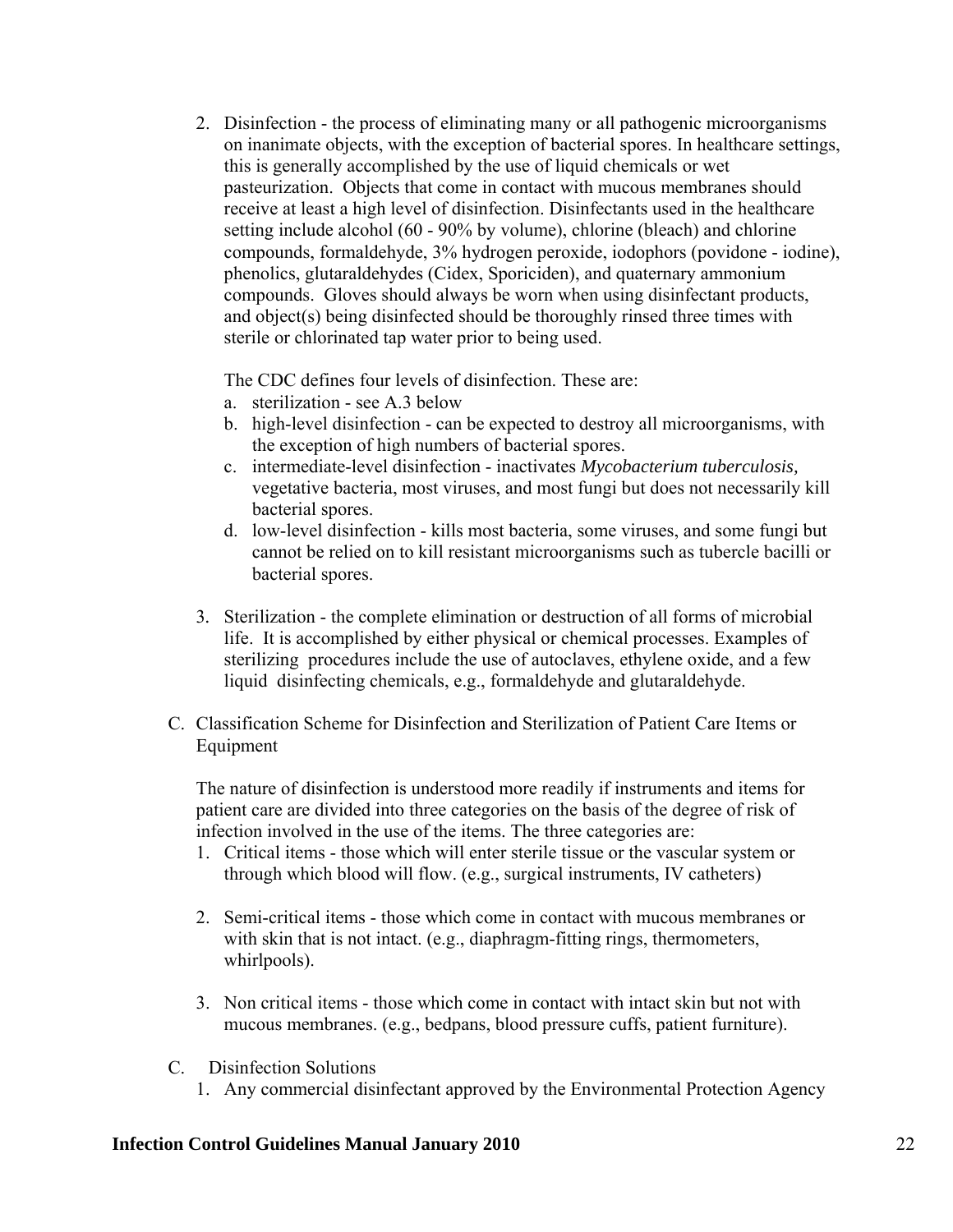(EPA) as a hospital-grade disinfectant-detergent, when diluted according to manufacturer's specifications, may be used for disinfection.

2. Chlorine Bleach

The active ingredient in chlorine bleach is the hypochlorite ion. This chemical will inactivate many pathogenic agents, including hepatitis B virus (HBV) and the human immunodeficiency virus (HIV). Bleach is never to be used full strength as a cleaner or disinfectant because of its corrosive properties and the strong chlorine fumes which can be a health hazard.

D. Disinfectants that Inactivate (indicated by the X) Hepatitis B (HBV) and HIV

|                               | HBV          | HIV          |
|-------------------------------|--------------|--------------|
| Ethyl alcohol (50%)           |              | X            |
| Ethyl alcohol $(80\%)$        | $\mathbf{X}$ | $\mathbf{X}$ |
| Glutaraldehyde (2%)           | $\mathbf{X}$ | X            |
| Hydrogen peroxide $(0.3\%)$   |              | $\mathbf{X}$ |
| Idophor (80 ppm)              | X            |              |
| Isoprophyl alcohol (70%)      | $\mathbf{X}$ | X            |
| Phenolics                     |              | $\mathbf{X}$ |
| Sodium hypochlorite (50 ppm)  |              | X            |
| Sodium hypochlorite (500 ppm) | X            | X            |

- E. Medical Equipment Disinfection
	- 1. Exam Tables/Infant Scales All exam tables and infant scales should be cleaned daily with a 1:10 (1 part bleach to 9 parts water) chlorine bleach solution or other appropriate EPAregistered disinfectant-detergent. Disposable coverings for exam surfaces are to be used and discarded between patients.
	- 2. Glass Thermometers

After use, glass thermometers are to be washed with soap and cool water. Rinse well with tap water and dry. Place the dry thermometer(s) in a 70% alcohol solution for at least 20 minutes. Soak oral and rectal thermometers separately. Rinse with tap water, and store in clearly marked dry containers.

3. Digital Thermometers

Follow manufacturer's recommendations for daily cleaning. Cleaning with alcohol can be done between patients.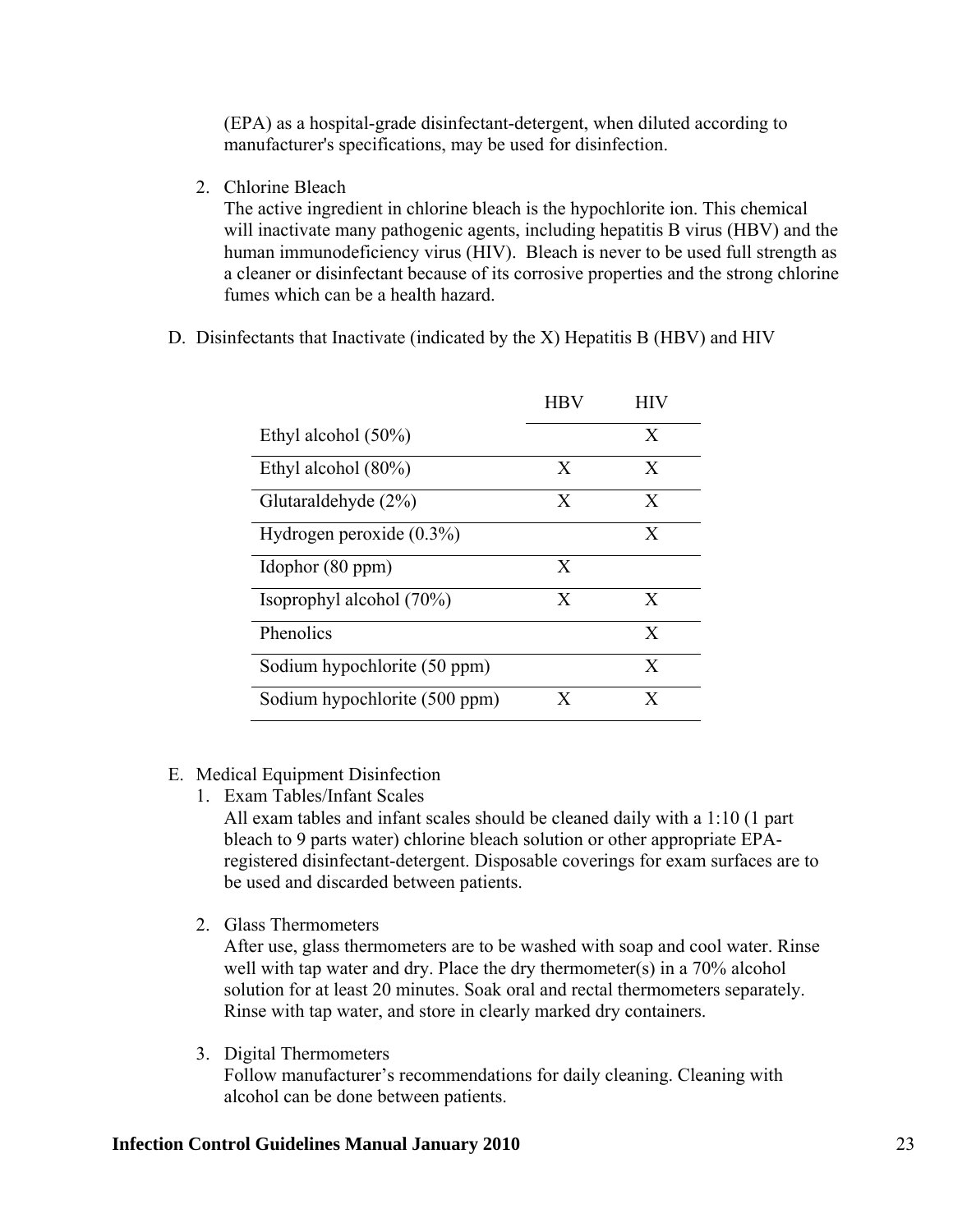- 4. Diaphragm Fitting Rings
	- a. After use, wearing gloves, wash the rings with soap and water, then dry.
	- b. Immerse rings in a glutaraldehyde solution for 20 30 minutes at room temperature or 70% alcohol for 15 minutes.
	- c. Remove from solution, rinse well with running water, dry, and store for future use. Do not immerse the rings in boiling water or expose them to excessive heat.
- 5. Otoscopes/Opthalmoscopes
	- a. After the viewing piece is removed from the instrument, clean off visible organic matter with a cotton swab.
	- b. Wash the piece with soap and warm water, and dry it.
	- c. Place the cleaned piece(s) in 70% alcohol for 10 minutes.
	- d. Remove from the alcohol, rinse well with tap water, dry, and store in a dry container.
- 6. Blood Pressure Equipment
	- a. Stethoscope earpieces should be cleaned by using cotton soaked with 70% alcohol or an alcohol swab after each use if more than one person will be using the stethoscope. If organic material is visible, use an applicator to remove it, wash with soap and water then cleanse with alcohol.
	- b. Soiled cuffs should be washed in regular laundry detergent after removing the bladders.
- 7. Pill Counting Trays and Spatulas Clean daily with 70% alcohol or other appropriate EPA - registered disinfectant - detergent and allow to completely dry prior to use.
- 8. Clinic Exam Room Play Tables

Follow manufacturer's recommendation of cleaning the play tables daily with a soap and water solution. Up to a 10% bleach solution can be used without damage to the finish.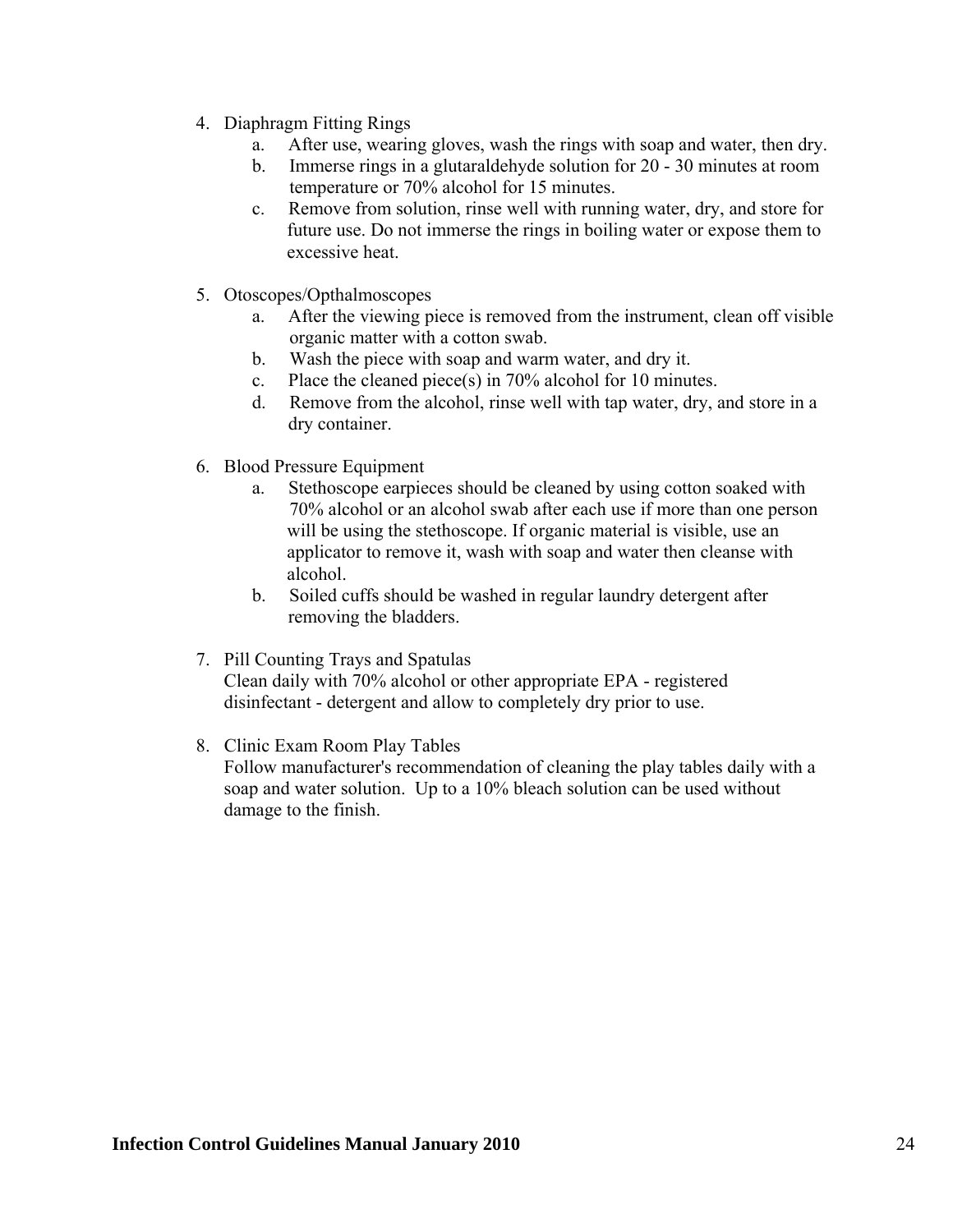### **SECTION III**

### **RECOMMENDATIONS FOR THE MANAGEMENT OF PERCUTANEOUS/PERMUCOSAL EXPOSURE TO BLOOD OR OTHER BODY FLUIDS**

#### **I. INTRODUCTION**

Percutaneous or permucosal exposure to blood or other body fluids may result in exposure to hepatitis B virus (HBV), hepatitis C virus (HCV), and/or Human Immunodeficiency Virus (HIV). Percutaneous exposure is defined as the introduction of blood or body fluids directly through the skin (e.g., punctures or cuts by contaminated sharp instruments or needles and introduction of blood or body fluids onto non-intact skin, lacerations, or via human bites). Permucosal exposure is defined as the introduction of blood or other body fluids onto mucous membranes (e.g., splash into eyes or mouth).

In order to minimize or eliminate employee exposure, self-sheathing needles and safer medical devices, such as sharps with engineered sharps injury protections and needleless systems, should be used whenever possible.

It should be noted that most needlestick injuries are preventable. Injuries often occur at the time of needle disposal. Do not recap used needles by hand; do not remove used needles from disposable syringes by hand; and do not break, bend, or otherwise manipulate used needles by hand. Place used disposable syringes and needles, scalpel blades, and other sharp items in puncture-resistant containers for disposal.

The Alabama Department of Finance, Division of Risk Management, State Employee Injury Compensation Trust Fund (SEICTF) has a statewide program established to manage employee occupational exposure to potentially infectious blood or other body fluids. All services and treatment for an occupational exposure involving an Alabama Department of Public Health (ADPH) employee will be covered by the SEICTF program, and all records will be kept confidential. Consultation is available from the SEICTF Division of Risk Management (334-223-6284) should you have questions regarding appropriate occupational exposure follow-up.

Included in this chapter, for your information, are the current United States Public Health Service Recommendations for Management of exposure to hepatitis B, hepatitis C, and HIV.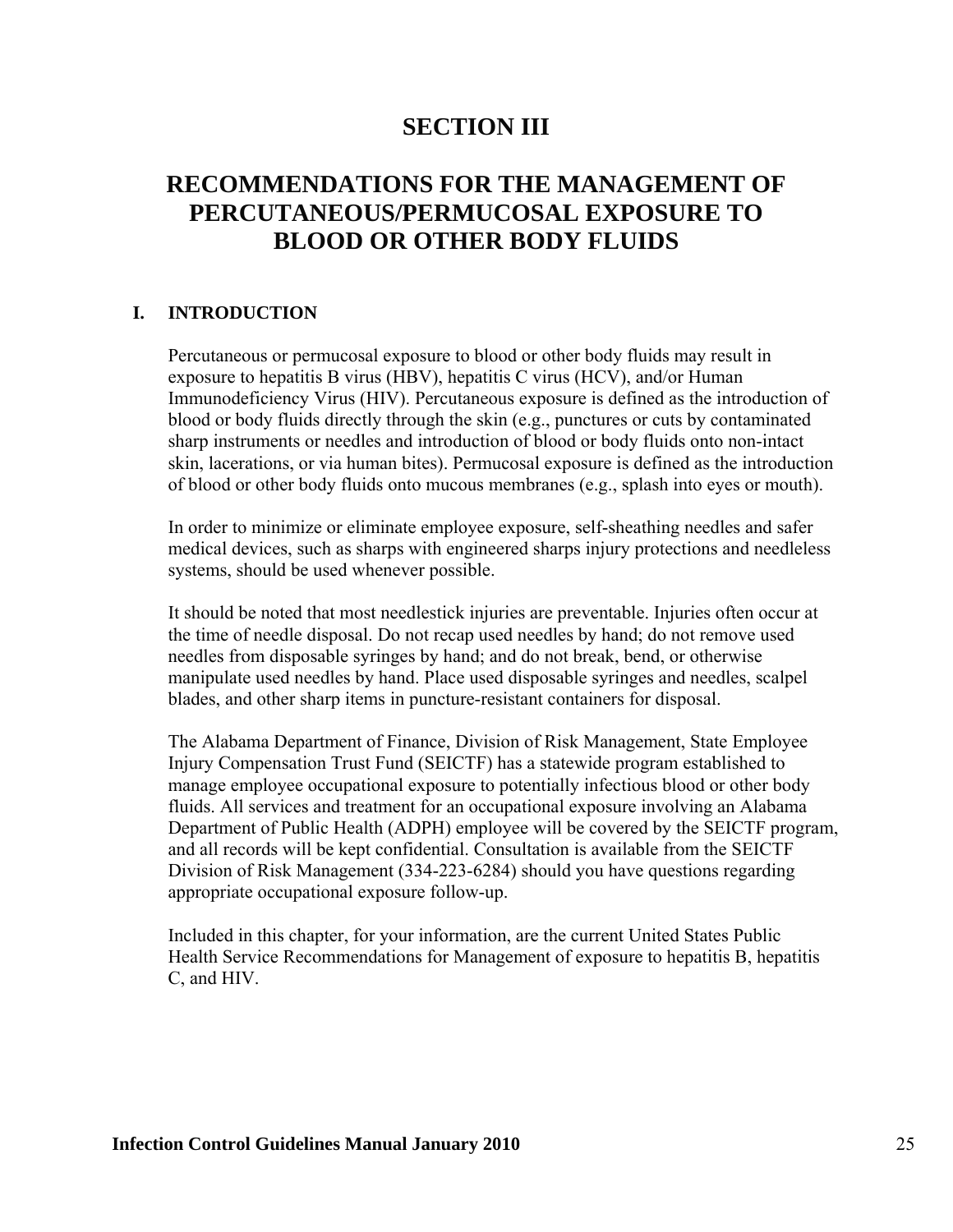#### **II. MANAGEMENT OF OCCUPATIONAL NEEDLESTICKS AND/OR EXPOSURE TO BLOOD/BODY FLUIDS**

An exposure that might place healthcare workers at risk for HBV, HCV, or HIV infection is defined as a percutaneous injury (e.g., a needlestick or cut with a sharp object) or contact of mucous membrane or non-intact skin (e.g., exposed skin that is chapped, abraded, or afflicted with dermatitis) with blood, tissue, or other body fluids that are potentially infectious.

 In addition to blood and body fluids containing visible blood, semen, vaginal secretions, cerebrospinal fluid, synovial fluid, pleural fluid, peritoneal fluid, pericardial fluid, and amniotic fluid also are considered potentially infectious.

 For human bites, the clinical evaluation must include the possibility that both the person bitten and the person who inflicted the bite were exposed to bloodborne pathogens, although transmission of HBV or HIV infection only rarely has been reported by this route.

#### **Immediate First Aid Treatment of the Exposure Site**

Wounds and skin sites that have been in contact with blood or body fluids should be washed with soap and water. Mucous membranes should be flushed with water. No evidence exists that using antiseptics for wound care or expressing fluid by squeezing the wound further reduces the risk of bloodborne pathogen transmission; however, the use of antiseptics is not contraindicated. The application of caustic agents (e.g., bleach) or the injection of antiseptics or disinfectants into the wound is not recommended.

#### **III. RECOMMENDATIONS FOR MANAGEMENT OF EXPOSURE TO HEPATITIS B VIRUS (HBV)**

 For percutaneous or mucosal exposures to blood, several factors must be considered when making a decision to provide prophylaxis, including the HBsAg status of the source and the hepatitis B vaccination and vaccine-response status of the exposed person. Any unvaccinated employee who incurs a blood or body fluid exposure should be encouraged to begin the hepatitis B vaccine series.

#### **IV. RECOMMENDATIONS FOR THE MANAGEMENT OF EXPOSURES TO HEPATITUS C VIRUS (HCV)**

 The following are recommendations for follow-up of occupational HCV exposures: 1. For the source, perform testing for anti-HCV.

- 2. For the person exposed to an HCV-positive source:
	- perform baseline testing for anti-HCV and ALT; and,
	- perform follow-up testing (e.g., at 4-6 months) for anti-HCV and ALT. HCV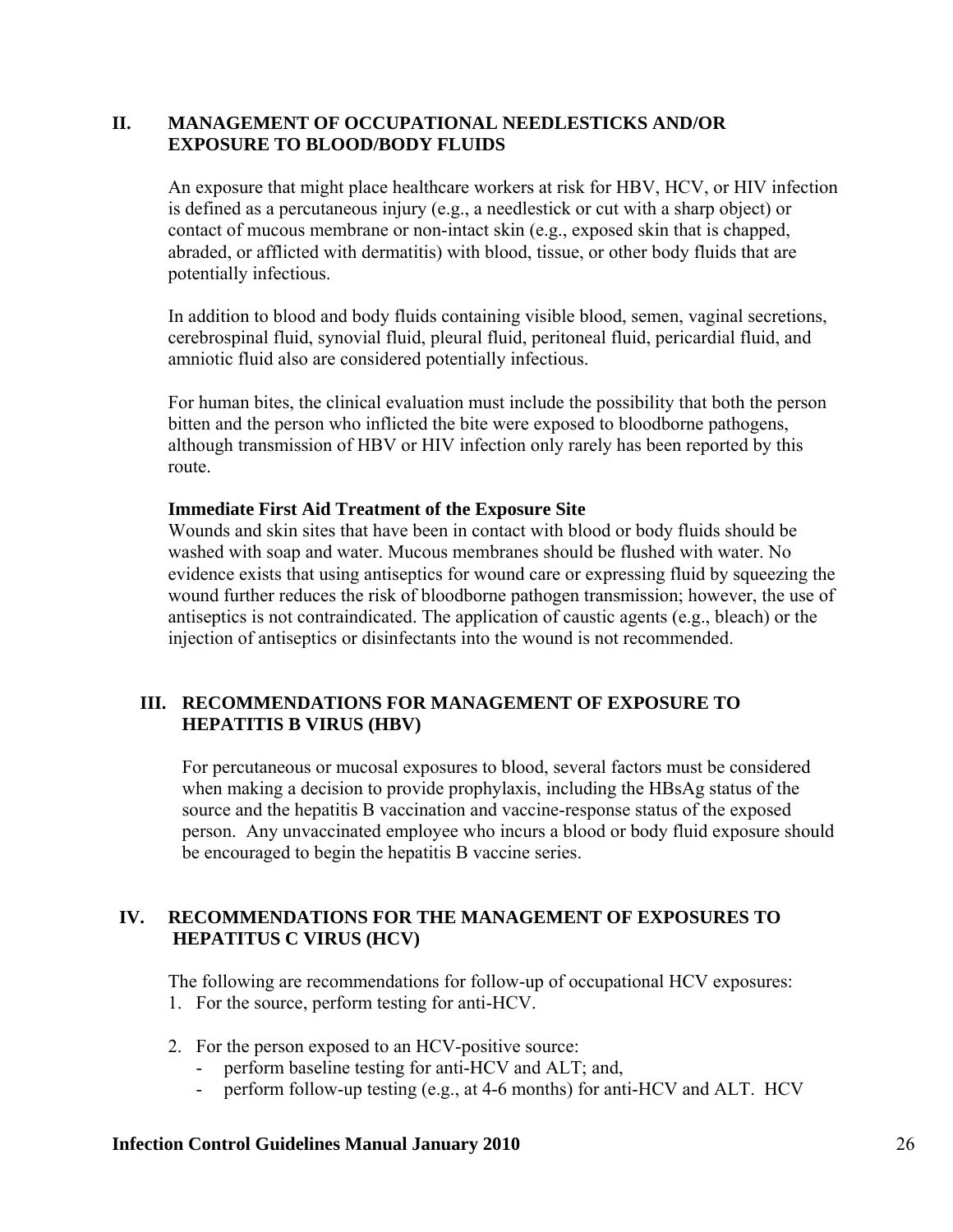RNA may be performed at 4-6 weeks if earlier diagnosis of HCV infection is desired.

- 3. Confirm all anti-HCV results reported positive by enzyme immunoassay using supplemental anti-HCV testing (e.g., recombinant immunoblot assay, RIBA).
- 1. Immune Globulin (I.G.) and antiviral agents are not recommended for post-exposure prophylaxis exposure to HCV-positive blood.

#### **V. RECOMMENDATIONS FOR MANAGEMENT OF EXPOSURES TO HIV**

#### **Counseling, Baseline Testing, and Medical Evaluation:**

Healthcare workers occupationally exposed to HIV should be evaluated within hours (rather than days) after their exposure. They should receive follow-up counseling, postexposure testing, and medical evaluation, regardless of whether they receive postexposure prophylaxis (PEP). HIV antibody testing should be performed at baseline (e.g., to establish infection status at the time of exposure), at 6 weeks, 12 weeks, and 6 months. If the source person is seronegative for HIV, baseline testing or further follow-up of the exposed person normally is not necessary. Extended HIV follow-up (e.g., at 12 months) is recommended for healthcare workers who become infected with HCV following exposure to a source co-infected with HIV and HCV.

#### **Post-exposure Prophylaxis (PEP):**

Post-exposure prophylaxis will be handled by SEICTF.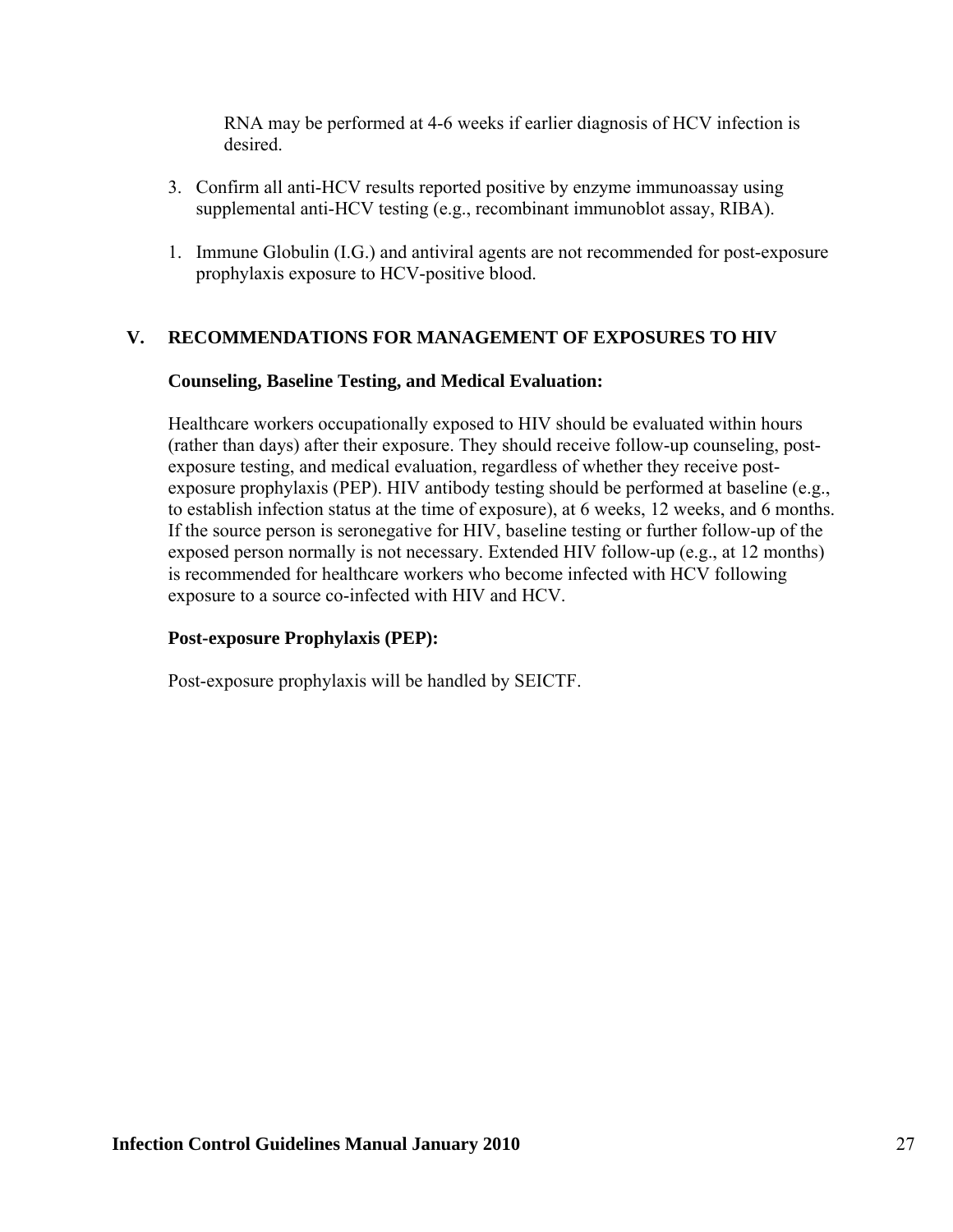# **SECTION IV**

# **PATIENT CARE PROCEDURES**

#### **I. PERSONAL PROTECTIVE EQUIPMENT (PPE)**

Personal protective equipment (PPE) is a vital barrier between your body and danger. Whenever there is risk of occupational exposure, the appropriate PPE that must be worn is determined by the type of exposure that is expected. Not only is it essential that the proper personal protective equipment be available, but that it be worn, removed, and disposed of in a manner as to not contaminate yourself.

Personal protective equipment may include such things as:

- \* Gloves \* Apron
- \* Gowns \* Mouthpiece
- 
- \* Goggles \* Resuscitation bags
- \* Face shield

It is important to remember that before putting on any PPE, always begin by washing your hands. This is the single most effective way to prevent the transmission of infection.

Refer to the ADPH Bloodborne Pathogens Exposure Control Plan, second half of this manual, for specific recommendations concerning PPE.

#### **II. INJECTIONS**

#### **Vaccine Administration: Infection Control and Sterile Technique**

 Persons administering vaccines should follow necessary precautions to minimize risk for spreading disease.

- 1. Hands should be washed with soap and water or cleansed with an alcohol-based hand rub between each patient contact.
- 2. Gloves are not required when administering vaccinations, unless persons administering vaccinations are likely to come into contact with potentially infectious body fluids or have open lesions on their hands.
- 3. Syringes and needles used for injections must be sterile and disposable to minimize the risk of contamination.
- 4. A separate needle and syringe should be used for each injection.
- 5. Changing needles between drawing vaccine from a vial and injecting it into a recipient is unnecessary.
- 6. Different vaccines should never be mixed in the same syringe unless specifically licensed for such use.
- 7. Disposable needles and syringes should be discarded in labeled, puncture-proof containers to prevent inadvertent needle-stick injury or reuse.
- 8. Safety needles or needle-free injection devices can reduce the risk of injury and should be used whenever available.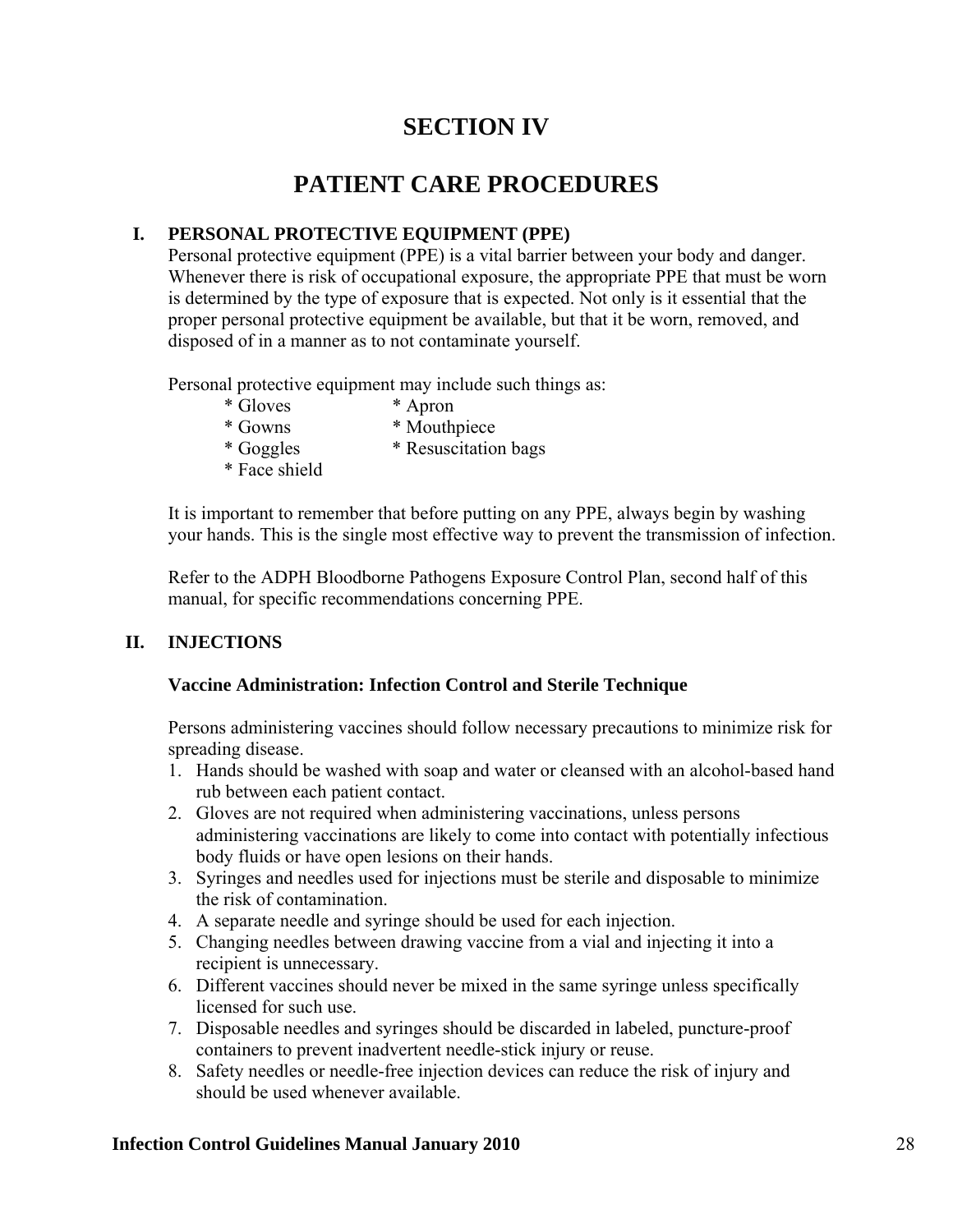#### **III. SPECIMEN COLLECTION**

Refer to the Bureau of Clinical Laboratories *Laboratory Reference Manual* for guidelines for proper collection, packaging, and transport of all clinical specimens.

#### **IV. STORAGE OF SUPPLIES**

Proper storage of medical supplies is essential to ensuring safe products at time of use.

- A. All equipment and supplies, including those in boxes, should be stored in properly designated storage areas.
- B. Unpack supplies when received and place them on shelves or in cabinets. As an aid to rotating stock supplies, place the new supplies towards the back of the shelf, and move the older supplies to the front.
- C. All expiration dates on sterile supplies/equipment are to be checked routinely and those found to be outdated, removed from the shelf. At any time the integrity of the packaging becomes compromised, the supplies/equipment are to be removed from patient care.
- D. All supplies are to be stored on shelves at least 1 1/2 2 inches from the floor to avoid contamination from soil, dampness, or bacteria.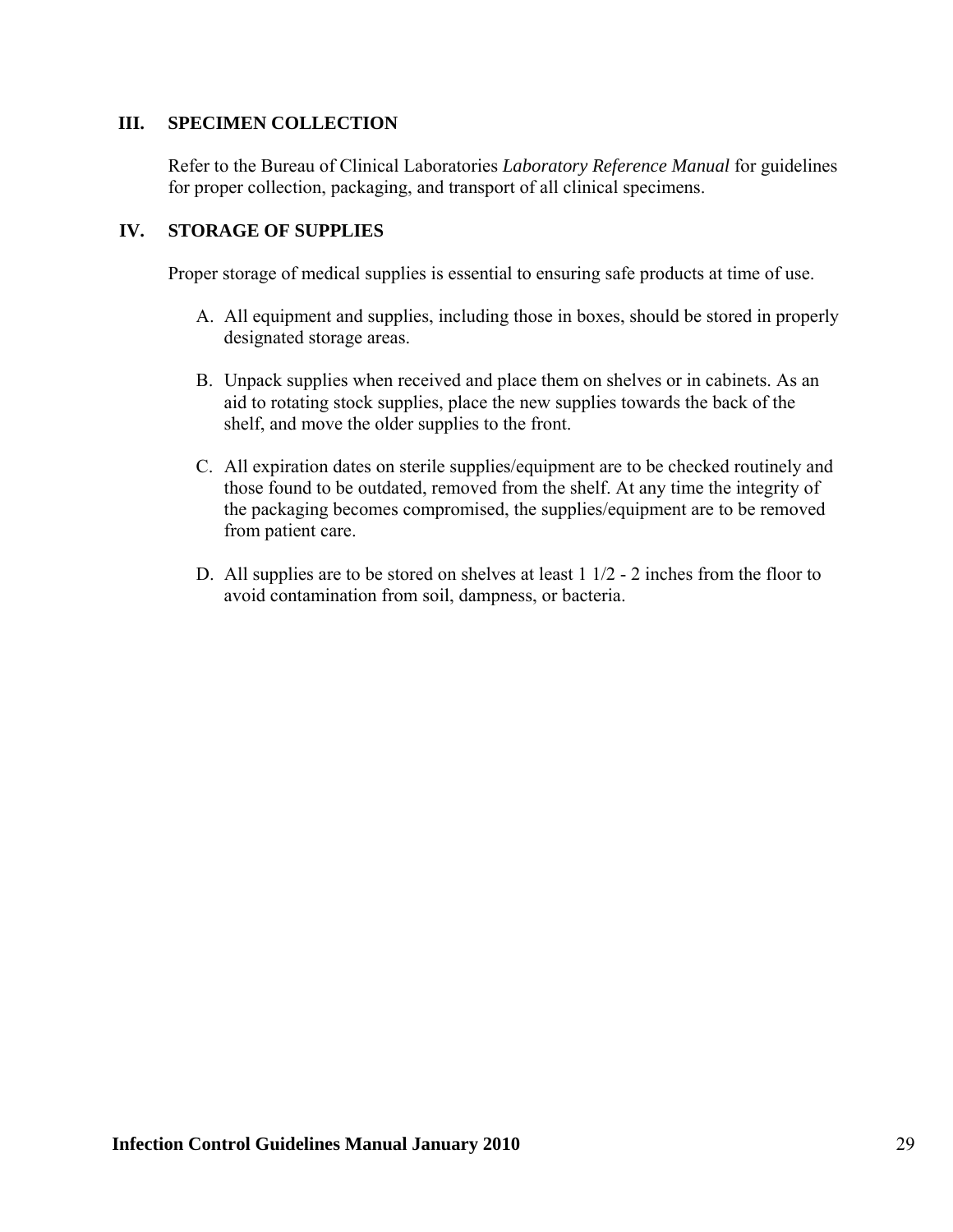### **SECTION V**

### **RECOMMENDATIONS FOR ISOLATION AREA**

A health department clinic site, just as any other medical-care facility, may at any time have either clients or visitors enter the facility with a communicable disease. Particularly for those communicable diseases which are spread by airborne or respiratory droplet routes, the potential for transmission exists within the facility. Significant consequences may occur if, for example, a child with rubella exposes clients visiting a prenatal clinic, a child with measles is waiting to be seen in nutrition or well-child clinics, or an individual with influenza exposes elderly clients in a chronic disease clinic. Obviously, susceptible health department personnel are equally at risk for exposure and transmission of these diseases.

 To minimize the risk for transmission of respiratory spread diseases, guidelines for the establishment, use, and cleaning of an isolation area are as follows. These guidelines are based on recommendations made in the *Guidelines for Infection Control in Hospitals*  published by the Centers for Disease Control and Prevention, (CDC) and the book *Control of Communicable Disease Manual* published by the American Public Health Association.

#### **I. ESTABLISHMENT**

 Each health department clinic site, not having a room specifically designed as an isolation room, must maintain an area to be designated as the "isolation room". This should be a room (e.g., unused examination room or dressing room) which preferably is not routinely used for providing client services. The room must have a door which closes, and preferably, a window which can be opened or a ceiling exhaust fan. There should be an operating sink, soap, and paper towels within the room or in close proximity. The room must not be one through which clients or employees routinely go in order to reach an adjacent room. To minimize contamination within the isolation room and to simplify cleaning efforts, the room should be small and sparsely equipped.

#### **II. USE OF THE ISOLATION ROOM**

 There are some communicable disease conditions which, because of their highly contagious nature and/or the public and personal health significance of transmission, must be isolated in a strictly controlled area. For some other communicable diseases, simply removing the infected individual to an area where they will not be in direct contact with others is sufficient. Always provide these patients with tissues and instruct them to cover their mouths and noses with the tissues when coughing or sneezing. The following are guidelines for which conditions, or under what circumstances, clients or visitors to the health department should be isolated. Whenever possible, the room should be allowed to air between occupancies of the isolation room. The door must be kept closed at all times while the room is occupied.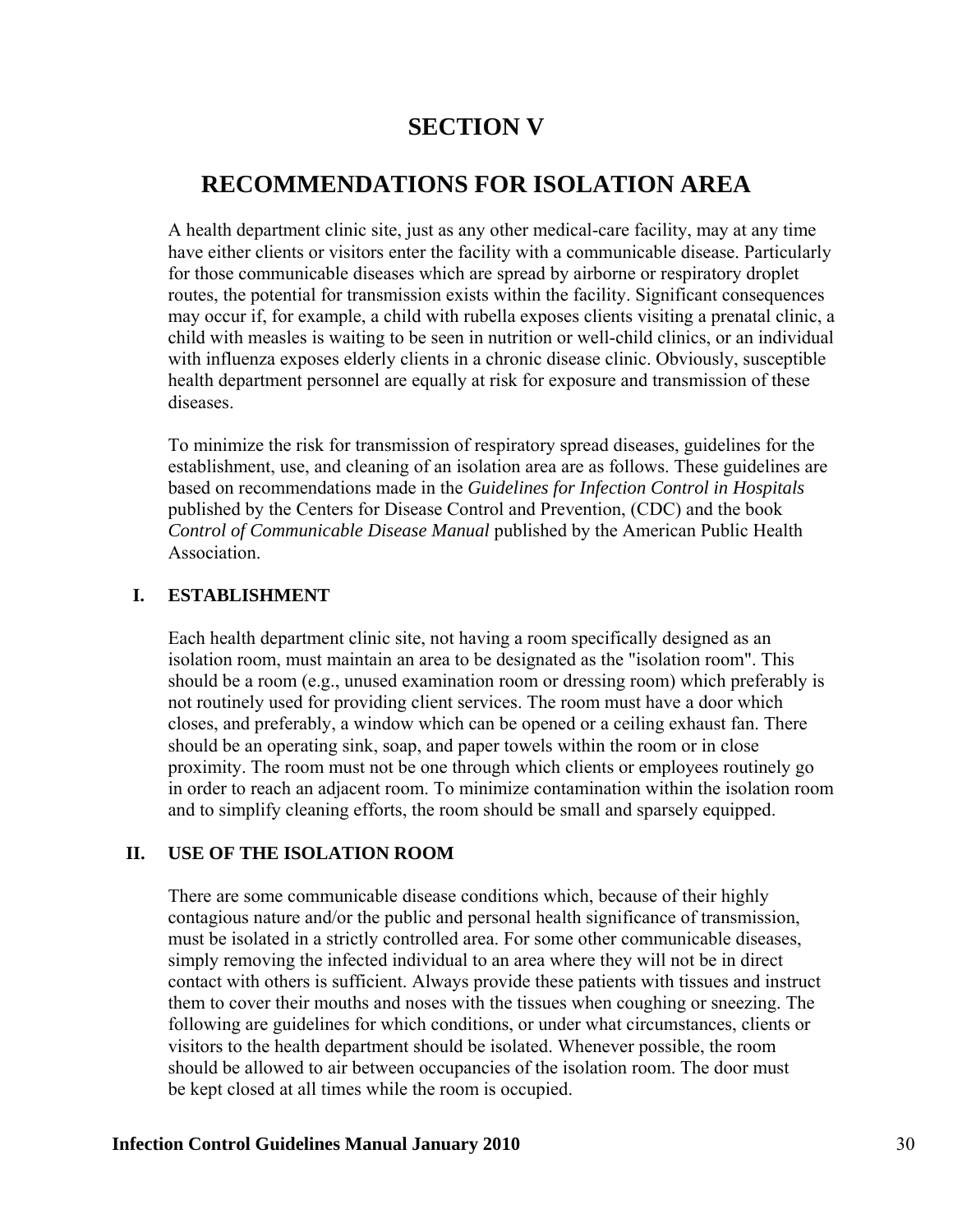Persons known or suspected of having the following diseases, or presenting under the following circumstances, must be isolated in the isolation room:

- Diseases: measles, bacterial meningitis, rubella, pertussis, chickenpox, mumps, other rash illnesses accompanied by fever, untreated active tuberculosis, influenza and other upper respiratory tract infections accompanied by fever such as pneumonia or strep throat.
- Circumstances: culturing for pertussis, influenza, or strep throat or obtaining sputum specimens from active tuberculosis (TB) patients or those who are just beginning drug therapy.
- **Note:** Use of a negative pressure room or one with an ultraviolet (UV) light and properly vented exhaust fan is recommended for sputum collection from suspected or diagnosed TB patients. (See Section VIII, Tuberculosis Infection Control Recommendations.)

#### **III. CLEANING THE ISOLATION ROOM**

 Equipment and furnishings used in the clinic usually are not involved in the transmission of diseases via the respiratory route. However, following occupancy, the isolation room should be routinely cleaned in the following manner:

- 1. Use an EPA-approved germicide/disinfectant to wipe down all equipment, work surfaces (e.g., counter tops), examination tables, infant scales, and other potentially contaminated objects.
- 2. Properly dispose of waste.
- 3. If a window is present in room, open it for 10 minutes. Allow this amount of time before placing another client in the room.
- 4. If there is an exhaust fan in the ceiling, turn it on for 10 minutes.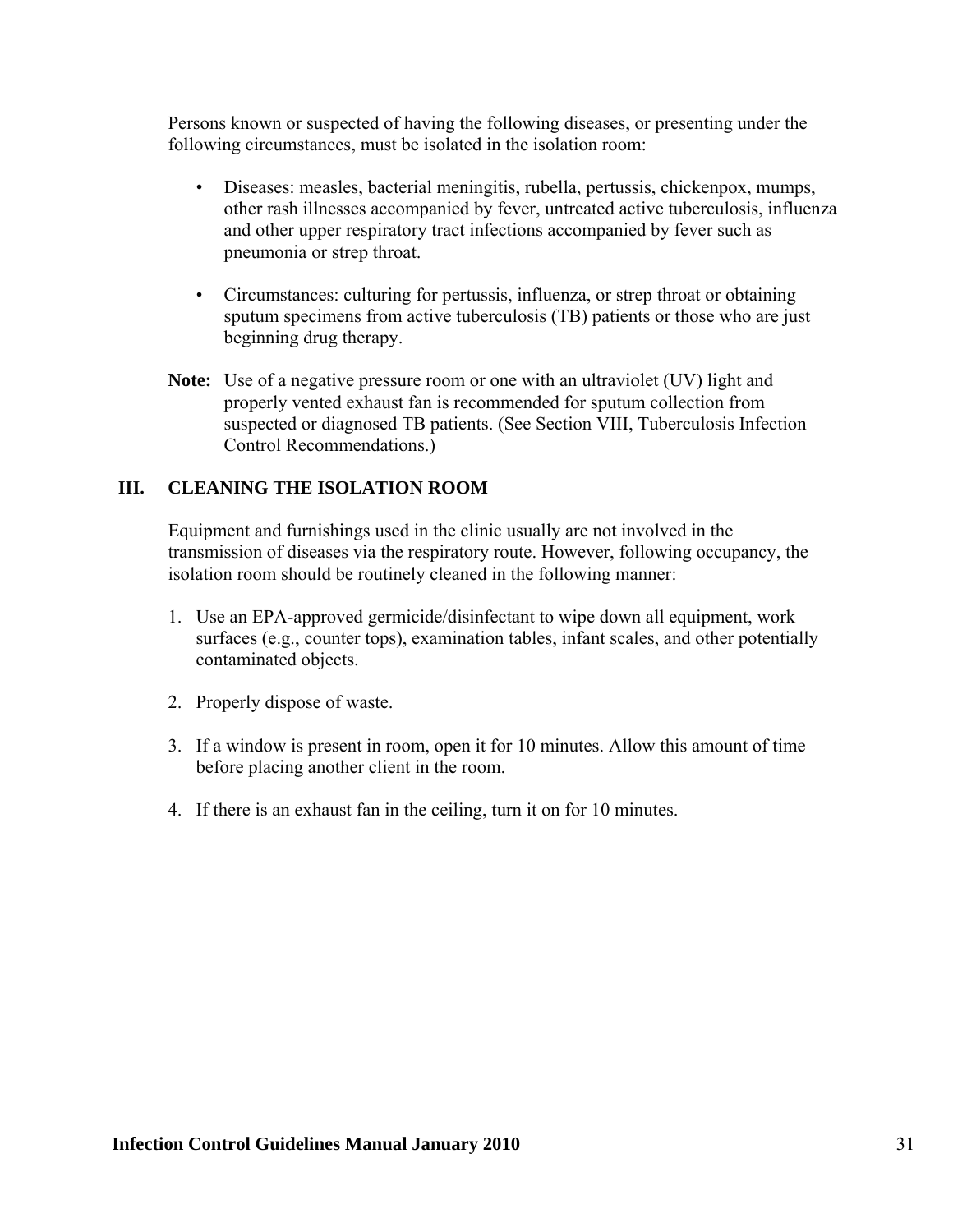### **SECTION VI**

### **GUIDELINES FOR PREVENTION AND CONTROL OF ANTIBIOTIC-RESISTANT ORGANISMS**

#### **I. INTRODUCTION**

 Some common organisms have become resistant to most antibiotics, and are capable of transmitting that resistance to their own offspring and to other organisms. These are referred to as Multi-Drug Resistant Organisms (MDROs). This does not mean that the organisms are more virulent or able to cause disease, or that they are more transmissible. Resistance poses a therapy dilemma because the antibiotics that would normally be used for treatment become ineffective. Often high doses or combinations of drugs can be used, but sometimes there is no suitable regimen.

These guidelines will address specifically Methicillin-resistant *Staphylococcus aureus*  (MRSA) and Vancomycin-resistant enterococci (VRE) in healthcare settings. People in the community, as well as patients being treated in specific healthcare settings, may be colonized or infected with resistant organisms. Public Health consultation/information is often requested regarding appropriate care and follow-up of individuals diagnosed with a resistant organism. Therefore the following guidelines include information for each of these healthcare settings: clinics (including health department clinics, doctors' offices, and ambulatory care centers), home healthcare/hospice, acute care facilities, rehabilitation hospitals, and patients discharged to their homes without home healthcare personnel assistance. **Note: These guidelines are a synopsis of the 2002 Alabama Department of Public Health's Guidelines for Prevention and Control of Antibiotic-Resistant Organisms (available through the Infection Control Branch (334-206- 5932) or on the ADPH webpage at www.adph.org under the A-Z listing under Antibotic-Resistant Organisms.**

#### **II. COMMUNITY ASSOCIATED METHICILLIN-RESISTANT STAPHYLOCOCOUS AUREUS (CA-MRSA)**

 Outbreaks of community associated MRSA (CA-MRSA) frequently occur in various populations, including daycare centers, correctional facilities, college campuses, and among players of competitive sports (e.g. wrestling, football, fencing). Therefore, an MRSA Fact Sheet and a Community-associated MRSA Frequently Asked Questions Fact Sheet are included as Attachment #9 and #10 for staff, patient and community education/information.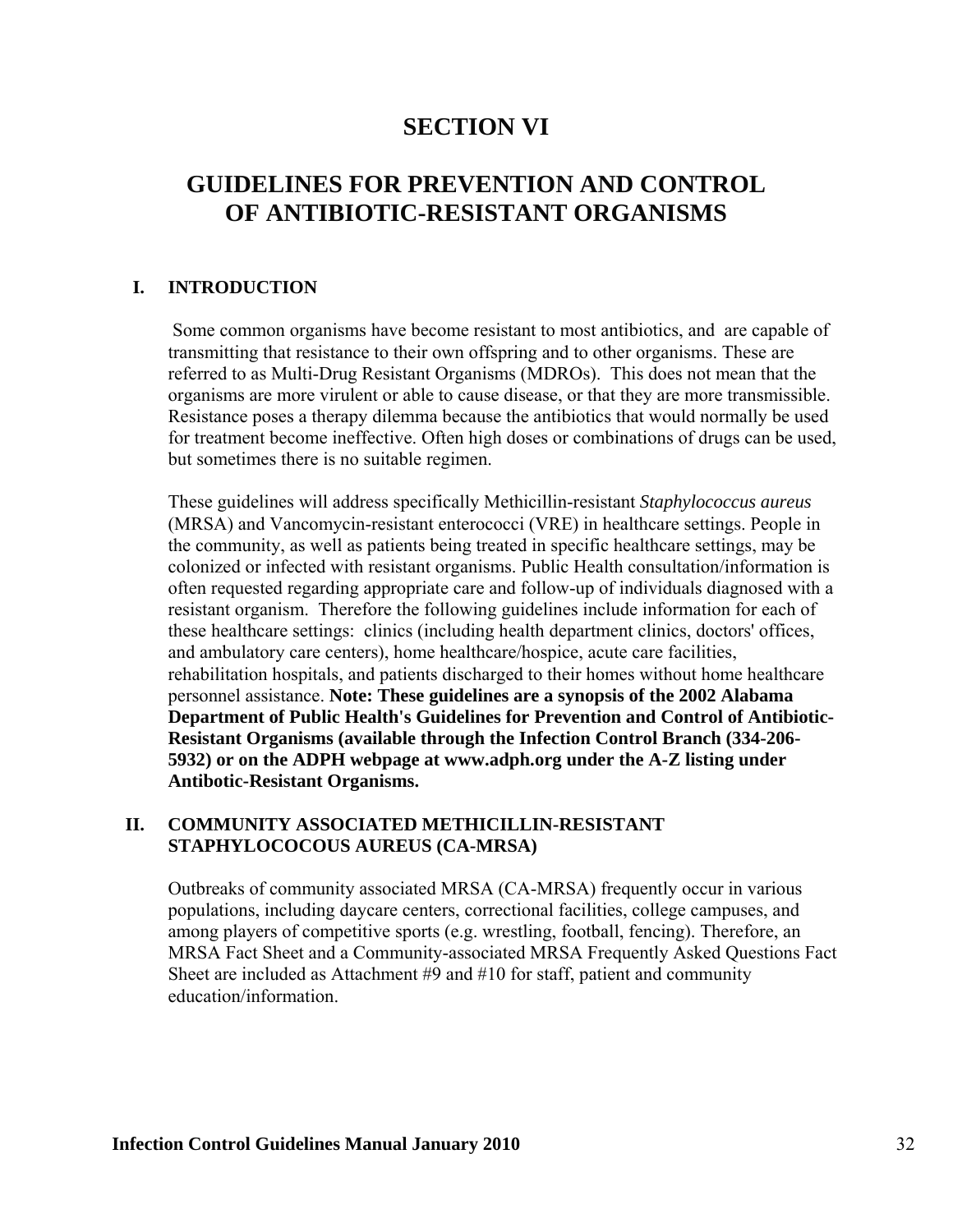#### **III. BACKGROUND**

 A. **Methicillin-Resistant** *Staphylococcus aureus* **(MRSA)**. In the United States and Alabama, MRSA has become a major source of nosocomial (hospital-acquired) and community-acquired infections and outbreaks.

*Staphylococcus aureus* is ubiquitous. It grows readily on human skin and mucous membranes. Methicillin-resistant *S. aureus* is a variant of *S. aureus* which is resistant to all beta-lactam antibiotics (including penicillins, cephalosporins and cephamicins). They may also be resistant to aminoglycosides, erythromycin, quinolones and others. By definition, MRSA must be resistant to one of the following semi-synthetic penicillins: methicillin, oxacillin, or nafcillin. MRSA is neither more infectious nor more virulent than susceptible *S. aureus;* it is just more difficult to treat. Noncutaneous MRSA infections are most effectively treated with intravenous vancomycin.

B. **Vancomycin-Resistant Enterococci (VRE)** There has been a rapid increase in the incidence of infection and colonization with VRE in hospitals in the United States in the past decade. The increase is due mainly to an increase in infections in intensive care (lCU) patients. This increase poses several problems, including the lack of available antimicrobials for therapy, since most VRE are also resistant to multiple other drugs (e.g., aminoglycosides and ampicillin) previously used for the treatment of infections. In addition, there is the possibility that the vancomycinresistant gene present in VRE may be transmitted to other gram-positive organisms, such as *Staphylococcus aureus.* VRE does not pose an infection risk to healthcare workers. However, healthcare workers can transiently carry the organism and serve as vehicles for transmission to other patients.

#### **IV. COLONIZATION VS. INFECTION**

- A. **Colonization** is the presence, growth, and multiplication of the organism without observable clinical symptoms or immune reaction. **Colonization and/or infection may be transferred to others if appropriate infection control measures are not taken.** 
	- 1. **MRSA** colonization may occur in the nares and on skin, in wounds, decubitus ulcers, respiratory secretions, or urine. One of the most common sites of colonization in both patients and employees is the nose (anterior nares). While personnel may become colonized with MRSA, as they may with susceptible *S. aureus,* they rarely develop infections.
	- 2. **Enterococci** are normally found in the bowel and the female genital tract. When exposed to antibiotics for any reason, the drug-resistant bacteria may survive and multiply, resulting in an overgrowth of drug-resistant enterococci in the bowel.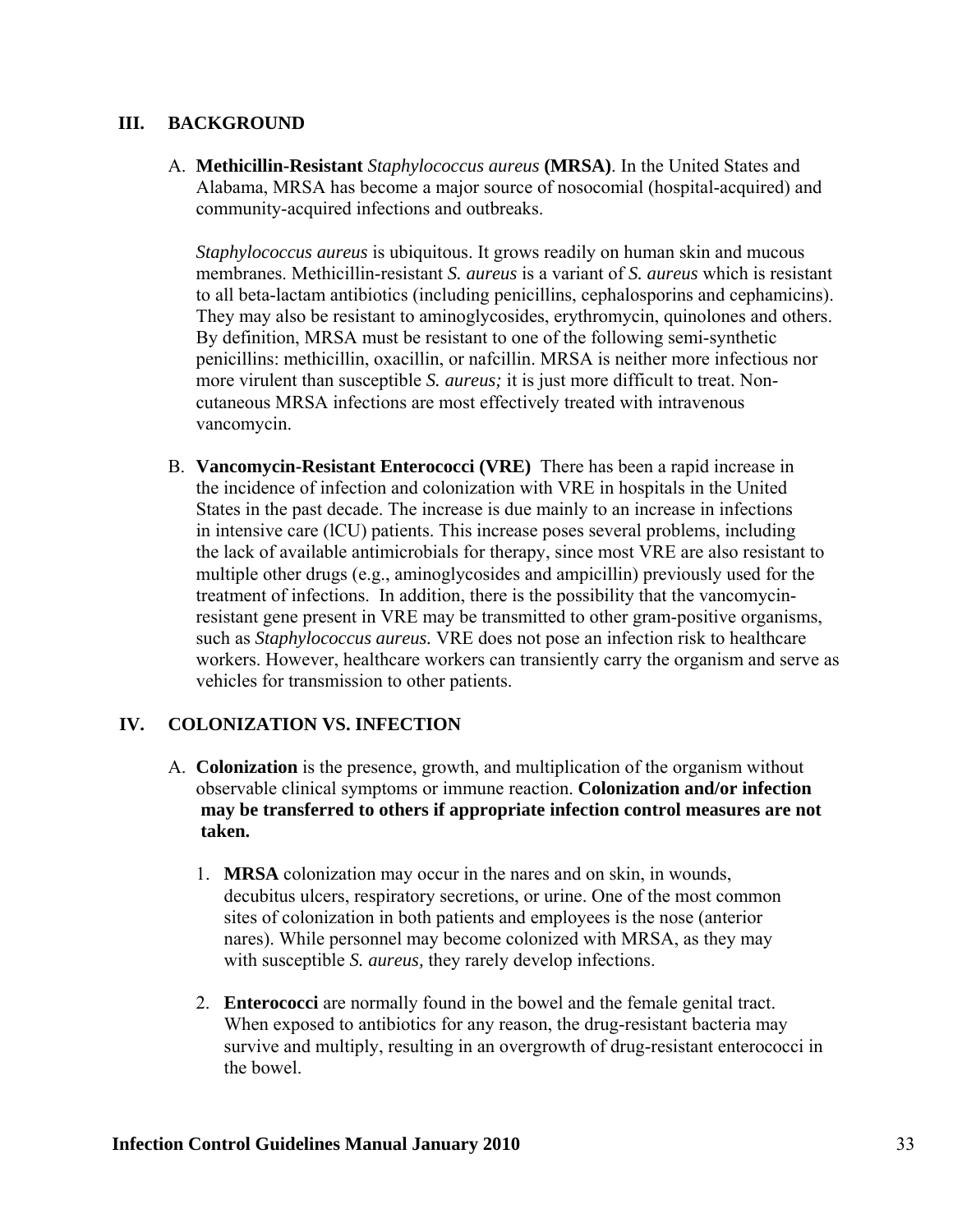B. **Infection** refers to invasion of bacteria into tissue with replication of the organism. Infection is characterized by isolation of the organism with accompanying clinical signs of illness. Certain populations such as the elderly or immunocompromised may exhibit minimal symptoms.

#### **V. EPIDEMIOLOGY**

#### **A. Methicillin-Resistant** *Staphylococcus* **aureus (MRSA)**

- 1. Mode of Transmission -MRSA is transmitted primarily by contact with a person who either has a purulent site of infection, a respiratory tract or urinary tract infection or is colonized with the organism. **Hands of personnel are the most common means of transmission of MRSA from patient to patient.** Studies have demonstrated that MRSA can be present on the hands of personnel after performing such activities as wound debridement, dressing changes, tracheal suctioning, and catheter care.
- 2. Reservoirs Colonized and infected patients are the major reservoir of MRSA. MRSA has been isolated from environmental surfaces including floors, sinks, and work areas, tourniquets used for blood drawing, and blood pressure cuffs. Although MRSA has been isolated from environmental surfaces (e.g., floors, medical equipment), these are not the most likely source of spread. However, environmental surfaces should be disinfected routinely to reduce the risk of transmission.
- 3. Risk Factors The factors that have been identified as increasing the risk that a patient will have a MRSA infection are:
	- a. increased length of hospital stay
	- b. multiple hospitalizations
	- c. greater than 65 years old
	- d. multiple invasive procedures
	- e. wounds
	- f. severe underlying disease
	- g. administration of broad-spectrum antibiotics

#### **B. VANCOMYCIN-RESISTANT ENTEROCOCCI (VRE)**

- 1. Mode of Transmission Enterococci, including VRE, can spread patient to patient by direct contact via transient carriage on the hands of personnel or indirectly on contaminated environmental surfaces and patient care equipment.
- 2. Reservoirs of VRE Enterococci are part of the normal flora of the gastrointestinal tract and female genitourinary tracts. Most infections with these microorganisms have been attributed to the patient's endogenous flora. However, VRE is capable of prolonged survival on hands, gloves, and environmental surfaces.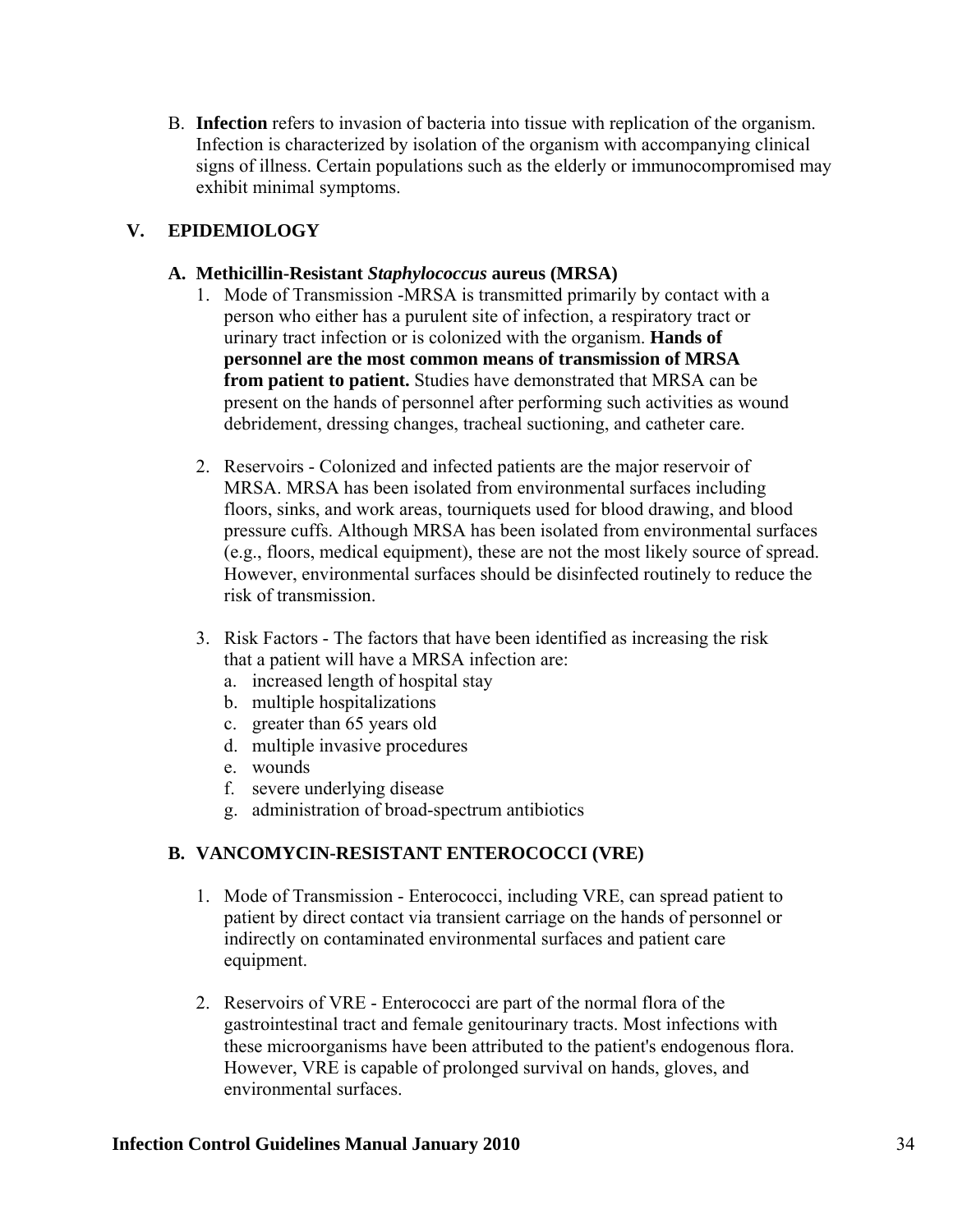- 3. Risk Factors Certain patient populations have been found to be at increased risk for VRE infection or colonization. These include patients who:
	- a. are critically ill
	- b. have severe underlying disease or immune suppression (such as ICU patients or patients in oncology or transplant wards)
	- c. have had an intra-abdominal or cardio-thoracic surgical procedure
	- d. have an indwelling urinary or central venous catheter
	- e. have had a prolonged hospital stay
	- f. have broad spectrum antimicrobial therapy
	- g. have received administration of oral and, to a lesser extent, intravenous (IV) vancomycin

#### **VI. CONTROL STRATEGIES**

 Strategies for controlling antibiotic-resistant organisms are very basic: confine the organism and control the vehicles that can contribute to spread. The three most important elements of a control program are:

- scrupulous hand hygiene,
- appropriate use of barrier precautions, and
- careful attention to environmental sanitation.

#### **GENERAL CONTROL MEASURES**

- A. **Hand Hygiene.** Waterless alcohol-based hand rubs may be used when access to running water is unavailable, but hands should be washed as soon as possible thereafter. The need for strict compliance with handwashing recommendations should be reinforced. Hands should be washed for at least 15 seconds after any patient contact or contact with articles or equipment used in the care of the patient and after removal of gloves and other barriers to avoid transfer of microorganisms to other patients or environments.
- B. **Communication.** Information of patient status or history of colonization or infection should be shared with all caregivers so that the risk of cross transmission can be decreased. Care providers involved in patient transfer from one health facility (or agency) to another should inform the receiving provider of the antibiotic-resistant status of the patient. The admission or transfer of patients should not be denied on the basis of MRSA or VRE infection or colonization.
- C. **Gloves.** Clean, non-sterile gloves should be worn for patient care and for contact with contaminated items. Change gloves between tasks and procedures on the same patient. Remove gloves promptly after use, before touching non-contaminated items and environmental surfaces and before contact with another patient.
- D. **Gowns.** A clean non-sterile gown should be worn if there is to be substantial contact with a patient who has uncontained drainage or is incontinent and for all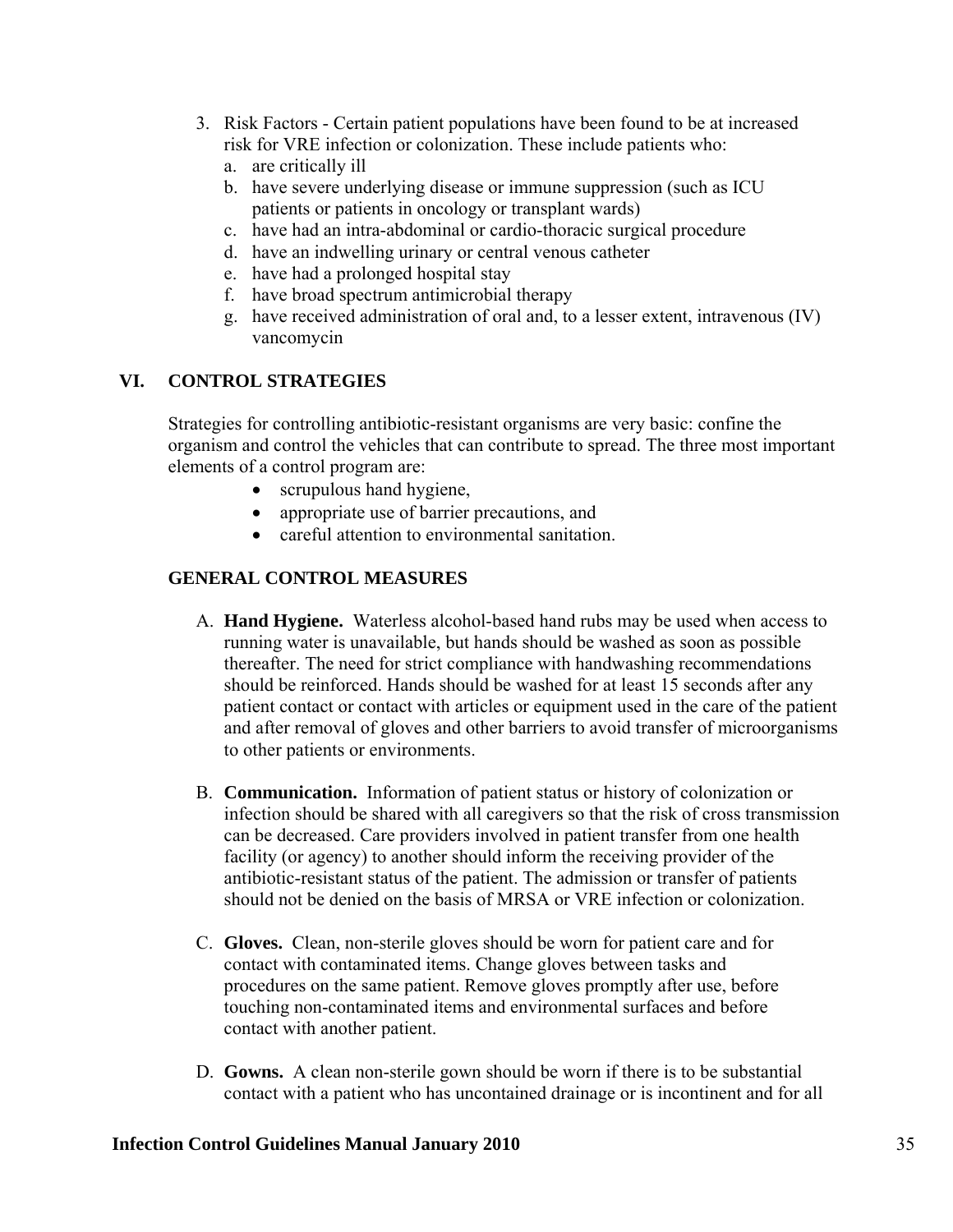patient-care activities that are likely to generate splashes or sprays of body fluids.

 E. **Dedicated Equipment.** Non-critical patient care equipment (e.g., blood pressure cuffs, examination tables, and stethoscopes) used on VRE-positive patients should not be shared with other patients until thoroughly cleaned with an Environmental Protection Agency (EPA)- approved disinfectant.

#### F. **Education.**

- 1. Personnel Continuing education programs for healthcare workers who have direct patient contact or who are responsible for decision making regarding patient care should include a thorough review of basic infection control issues.
- 2. Patient Education Patient education is essential to control the transmission of infections. Patients should be instructed to cover their mouths when coughing and practice good handwashing following contact with secretions or excretions and before touching other objects. They should not share drinks or food. Patients placed on isolation (and their families) need additional education, including the reason for isolation, control measures, and expected duration of isolation.

#### **Note: Patients should be taught to remind their healthcare providers to always follow appropriate handwashing procedures.**

- G. **Environmental Sanitation.** Each healthcare facility should have procedures that are enforced for the routine care, cleaning, and disinfection of environmental surfaces, beds, bedrails, bedside equipment, and other frequently touched surfaces. Dedicated cleaning efforts on the part of housekeeping staff, along with use of EPA- approved hospital grade disinfectant-germicide products, should minimize transmission of antibiotic-resistant pathogens.
- H. **Linen.** Contaminated linen should be handled wearing gloves, in a manner that avoids transfer of microorganisms to other people and/or environments. Hot water and detergents will kill the microorganisms.

#### **VII. SETTING SPECIFIC CONTROL MEASURES**

 Although no guidelines can address all the needs of the many types of facilities serving different patient populations, the following should provide the essential information.

#### A. **Health Department Clinics.**

Standard Precautions (Attachment 6) should be used for all patients. Waiting areas should be screened for patients with productive coughs, draining wounds or other signs and symptoms of infection. Patients exhibiting such symptoms should be removed from the waiting area to an exam room as soon as possible. Once a patient has been identified with an antibiotic-resistant organism, subsequent visits to the office/clinic should be managed carefully. Any surfaces which may have had contact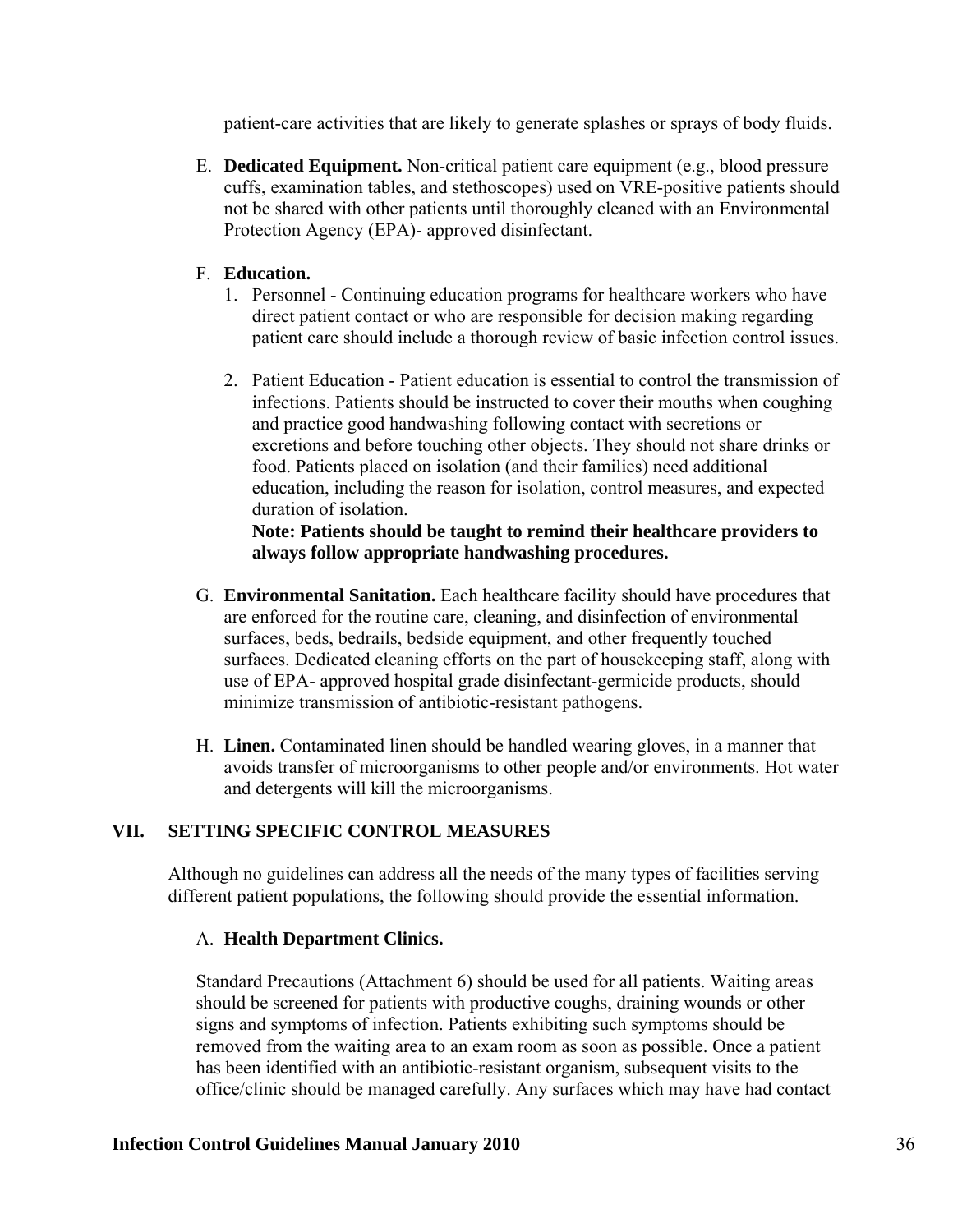with the patient (e.g., blood pressure cuffs, examination table, and stethoscope) should be cleaned with an EPA-registered disinfectant prior to use for another patient.

#### B. **Home Healthcare**

In addition to Standard Precautions (Attachment 6), home healthcare workers should focus on preventing cross-transmission via the clinical bag, clothing, and equipment which is carried to and from the home by the healthcare professional. Alternatively, the clinical bag may be left in the vehicle and only the disposable items to be used for the patient carried into the home. Reusable equipment must be cleaned either in the patient's home or bagged prior to returning to the healthcare worker's vehicle or facility for disinfection. Hands should be washed before leaving the home.

 The family or care provider should be instructed to regularly clean all surfaces contaminated by secretions or touched by patient hands. Any EPA-approved disinfectant, or a 1:10 bleach solution, will be appropriate for household cleaning. Before preparing food and before eating and after direct contact with the patient or any items the patient has touched, family members should perform handwashing with an antibacterial soap for a minimum of 15 seconds. The patient and caregiver should always wash their hands after using the toilet.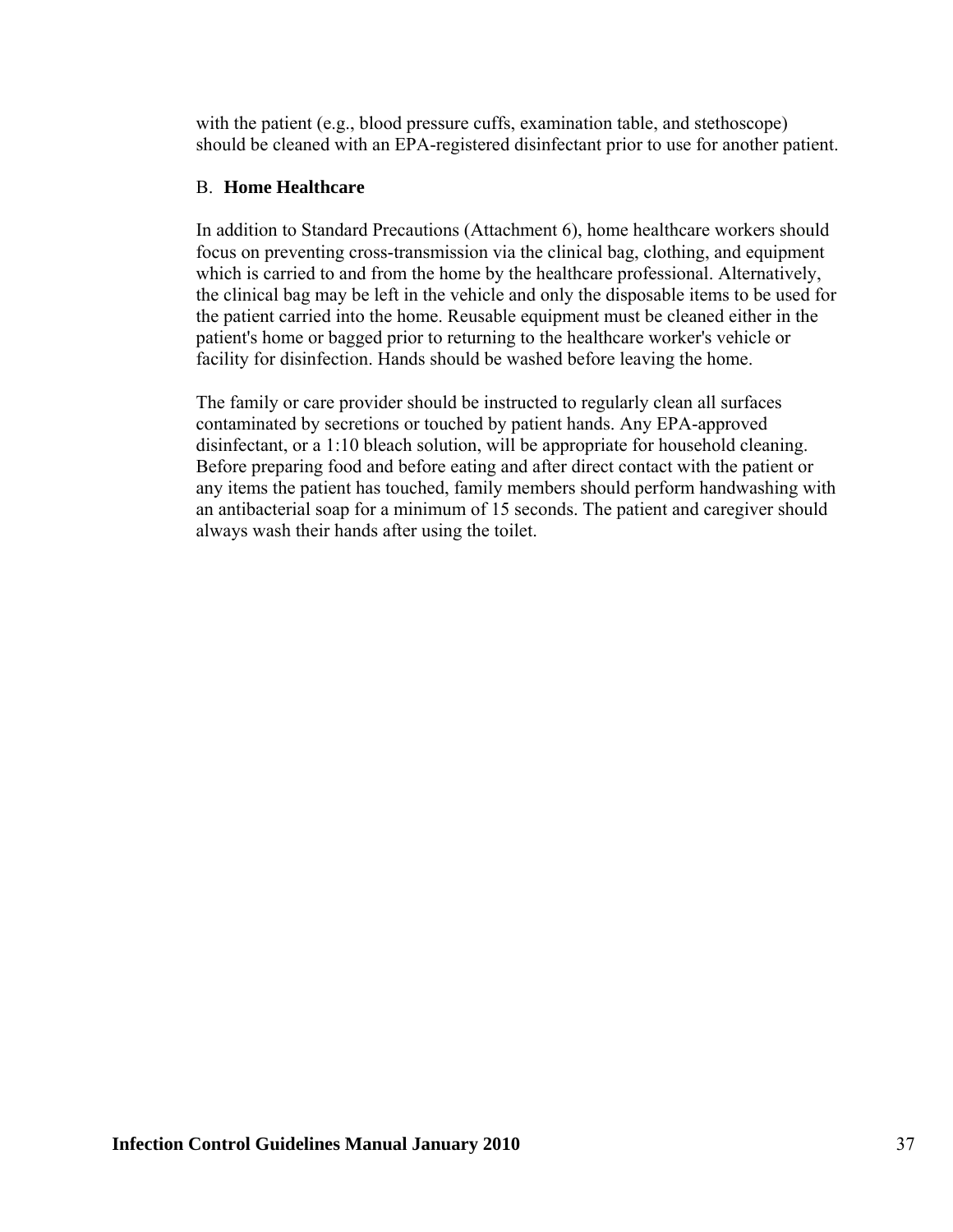## **SECTION VII**

### **HOME CARE**

Infection Control is very important to home care providers. A solid infection control program improves outcomes and quality of patient care. This is achieved through an emphasis on the prevention of nosocomial infection, by minimizing the risks of infection, and through early detection of infection. For specific home care procedures refer to the Home Health Clinical Manual, produced by the Bureau of Home and Community Services and found in the county based offices.

#### **I. Environmental Factors That May Increase Susceptibility To Infection:**

 In some home settings specific environmental factors may increase a patient's susceptibility to infection. These may include:

- poor sanitation, sewage
- poor hygiene
- contaminated supplies, equipment
- exposure to elements (e.g., heat, cold, air, water, soil)
- rodent, insect infestations
- infectious diseases in other family members
- lack of appropriate infection control and prevention measures by the patient or
- caregiver who is responsible for care between home-care provider visits
- lack of financial resources to purchase supplies and medications
- lack of motivation to participate in the plan of care

 It is therefore very important for the home care healthcare providers to educate their patients and the caregivers.

#### **II. Infection Control Principles That Should Be Taught:**

- Proper Hand Hygiene
- Asepsis
- Environmental cleanliness
- Home agents suitable for cleaning and disinfection
- Infectious disease transmission and prevention
- Signs and symptoms of infection to report:
	- cloudy, foul urine
	- **n** increased pain
	- dysuria/suprapubic or flank pain
	- purulent drainage/wound drainage
	- $\blacksquare$  erythema
	- **f**ever, chills
	- increased cough or dyspnea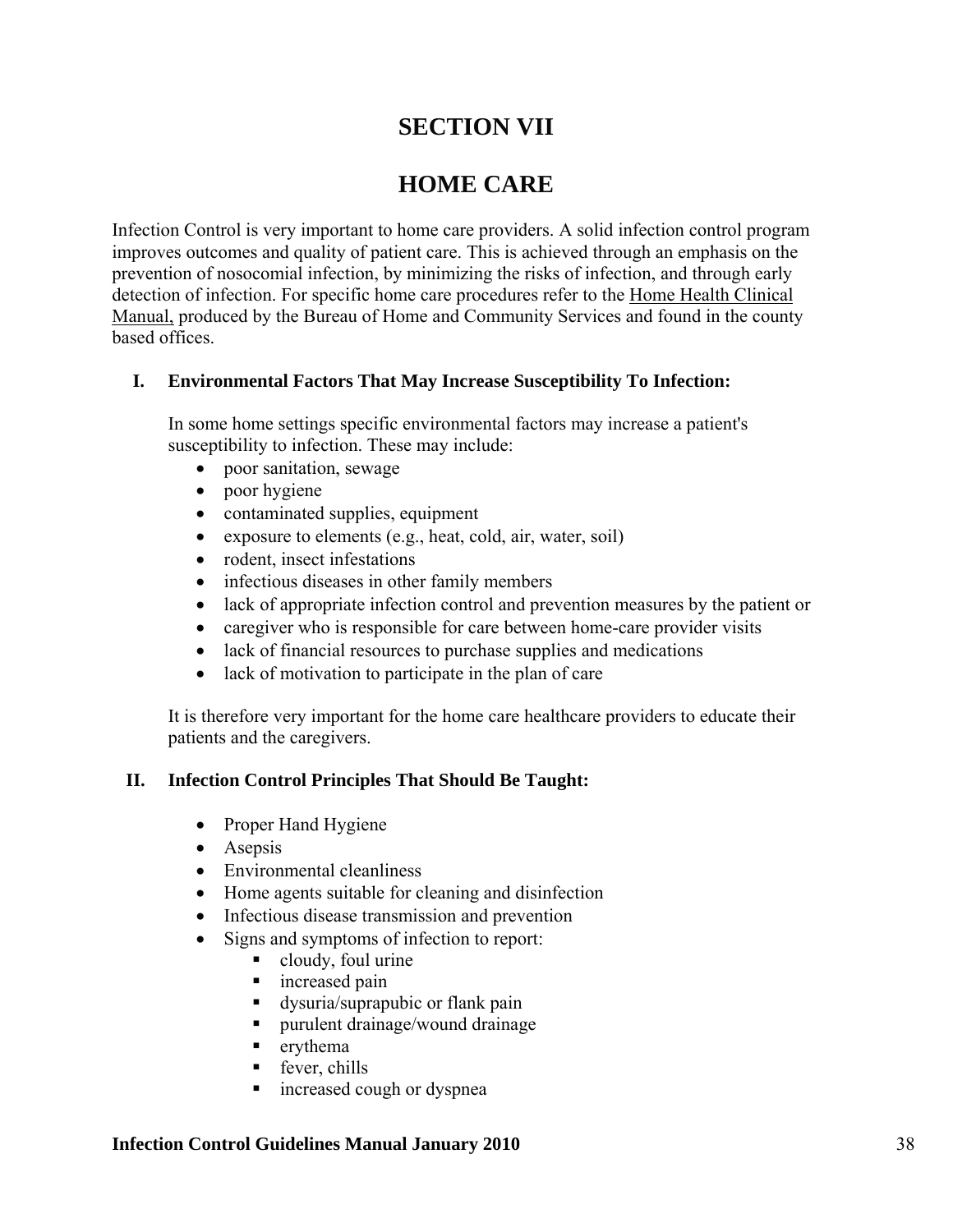- increased sputum production
- white patchy area in mouth
- diarrhea

#### **III. Infection Reporting/Surveillance**

- A. Collection of data concerning home-care-associated infections can be helpful in several ways to the agency and the community. The data can be used for:
	- 1. planning control efforts
	- 2. detecting outbreaks
	- 3. directing inservice education
	- 4. identifying individual patient problems for intervention
- B. Communication of Information
	- 1. It is important that information concerning infections be communicated to the attending physician and to the hospital or extended care facility from which the patient was transferred if the infection is considered to be a nosocomial infection. The infection control practitioner at the facility needs to be aware of this information in order to monitor other patients for disease transmission.
	- 2. The ADPH Epidemiology Division is to be notified of any diseases which are mandated reportable by law.

#### **IV. Principles of Cleaning, Disinfecting, and Sterilizing**

- A. The same principles of cleaning, disinfecting, and sterilizing apply, regardless of the healthcare setting. All items must first be cleaned thoroughly to remove organic material before disinfection or sterilization.
- B. Since most products used in the home are not hospital-grade disinfectants, modifications must be made in the home setting. (See Section II for information regarding cleaning and disinfection.)
- C. Since the home environment should be safer and person-to-person transmission less likely, reusable objects that touch mucous membranes (e.g., tracheostomy tubes) can be cleaned and disinfected by immersion in a 1:50 dilution of 6.0% sodium hypochlorite (household bleach) for three minutes, 70% isopropyl alcohol for five minutes, or 3% hydrogen peroxide for 30 minutes.
- D. Noncritical items (e.g., crutches, blood pressure cuffs) in the home setting can be cleaned with a detergent.

#### **V. Products Suitable For Disinfection In The Home**

- Bleach (See Section II)
- Hydrogen peroxide
- Boiling water
- Phenolics (e.g. Lysol, Pinesol)
- Isopropyl alcohol  $(70\%)$

 **NOTE:** Acetic acid (vinegar) is often used for disinfection, but since vinegar may not

#### **Infection Control Guidelines Manual January 2010** 39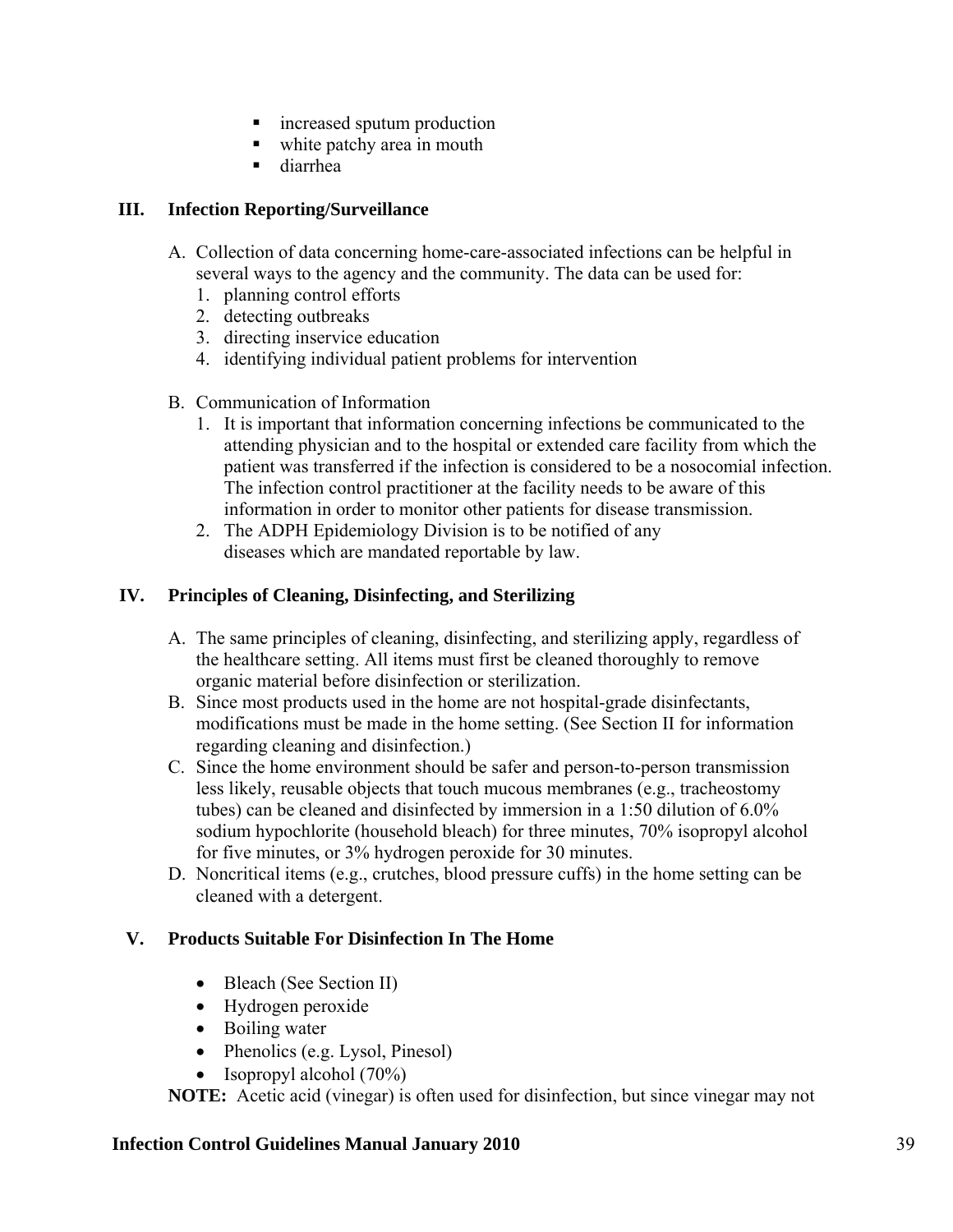contain a standard concentration of acetic acid it is not recommended. Vinegar is not effective against *Staphylococcus aureus*.

#### **VI. Storage of Medical Supplies**

- A. Proper storage of items that have been disinfected or sterilized is essential to ensuring a safe product at time of use. It is important to dry, wrap, or place items in airtight containers that are clean or sterile inside.
- B. Storage areas must be dry, and items protected from dust, insects, rodents, moisture, dirt or soil, and other contamination.
- C. Items must be rotated for use and either expiration dates observed or a first-in, first-out shelf-life system used.
- D. Items stored in nursing bags, vehicles, and homes must be stored and handled without compromising the integrity of the product.

#### **VII. Communicable and Infectious Disease Precautions**

- A. Care providers should be informed and knowledgeable about a patient's diagnosis and the need for specific precautions.
- B. It is important that appropriate precautions be taught to caregivers and others in the household to prevent disease transmission.
- C. Standard Precautions must be used in handling blood and body fluids of all patients.
- D. Appropriate precautions must be used for patients with acute pulmonary TB during the infectious period of their illness. Routinely recommended precautions generally cannot be accomplished in the home due to lack of adequate air exchanges, lack of negative pressure and improper venting of air to the outside. Staff will be designated to care for suspected or confirmed active TB clients and will be fit tested and supplied with appropriate respiratory facial masks according to CDC and OSHA guidelines. Patients should be instructed to cover their mouths and noses with tissue when coughing or sneezing.
- E. Respiratory precautions may also be needed for patients with other infectious diseases that are transmitted via the airborne route. Since the patient is in his own home, the healthcare provider, not the patient, should wear a mask during the patient's infectious period.
- F. Special precautions may be necessary when caring for patients with antibiotic resistant organisms. (See Section VI). These patients may not require precautions as strict as those recommended for hospitals or long term care facilities, but the healthcare provider should be familiar with these guidelines in order to protect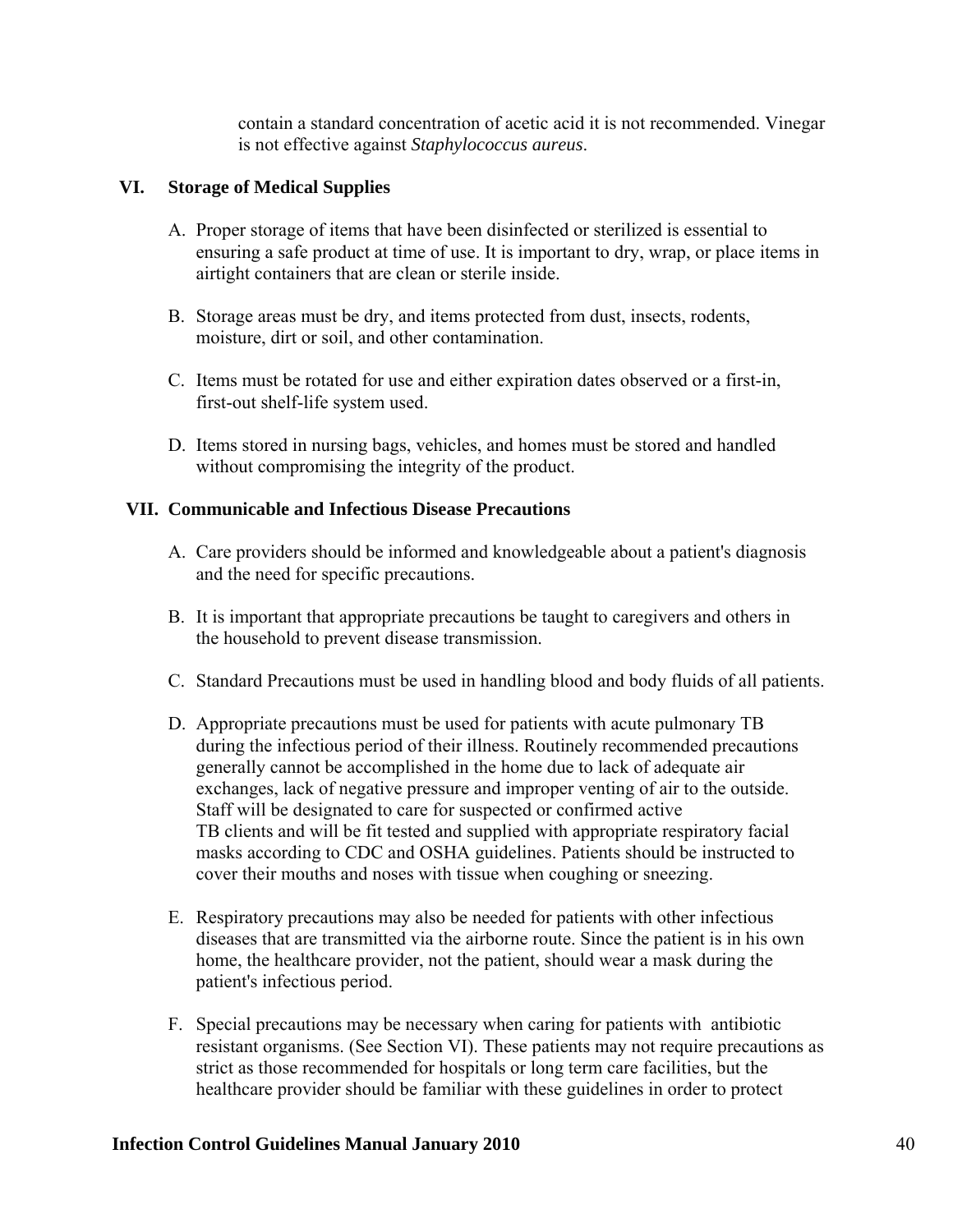him/herself and to be able to instruct the household caregiver about appropriate infection control measures.

#### **VIII. Waste Disposal Within The Home**

- A. The Alabama Department of Environmental Management (ADEM) does not regulate medical waste generated within the home. Therefore this waste can be disposed of along with other home-generated waste in appropriate trash disposal bags.
- B. A pamphlet entitled "Handling and Disposal of Home Medical Waste: A Household Guidefor Alabamians," has been printed by ADEM and is available as an instructional handout to ADPH patients.

#### **IX. Soiled Linens**

- A. Soiled linens and clothing, including those used by HIV, or hepatitis B, or hepatitis C positive individuals, can be safely laundered in the family washer using detergent and the hot-water cycle.
- B. Additional antibacterial activity is achieved when bleach (1 cup) is used and/or a dryer is used.

#### **X. Food Preparation**

 Caregivers should be instructed in the following guidelines for food preparation and serving:

- Good hand hygiene is essential before and after food preparation (especially when handling raw foods such as vegetables, eggs, and when preparing chicken).
- Cooked and uncooked foods should be stored separately in clean containers.
- Do not thaw then refreeze foods.
- Patients with enteric diseases should not assist in food preparation until symptoms resolve and/or they are culture negative for disease.
- Disposable dishes are not indicated for patients with infectious diseases. The patient's dishes and eating utensils can be washed along with family dishes in hot, soapy water or washed in the dishwasher on the hot cycle.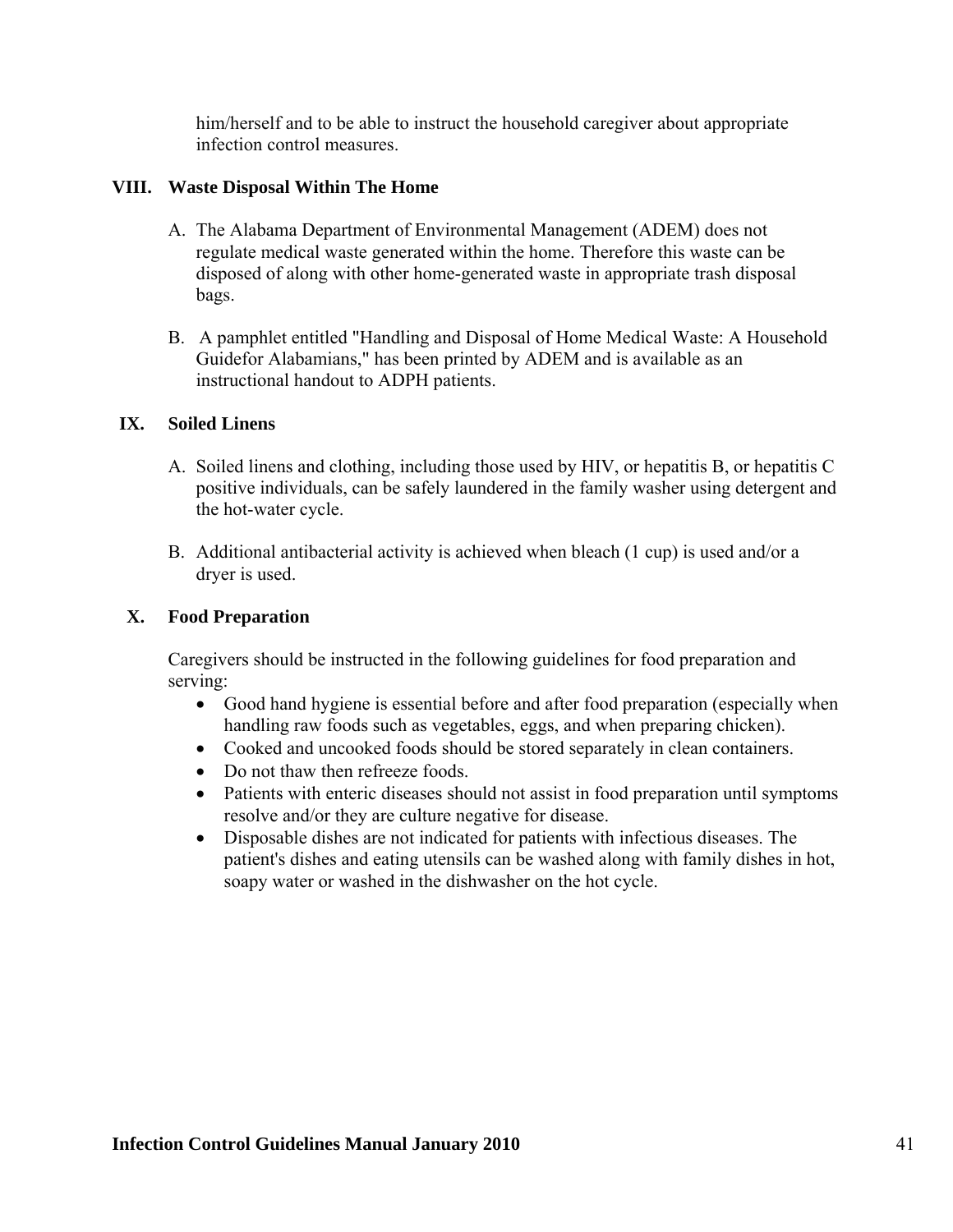### **SECTION VIII**

## **TUBERCULOSIS INFECTION CONTROL RECOMMENDATIONS**

#### **I. INTRODUCTION**

 An effective tuberculosis (TB) infection control program requires early identification, isolation, and effective treatment of persons who have active TB. The TB Division of the Bureau of Disease Control has designated TB Managers located in each public health area. They are responsible for ensuring that the policies and procedures defined in the *ADPH Tuberculosis Policy and Procedure Manual* are adhered to, therefore minimizing the risk of transmission of *Mycobacterium tuberculosis.* Please refer to this manual or contact the TB Managers should you need information or assistance.

Within each county health department certain control measures must be used in order to protect both employees and patients from being exposed to tuberculosis. Control measures can be divided into three areas: administrative measures, engineering controls, and personal respiratory protective equipment.

#### **II. ADMINISTRATIVE MEASURES**

 Administrative measures are used primarily to reduce the risk for exposing uninfected persons to persons who have infectious TB. Within the county health departments administrative measures include:

- screening patients for signs and symptoms of active TB;
- placing these patients in a special equipped TB isolation room (if available) or in a separate room designated for patient isolation. **Note:** Under no circumstances should a person with known or suspected TB be placed in the same area with children, diagnosed HIV-infected persons, or any other severely immunocompromised persons;
- giving these patients a surgical mask, a box of tissues, and instructions regarding the use of these items;
- adhering to all ADPH TB policies and procedures concerning diagnostic evaluation and treatment of persons likely to have TB;
- implementing effective work practices among healthcare workers (HCWs) in the health department (e.g., correctly wearing respiratory protection and keeping doors to isolation rooms closed);
- educating, training, and counseling HCWs about TB; and,

#### **Infection Control Guidelines Manual January 2010** 42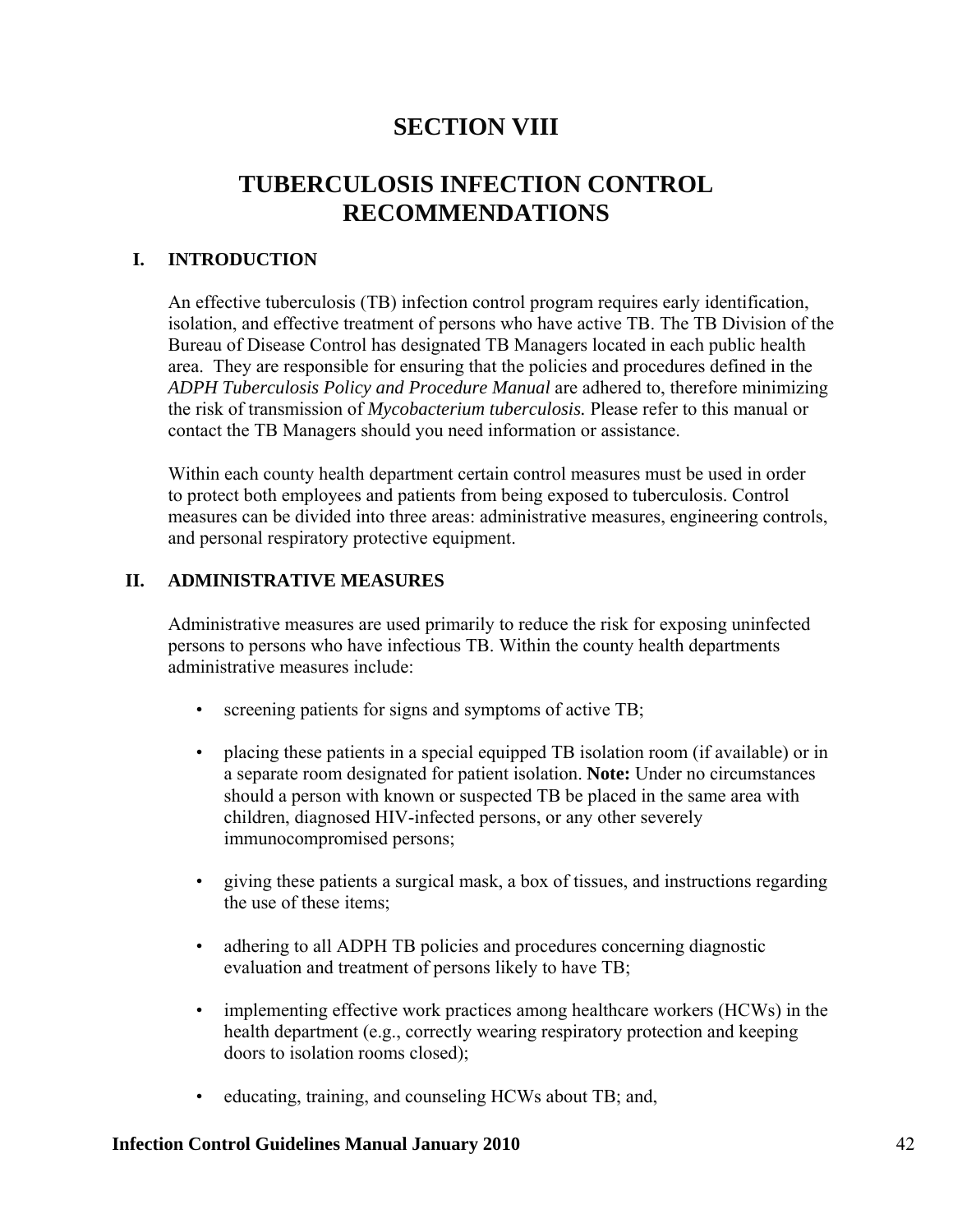• annually screening TB personnel (and others, as determined by facility risk assessmenet) for TB. (See Section I, Subsection II, Tuberculin Skin Testing).

#### **III. ENGINEERING CONTROLS**

 Engineering controls are used to prevent the spread and reduce the concentration of infectious droplet nuclei. In the county health departments this is accomplished in designated rooms by:

- controlling the direction of airflow to prevent contamination of air in areas adjacent to the infectious source (use of negative pressure);
- diluting and removing contaminated air via general ventilation (including HEPA filtration); and/or
- using ultraviolet germicidal irradiation (UVGI) to clean air.

#### **IV. PERSONAL RESPIRATORY PROTECTIVE EQUIPMENT**

 Since HCWs may be exposed to TB when entering rooms in which patients with known or suspected infectious TB may be isolated and/or treatment rooms in which cough inducing or aerosol-generating procedures are performed, appropriate personal respiratory protective equipment will be available for use. In the county health departments, TB personnel, and others as deemed necessary, will be fit tested and appropriate protective respiratory equipment made available to them.

#### **V. ULTRAVIOLET GERMICIDAL IRRADIATION (UVGI)**

 The purpose of UVGIs is to kill or inactivate airborne tubercle bacilli. It can be used in isolation or treatment rooms as a supplemental method of air cleaning. It is not a substitute for negative pressure.

#### A. Safety Issues

 Short-term overexposure to UV radiation can cause erythema and keratoconjunctivitis. Broad-spectrum UV radiation has been associated with increased risk for squamous and basal cell carcinomas of the skin. It is therefore important to warn employees who are cleaning or replacing tubes never to look directly at the lighted tubes. Certain medical conditions or use of some medications have been associated with photosensitivity. Individuals experiencing photosensitivity should be especially careful to avoid overexposure to UV radiation. Warning signs will be posted at the entrance to and within rooms where UV lights are used.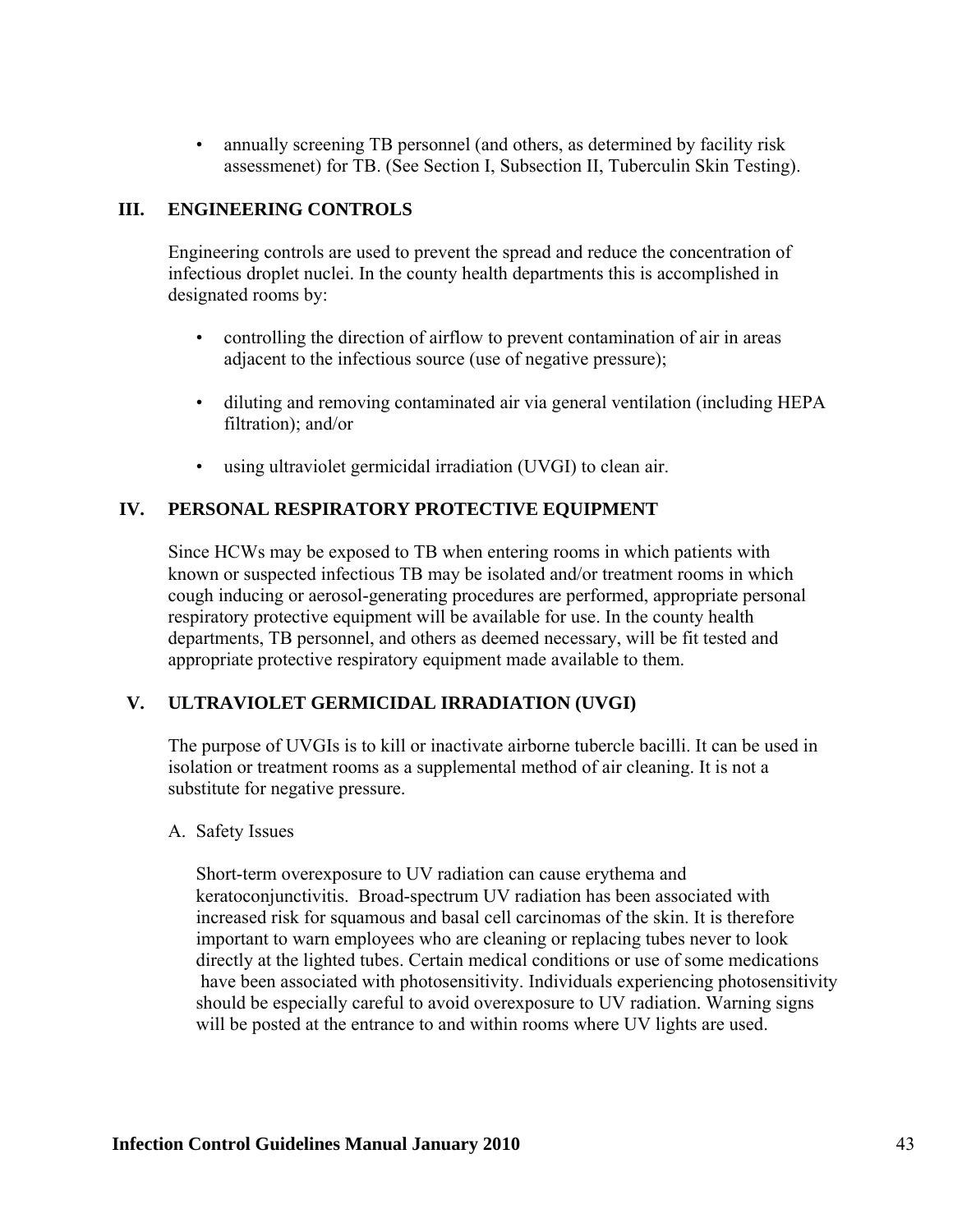#### B. Maintenance

UV light lamps do not need to be dusted prior to each use. Should an accumulation of dust be noted, the tube should be allowed to cool, then cleaned with a damp cloth. Tubes should be replaced if they stop glowing or if they are flickering. Follow manufacturers' recommendations as to replacement.

#### C. Monitoring

 A regularly scheduled evaluation of the UV intensity to which HCWs, patients, and others are exposed should be conducted. UV radiation levels should not exceed those in recommended guidelines *(MMWR December30 2005*, Vol. 54/ No. RR- 17, Guidelines for Preventing the Transmission of *Mycobacterium tuberculosis* in Health Care Facilities,2005.)

#### **VI. SPUTUM INDUCTION**

 Coughing during sputum induction increases the likelihood of droplet nuclei being expelled into the air. Refer to the *ADPH Tuberculosis Policy and Procedure Manual* for correct procedure to be used to reduce airborne transmission.

#### **VII. ADDITIONAL TUBERCULOSIS INFORMATION**

 Additional tuberculosis information can be referenced in the *ADPH Tuberculosis Policy and Procedure Manual* or by calling the Tuberculosis Control Division at 334-206-5330.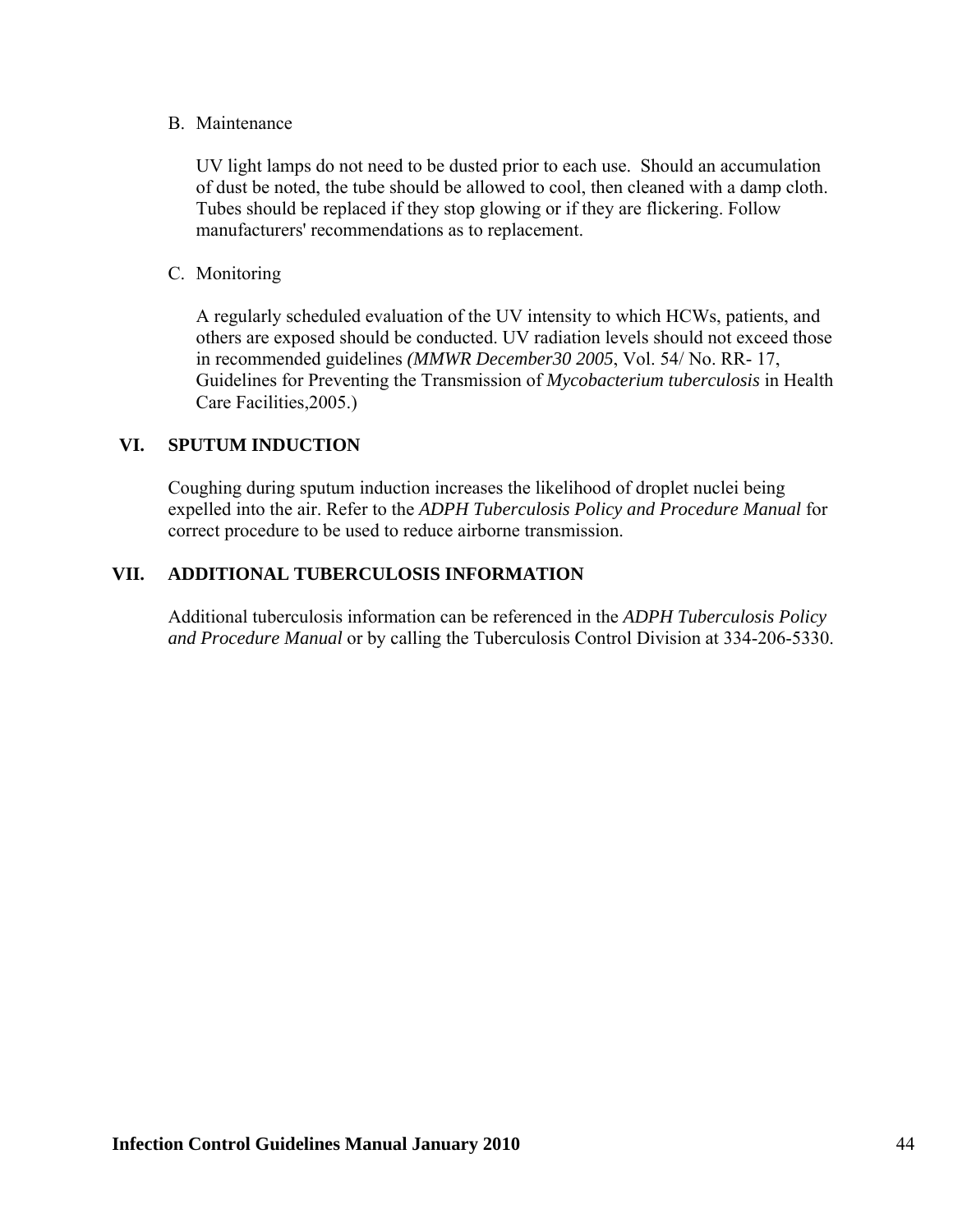## **SECTION IX**

## **PREVENTING ALLERGIC REACTIONS TO NATURAL RUBBER LATEX IN THE WORKPLACE**

Latex gloves have been proven to be effective in preventing transmission of many infectious diseases to healthcare workers. But for some workers, exposures to latex may result in skin rashes; hives, flushing, itching, nasal, eye, or sinus symptoms, asthma, and rarely, shock. Reports of such allergic reactions to latex have increased in recent years - especially among healthcare workers due to the fact that they use latex gloves frequently. Recent reports in the scientific literature indicate that approximately 1 % to 6% of the general population and 8% to 12% of regularly exposed healthcare workers are sensitized to latex.

The National Institute for Occupational Safety and Health (NIOSH) has issued recommendations for minimizing latex-related health problems in workers while protecting them from infectious materials. These recommendations include reducing exposures, using appropriate work practices, training and educating workers, monitoring symptoms, and substituting non-latex products when appropriate.

Most people who encounter latex products only through their general use in society have no health problems from the use of these products. Workers who repeatedly use latex products are the focus of these recommendations.

#### **I. TYPES OF REACTIONS TO LATEX**

Three types of reactions can occur in persons using latex products:

- Irritant contact dermatitis
- Allergic contact dermatitis (delayed hypersensitivity)
- Latex allergy
- A. Irritant Contact Dermatitis

 The most common reaction to latex products is irritant contact dermatitis - the development of dry, itchy, irritated areas on the skin, usually the hands. This reaction is caused by skin irritation from using gloves and possibly by exposure to other workplace products and chemicals. The reaction can also result from repeated handwashing and drying, incomplete hand drying, use of cleaners and sanitizers, and exposure to powders added to the gloves. Irritant contact dermatitis is not a true allergy.

B. Allergic Contact Dermatitis

 Allergic contact dermatitis (delayed hypersensitivity) results from exposure to chemicals added to latex during harvesting, processing, or manufacturing. These chemicals can cause skin reactions similar to those caused by poison ivy. The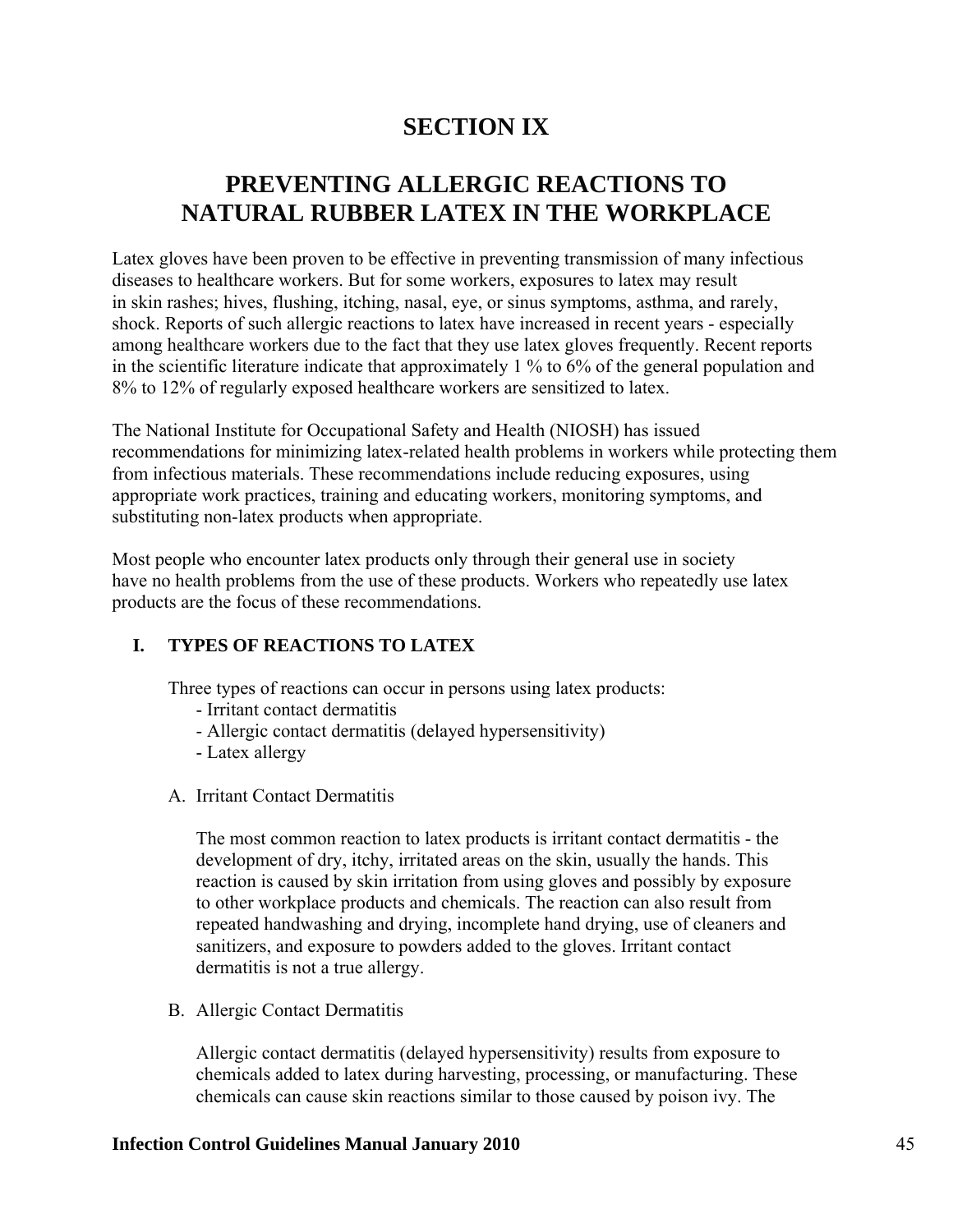rash begins 24 to 48 hours after contact and may progress to oozing skin blisters or spread away from the area of skin touched by the latex.

C. Latex Allergy

 Latex allergy (immediate hypersensitivity) can be a more serious reaction to latex than irritant contact dermatitis or allergic contact dermatitis. Reactions usually begin within minutes of exposure to latex, but they can occur hours later and can produce various symptoms. Mild reactions involve skin redness, hives, or itching. More severe reactions may involve respiratory symptoms such as runny nose, sneezing, itchy eyes, scratchy throat, and asthma (difficult breathing, coughing spells, and wheezing). Rarely, shock may occur; but a life-threatening reaction is seldom the first sign of latex allergy. Such reactions are similar to those seen in some allergic persons after a bee sting.

#### **II. OTHER ASSOCIATIONS WITH LATEX ALLERGIES**

A topic individuals (persons with a tendency to have multiple allergic conditions) are at increased risk for developing latex allergy. Latex allergy is also associated with allergies to certain foods; especially avocado, potato, banana, tomato, chestnuts, kiwi fruit, and papaya. People with spina bifida are also at increased risk for latex allergy.

Latex allergy should be suspected in anyone who develops certain symptoms after latex exposure, including nasal, eye, or sinus irritation, hives, shortness of breath, coughing, wheezing, or unexplained shock. Any exposed worker who experiences these symptoms should be evaluated by a physician, since further exposure could result in a serious allergic reaction. A diagnosis is made by using the results of a medical history, physical examination, and tests.

Once a worker becomes allergic to latex, special precautions are needed to prevent exposures during work as well as during medical or dental care. Certain medications may reduce the allergy symptoms, but complete latex avoidance, though quite difficult, is the most effective approach.

#### **III. PRODUCTS CONTAINING LATEX**

 Individuals who already have latex allergy should be aware of latex-containing products that may trigger an allergic reaction. Some commonly used products are available in latex-free forms. The Food & Drug Administration (FDA) mandates that all products containing latex be labeled as such. The following are examples of products that may contain latex: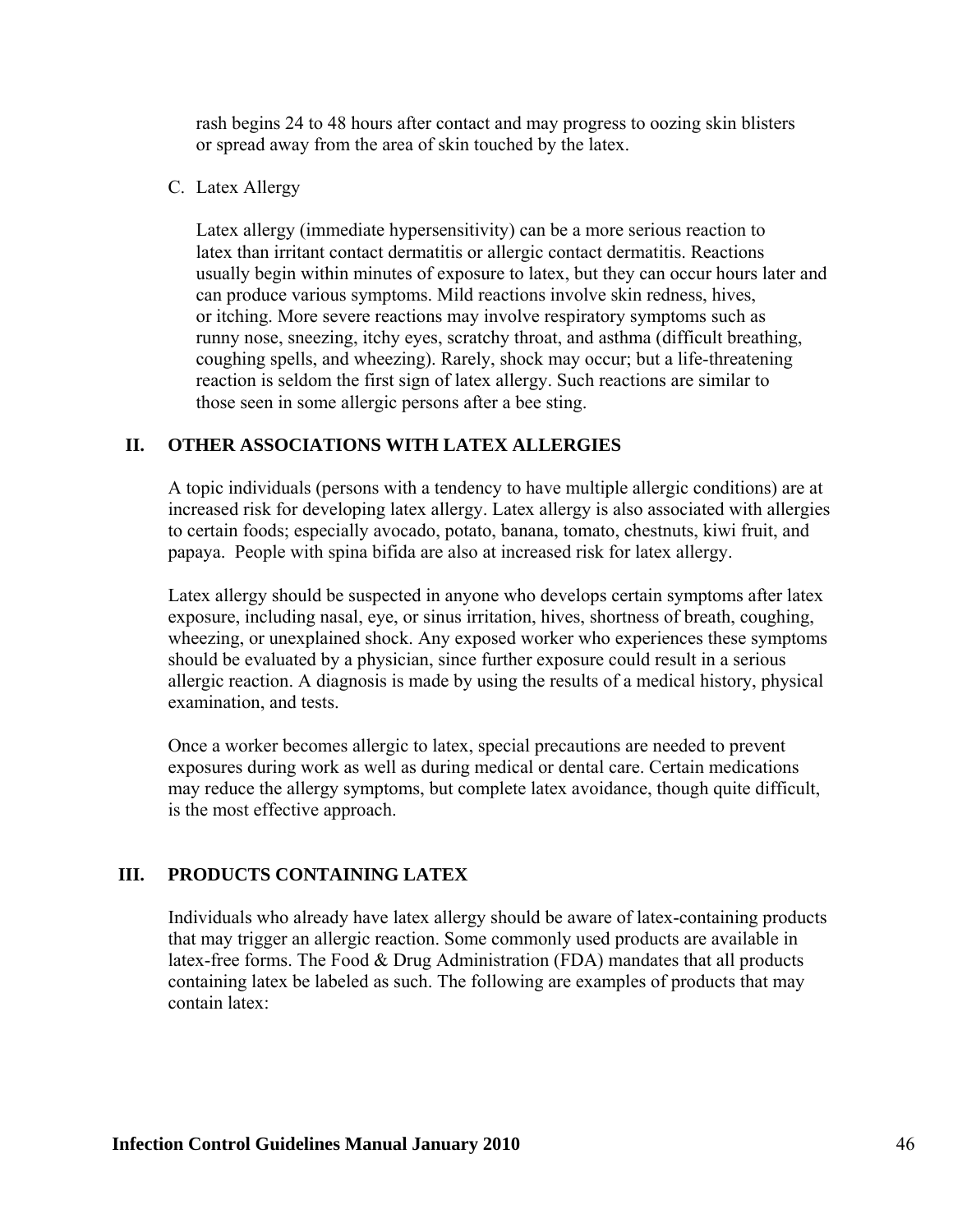Blood pressure cuffs Gloves Stethoscopes Surgical masks Disposable gloves Goggles<br>
Oral & nasal airways Respirators Oral  $&$  nasal airways Endotracheal tubes Tourniquets **Medical Supplies**  Intravenous tubing Catheters Syringes Wound drains

 Rubber Bands Erasers

#### **Emergency Equipment 1989 Personal Protective Equipment**

 Dental dams **Office Supplies** Rubber tops of mulitdose vials

#### **LATEX-CONTAINING PRODUCTS AND ALTERNATIVES**

| <b>Latex</b> items                 | <b>Non-latex alternative</b>                                                                   |
|------------------------------------|------------------------------------------------------------------------------------------------|
| Adhesive tape                      | Plastic or paper tape; 1" rolled cotton gauze                                                  |
| Adhesives                          | Non-latex adhesives                                                                            |
| <b>Bite blocks</b>                 | Silastic bite blocks                                                                           |
| Blood pressure cuff tubing         | Rolled cotton batting on areas of contact w/<br>patients skin (Latex-free cuffs are available) |
| Catheter, Foley                    | Silastic Foley catheter                                                                        |
| Catheter leg bag straps            | Velcro fastening tape straps                                                                   |
| Crutch axillary & hand pads        | Cover with cloth                                                                               |
| Disposable diapers, rubber pants   | Cloth diapers                                                                                  |
| Drains, Penrose                    | Silicone tubing                                                                                |
| Electrode pads                     | Non-latex brands                                                                               |
| Esmarch bandages                   | White cotton Ace bandages                                                                      |
| Finger cots                        | Non-latex glove fingers                                                                        |
| Gloves, examination                | Vinyl or nitrile gloves                                                                        |
| Gloves, surgical                   | Neoprene, triblock copolymer, or nitrile gloves                                                |
| IV tubing rubber stoppers          | 3-way stopcocks on IV tubing                                                                   |
| Masks, molded w/elastic band       | Other types of surgical masks                                                                  |
| Medication vials w/rubber stoppers | Use ampules, if possible                                                                       |
| Name bands                         | Non-latex name bands                                                                           |
| Pacifiers                          | Plastic or silicone pacifiers                                                                  |
| Rubber bands                       | String or dental floss                                                                         |
| <b>Sheets</b>                      | Disposable underpads                                                                           |
| Solution bag injection port        | Tape injection ports (to avoid coring w/needle<br>when withdrawing fluid)                      |
| Stethoscope                        | Place cloth around latex                                                                       |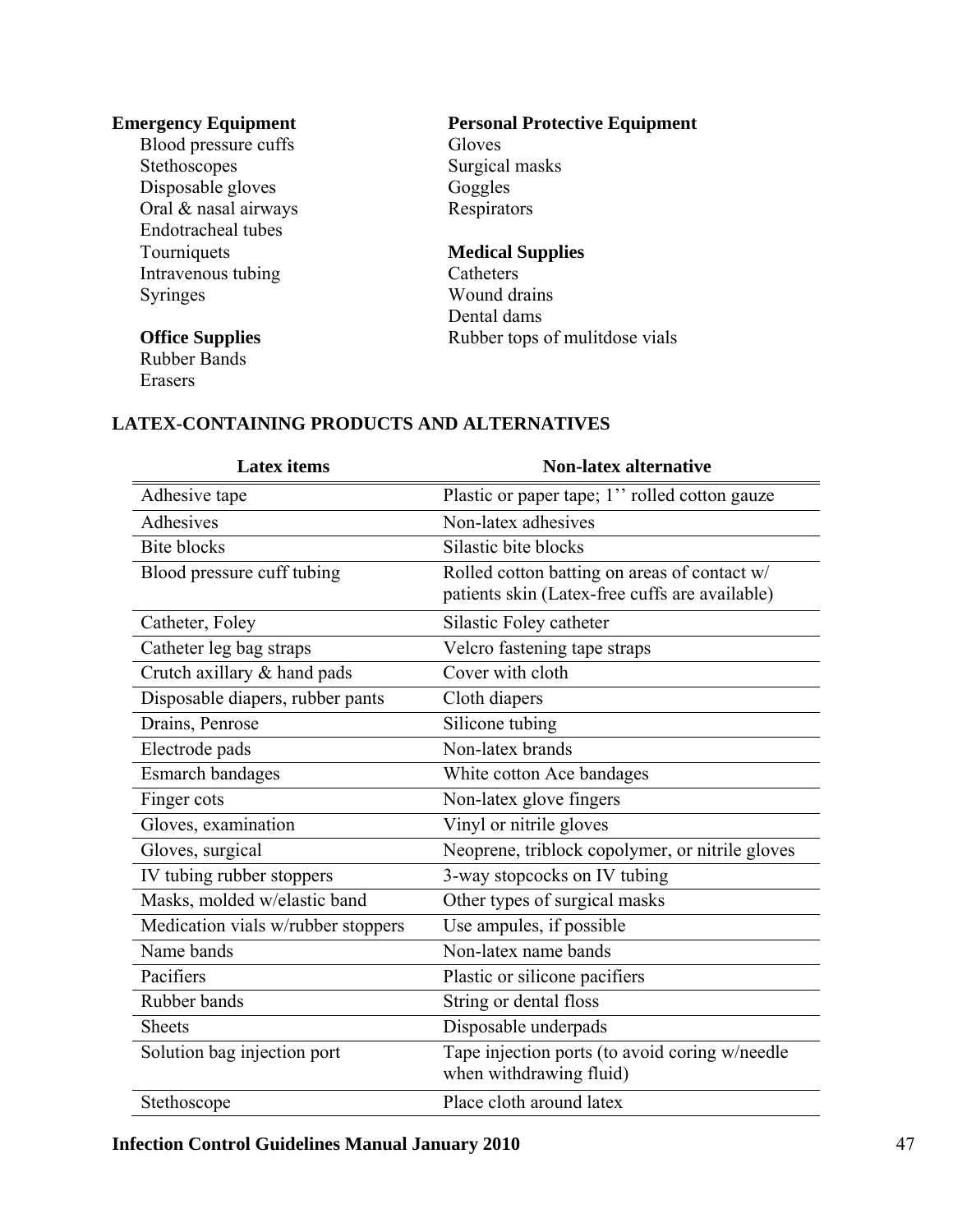| <b>Syringes</b>     | Latex-free or glass syringes           |
|---------------------|----------------------------------------|
| Tourniquets         | Wrap w/stockinet or wrap over clothing |
| <b>Toys</b>         | Plastic, cloth, or vinyl toys          |
| Wheelchair cushions | Cover w/cloth                          |
| Wheelchair tires    | Wear gloves to propel chair            |

#### **IV. ADPH LATEX USE PROCEDURES**

Both latex and vinyl (non-latex) gloves are on contract for use by ADPH employees. Both reduced protein, powder-free and powdered gloves are available. If the powdered gloves are used, good housekeeping practices should be used to remove latex-containing dust from the workplace after use of these gloves. So-called hypoallergeniclatex gloves do not reduce the risk of latex allergy. However, they may reduce reactions to chemical additives in the latex (allergic contact dermatitis).

#### A. Work Practices

Use appropriate work practices to reduce the chance of reactions to latex:

- 1. When wearing latex gloves, do not use oil-based hand creams or lotions unless they have been shown to reduce latex-related problems.
- 2. After removing latex gloves, wash hands with a mild soap and dry thoroughly.
- 3. Use good housekeeping practices to remove latex-containing dust from the workplace (upholstery, carpets, ventilation ducts).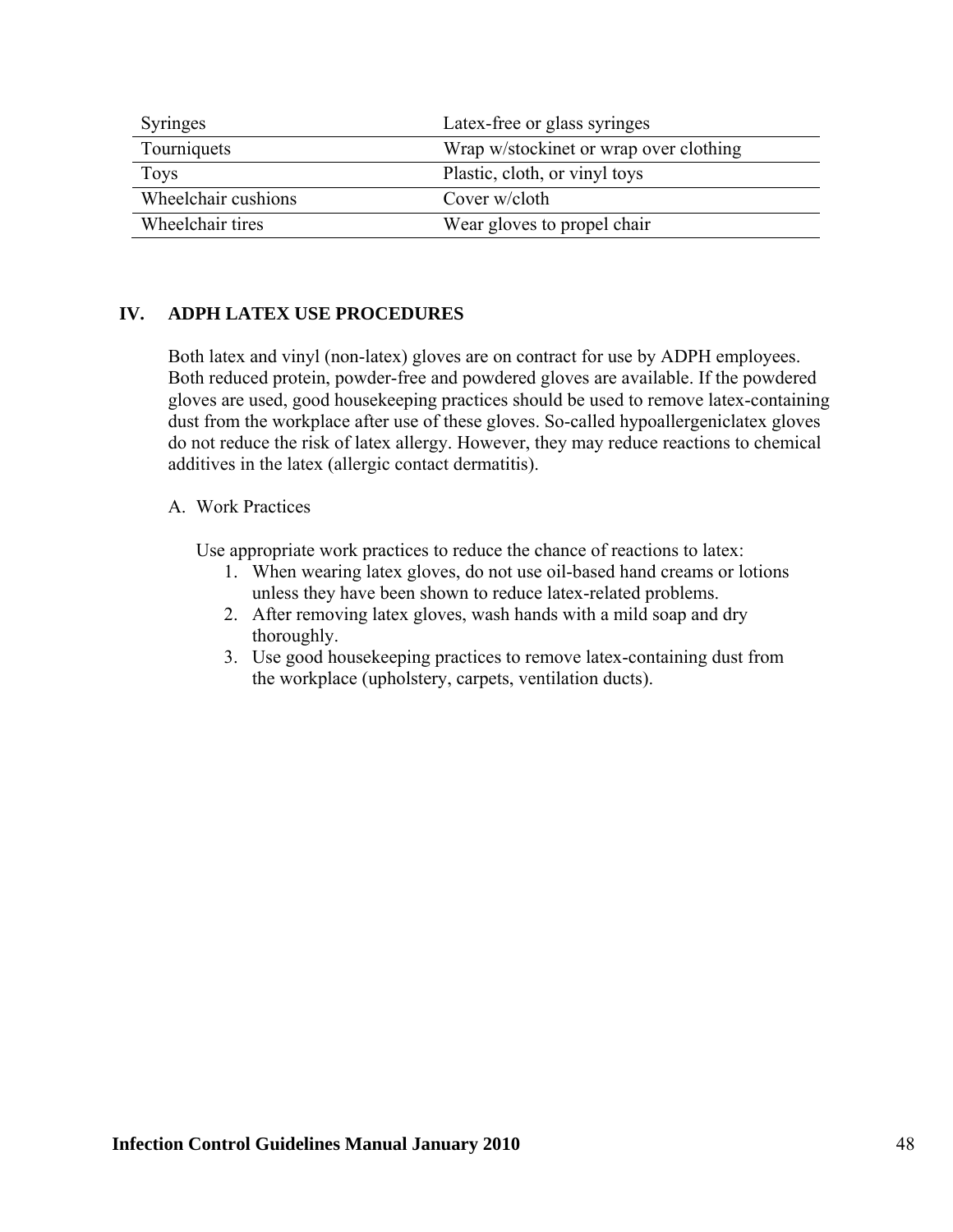## **SECTION X**

### **INFECTION CONTROL RECOMMENDATIONS FOR PREGNANT PERSONNEL**

Occupational acquisition of infections is of special concern to female healthcare personnel of childbearing age for several reasons. Immunologic changes occur during pregnancy, primarily depression of certain aspects of cell-mediated immunity such as decreased levels of helper Tcells. These changes permit fetal development without rejection but generally do not increase maternal susceptibility to infectious diseases. Some infections, such as varicella, may be more severe during pregnancy. Transplacental infections with viruses such as parvovirus, varicella, and rubella have been associated with abortion, congenital anomaly, and mental retardation. Other diseases in which the infectious agent may be transmitted to the fetus include cytomegalovirus (CMV), hepatitis B, herpes simplex, influenza, and measles. In addition, certain drugs used to treat or prevent some infections, for example tuberculosis, may be contraindicated during pregnancy.

In general, pregnant healthcare personnel do not have an increased risk for acquiring infections in the workplace. Female personnel of childbearing age should be strongly encouraged to receive immunizations for vaccine-preventable diseases before pregnancy. Such personnel may also decrease their risk of acquiring infection by adhering to appropriate infection control practices, including standard precautions when caring for all patients.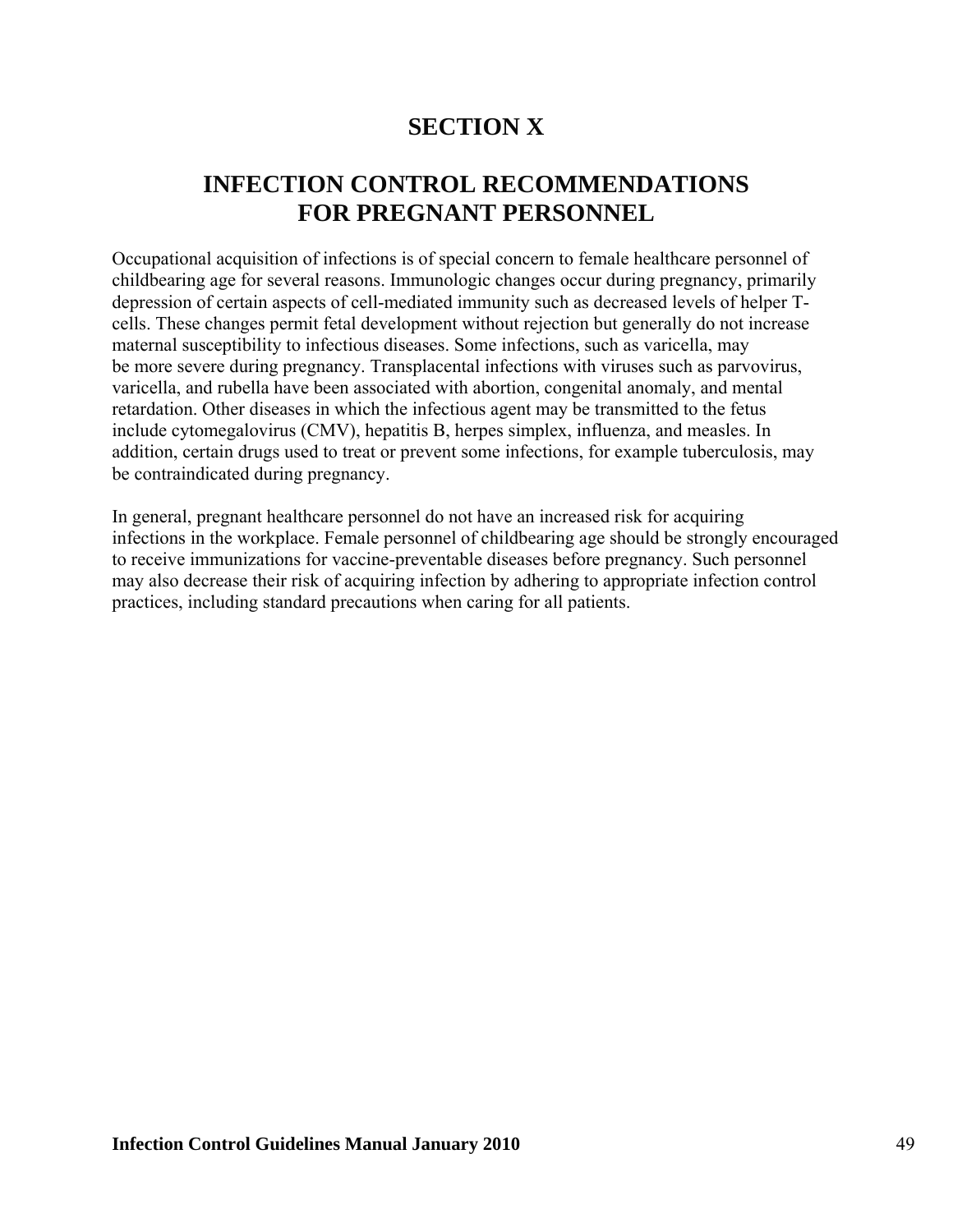### **INFECTION CONTROL ORIENTATION - QUESTIONS & ANSWERS**

#### Q. Why is infection control important to healthcare workers?

- A. Regardless of whether working in a clinic or home health, employees having direct patient contact and providing care have a responsibility to know the methods by which disease is spread and the measures that must be taken to prevent the transmission of disease.
- Q. How does disease transmission occur?
- A. The spread of infection in human beings requires the presence of three factors.
	- 1. A disease-causing **organism** in sufficient quantity. (**source or agent.)**
	- 2. A **susceptible host** (a person who is not immune to that organism).
	- 3. A **mode of transmission** (a way for that agent to infect that host).
- Q. Transmission of an organism through the environment occurs how?
- A. Transmission occurs through direct or indirect contact with the organism.
	- 1. **Direct contact**  infection occurs by contact from person to person.
		- a. contamination through small breaks or cracks in skin
		- b. contact with mucous membranes (eyes, nose, mouth)
	- 2. **Indirect contact**  infection occurs by contact with inanimate objects in the environment. There are three types of indirect contact:

 a. **airborne** - transmission through aerosols or droplets (cough, sneeze, nasal discharge) (ex.: influenza, tuberculosis)

 b. **vehicle** - infection through contaminated water or food and from fecal material (ex.: hepatitis A or salmonella)

 c. **vector** - infection via insects (ex.: malaria from mosquitoes or Lyme disease from ticks)

- Q. What is meant by the term Standard Precautions?
- A. Standard Precautions replace the old "universal precautions" and is an approach to infection control. Standard Precautions apply to blood, all body fluids, secretions, and excretions regardless of whether or not they contain visible blood. They also apply to non-intact skin and mucous membranes. Unapparent infection may be clinically unrecognized, yet still be communicable. It is therefore obviously more reliable to provide a high level of precaution for all patients, whether or not an infection has been diagnosed. In other words, treat **everyone** as if he/she may have a disease which could be transmitted to you.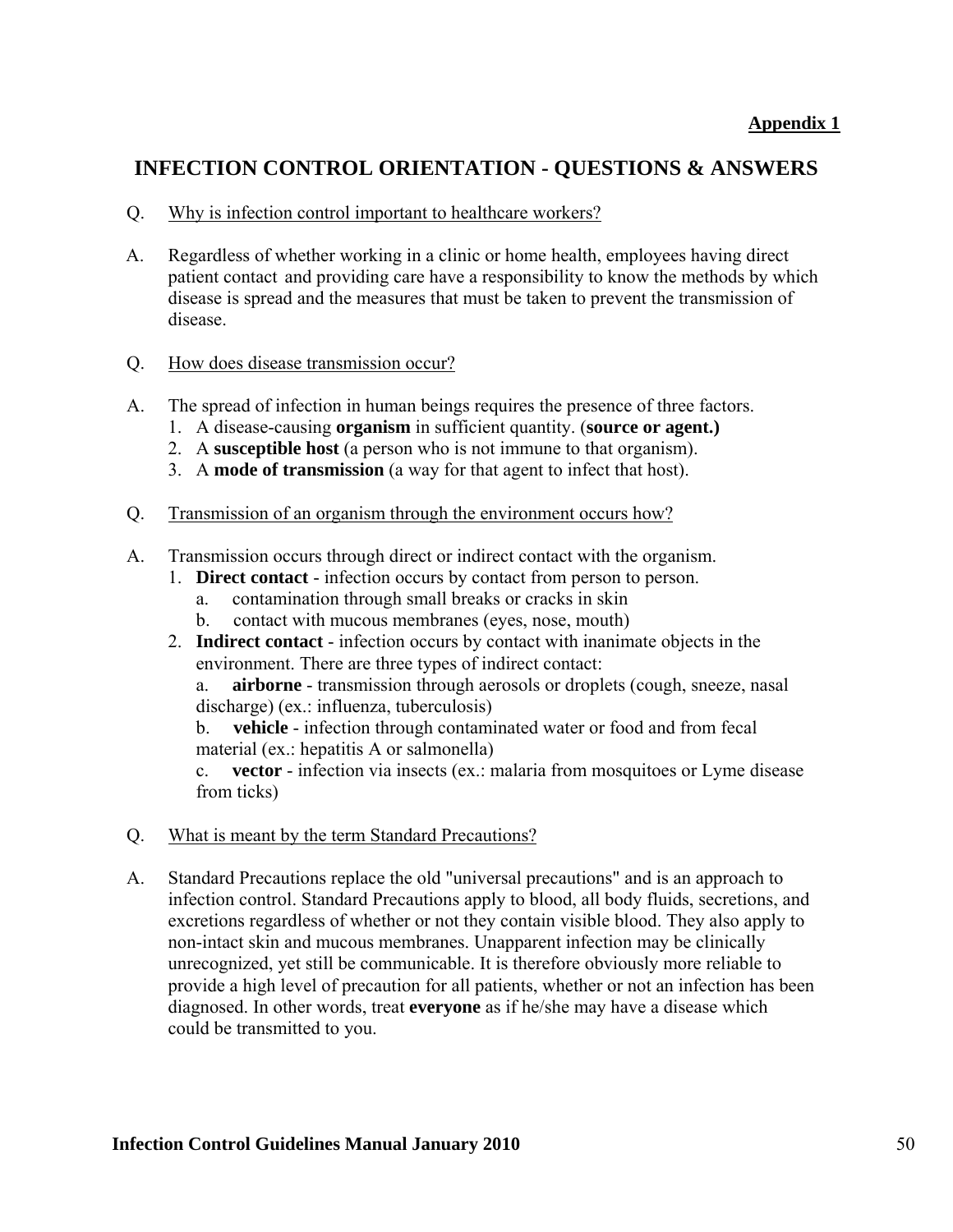- Q. How important is personal protective equipment to healthcare workers?
- A. Personal protective equipment (PPE) is specialized clothing or equipment worn by an employee for protection against an occupational hazard. Gloves, gowns, aprons, or lab coats, masks, and eye protection (goggles or eye shields) would be examples. They are to be worn anytime the employee anticipates he/she may come in contact with blood or other body fluids.
- Q. Does hand hygiene still play an important role in infection control?
- A. Proper hand hygiene technique is the single most important procedure for helping to prevent the spread of infection.
- Q. Are there certain times when hand hygiene is advocated?
- A. Hands should **always** be washed:
	- before and after any patient contact;
	- before and after touching wounds or dressings;
	- before applying gloves and after their removal;
	- any time hands and skin surfaces are contaminated with blood or body fluids; and,
	- after any personal hygiene or using the restroom.
- Q. Is the hepatitis B vaccine offered to health department employees?
- A. This vaccine is offered at no cost to any employee who is considered to be at high risk for occupational exposure to blood and body fluids. (See *Bloodborne Pathogens Exposure Control Plan* for a list of these designated employees.)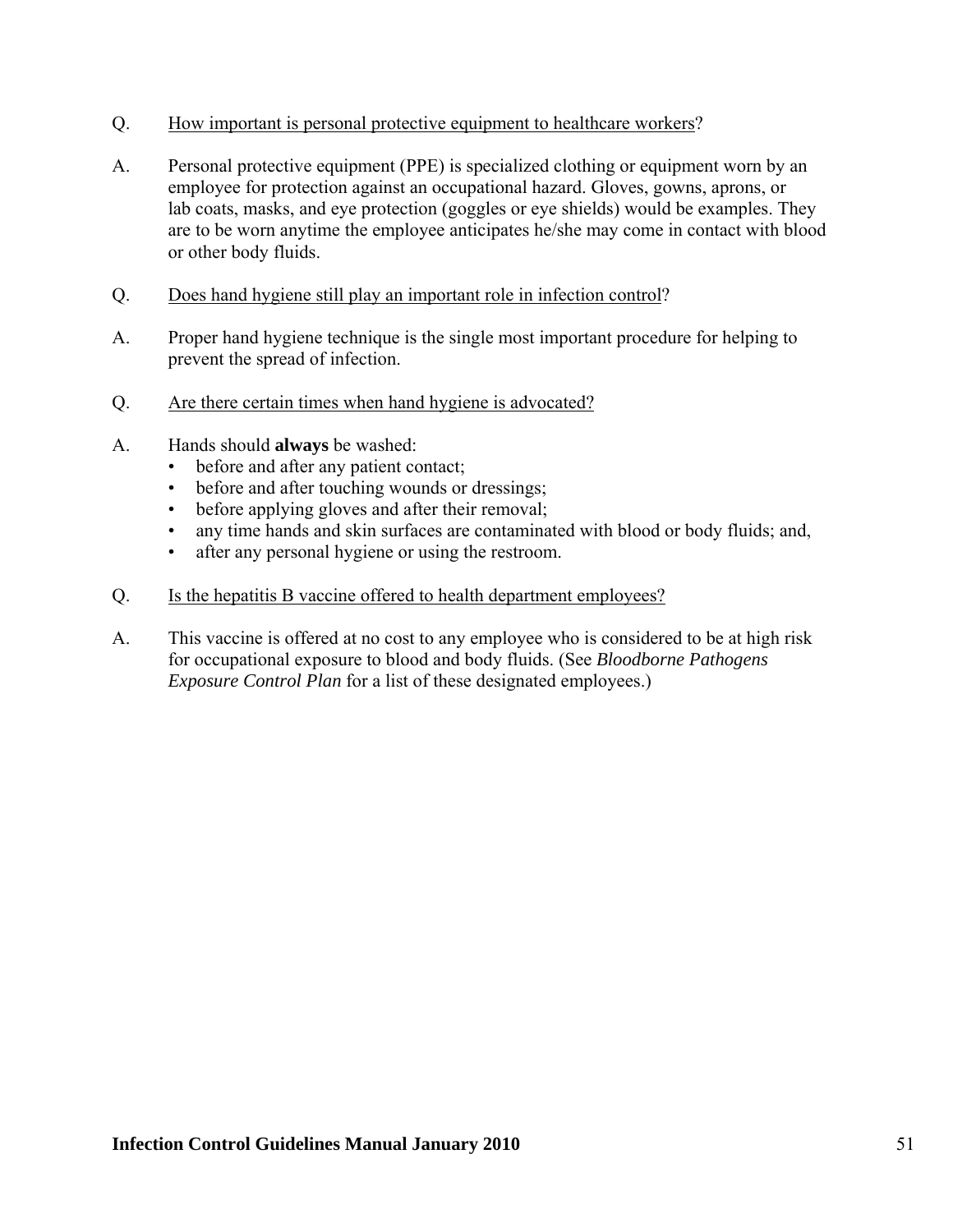### **ALABAMA DEPARTMENT OF PUBLIC HEALTH EMPLOYEE HEPATITIS B VACCINATION POLICY**

Hepatitis B virus (HBV) vaccinations will be offered to all employees at the county, area, or state level who have been determined to be at risk to incur occupational exposure to blood or other potentially infectious materials. (Refer to *ADPH Bloodborne Pathogens Exposure Control Plan.*) A Hepatitis B Vaccine Informed Consent Form is to be completed by each employee offered the vaccine, regardless of whether or not vaccine is administered.

- **A. New Employees with Documentation of Previous Vaccination or Seroconversion.**  Any new employee having documentation of previous HBV vaccination or seroconversion due to previous HBV infection, (e.g., anti-HBs is  $> 10$  mlU/ml by RIA or reactive EIA) is considered protected and will be asked to sign the declination section of the informed consent form noting dates of previous vaccination and/or serological seroconversion. This form denotes ADPH's intent to provide vaccine.
- **B. New Employees with No Documentation of Previous Vaccination or History of Seroconversion.** 
	- 1. Any new employee who does not have documentation of previous vaccination should be offered the vaccine as outlined below.
	- 2. Any new employee who has previously had the 3-dose vaccine series, but did not seroconvert (e.g., anti-HBs is < 10mlU/ml by RIA or non-reactive by EIA) should be offered a second 3-dose vaccine series as outlined below.

#### C. **Vaccine Refusal**

 Any employee declining HBV vaccination must sign the declination section of the informed consent form. Should he/she decide at a later date to accept the vaccine, arrangements will be made to provide it.

#### D. **Pre-testing**

 Pre-vaccination testing for HBV antibody (anti-HBs) will not routinely be performed. Note: Those employees who have a previous history of receiving the vaccine series, but were never post-vaccine tested for antibody, do not need to be tested. Should they have an exposure in the future, blood would be drawn for testing for antibody at that time.

#### E. **Vaccination**

 The HBV vaccination series consists of three 1-ml doses of vaccine given in a 0, 1, 6 month series. The vaccine is to be administered by the intramuscular route in the deltoid muscle with a needle between one to one and one-half inches long. Each employee will be provided educational literature regarding HBV disease and the vaccine.

#### **Infection Control Guidelines Manual January 2010** 52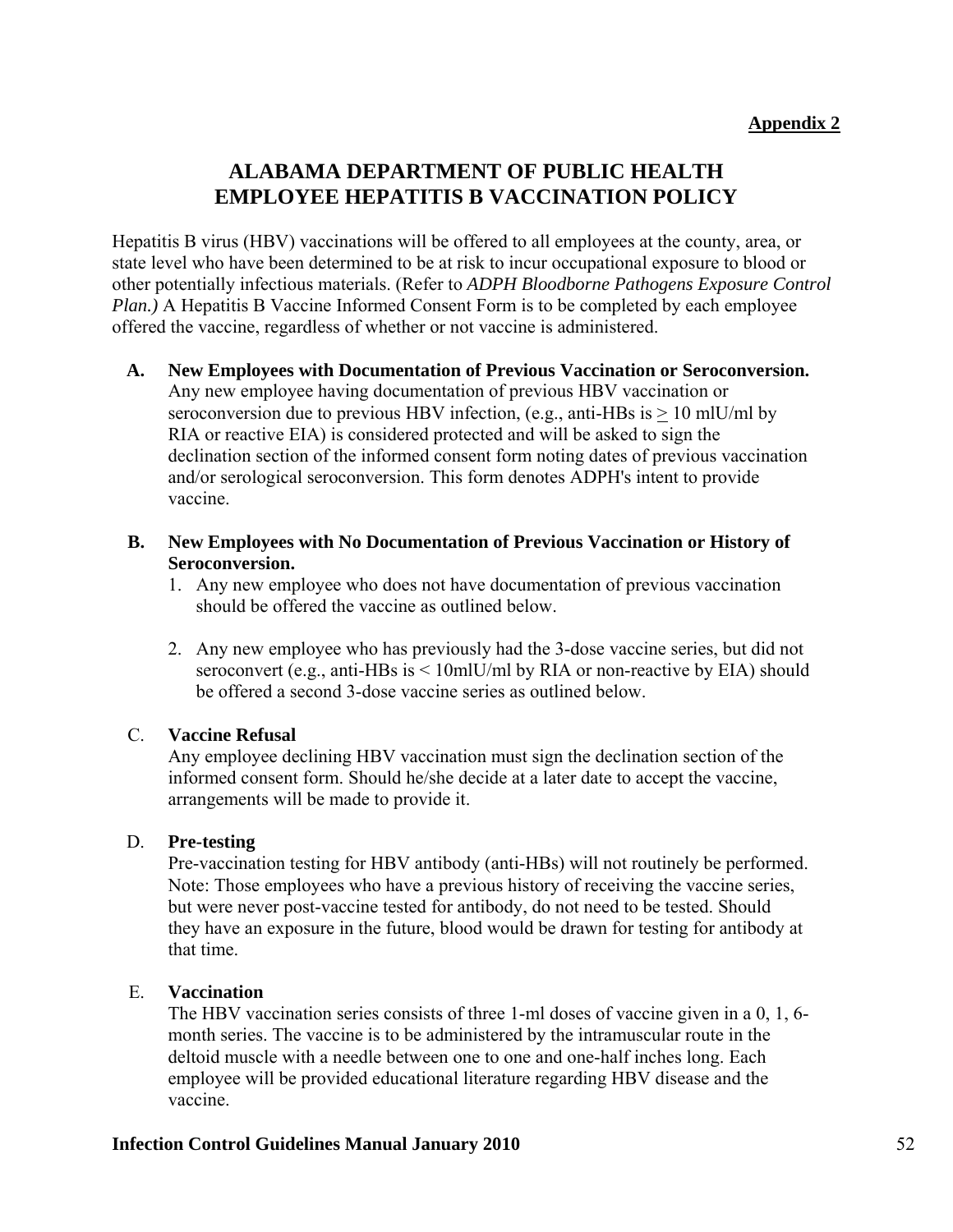#### F. **Post-vaccination Testing and Follow-Up Following Completion of the Initial 3 dose Vaccine Series.**

 One to two months after completion of the initial 3-dose vaccine series, blood will be drawn for anti-HBs testing to provide definitive information regarding response to the vaccine.

- 1. Employees found to be anti-HBs reactive will be considered to have developed antibodies against hepatitis B and no further follow-up is necessary.
- 2. Employees found to be anti-HBs non-reactive should be offered a second 3-dose vaccine series.

#### G. **Re-vaccination, Antibody Testing, & Counseling of Persons Not Responding to Initial 3-dose Series.**

- 1. Employees who do not develop antibodies (anti-HBs non-reactive) following the initial 3-dose series of vaccine should be offered an additional 3 doses (for a total of 6 doses). These should be administered according to the guidelines of the initial series. (See E above.)
- 2. One to two months after the second series, blood should be tested for anti-HBs.
	- Those employees found to be anti-HBs reactive will be considered to have developed antibodies against hepatitis B and no further follow-up is necessary.
	- For those employees found to be non-reactive for anti-HBS, the Bureau of Clinical Laboratories will automatically test the specimen for HBsAg. Note: In order for the Lab to be aware that the blood sample is that of a health department employee, the hepatitis lab request form must be marked "Employee".
- 3. Employees found to be non-reactive for both anti-HBs and HBsAg, should be informed:
	- a. that they did not develop antibodies and are considered to be susceptible to hepatitis B infection;
	- b. of the importance of using Standard Precautions, personal protective equipment, and good handwashing procedures;
	- c. of the importance of immediately reporting to their supervisor any exposure
- 4. Those employees found to be anti-HBs non-reactive but HBsAg reactive should be informed of the test results and referred to their personal physician for evaluation for possible chronic hepatitis B infection. Documentation of test results and referral of employee to his/her personal physician should be placed in his/her employee health record.

#### H. **Additional Doses of Vaccine for Employees Who Have Previously Received 4 Doses of Vaccine and Did Not Develop Antibodies.**

 Employees who have received a total of 4 doses of vaccine (a 3-dose series and a "booster" dose as was previous health department policy) and did not develop antibodies (anti-HBs non-reactive).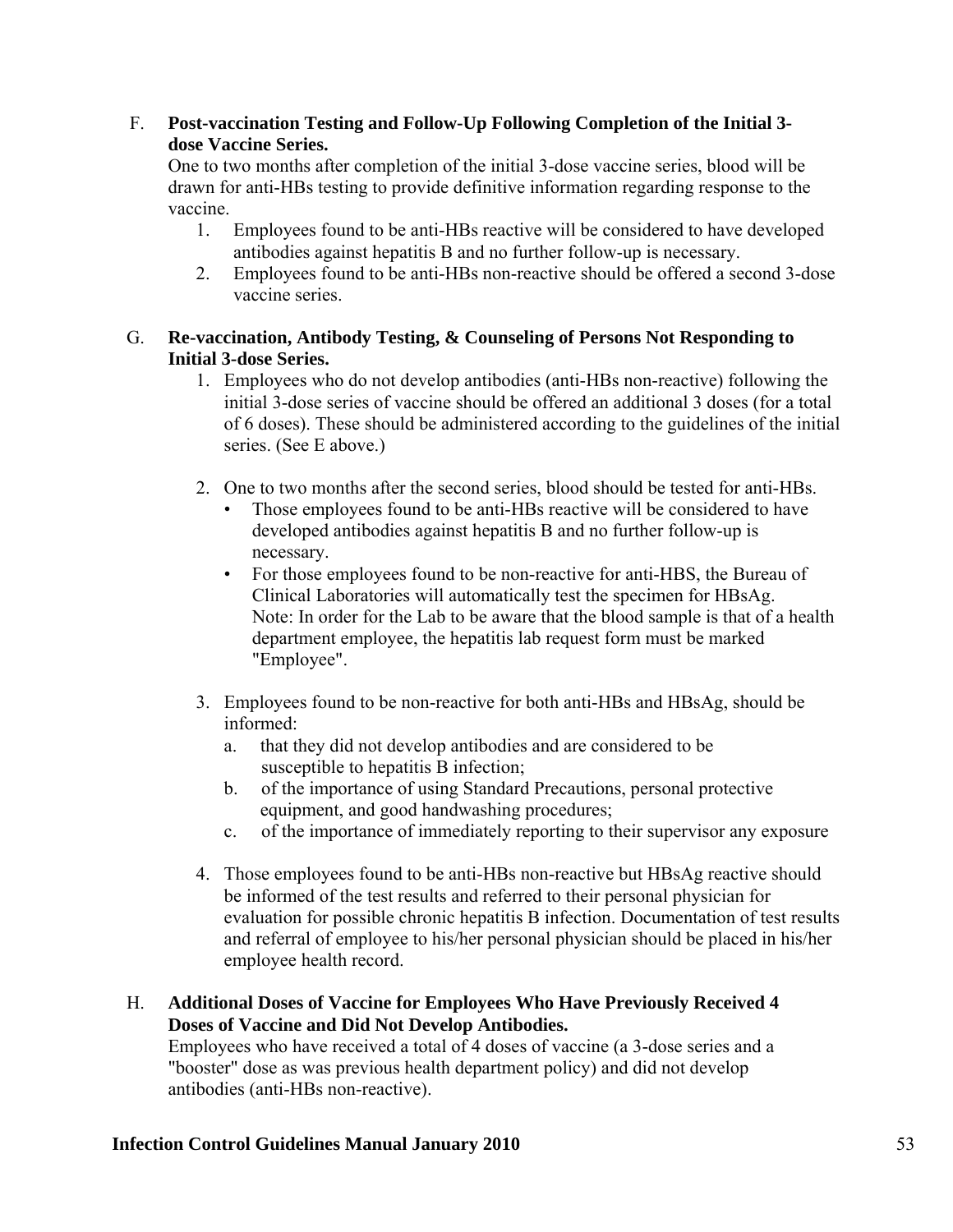- 1. These individuals should be offered a fifth and sixth dose of vaccine, administered two months apart.
- 2. One to two months following the sixth dose, they should be tested for anti-HBs and counseled as to the results as indicated in Section G (3 and 4) above.

#### I. **Additional Booster Doses**

 Additional booster doses are not considered necessary since persons who seroconverted following the HBV vaccine series are protected against clinical hepatitis and chronic infection even when antibody levels become low or undetectable.

#### J. **Post-Exposure Follow-up**

 Post-exposure follow-up will be made available to all employees with an occupational exposure incident. (See Section III, "Recommendations for the Management of Percutaneous/Permucosal Exposure to Blood or Other Body Fluids".)

#### K. **ADPH Employee Hepatitis B Vaccination Database**

 A computerized ADPH Employee Hepatitis B Vaccination database is maintained by the Infection Control Branch of the Division of Epidemiology. All employee HBV vaccination data received from the counties and areas is entered into this program.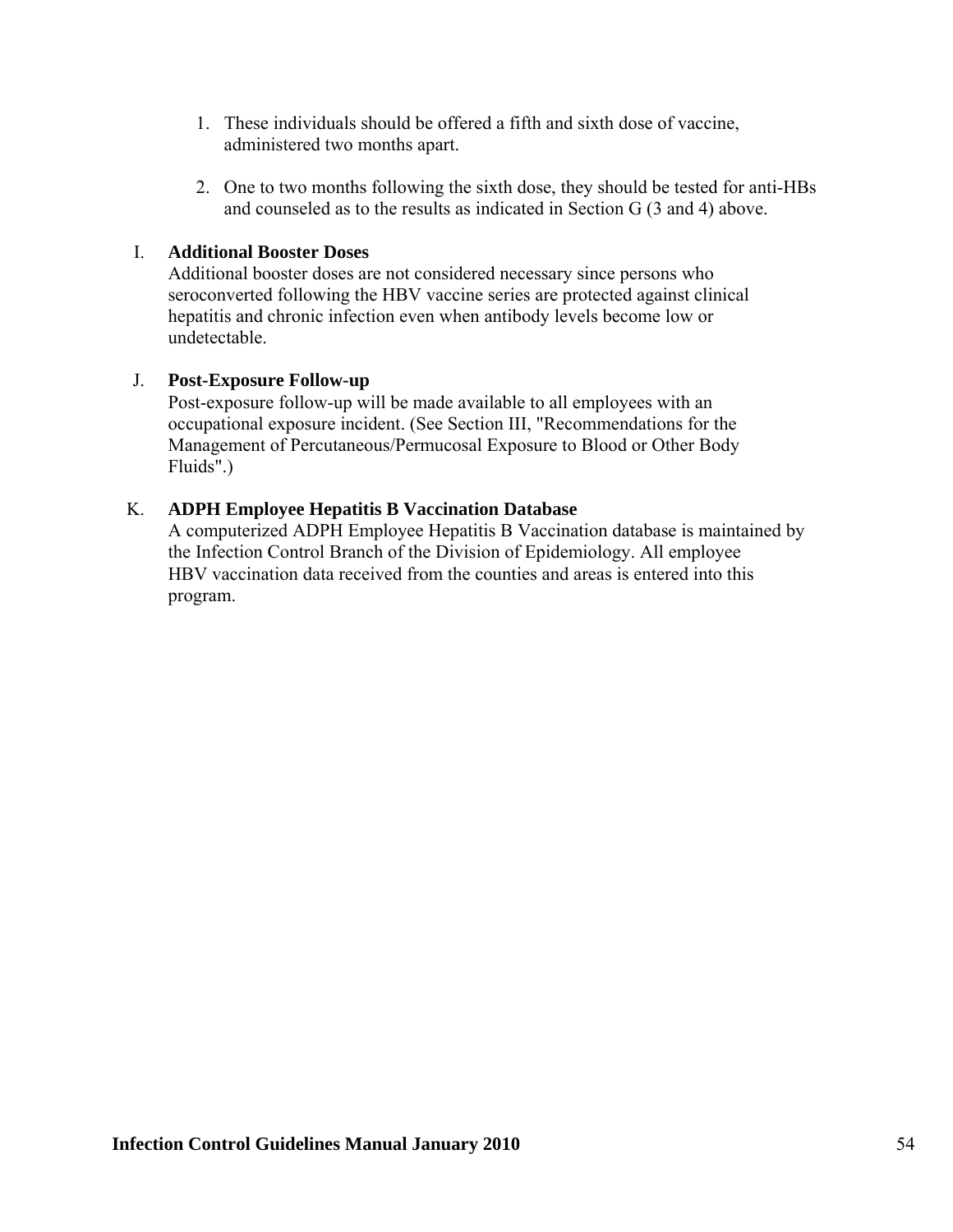#### **Appendix 3**

### **Post Hepatitis B Vaccine Employee Screening Laboratory Screening**

Please refer to the laboratory form for hepatitis screening.

Please complete each data element as indicated.

Name - Last, First, Middle Initial CHR # - If employee assigned one Date of Birth - Indicate numerically the month, day, year Medicaid/Medicare - Leave blank Sex - Indicate M (Male) F (Female) Race - Indicate W (White), B (Black), A (Asian), or O (Other) Social Security Number - Fill in the 9 digit number series Date Collected - Indicate numerically the month, day, year Patient Is - Mark "Asymptomatic" Specimen Is - Leave blank Onset Date - Leave Blank Test Requested: Mark either: \_\_ Post Vac (for testing for antibody following 3-dose series) Mark box for B \_\_ Needlestick - healthcare provider (for baseline testing following an occupational exposure)

**SPECIAL INSTRUCTIONS**: Use the colored area under Test Results Section on the lab slip and write: **EMPLOYEE**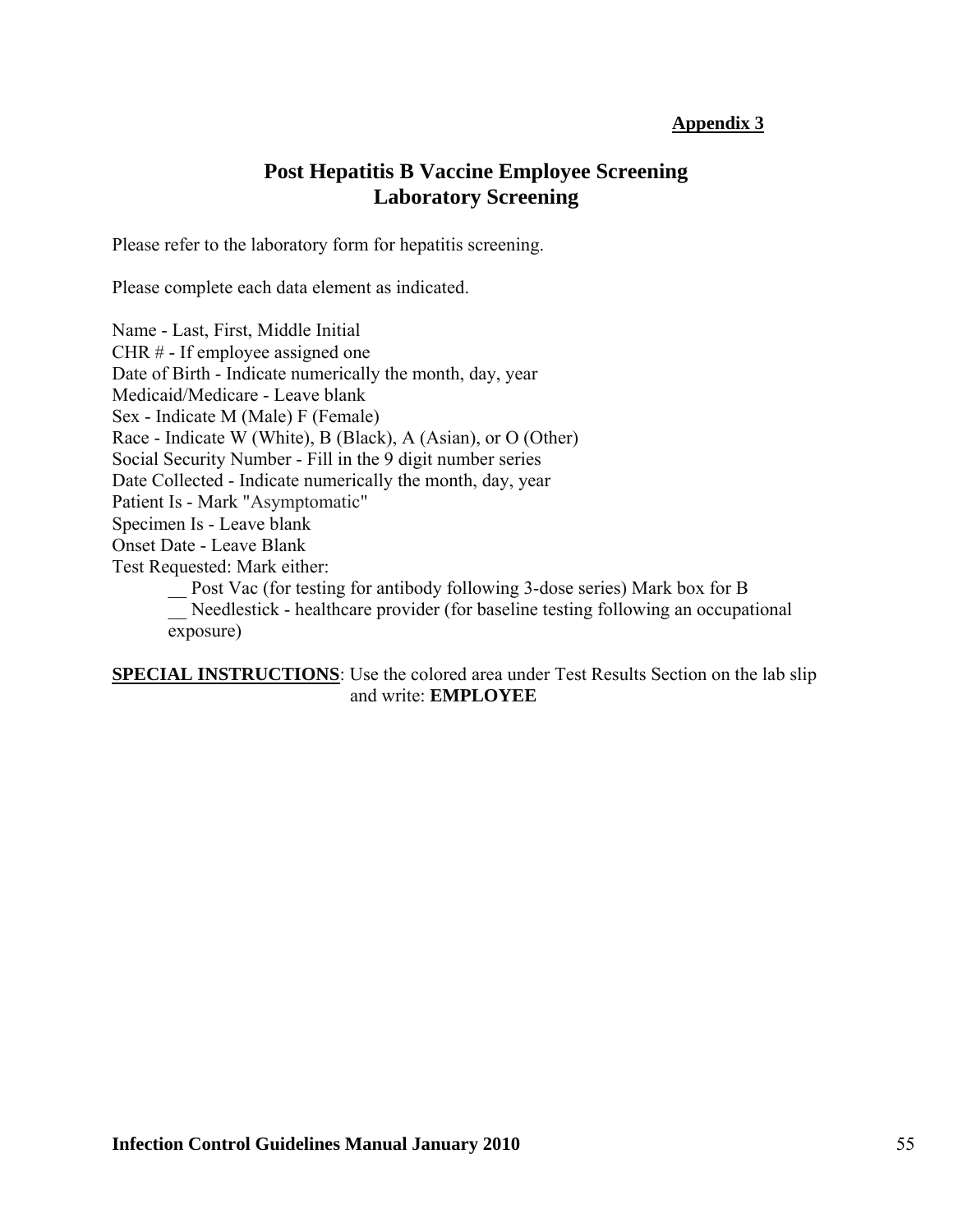### **MRSA - Methicillin Resistant** *Staphylococcus aureus* **Fact Sheet**

#### Q. What is *Staphylococcus aureus*?

- A.*Staphylococcus aureus,* often referred to simply as "staph", are bacteria commonly carried on the skin or in the nose of healthy people. Occasionally, staph can cause an infection. Staph bacteria are one of the most common causes of skin infections in the United States. Most of these infections are minor (such as pimples and boils) and most can be treated without antibiotics. However, staph bacteria can also cause serious infections (such as surgical wound infections and pneumonia). In the past, most serious staph bacteria infections were treated with a certain type of antibiotic related to penicillin. Over the past 50 years, treatment of these infections has become more difficult because staph bacteria have become resistant to various antibiotics, including the commonly used penicillinrelated antibiotics. These resistant bacteria are called methicillin-resistant *Staphylococcus aureus,* or MRSA.
- Q. Where are staph and MRSA found?
- A. Staph bacteria and MRSA can be found on the skin and in the nose of some people without causing illness. These people are considered to be colonized with the bacteria.
- Q.What is the difference between colonization and infection?
- A. Colonization occurs when the staph bacteria are present on or in the body without causing illness. Approximately 25 to 30% of the population is colonized in the nose with the staph bacteria at any given time. Infection occurs when the staph bacteria cause disease in the person. People also may be colonized or infected with MRSA, the staph bacteria that are resistant to many antibiotics.
- Q. Who gets MRSA?
- A. Staph bacteria can cause different kinds of illness, including skin infections, bone infections, pneumonia, severe life-threatening bloodstream infections, and others. Since MRSA is a staph bacterium, it can cause the same kinds of infection as staph in general; however, MRSA occurs more commonly among persons in hospitals and healthcare **facilities**

MRSA infections usually develop in hospitalized patients who are elderly or very sick or who have an open wound (such as bedsore) or a tube going into their body (such as a urinary catheter or intravenous (IV) catheter). Certain factors can put some patients at higher risk for MRSA including prolonged hospital stay, receiving broad-spectrum antibiotics, being hospitalized in an intensive care or burn unit, spending time close to other patients with MRSA, having recent surgery, or carrying MRSA in the nose without developing illness.

MRSA causes illness in persons outside of hospitals and healthcare facilities as well. Cases of MRSA diseases in the community have been associated with recent antibiotic use, sharing contaminated items, having active skin diseases, and living in crowded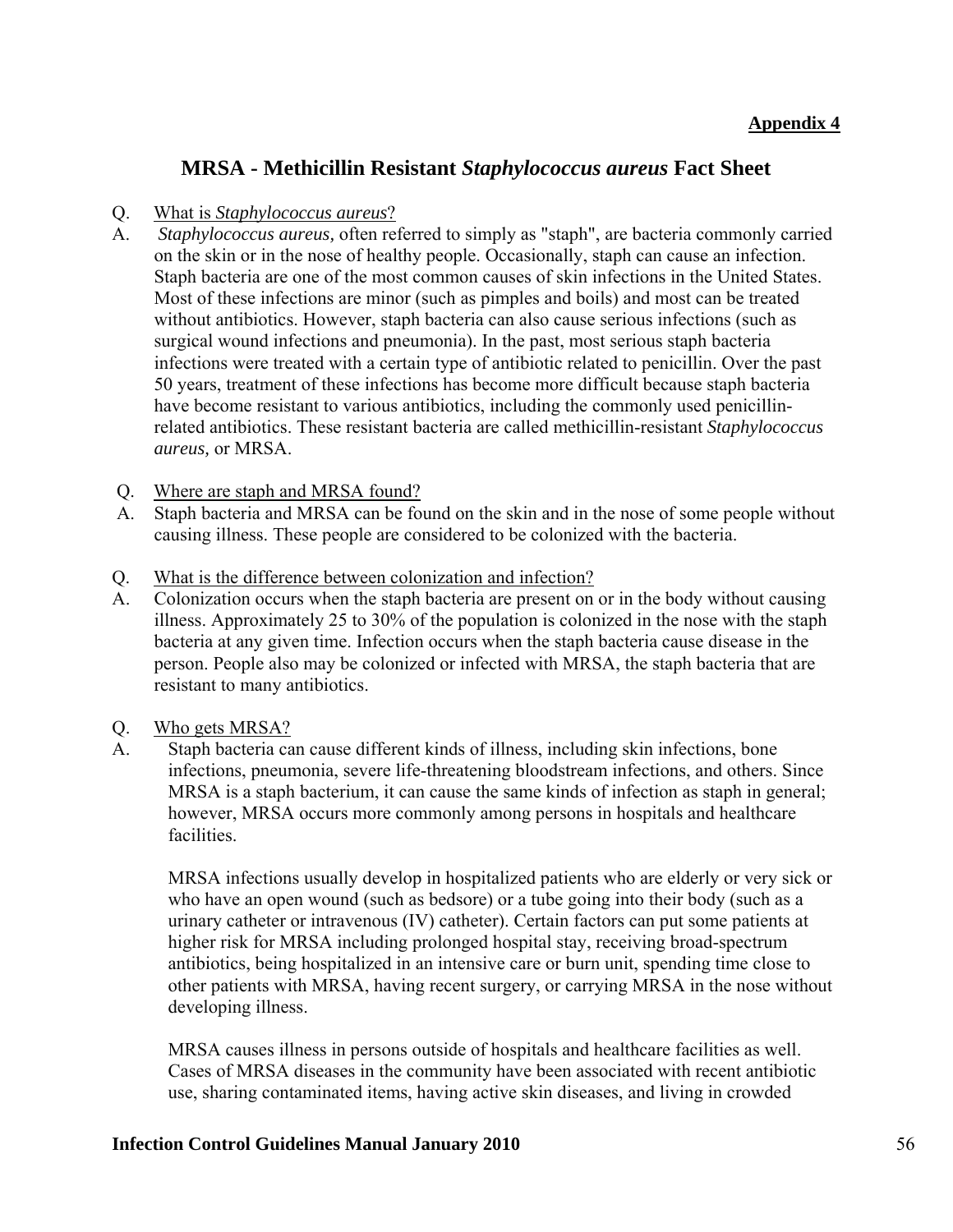settings (e.g., daycare centers, among participants of close contact sports, correctional facilities). Community associated MRSA is usually seen as skin infections, but may also cause severe illness.

- Q. How common is staph and MRSA**?**
- A. Staph and MRSA infections are not routinely reported to public health authorities, so a precise number of cases is not known. Estimates are that as many as 100,000 persons are hospitalized each year with MRSA infections, although only a small proportion of these persons have disease onset occurring in the community.
- Q. Are staph and MRSA infections treatable?
- A. Yes. Most staph bacteria and MRSA are susceptible to several antibiotics and most staph skin infections can be treated without antibiotics by draining the sore. However, if antibiotics are prescribed, patients should complete the full course and call their doctors if the infection does not get better. Patients who are only colonized with staph bacteria or MRSA usually do not need treatment.
- Q. How are staph and MRSA spread?
- A. Staph bacteria and MRSA can spread among people having close contact with infected people. MRSA is almost always spread by direct physical contact, and not through the air. Spread may also occur through indirect contact by touching objects (e.g., towels, sheets, wound dressings, clothes, sports equipment) contaminated by the infected skin of a person with MRSA or staph bacteria.
- Q. How can I prevent staph or MRSA infections?
- A. Practice good hygiene:
	- Keep your hands clean by washing thoroughly with soap and water.
	- Keep cuts and abrasions clean and covered with a proper dressing (e.g., bandage) until healed.
	- Avoid contact with other people's wounds or material contaminated from wounds.
- Q. What should I do if I think I have a staph or MRSA infection?
- A. See your healthcare provider.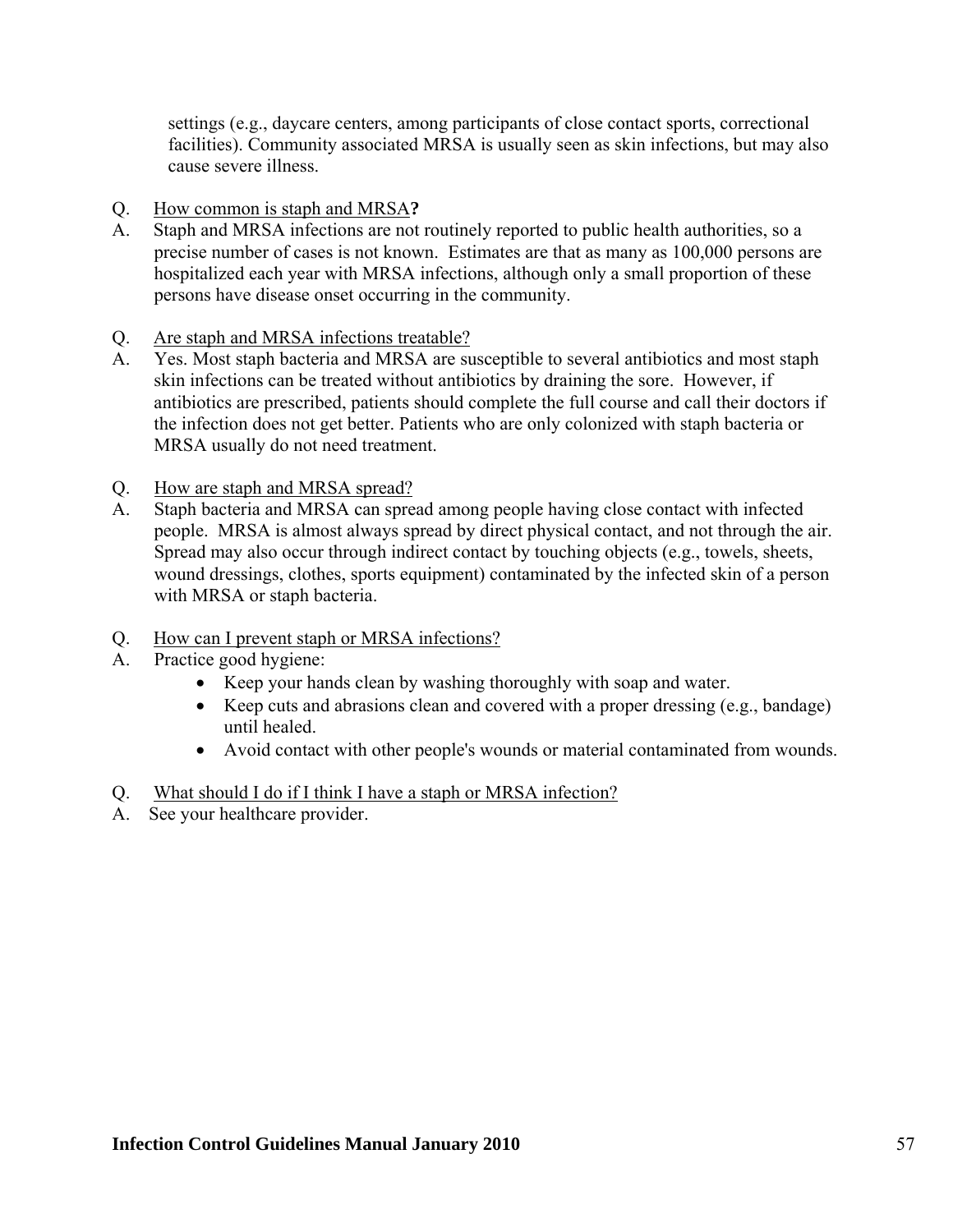#### **Attachment 5**

### **Community-Associated Methicillin-Resistant** *Staphylococcus aureus* **(CA-MRSA) Frequently Asked Questions**

#### Q. What is MRSA?

A. MRSA is a type of *Staphylococcus aureus* (S. aureus). *Staphylococcus aureus,* often referred to simply as "staph", are bacteria commonly carried on the skin or in the nose of healthy people. Some *S. aureus* are resistant to the class of antibiotics that are frequently used to treat staph such as methicillin - and thus are called methicillin-resistant *S. aureus*  (MRSA).

#### Q. Who gets MRSA?

A. *S. aureus* (staph), including MRSA can be spread among people having close contact with infected people. MRSA is almost always spread by direct physical contact and not through the air. Spread may occur through indirect contact by touching objects (e.g., towels, sheets, wound dressings, clothes, workout areas, or sports equipment) contaminated by the infected skin of a person with staph bacteria or MRSA.

 Just as *S. aureus* can be carried on the skin or in the nose without causing any disease, MRSA can be carried in this way also. This is known as colonization.

 MRSA infections are usually mild, superficial infections of the skin that can be treated successfully with proper skin care and antibiotics. MRSA, however, can be difficult to treat and can progress to life-threatening blood or bone infections because there are fewer effective antibiotics available for treatment.

 MRSA infections occur commonly among persons in hospitals and healthcare facilities. However, MRSA can cause illness in persons outside of hospitals and healthcare facilities as well. Cases of MRSA infection in the community have been associated with recent antibiotic use, sharing contaminated items, having recurrent skin diseases, and living in crowded settings. Clusters of skin infections caused by MRSA have been described among injecting drug-users, incarcerated persons, players of close-contact sports, men who have sex with men, and other populations. Most of the transmission in these settings appeared to be from people with active MRSA skin infections.

- Q. How do I know if I got MRSA from the community or from a healthcare setting?
- A. Persons with MRSA infections that meet all of the following criteria likely have community associated MRSA (CA-MRSA) infections:
	- Diagnosis of MRSA was made in the outpatient history of MRSA infection or colonization.
	- The patient has no medical history in the past year of:
		- 1. hospitalization
		- 2. admission to a nursing home, skilled nursing facility, or hospice
		- 3. dialysis

#### **Infection Control Guidelines Manual January 2010** 58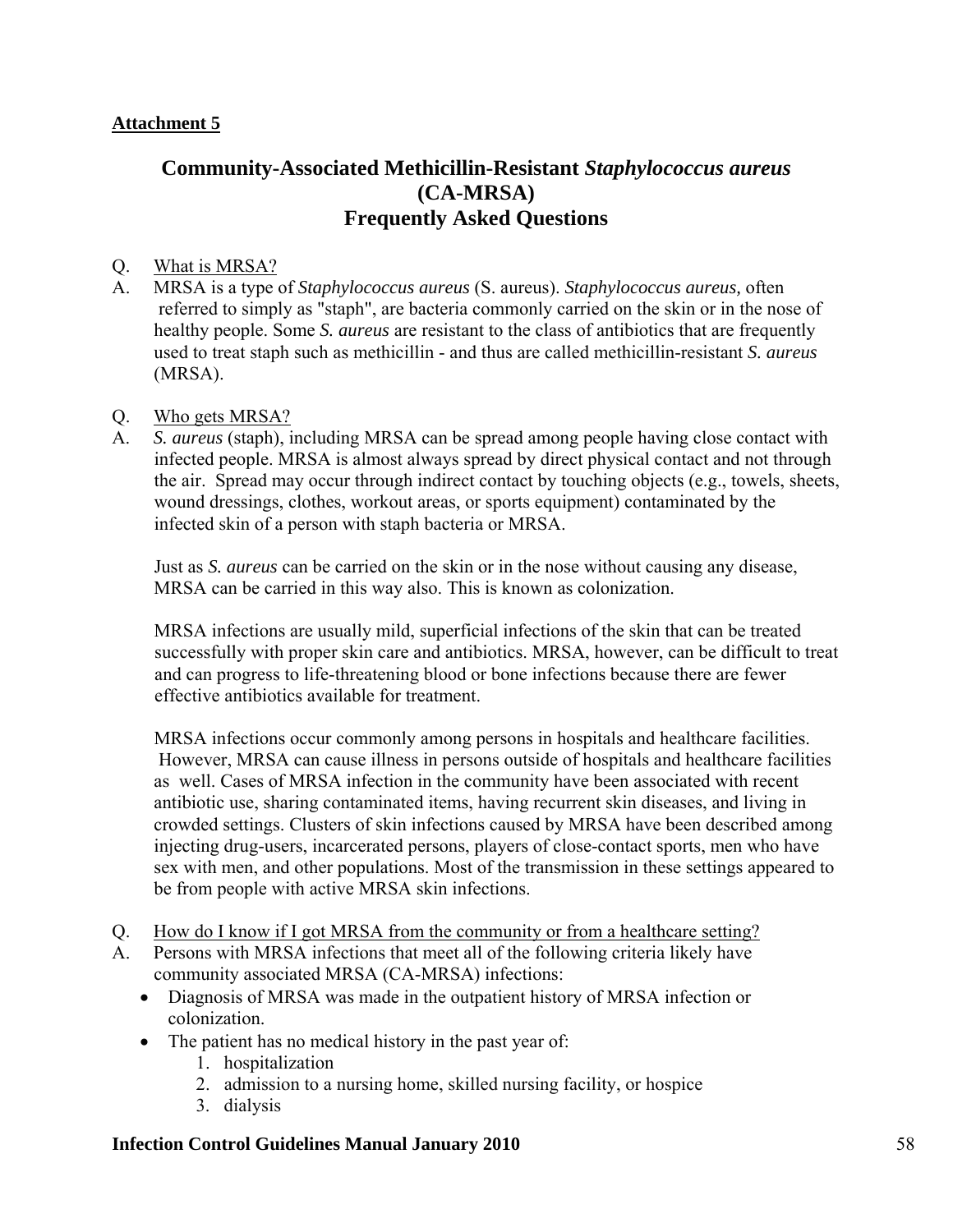#### 4. surgery

The patient has no permanent indwelling catheters or medical devices that pass through the skin into the body.

- Q. What factors are associated with outbreaks of CA-MRSA?
- A. These are the 5 factors which have been identified as common to the outbreaks of CA-MRSA:
	- 1. Compromised skin skin diseases or problems, abrasions from scrapes, etc.
	- 2. Contact frequent and very vigorous skin-to-skin contact (e.g., wrestlers and football players)
	- 3. Contaminated surfaces and shared items such as sports equipment and weight-lifting equipment
	- 4. Crowding in crowded environments people are very close to one another which increases the likelihood of skin-to-skin contact and contamination of the environment.
	- 5. Cleanliness the best hygiene may not be ensured in some environments (prisons, gyms, athletic equipment rooms) with a resultant lack of use of soap or of disinfection of equipment.
- Q. If my doctor or healthcare provider has told me that I have an MRSA skin infection, what can I do to prevent others from getting infected?
- A. You can prevent spreading an MRSA infection to those you live with or others around you by following these steps:
	- 1. Keep infections, particularly those that continue to produce pus or to drain material, covered with clean, dry bandages. Follow your healthcare provider's instructions on proper care of the wound. Pus from infected wounds can contain MRSA and spread the bacteria to others.
	- 2. Advise your family and other close contacts to wash their hands frequently with soap and warm water, especially if they change your bandages or touch the infected wound or potentially infectious materials.
	- 3. Avoid sharing personal items (e.g., towels, washcloths, razor, clothing, or uniforms) that may have contact with the infected wound and potentially infectious material. Wash linens and clothes that become soiled with hot water and laundry detergent Drying clothes in a hot dryer, rather than air-drying, also helps kill bacteria in clothes.
	- 4. Tell all healthcare providers who treat you that you have an antibiotic-resistant staph skin infection.
- Q. How is MRSA diagnosed?
- A. A sample of the infected wound (either a small biopsy or skin or pus taken with a swab) must be obtained to grow the bacteria in the microbiology laboratory. Once the staph is growing, the organism is tested to determine which antibiotics will be effective for treating the infection. A culture of skin lesions is especially useful in recurrent or persistent cases of skin infection, in cases of antibiotic failure, and in cases that present with advanced or aggressive infections.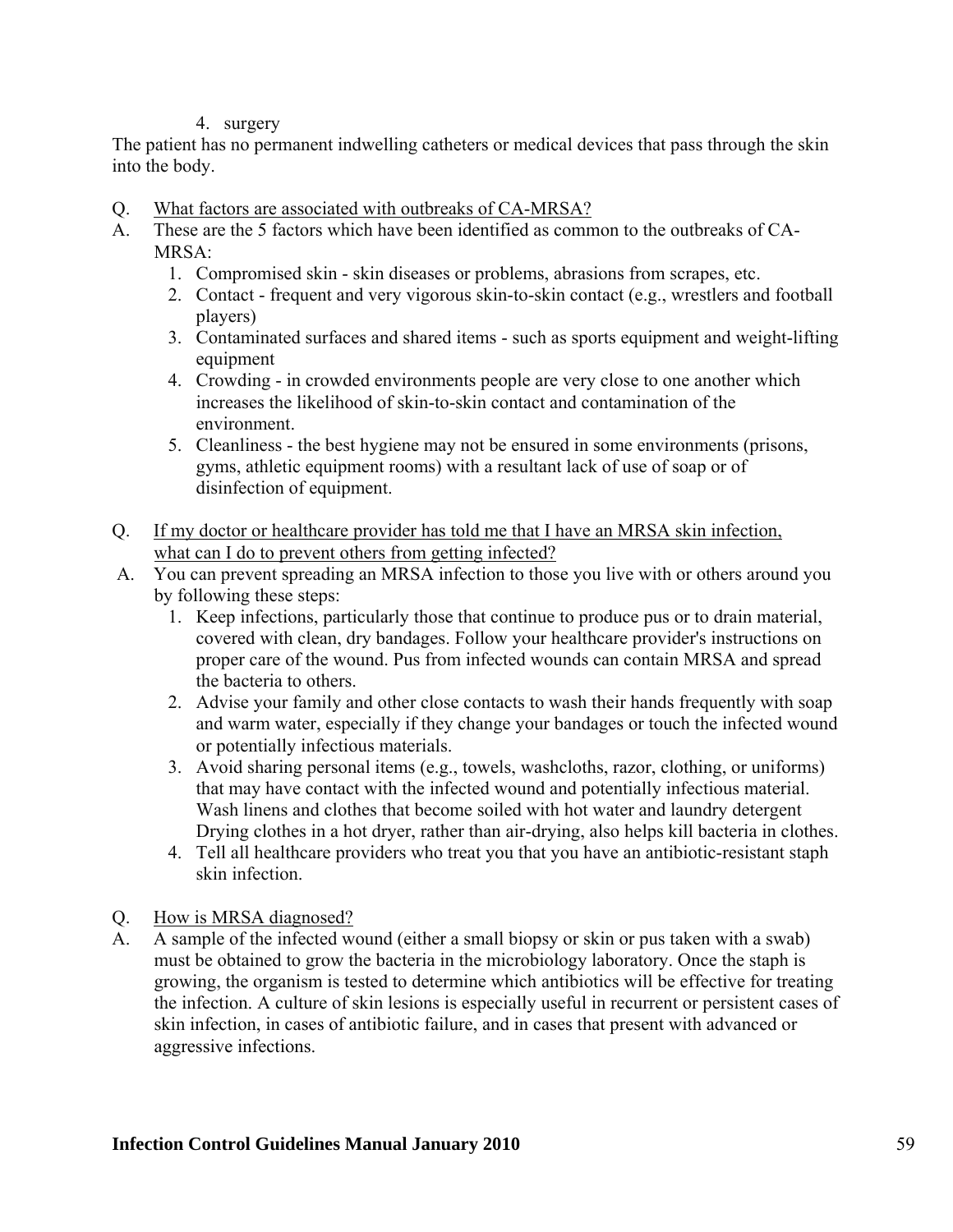- Q. What is the mortality rate of CA-MRSA?
- A. CA-MRSA infections are typically limited to the skin and do not result in severe disease (such as infection of the bloodstream) or death. However, on rare occasion, CA-MRSA can cause severe illness even when treated quickly.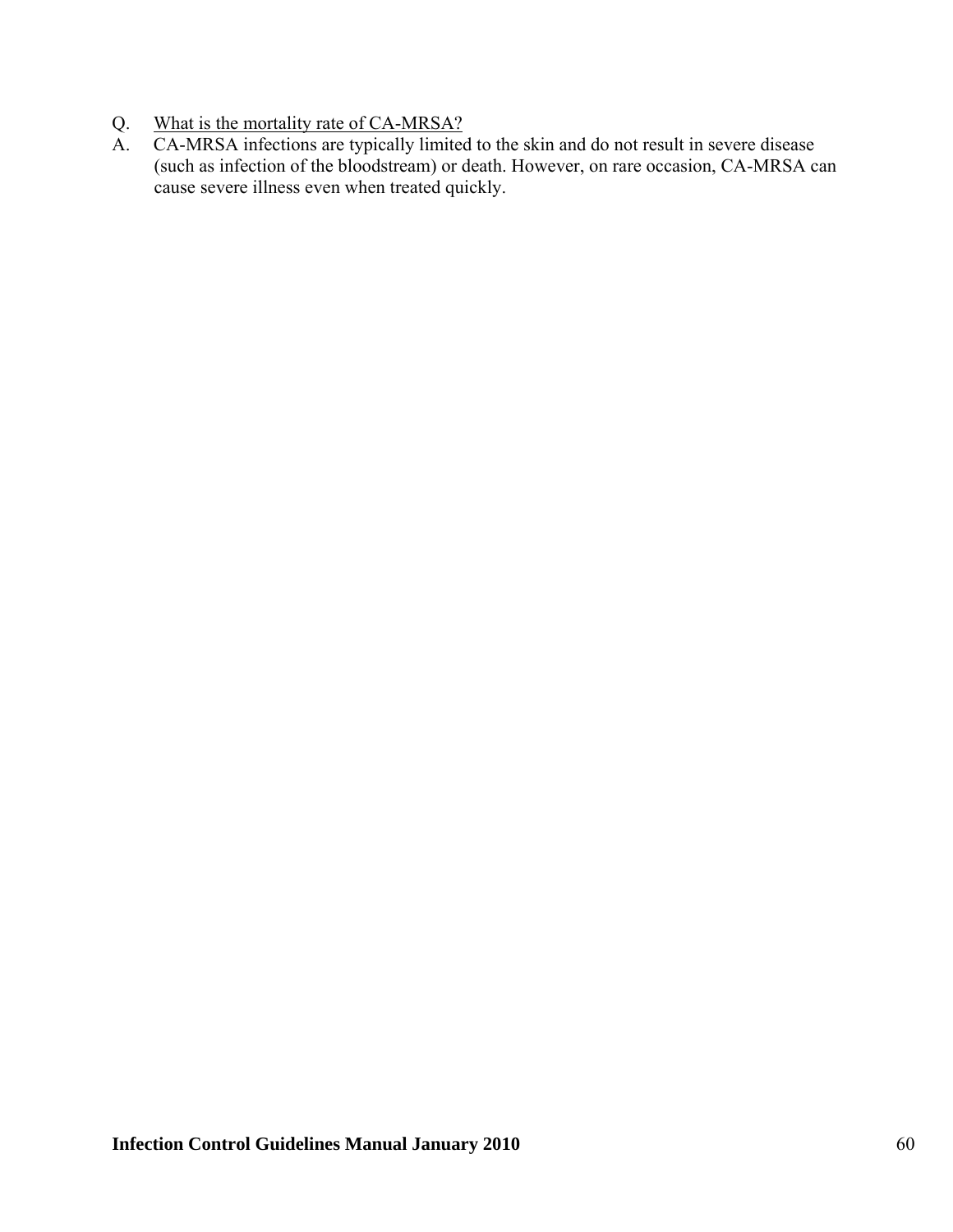### **STANDARD PRECAUTIONS**

Standard precautions replaced the old Universal Precautions in the patient isolation guidelines published by the Centers for Disease Control and Prevention. Key tenets of standard infection control precautions are summarized as follows:

**Hand Hygiene:** Wash hands after touching blood, body fluids, secretions, excretions, and contaminated items, whether or not gloves are worn. Wash hands immediately after gloves are removed, between patient contacts, and when otherwise indicated to avoid transfer of microorganisms to other patients or environments. It may be necessary to wash hands between tasks and procedures on the same patient to prevent cross-contamination of different body sites. When hands are visibly soiled, wash with a non-antimicrobial or an antimicrobial soap and water. If hands are not visibly soiled, use an alcohol based hand rub for routinely decontaminating hands.

**Gloves:** Wear clean, non sterile gloves when touching blood, body fluids, secretions, excretions, and contaminated items. Put on clean gloves just before touching mucous membranes and non-intact skin. Change gloves between tasks and procedures on the same patient after contact with material that may contain a high concentration of microorganisms. Remove gloves promptly after use, before touching non-contaminated items and environmental surfaces, and before going to another patient; wash hands immediately to avoid transfer of microorganisms to other patients or environments.

**Masks, eye protection, face shields:** Wear a mask and eye protection or a face shield to protect mucous membranes of the eyes, nose, and mouth during procedures and patient care activities that are likely to generate splashes or sprays of blood, body fluids, secretions, and excretions.

**Gowns:** Wear a clean, non-sterile gown to protect skin and to prevent soiling of clothing during procedures and patient care activities that are likely to generate splashes or sprays of blood, body fluids, secretions, or excretions. Select a gown appropriate for the activity and amount of fluid likely to be encountered. Remove a soiled gown as promptly as possible, and wash hands to avoid transfer of microorganisms to other patients or environments.

**Patient care equipment:** Handle used patient care equipment soiled with blood, body fluids, secretions, and excretions in a manner that prevents skin and mucous membrane exposures, contamination of clothing, and transfer of microorganisms to other patients and environments. Ensure that reusable equipment is not used for the care of another patient until it has been cleaned and reprocessed appropriately. Make sure single-use items are discarded properly.

**Environmental controls:** Ensure the healthcare facility has adequate procedures for the routine care, cleaning, and disinfection of environmental surfaces, beds, bed rails, bedside equipment, and other frequently touched surfaces, and ensure that these

#### **Infection Control Guidelines Manual January 2010** 61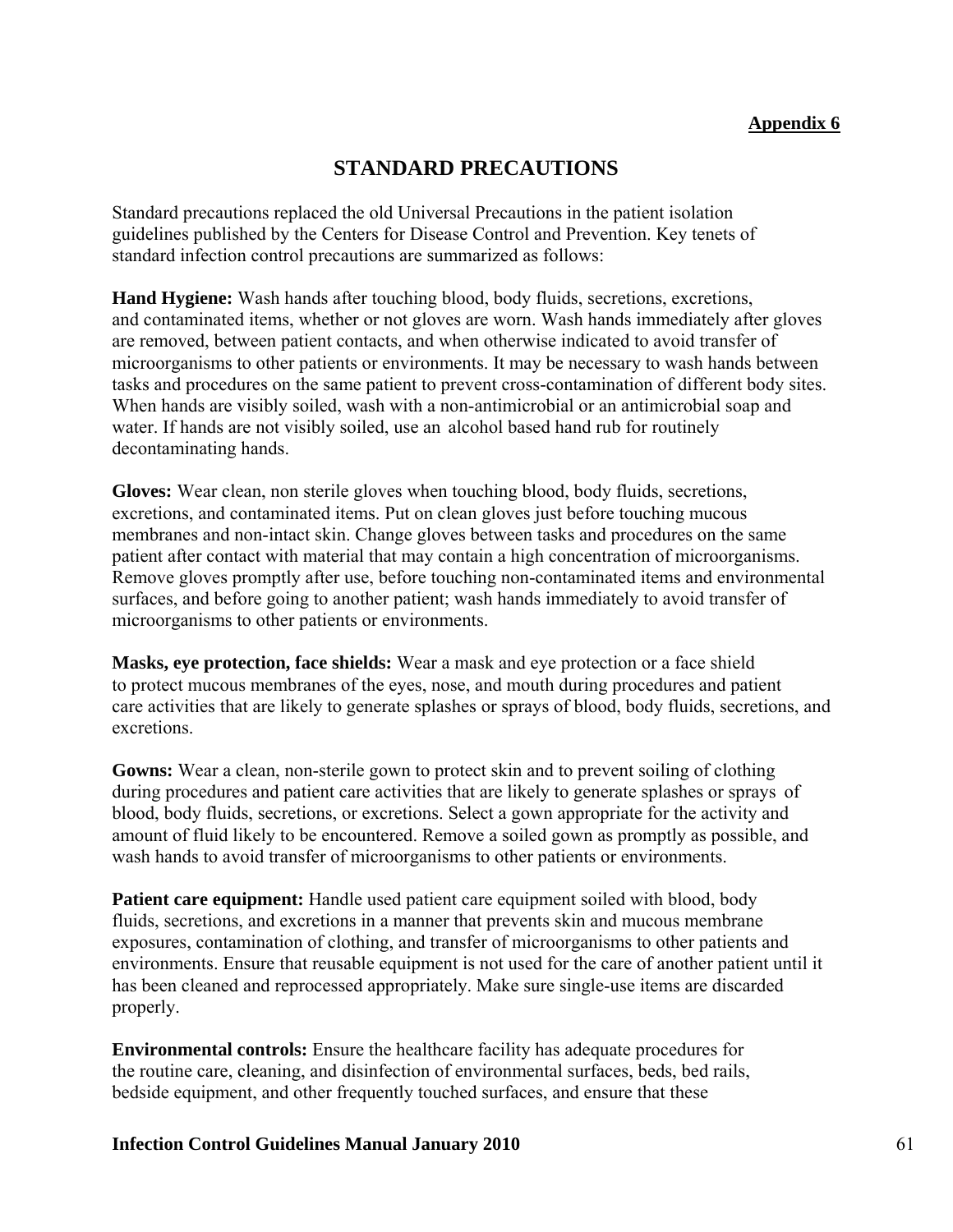procedures are being followed.

**Linen:** Handle, transport, and process used linen soiled with blood, body fluids, secretions, and excretions in a manner that prevents skin and mucous membrane exposures and contamination of clothing, and that avoids transfer of microorganisms to other patients and environments.

**Occupational health and bloodborne pathogens:** Take care to prevent injuries when using needles, scalpels, and other sharp instruments or devices; when handling sharp instruments after procedures; when cleaning used instruments; and when disposing of sharps. Whenever possible, use sharps with engineered sharps injury protections (SESIPS). These are non-needle sharps or needle devices containing built in safety features that reduce the risk of sharps injury. When using non-SESIPS, never recap used needles, or otherwise manipulate them using both hands, or use any other technique that involves directing the point of a needle toward any part of the body. Do not remove used needles from disposable syringes and do not bend, break, or otherwise manipulate used needles. Place used SESIPS, disposable syringes and needles, scalpel blades, and other sharp items in appropriate puncture-resistant containers, which are located as close as practical to the area in which the items were used. Use mouthpieces, resuscitation bags, or other ventilation devices as an alternative to mouth-to-mouth resuscitation methods.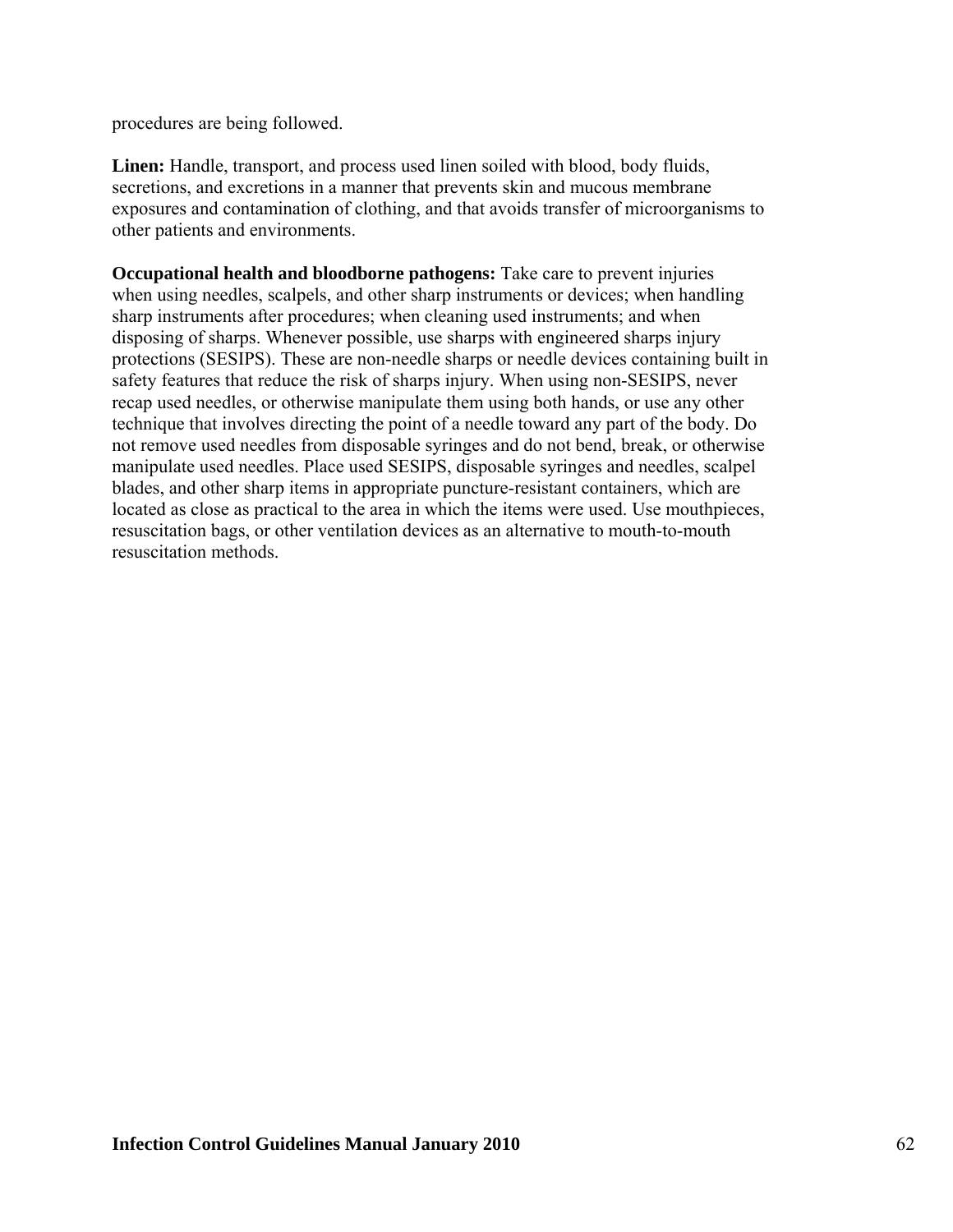#### **CONTACT PRECAUTIONS**

In addition to Standard Precautions, use Contact Precautions, or the equivalent, for specified patients known or suspected to be infected or colonized with epidemiologically important microorganisms that can be transmitted by direct contact with the patient (hand or skin-to-skin contact that occurs when performing patient-care activities that require touching the patient's dry skin) or indirect contact (touching) with environmental surfaces or patient care items in the patient's environment.

#### **I. Gloves and Handwashing**

 In addition to wearing gloves as outlined under Standard Precautions, wear gloves (clean, non-sterile gloves are adequate) when entering the room. During the course of providing care for a patient, change gloves after having contact with infective material that may contain high concentrations of microorganisms (fecal material and wound drainage). Remove gloves before leaving the patient's environment and wash hands immediately with an antimicrobial agent or an alcohol-based hand rub. After glove removal and handwashing, ensure that hands do not touch potentially contaminated environmental surfaces or items in the patient's room to avoid transfer of microorganisms to other patients or environments.

#### **II. Gown**

 In addition to wearing a gown as outlined under Standard Precautions, wear a gown (a clean non-sterile gown is adequate) when entering the room if you anticipate that your clothing will have substantial contact with the patient, environmental surfaces, or items in the patient's room, or if the patient is incontinent, or has diarrhea, an ileostomy, a colostomy, or wound drainage not contained by a dressing. Remove the gown before leaving the patient's environment. After gown removal, ensure that clothing does not contact potentially contaminated environmental surfaces to avoid transfer of microorganisms to other patients or environments.

#### **III. Patient Transport**

 Limit the movement and transport of the patient from the room to essential purposes only. If the patient is transported out of the room, ensure that precautions are maintained to minimize the risk of transmission of microorganisms to other patients and contamination of environmental surfaces or equipment.

#### **IV. Patient-Care Equipment**

 When possible, dedicate the use of noncritical patient-care equipment to a single patient to avoid sharing between patients. If use of common equipment or items is unavoidable, then adequately clean and disinfect them prior to use with another patient.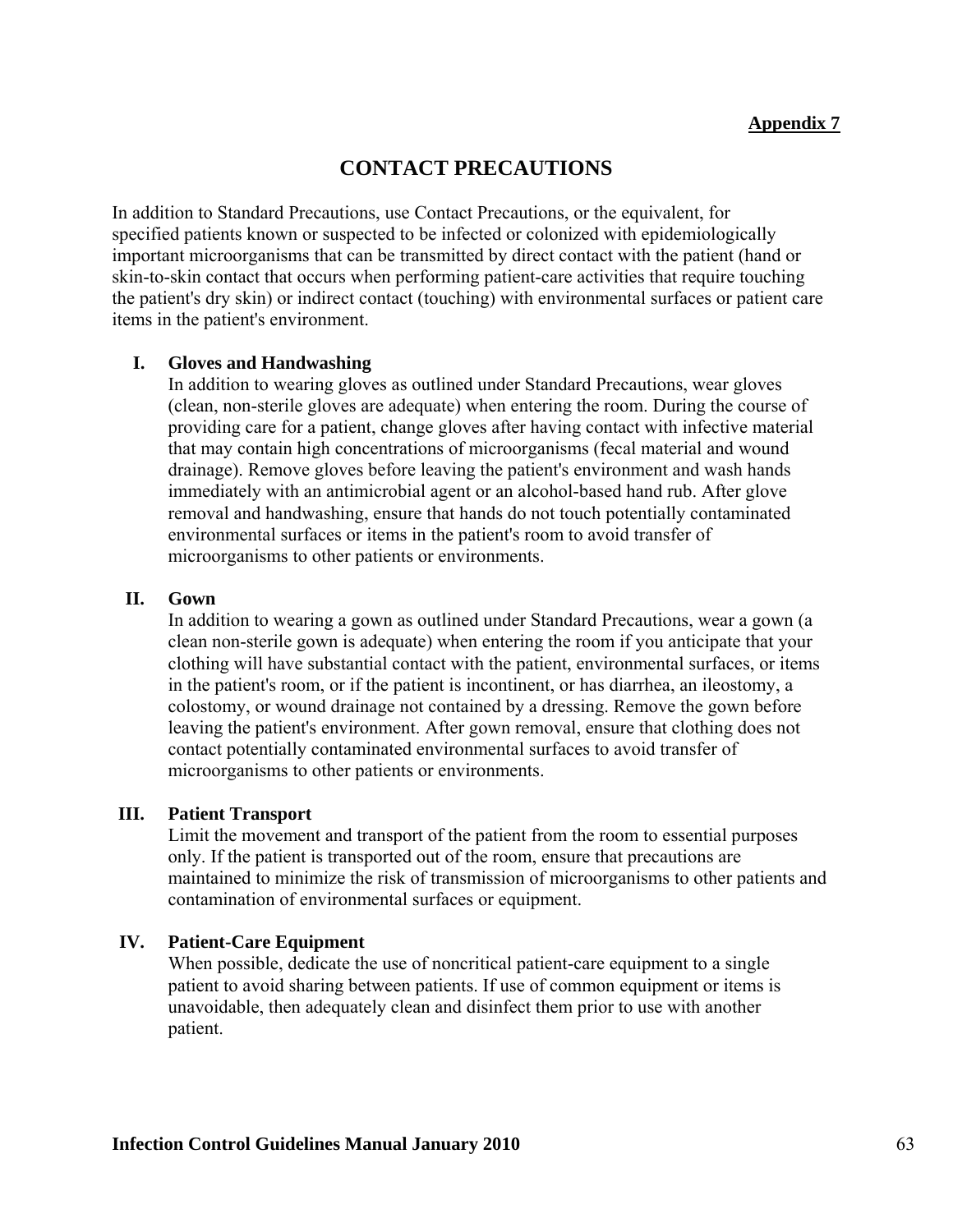#### **REFERENCES**

- 1. Alabama Department of Public Health, Bureau of Communicable Disease, *Guidelines for Prevention and Control of Antibiotic-Resistant Organisms,* December, 2002.
- 2. Alabama Department of Environmental Management, Division 13, Solid Waste Program,  *Administrative Code, 1990.*
- 3. Association of Professionals in Infection Control and Epidemiology, Inc. (APIC), *APIC Text of Infection Control and Epidemiology,* 2000 and 2002.
- 4. Heymann, *Control of Communicable Diseases Manual,* American Public Health Association, Washington, D.C., 19th Edition, 2008.
- 5. CDC. Guidelines for Environmental Infection Control in Health-Care Facilities, *MMWR,*  June 6, *2003Nol.* 52/No. RR-10.
- 6. CDC. Guidelines for Laboratory Testing and Result Reporting of Antibody to Hepatitis C Virus, *MMWR,* February 7,2003, Vol. 52, No. RR-3.
- 7. CDC. Guidelines for Preventing the Transmission of *Mycobacterium tuberculosis* in Health Care Settings, 2005, *MMWR, December 30*,2005, Vol. 54/No. RR-17.
- 8. CDC. Healthcare Infection Control Practices Advisory Committee (HICPAC), Guideline for Hand Hygiene in Healthcare Settings, *MMWR,* October 25, 2002; Vol. 51, No. RR-16.
- 9. CDC. Hospital Infection Control Practices Advisory Committee (HICPAC), Guideline for Infection Control in HealthCare Personnel, 1998.
- 10. CDC. Immunization of Healthcare Workers: Recommendations of the Advisory Committee on Immunization Practices (ACIP) and the Hospital Infection Control Practices Advisory Committee (HICPAC), *MMWR, December26*, 1997, Vol. 46/No. RR-18.
- 11. CDC. Protection Against Viral Hepatitis Recommendations of the Immunization Practices Advisory Committee (ACIP), *MMWR,* February 9,1990, Volume 39/No. RR-2.
- 12. CDC. Recommendations for Prevention and Control of Hepatitis C Virus (HCV) Infection and HCV-Related Chronic Disease, *MMWR,* October16,1998, Vol.47/No. RR-19.
- 13. CDC. Recommendations of the Hospital Infection Control Practices Advisory Committee (HICPAC), Recommendations for Preventing the Spread of Vancomycin Resistance,  *MMWR,* September 22,1995, Vol. 44/No. RR-12.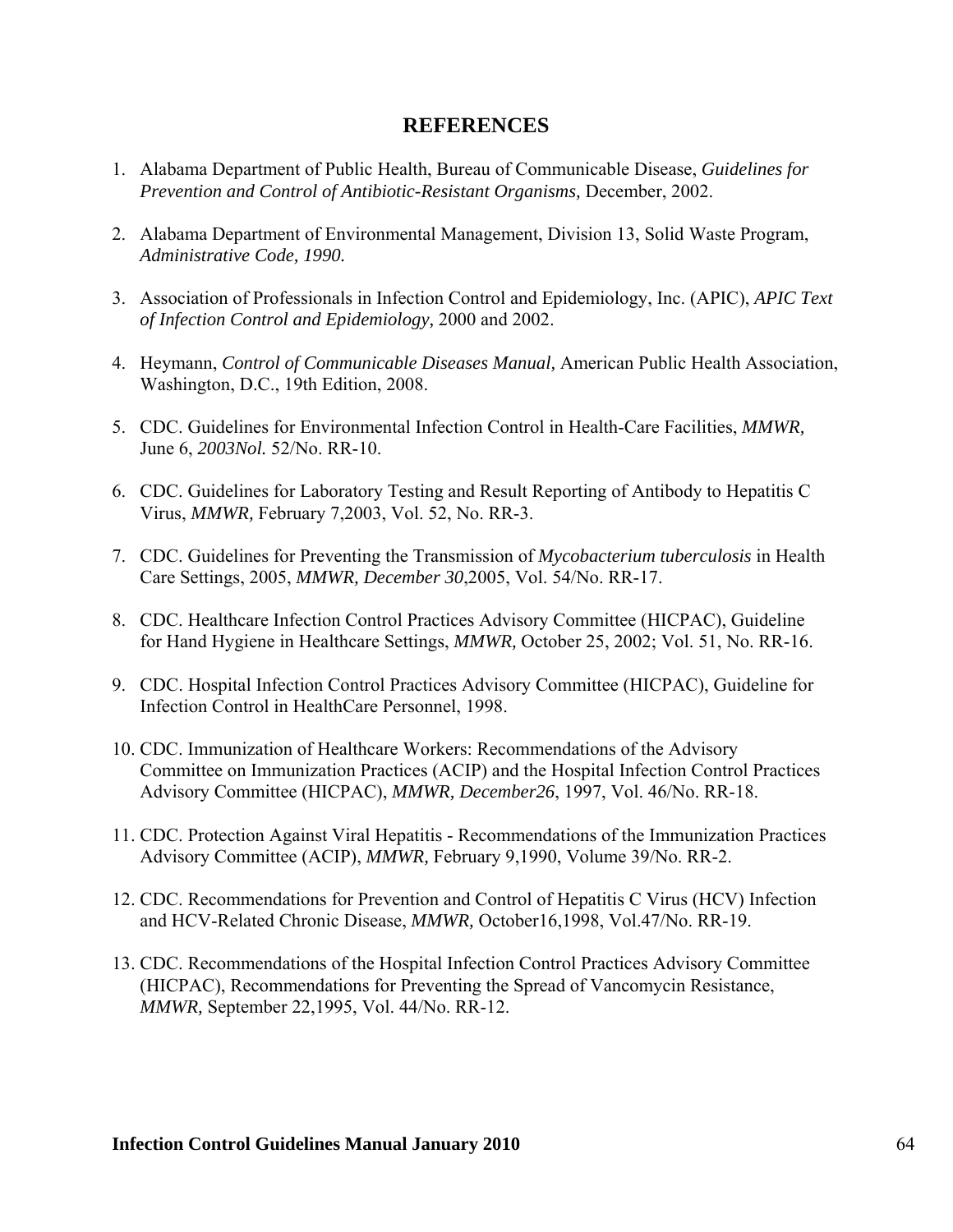### **REFERENCES (Continued)**

- 14. CDC. Recommendations of the Advisory Committee on Immunization Practices (ACIP). General Recommendations on Immunization, *MMWR,* February 8, *2002No1.* 51/No. RR-2.
- 15. CDC. U.S. Public Health Service, Updated Guidelines for the Management of Occupational Exposures to HBV, HCV, and HIV and Recommendations for Post exposure Prophylaxis, *MMWR,* June 29, *2001No l.* 50/No. RR-11.
- 16. Congress 106th Session, Federal Needlestick Safety and Prevention Law, November 6, 2000.
- 17. Department of Labor, Occupational Safety and Health Administration (OSHA), Occupational Exposure to Bloodborne Pathogens, *Federal Register,* December 6,1991 and www.osha-slc.gov/needlesticks/needlefact.htm.
- 18. DHHS (NIOSH). NIOSH Alert: Preventing Allergic Reactions to Natural Rubber Latex in the Workplace. Publication No. 97-135, 1997.
- 19. The Society for Healthcare Epidemiology of America (SHEA) Committee on Long Term Care, Vancomycin-Resistant Enterococci in Long Term Care Facilities, *Infection Control and Hospital Epidemiology,* 1998; 19:521-525.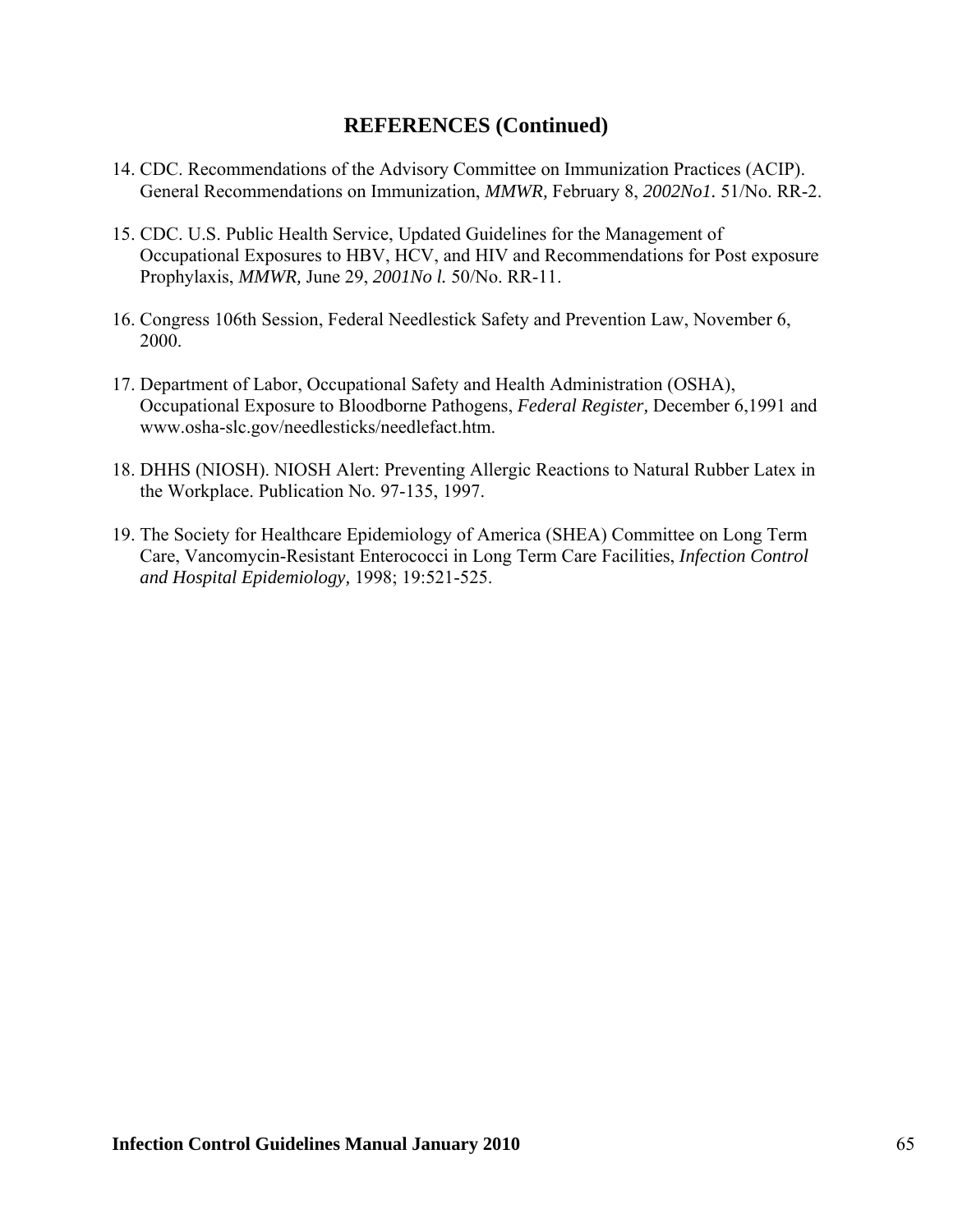ALABAMA DEPARTMENT OF PUBLIC HEALTH

# **BLOODBORNE PATHOGENS EXPOSURE PLAN**



INFECTION PREVENTION SECTION BUREAU OF COMMUNICABLE DISEASE 334-206-5932

ADPH-DC-4IREV. 01-2010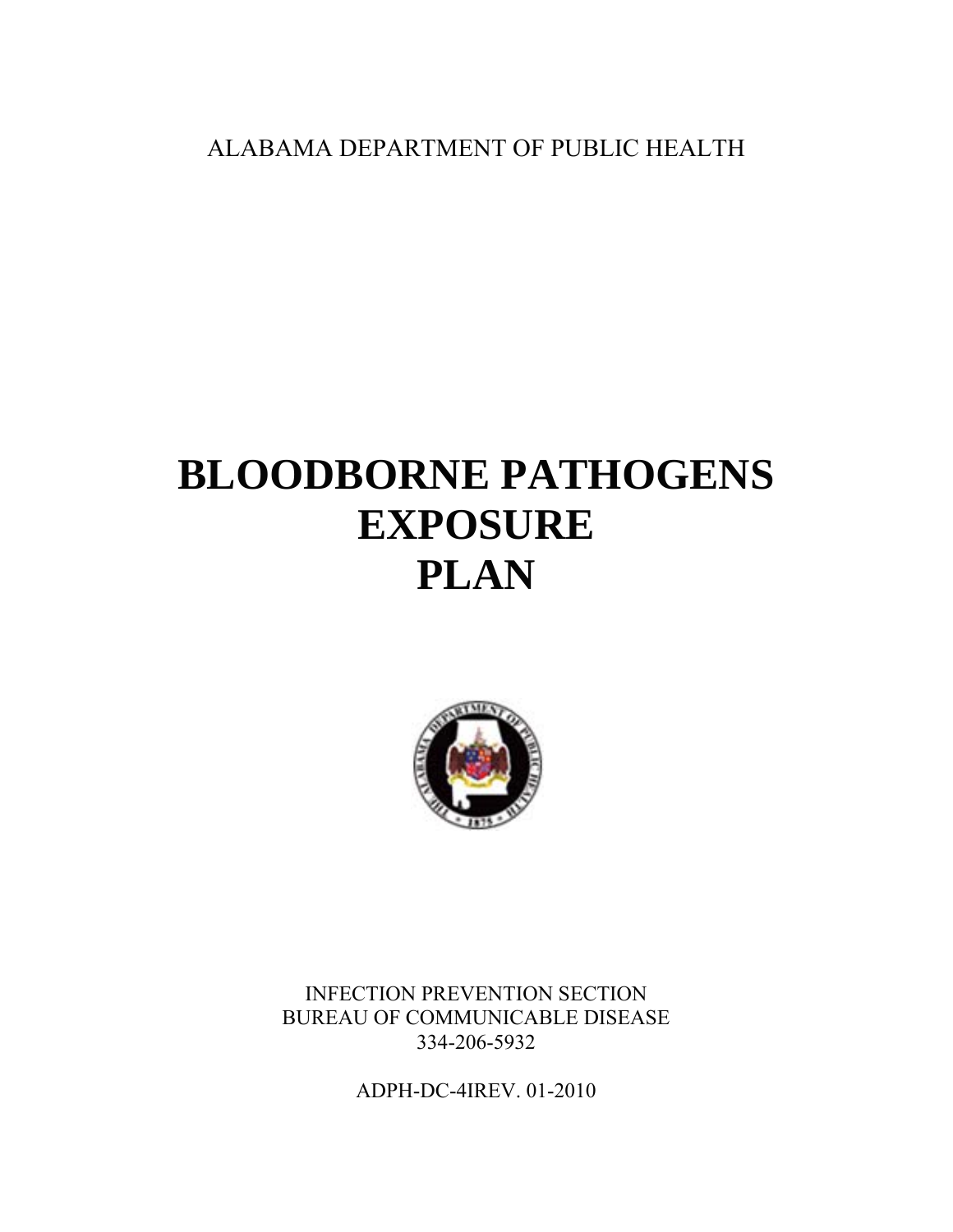#### **REVISED SEPTEMBER 2010 TABLE OF CONTENTS**

| $\mathbf{I}$ . |  |
|----------------|--|
| II.            |  |
| III.           |  |
| IV.            |  |
| $V_{.}$        |  |
| VI.            |  |
|                |  |
|                |  |
|                |  |
|                |  |
|                |  |
|                |  |
|                |  |
|                |  |
|                |  |
| VII.           |  |
| VIII.          |  |
| IX.            |  |
|                |  |
|                |  |
|                |  |
|                |  |
| X.             |  |
| XI.            |  |
|                |  |
| XII.           |  |
|                |  |
|                |  |
|                |  |
|                |  |
| XIII.          |  |
| XIV.           |  |
| XV.            |  |
| XVI.           |  |
| XVII.          |  |
| XIX.           |  |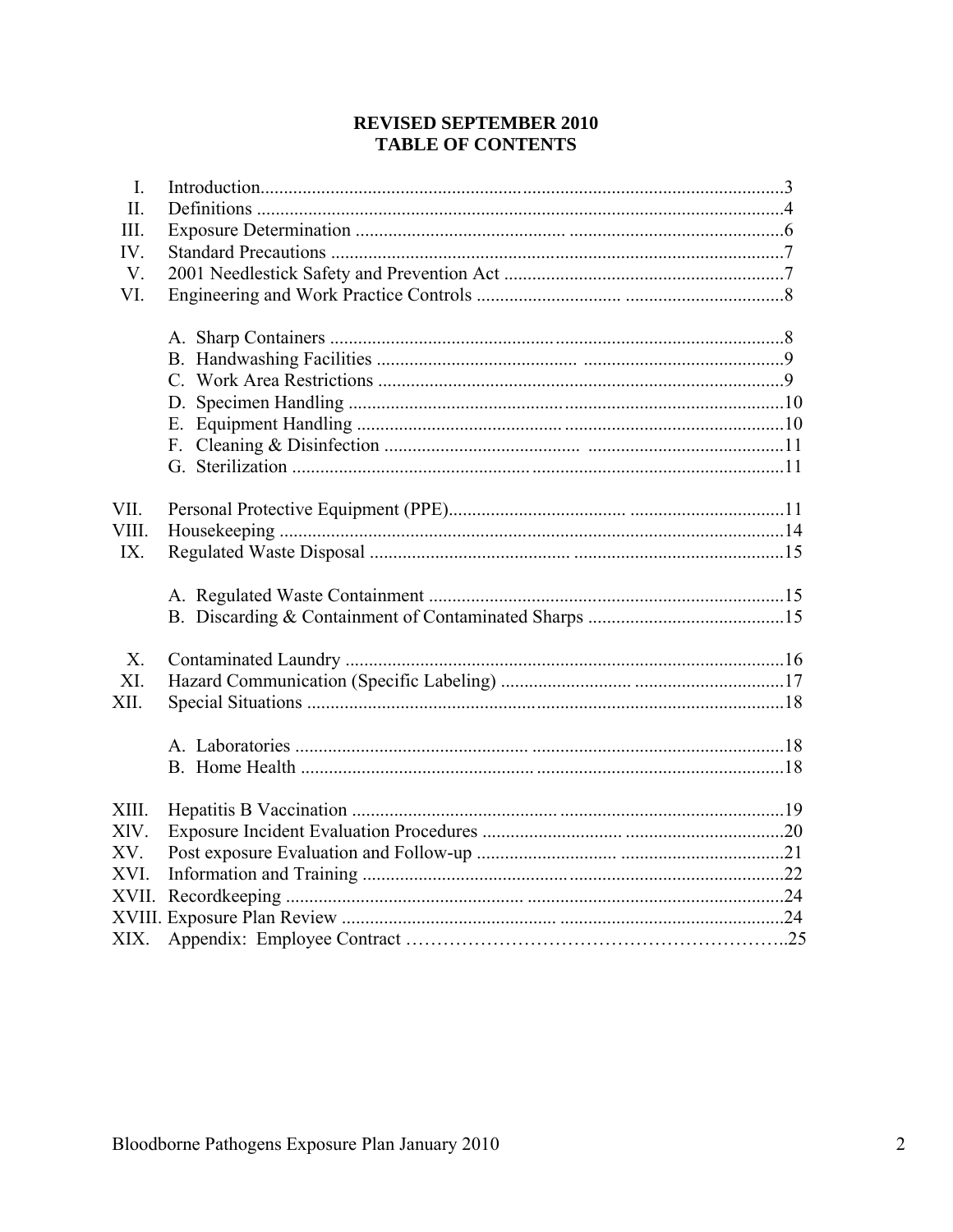#### **I. INTRODUCTION**

 This Bloodborne Pathogens Exposure Control Plan was developed by the ADPH as a means to minimize employee exposure to human blood and other potentially infectious materials. It is designed to comply with the standards enunciated by the United States Department of Labor, Occupational Safety and Health Administration (OSHA) in Part 19101030, Title 29 of the Code of Federal Regulations, "Occupational Exposure to Bloodborne Pathogens".

 Each employee, whose work duties involve reasonably anticipated exposure to blood or other potentially infectious materials, must become familiar with, and adhere to, the provisions of the Exposure Control Plan. In order to promote this objective, a copy of the plan shall be readily accessible to all employees. In this facility the plan will be available from:

 $\mathcal{L}_\mathcal{L} = \mathcal{L}_\mathcal{L} = \mathcal{L}_\mathcal{L} = \mathcal{L}_\mathcal{L} = \mathcal{L}_\mathcal{L} = \mathcal{L}_\mathcal{L} = \mathcal{L}_\mathcal{L} = \mathcal{L}_\mathcal{L} = \mathcal{L}_\mathcal{L} = \mathcal{L}_\mathcal{L} = \mathcal{L}_\mathcal{L} = \mathcal{L}_\mathcal{L} = \mathcal{L}_\mathcal{L} = \mathcal{L}_\mathcal{L} = \mathcal{L}_\mathcal{L} = \mathcal{L}_\mathcal{L} = \mathcal{L}_\mathcal{L}$ (name/position)

 This plan will be reviewed and updated at least annually and whenever necessary to reflect new or modified tasks and procedures which would affect occupational exposure. In addition, it will be updated as necessary to reflect new or revised employee positions which have been ascertained to be at potential occupational risk to exposure to bloodborne pathogens.

 Within each county health department one or more individuals will have the authority and responsibility for the implementation of this plan.

The person(s) responsible for \_\_\_\_\_\_\_\_\_\_\_\_\_\_\_\_\_\_\_\_\_\_\_\_\_\_\_\_\_\_ County is (are):

 $\mathcal{L}_\mathcal{L} = \mathcal{L}_\mathcal{L} = \mathcal{L}_\mathcal{L} = \mathcal{L}_\mathcal{L} = \mathcal{L}_\mathcal{L} = \mathcal{L}_\mathcal{L} = \mathcal{L}_\mathcal{L} = \mathcal{L}_\mathcal{L} = \mathcal{L}_\mathcal{L} = \mathcal{L}_\mathcal{L} = \mathcal{L}_\mathcal{L} = \mathcal{L}_\mathcal{L} = \mathcal{L}_\mathcal{L} = \mathcal{L}_\mathcal{L} = \mathcal{L}_\mathcal{L} = \mathcal{L}_\mathcal{L} = \mathcal{L}_\mathcal{L}$ (name/position)

 $/$  /

(Effective date of this Exposure Control Plan)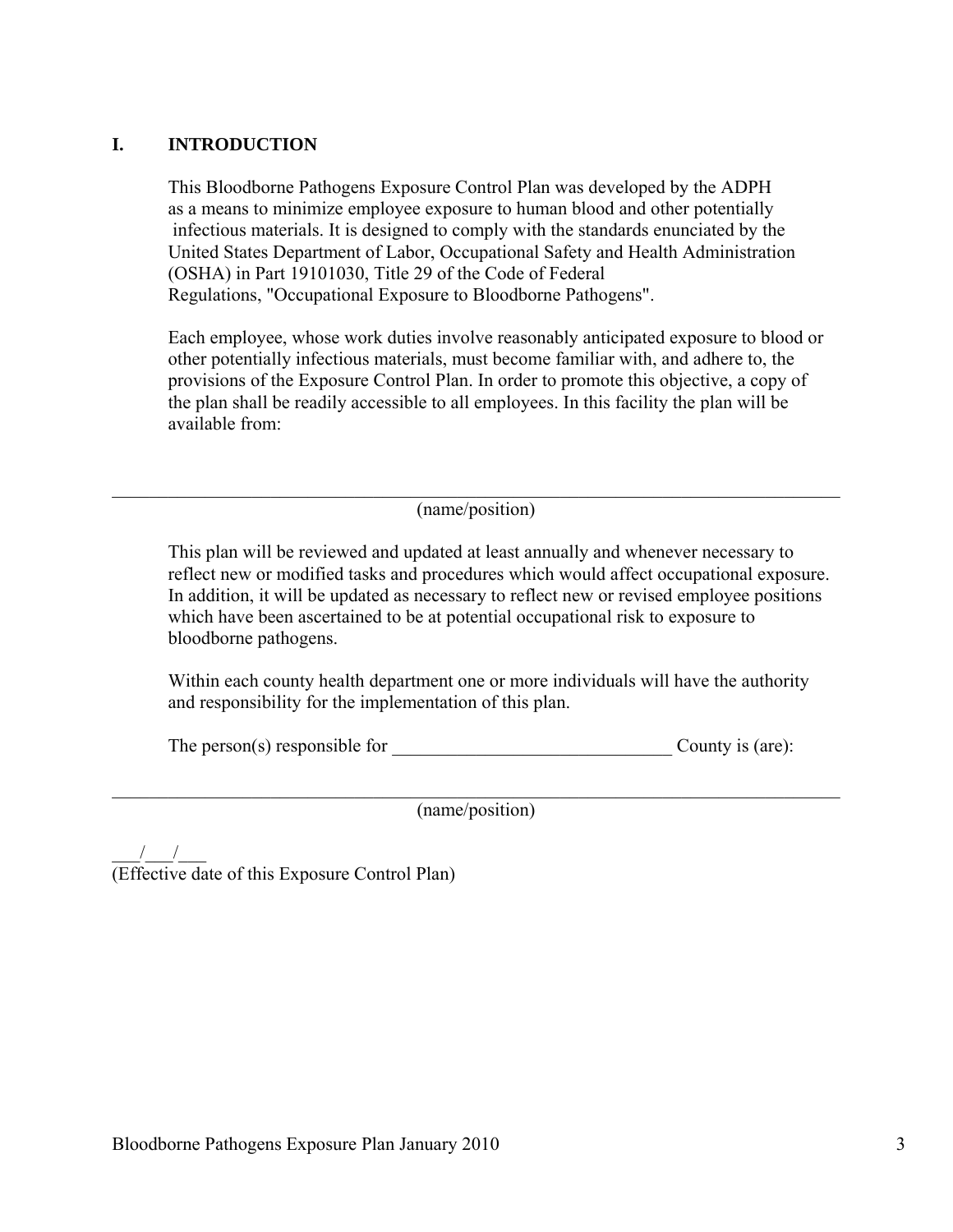#### **II. DEFINITIONS**

These definitions apply throughout this plan:

 "BLOOD" means human blood, human blood components, and products made from human blood.

 "BLOODBORNE PATHOGENS" refers to pathogenic microorganisms that are present in human blood and can cause disease in humans. These pathogens include, but are not limited to, hepatitis B virus (HBV), hepatitis C virus (HCV), and human immunodeficiency virus (HIV).

 "CLINICAL LABORATORY" means a workplace where diagnostic or other screening procedures are performed on blood or other potentially infectious materials.

 "CONTAMINATED" means the presence, or the reasonably anticipated presence, of blood or other potentially infectious materials on an item or surface.

 "CONTAMINATED LAUNDRY" means laundry which has been soiled with blood or other potentially infectious materials or which may contain sharps.

 "CONTAMINATED SHARPS" means any contaminated object that can penetrate the skin including, but not limited to, needles, scalpels, broken glass, broken capillary tubes, and exposed ends of dental wires.

 "DECONTAMINATE" means the use of physical or chemical means to remove, inactivate, or destroy bloodborne pathogens on a surface or item to the point where they are no longer capable of transmitting infectious particles and the surface or item is rendered safe for handling, use, or disposal.

"ENGINEERING CONTROLS" are those controls which isolate or remove the blood borne pathogens hazard from the workplace (sharps disposal containers and selfsheathing needles). Safer medical devices such as sharps with engineered sharps injury protections and needleless systems must be used where feasible.

 "EXPOSURE INCIDENT" means a specific eye, mouth, or other mucous membrane, non-intact skin, or parenteral contact with blood or other potentially infectious materials that results from the performance of an employee's duties.

"HBV" means Hepatitis B virus.

"HCV" means Hepatitis C virus

"HIV" means Human Immunodeficiency Virus.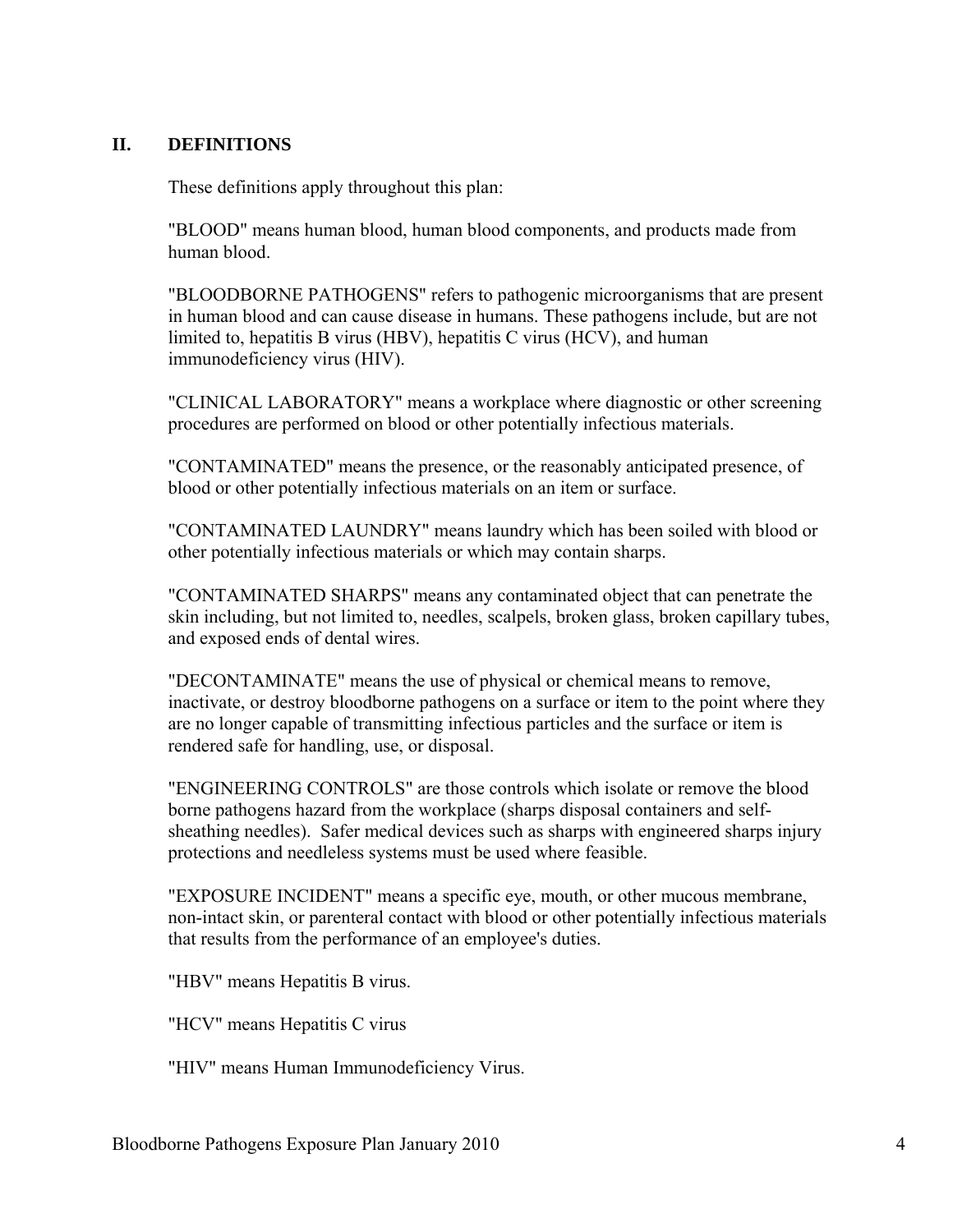"NEEDLELESS SYSTEMS" means devices which provide an alternative to using needles for various procedures in order to reduce the risk of injury involving contaminated sharps. Examples include:

- IV medication systems which administer medication or fluids through a catheter port using non-needle connections; and
- Jet injection systems which deliver liquid medication beneath the skin or through a muscle.

 "OCCUPATIONAL EXPOSURE" means reasonably anticipated skin, eye, mucous membrane, or parenteral contact with blood or other potentially infectious materials that may result from the performance of an employee's duties.

"OTHER POTENTIALLY INFECTIOUS MATERIAL" (OPIM) means:

- the following human body fluids: semen, vaginal secretions, breast milk, cerebrospinal fluid, synovial fluid, pleural fluid, pericardial fluid, peritoneal fluid, amniotic fluid, saliva, any body fluid that is visibly contaminated with blood, and all body fluids in situations where it is difficult or impossible to differentiate between body fluids;
- any unfixed tissue or organ (other than intact skin) from a human (living or dead); and
- HIV-containing cell or tissue cultures, organ cultures, and HIV, HCV or HBVcontaining culture medium or other solutions; and blood, organs, or other tissues from experimental animals infected with HIV, HCV or HBV.

 "PARENTERAL" means piercing mucous membranes or the skin barrier through such events as needlesticks, human bites, cuts, and abrasions.

 "PERSONAL PROTECTIVE EQUIPMENT" means specialized clothing or equipment worn by an employee for protection against a hazard. General work clothes (e.g., uniforms, pants, shirts or blouses) not intended to function as protection against a hazard are not considered to be personal protective equipment.

 "REGULATED WASTE" means liquid or semi-liquid blood or other potentially infectious materials; contaminated items that would release blood or other potentially infectious materials in a liquid or semi-liquid state if compressed; items that are caked with dried blood or other potentially infectious materials and are capable of releasing these materials during handling; contaminated sharps; and pathological and microbiological wastes containing blood or other potentially infectious materials.

 "SHARPS WITH ENGINEERED SHARPS INJURY PROTECTIONS (SESIPS)" includes non-needle sharps or needle devices containing built-in safety features that are used for collecting fluids or administering medications or other fluids, or other procedures involving the risk of sharps injury. Examples include: needles that retract into a syringe after use, syringes with a sliding sheath that shields the attached needle after use, and IV delivery systems that use a catheter port with a needle housed in a protective covering.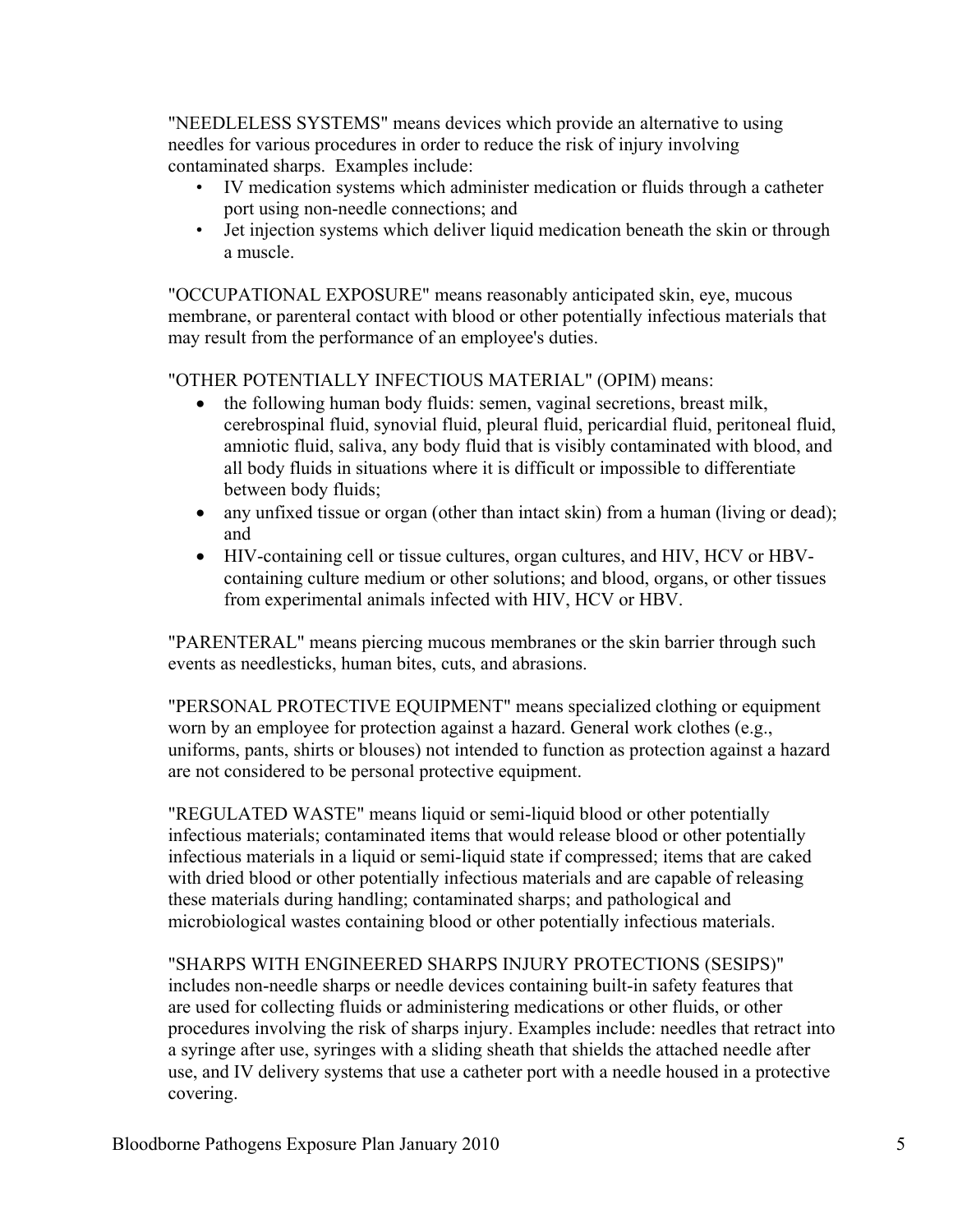"SOURCE INDIVIDUAL" means any person, living or dead, whose blood or other potentially infectious materials may be a source of occupational exposure to the employee. Examples include, but are not limited to, hospital and clinic patients, clients in institutions for the developmentally disabled, trauma victims, clients of drug and alcohol treatment facilities, residents of hospices and nursing homes, human remains, and individuals who donate or sell blood or blood components.

 "STANDARD PRECAUTIONS" formerly referred to as Universal Precautions, is an approach to infection control in which all human blood and certain human body fluids are treated as if known to be infectious for HIV, HBV, and other bloodborne pathogens.

 "STERILIZE" means the use of a physical or chemical procedure to destroy all microbial life including highly resistant bacterial endospores.

 "WORK PRACTICE CONTROLS" means controls that reduce the likelihood of employee exposure to blood or other potentially infectious materials by altering the manner in which a task is performed (e.g., use of sharps with engineered sharps injury protection whenever possible).

#### **III. EXPOSURE DETERMINATION**

The ADPH has performed an exposure determination concerning which employees may be at risk to incur occupational exposure to blood or other potentially infectious materials. This determination was made without regard to the use of personal protective equipment (e.g. employees are considered to be exposed even if they wear personal protective equipment.) This exposure determination lists all job classifications in which all employees may be expected to incur such occupational exposure, regardless of frequency. Within ADPH the following job classifications are in this category. In addition, OSHA requires a listing of job classifications in which some employees may have occupational exposure. Since not all of the employees in these categories would be expected to incur exposure to blood or other potentially infectious materials, tasks or procedures that would cause these employees to have occupational exposure are listed in order to clearly understand which employees in these categories are considered to have occupational exposure. The job classifications and associated tasks for these categories are as follows:

#### **JOB CLASSIFICATION TASKS/PROCEDURES**

#### 1. Laboratory clerical personnel In a Laboratory environment:

- 1. Open packages containing specimens
- 2. Handle report forms when entering data
- 2. Clinical and Home Health 1. Handle specimens during labeling and Clerical personnel packaging process (in some counties)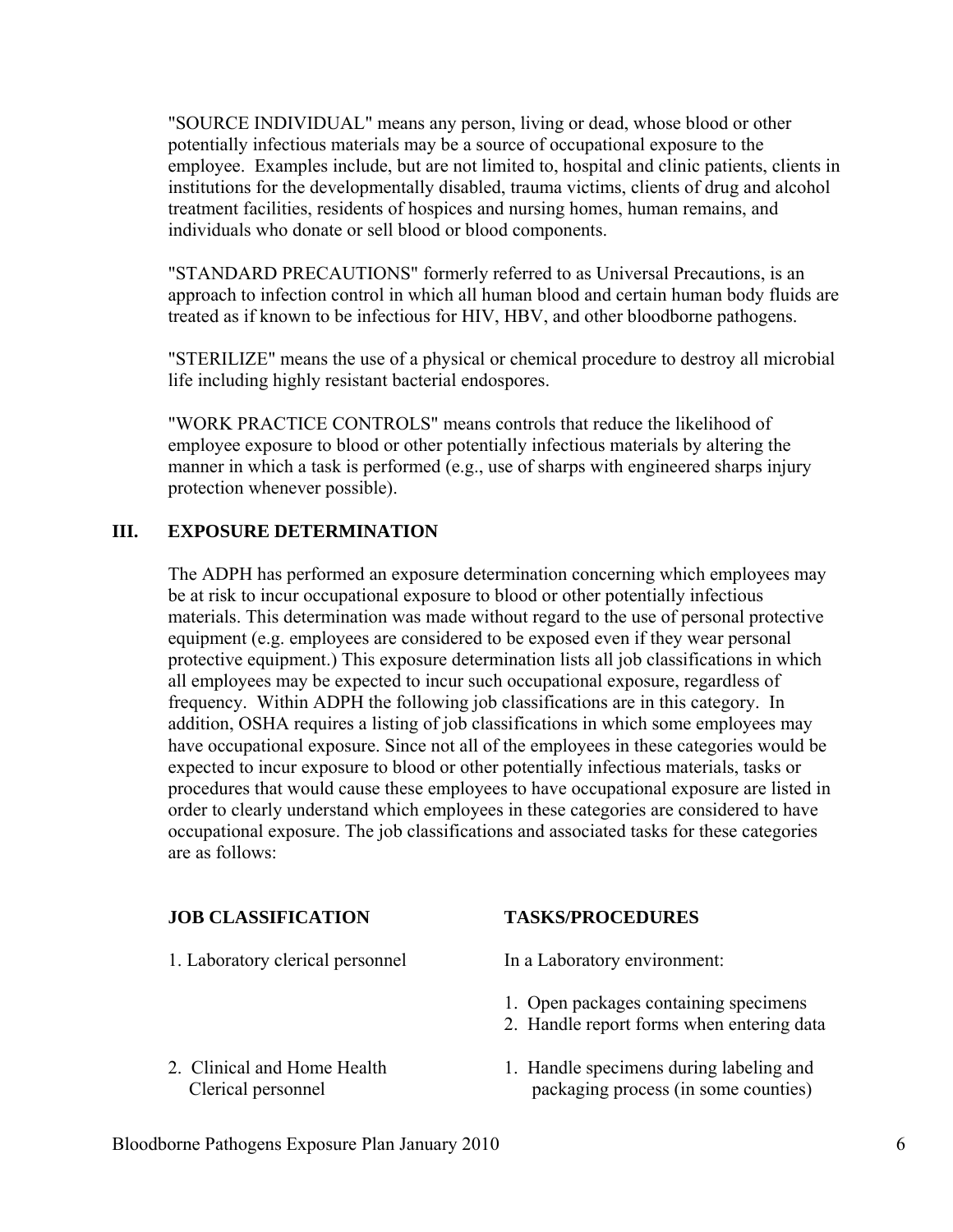- 3. Janitorial/Housekeeping 1. Clean up spills
- - Laborers (State Lab) 2. Handle identified medical waste/sharps During disposal process

### **IV. STANDARD PRECAUTIONS**

 Standard Precautions will be observed by each employee in order to prevent contact with blood or other potentially infectious materials.

#### **V. 2001 NEEDLESTICK SAFETY AND PREVENTION ACT**

 This Federal law requires employers to identify and make use of effective and safer medical devices that eliminate or reduce employee exposure to bloodborne pathogens. The Act has the following components which will be adhered to in this facility:

#### Exposure Control Plan:

 The Exposure Control Plan will be annually reviewed and updated to reflect changes in technology that eliminate or reduce exposure to bloodborne pathogens. The review and follow-up will include:

- Taking into account innovations in medical procedure and technological developments that reduce the risk of exposure (e.g., devices designed to reduce needlesticks); and,
- Documenting any consideration and use of appropriate commercially-available and effective safer devices (e.g., describe the devices identified as candidates for use, the method(s) used to evaluate those devices, and justification for the eventual selection).

Devices will be selected based on reasonable judgment considering devices which:

- will not jeopardize patient or employee safety or be medically inadvisable; and
- will make an exposure incident involving a contaminated sharp less likely to occur.

#### Employee Input:

 Input from non-managerial employees, responsible for direct patient care, will be solicited regarding the identification, evaluation, and selection of effective engineering controls, including safer medical devices.

Documentation of employee input, in the Exposure Control Plan, can be met by:

- listing the employees involved and describing the process by which input was requested; or
- presenting other documentation such as copies of documents used to request employee participation or records of responses received from employees.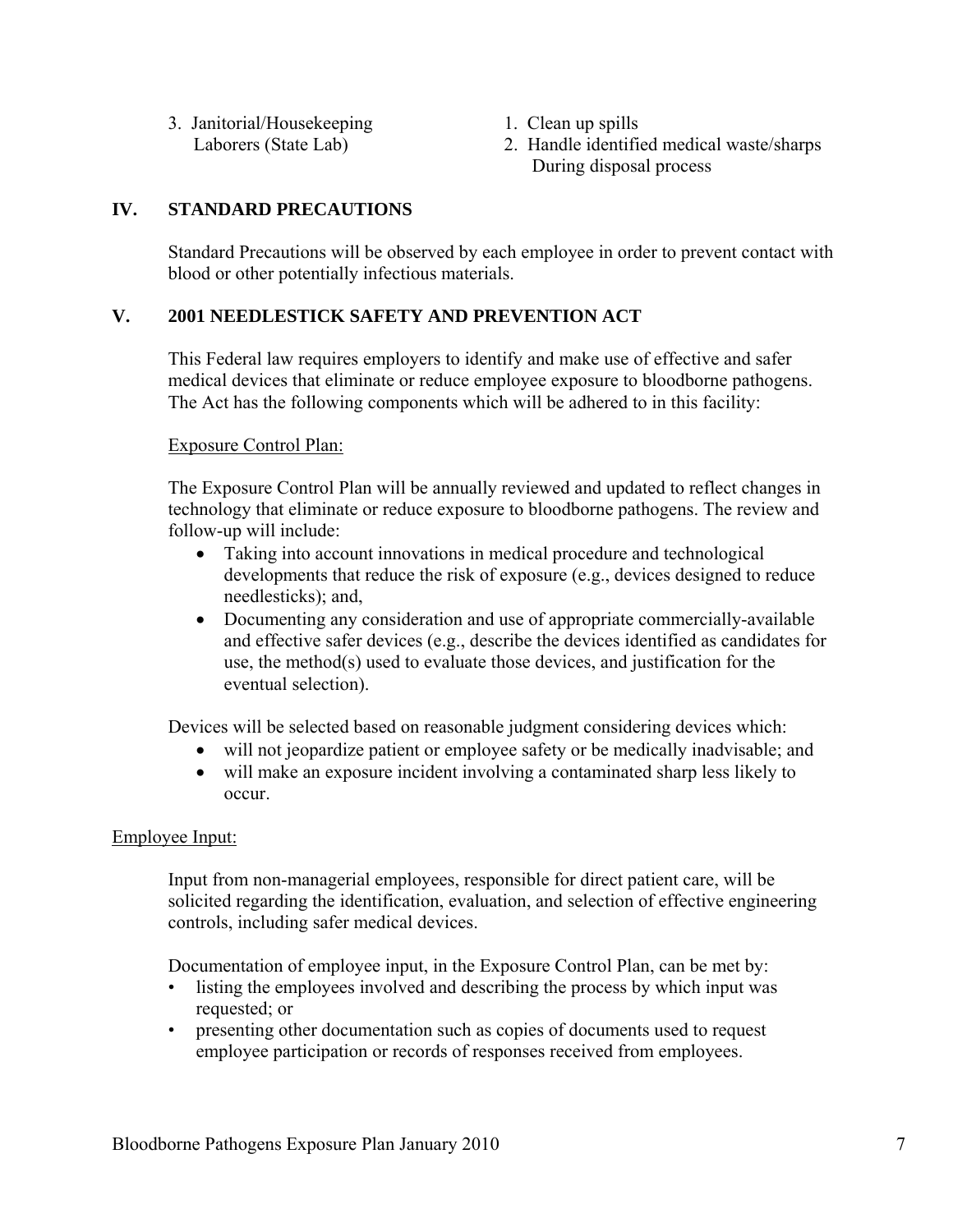#### Recordkeeping:

 Employees, who are occupationally exposed to blood or other potentially infectious materials, must document on the incident report:

- the type and brand of device involved in the incident;
- location of the incident; and
- a description of the incident.

# **VI. ENGINEERING AND WORK PRACTICE CONTROLS**

Engineering and work practice controls will be utilized to eliminate or minimize exposure to employees at the health department facilities. Where occupational exposure remains after institution of these controls, personal protective equipment will also be utilized. These engineering and work practice controls will be examined for effectiveness on a \_\_\_\_\_\_\_\_\_\_\_\_\_\_\_\_\_\_\_\_\_\_\_ (time interval) basis and maintained or replaced. In this facility ensuring the effectiveness of these controls will be the responsibility of:

#### $\overline{\phantom{a}}$  ,  $\overline{\phantom{a}}$  ,  $\overline{\phantom{a}}$  ,  $\overline{\phantom{a}}$  ,  $\overline{\phantom{a}}$  ,  $\overline{\phantom{a}}$  ,  $\overline{\phantom{a}}$  ,  $\overline{\phantom{a}}$  ,  $\overline{\phantom{a}}$  ,  $\overline{\phantom{a}}$  ,  $\overline{\phantom{a}}$  ,  $\overline{\phantom{a}}$  ,  $\overline{\phantom{a}}$  ,  $\overline{\phantom{a}}$  ,  $\overline{\phantom{a}}$  ,  $\overline{\phantom{a}}$ (name/position)

At our facility the following engineering controls will be utilized concerning:

#### **A. Sharps Containers**

- 1. Immediately, or as soon as possible after use, contaminated sharps will be placed in appropriate containers until properly processed. These containers are:
	- a. puncture resistant
	- b. leak proof on the sides and bottom
	- c. appropriately labeled with biohazard label or color-coded red
	- d. easily accessible to personnel, but out of reach of clients
	- e. located as close as possible to area of use
	- f. maintained in an upright position
	- g. not allowed to overfill
- 2. In this facility sharps containers are located at the following sites:

 $\mathcal{L}_\text{max}$ 

 $\mathcal{L}_\text{max} = \frac{1}{2} \sum_{i=1}^{n} \frac{1}{2} \sum_{i=1}^{n} \frac{1}{2} \sum_{i=1}^{n} \frac{1}{2} \sum_{i=1}^{n} \frac{1}{2} \sum_{i=1}^{n} \frac{1}{2} \sum_{i=1}^{n} \frac{1}{2} \sum_{i=1}^{n} \frac{1}{2} \sum_{i=1}^{n} \frac{1}{2} \sum_{i=1}^{n} \frac{1}{2} \sum_{i=1}^{n} \frac{1}{2} \sum_{i=1}^{n} \frac{1}{2} \sum_{i=1}^{n} \frac{1$  $\mathcal{L}_\text{max} = \frac{1}{2} \sum_{i=1}^{n} \frac{1}{2} \sum_{i=1}^{n} \frac{1}{2} \sum_{i=1}^{n} \frac{1}{2} \sum_{i=1}^{n} \frac{1}{2} \sum_{i=1}^{n} \frac{1}{2} \sum_{i=1}^{n} \frac{1}{2} \sum_{i=1}^{n} \frac{1}{2} \sum_{i=1}^{n} \frac{1}{2} \sum_{i=1}^{n} \frac{1}{2} \sum_{i=1}^{n} \frac{1}{2} \sum_{i=1}^{n} \frac{1}{2} \sum_{i=1}^{n} \frac{1$ 

 $\mathcal{L}_\text{max}$  $\mathcal{L}_\text{max} = \frac{1}{2} \sum_{i=1}^{n} \frac{1}{2} \sum_{i=1}^{n} \frac{1}{2} \sum_{i=1}^{n} \frac{1}{2} \sum_{i=1}^{n} \frac{1}{2} \sum_{i=1}^{n} \frac{1}{2} \sum_{i=1}^{n} \frac{1}{2} \sum_{i=1}^{n} \frac{1}{2} \sum_{i=1}^{n} \frac{1}{2} \sum_{i=1}^{n} \frac{1}{2} \sum_{i=1}^{n} \frac{1}{2} \sum_{i=1}^{n} \frac{1}{2} \sum_{i=1}^{n} \frac{1$ 

- 3. Contaminated reusable sharps (such as used in dentistry) are not to be stored or processed in a manner that requires employees to reach by hand into the container where the sharps are placed.
- 4. Contaminated needles and other contaminated sharps are not to be bent, recapped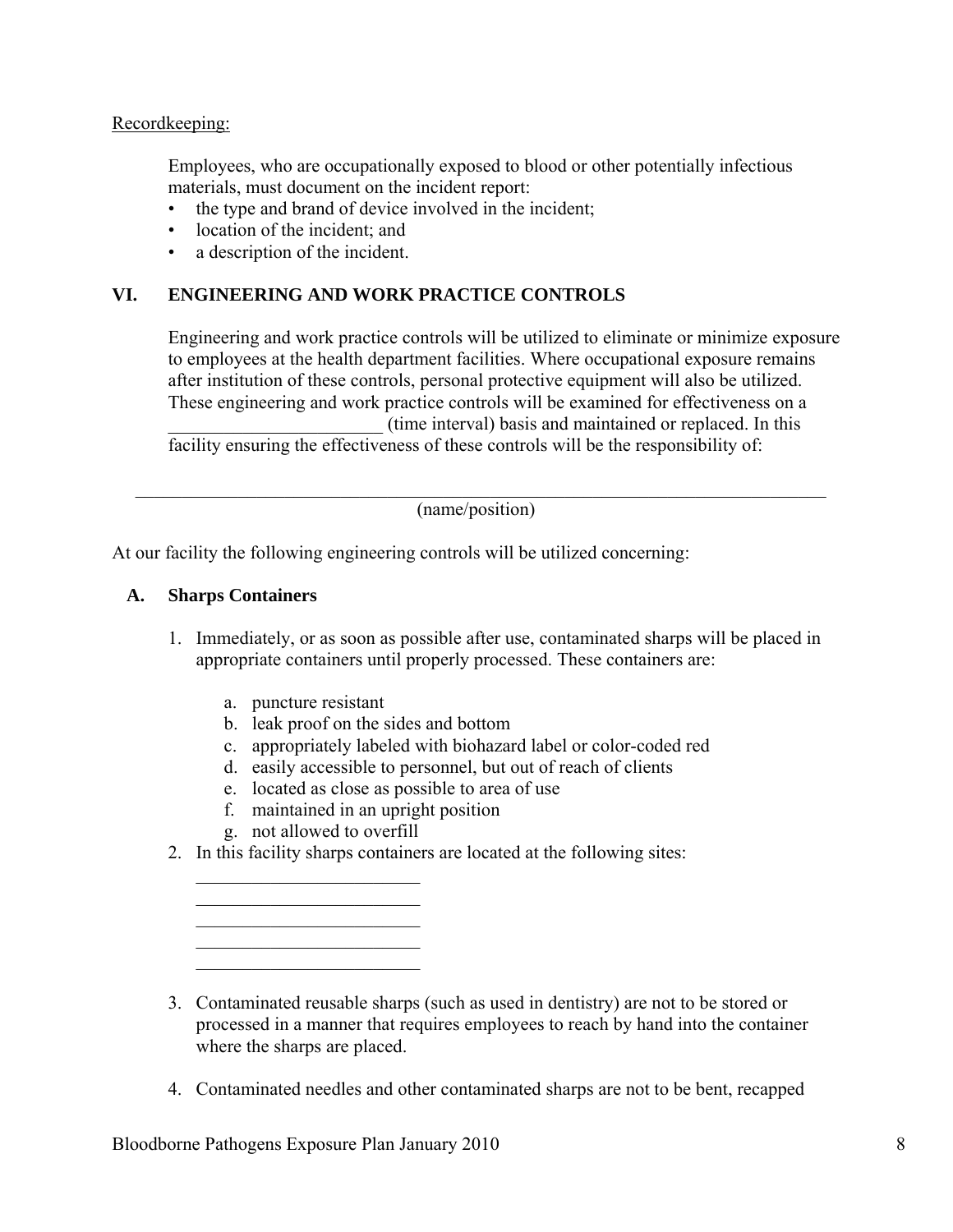or removed unless no alternative is feasible or such action is required by a specific medical procedure.

Exceptions at this facility are:

None

Other

- 5. Such recapping or needle removal will be accomplished through the use of a mechanical device or a one-handed technique. At this facility this is accomplished by:
	- None \_\_\_ Other \_\_\_\_\_\_\_\_\_\_\_\_\_\_\_\_\_\_\_\_\_\_\_\_\_
- 6. Shearing or breaking of contaminated needles is prohibited.
- 7. In this facility the following person(s) is (are) responsible for the disposal of these containers:

(name/position)

The containers will be checked on a  $(time interval)$  basis.

## **B. Handwashing Facilities**

 $\mathcal{L}_\text{max}$  and the contract of the contract of the contract of the contract of the contract of the contract of the contract of the contract of the contract of the contract of the contract of the contract of the contrac  $\mathcal{L}_\mathcal{L} = \mathcal{L}_\mathcal{L} = \mathcal{L}_\mathcal{L} = \mathcal{L}_\mathcal{L} = \mathcal{L}_\mathcal{L} = \mathcal{L}_\mathcal{L} = \mathcal{L}_\mathcal{L} = \mathcal{L}_\mathcal{L} = \mathcal{L}_\mathcal{L} = \mathcal{L}_\mathcal{L} = \mathcal{L}_\mathcal{L} = \mathcal{L}_\mathcal{L} = \mathcal{L}_\mathcal{L} = \mathcal{L}_\mathcal{L} = \mathcal{L}_\mathcal{L} = \mathcal{L}_\mathcal{L} = \mathcal{L}_\mathcal{L}$ 

 $\frac{1}{2}$  ,  $\frac{1}{2}$  ,  $\frac{1}{2}$  ,  $\frac{1}{2}$  ,  $\frac{1}{2}$  ,  $\frac{1}{2}$  ,  $\frac{1}{2}$  ,  $\frac{1}{2}$  ,  $\frac{1}{2}$  ,  $\frac{1}{2}$  ,  $\frac{1}{2}$  ,  $\frac{1}{2}$  ,  $\frac{1}{2}$  ,  $\frac{1}{2}$  ,  $\frac{1}{2}$  ,  $\frac{1}{2}$  ,  $\frac{1}{2}$  ,  $\frac{1}{2}$  ,  $\frac{1$ 

 1. Handwashing facilities are readily accessible to all employees in every health department. In this facility they are located:

 2. When hands are visibly dirty or contaminated with proteinaceous material or are visibly soiled with blood or body fluids, employees will wash their hands with a non-antimicrobial soap and water or an antimicrobial soap and water.

 3. If hands are not visibly soiled, use an alcohol based hand rub for routinely decontaminating hands. **Note: See Hand Hygiene** 

## **C. Work Area Restrictions**

 1. Eating, drinking, smoking, applying cosmetics or lip balm, and handling contact lenses are prohibited in work areas where there is reasonable likelihood of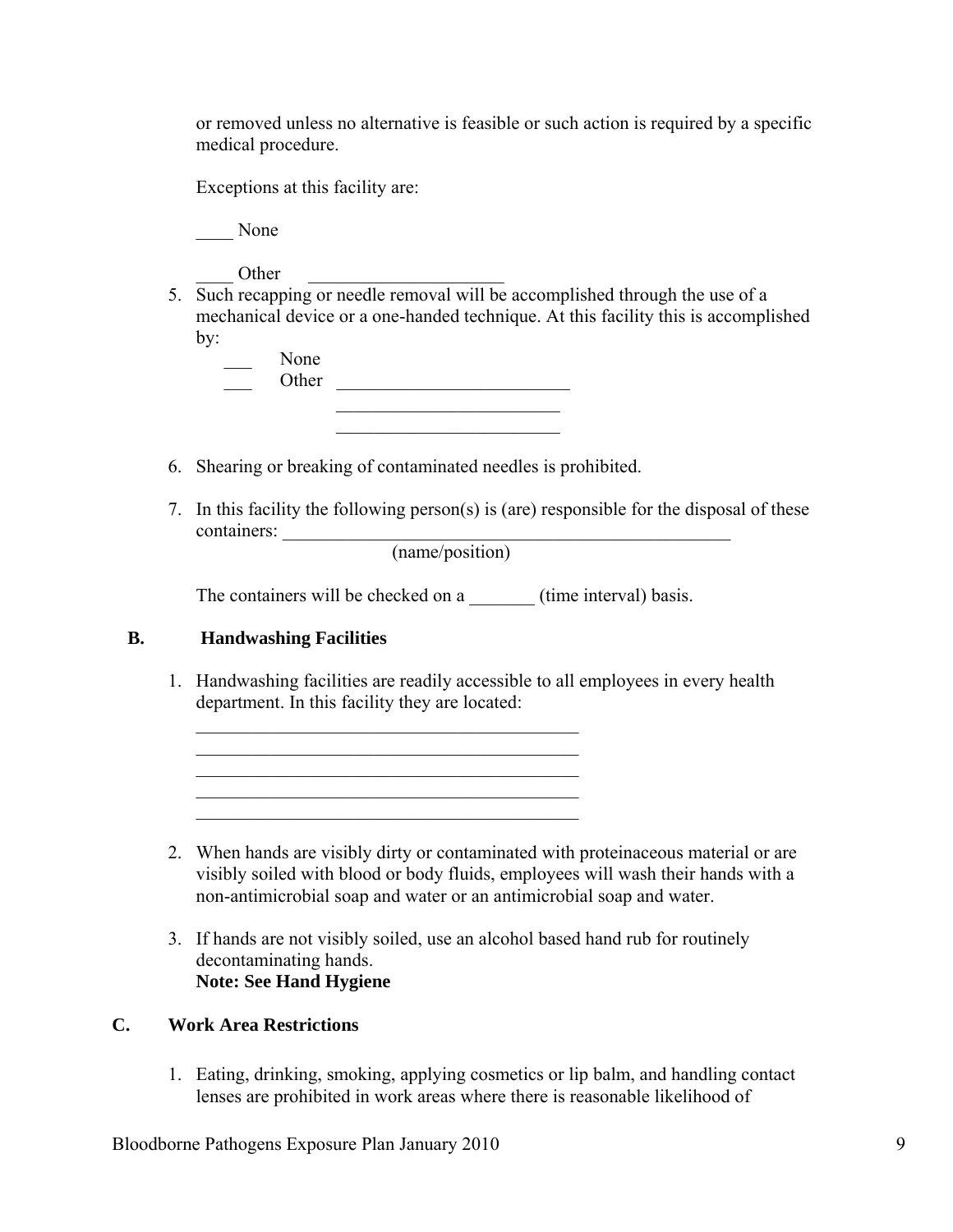occupational exposure**.** 

- 2. Food and drink will not be kept in refrigerators, freezers, shelves, cabinets, or on countertops or bench tops where blood or other potentially infectious materials, including any clinical specimens, are present.
- 3. Mouth pipetting/suctioning of blood or other potentially infectious materials is prohibited.
- 4. All procedures will be conducted in a manner which will minimize splashing, spraying, splattering, and generation of droplets of blood or other potentially infectious materials. In this facility the following procedures are used to minimize splashing:
	- a. use of covers on centrifuges.
	- $b.$
	- c. \_\_\_\_\_\_\_\_\_\_\_\_\_\_\_\_\_\_\_\_\_\_\_
	- d. \_\_\_\_\_\_\_\_\_\_\_\_\_\_\_\_\_\_\_\_\_\_\_

#### **D. Specimen Handling**

- 1. Specimens of blood or other potentially infectious materials will only be placed in containers which prevent leakage during collection, handling, processing, storage, transport, and shipping.
- 2. Containers for storage, transport or shipping of specimens of blood or other potentially infectious materials will be:
	- a. appropriately labeled or color-coded and,
	- b. closed prior to being stored, transported, or shipped.
- 3. Refer to the *ADPH Bureau of Clinical Laboratories Laboratory Reference Manual* for specific procedures regarding specimen collection, handling, labeling, and shipping procedures.

## **E. Equipment Handling**

 1. Equipment which may become contaminated with blood or other potentially infectious materials will be examined prior to service or shipping and will be decontaminated as necessary, unless decontamination of such equipment or portions of such equipment is not feasible.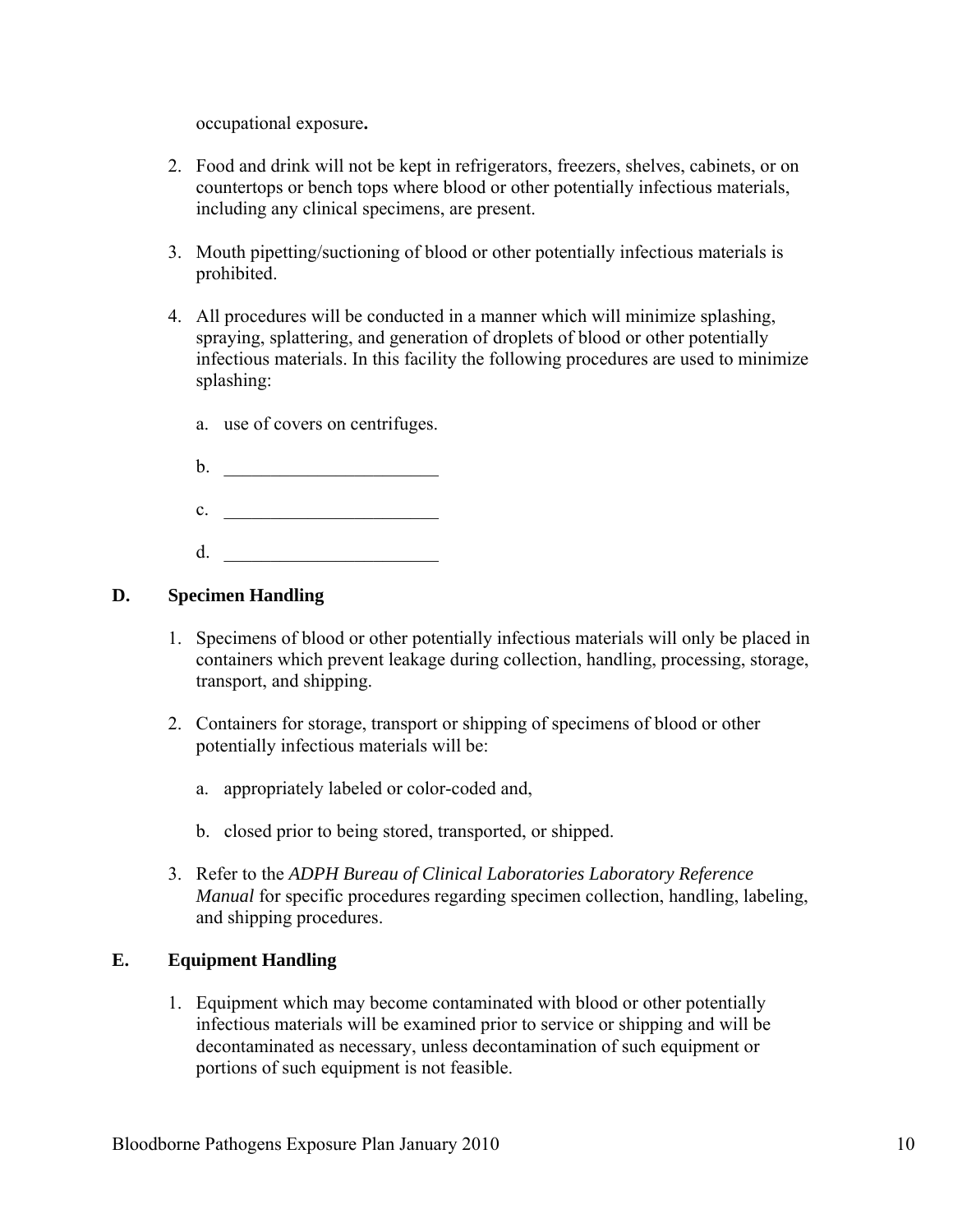2. An appropriate, readily observable label will be attached to the equipment stating which portions remain contaminated until it has been appropriately cleaned.

# **F. Cleaning and Disinfection**

- 1. All surfaces exposed to blood or other potentially infectious materials are to be wiped clean and appropriately disinfected immediately following completion of each individual patient's care/use or as soon as feasible after any spill of blood or other potentially infectious materials, as well as at the end of the work shift if the surface may have become contaminated since the last cleaning. In this facility the following protective coverings are used to assist in keeping surfaces free of contamination:
	- a. disposable exam table paper
	- b. \_\_\_\_\_\_\_\_\_\_\_\_\_\_\_\_\_\_\_\_\_\_
	- $c.$   $\qquad \qquad$
	- d.  $\qquad \qquad$
- 2. Instrument cleaning is accomplished in an area separate and apart from treatment areas.

# **G. Sterilization**

- 1. All items to be sterilized are cleaned prior to being placed in sterilizing solution, autoclave, etc. (See *Infection Control Guidelines Manual* Section II for specifics.)
- 2. Bioindicators are placed on all items to be sterilized.
- 3. Sterilizers are monitored on a periodic basis (at least weekly) to insure proper functioning.
- 4. At this facility

(name/position)

is responsible for any sterilization procedures which may be indicated.

 $\mathcal{L}_\text{max} = \frac{1}{2} \sum_{i=1}^n \mathcal{L}_\text{max}(\mathbf{z}_i - \mathbf{z}_i)$ 

# **VII. PERSONAL PROTECTIVE EQUIPMENT (PPE)**

- A. Examples of appropriate personal protective equipment are such as, but not limited to, gloves, gowns, laboratory coats, face shields or masks, eye protection, mouthpieces, resuscitation bags, pocket masks, and other ventilation devices.
- B. PPE will be provided without cost to employees.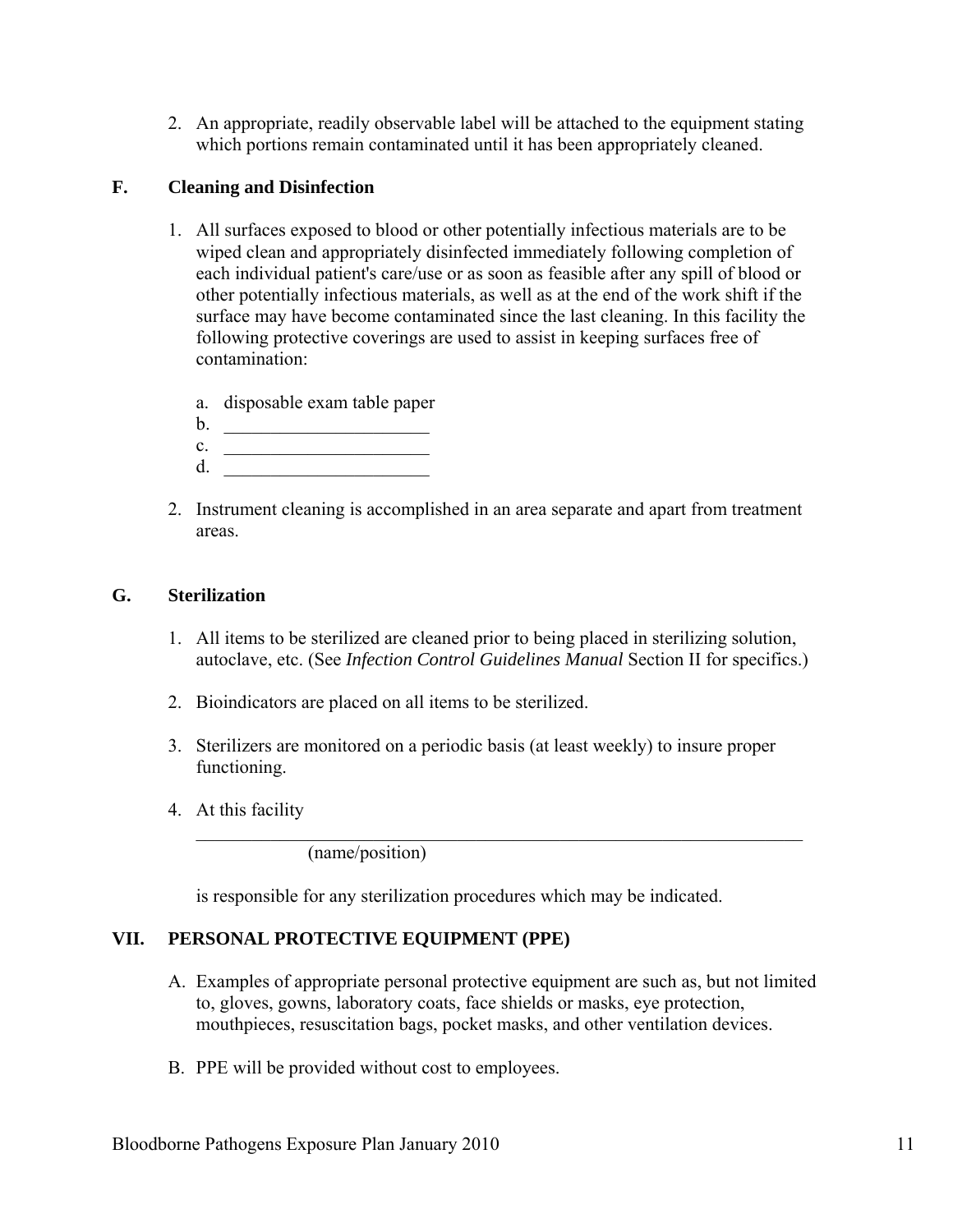- C. PPE will be chosen based on the anticipated exposure to blood or other potentially infectious materials.
- D. PPE will be considered appropriate only if it does not permit blood or other potentially infectious materials to pass through or reach the employees'clothing, skin, eyes, mouth, or other mucous membranes under normal conditions of use and for the duration of time which the protective equipment will be used.
- E. PPE will be cleaned, laundered, repaired or replaced, and disposed of (if disposable) at no cost to employees.
- F. All garments which are penetrated by blood will be removed immediately or as soon as feasible.
- G. In this facility employees will be expected to remove personal protective equipment prior to leaving the work area and place it:
- H. Employees will use appropriate personal protective equipment whenever there is a potential for occupational exposure.
	- 1. An employee may temporarily and briefly decline the use of personal protective equipment only under rare and extraordinary circumstances when, in the employee's professional judgment, its use will prevent the delivery of healthcare or public safety services, or will pose an increased hazard to themselves or a co worker (example: performing emergency CPR).
	- 2. When an employee makes such a judgment, the circumstances will be investigated and documented in order to determine whether changes can be instituted to prevent such occurrences in the future. In this facility

(names/position)

 $\mathcal{L}_\mathcal{L} = \mathcal{L}_\mathcal{L} = \mathcal{L}_\mathcal{L} = \mathcal{L}_\mathcal{L} = \mathcal{L}_\mathcal{L} = \mathcal{L}_\mathcal{L} = \mathcal{L}_\mathcal{L} = \mathcal{L}_\mathcal{L} = \mathcal{L}_\mathcal{L} = \mathcal{L}_\mathcal{L} = \mathcal{L}_\mathcal{L} = \mathcal{L}_\mathcal{L} = \mathcal{L}_\mathcal{L} = \mathcal{L}_\mathcal{L} = \mathcal{L}_\mathcal{L} = \mathcal{L}_\mathcal{L} = \mathcal{L}_\mathcal{L}$ 

 $\mathcal{L}_\text{max} = \frac{1}{2} \sum_{i=1}^{n} \frac{1}{2} \sum_{i=1}^{n} \frac{1}{2} \sum_{i=1}^{n} \frac{1}{2} \sum_{i=1}^{n} \frac{1}{2} \sum_{i=1}^{n} \frac{1}{2} \sum_{i=1}^{n} \frac{1}{2} \sum_{i=1}^{n} \frac{1}{2} \sum_{i=1}^{n} \frac{1}{2} \sum_{i=1}^{n} \frac{1}{2} \sum_{i=1}^{n} \frac{1}{2} \sum_{i=1}^{n} \frac{1}{2} \sum_{i=1}^{n} \frac{1$  $\mathcal{L}_\text{max} = \frac{1}{2} \sum_{i=1}^{n} \frac{1}{2} \sum_{i=1}^{n} \frac{1}{2} \sum_{i=1}^{n} \frac{1}{2} \sum_{i=1}^{n} \frac{1}{2} \sum_{i=1}^{n} \frac{1}{2} \sum_{i=1}^{n} \frac{1}{2} \sum_{i=1}^{n} \frac{1}{2} \sum_{i=1}^{n} \frac{1}{2} \sum_{i=1}^{n} \frac{1}{2} \sum_{i=1}^{n} \frac{1}{2} \sum_{i=1}^{n} \frac{1}{2} \sum_{i=1}^{n} \frac{1$  $\mathcal{L}_\text{max} = \frac{1}{2} \sum_{i=1}^{n} \frac{1}{2} \sum_{i=1}^{n} \frac{1}{2} \sum_{i=1}^{n} \frac{1}{2} \sum_{i=1}^{n} \frac{1}{2} \sum_{i=1}^{n} \frac{1}{2} \sum_{i=1}^{n} \frac{1}{2} \sum_{i=1}^{n} \frac{1}{2} \sum_{i=1}^{n} \frac{1}{2} \sum_{i=1}^{n} \frac{1}{2} \sum_{i=1}^{n} \frac{1}{2} \sum_{i=1}^{n} \frac{1}{2} \sum_{i=1}^{n} \frac{1$ 

> will be responsible for investigation and appropriate follow-up of such occurrences.

I. Gloves

In this facility gloves will be available from (sites of dispersal):

1. Gloves will be worn:

 $\mathcal{L}_\text{max} = \frac{1}{2} \sum_{i=1}^n \frac{1}{2} \sum_{i=1}^n \frac{1}{2} \sum_{i=1}^n \frac{1}{2} \sum_{i=1}^n \frac{1}{2} \sum_{i=1}^n \frac{1}{2} \sum_{i=1}^n \frac{1}{2} \sum_{i=1}^n \frac{1}{2} \sum_{i=1}^n \frac{1}{2} \sum_{i=1}^n \frac{1}{2} \sum_{i=1}^n \frac{1}{2} \sum_{i=1}^n \frac{1}{2} \sum_{i=1}^n \frac{1}{2} \sum_{i=1}^n$  $\mathcal{L}_\text{max} = \frac{1}{2} \sum_{i=1}^n \frac{1}{2} \sum_{i=1}^n \frac{1}{2} \sum_{i=1}^n \frac{1}{2} \sum_{i=1}^n \frac{1}{2} \sum_{i=1}^n \frac{1}{2} \sum_{i=1}^n \frac{1}{2} \sum_{i=1}^n \frac{1}{2} \sum_{i=1}^n \frac{1}{2} \sum_{i=1}^n \frac{1}{2} \sum_{i=1}^n \frac{1}{2} \sum_{i=1}^n \frac{1}{2} \sum_{i=1}^n \frac{1}{2} \sum_{i=1}^n$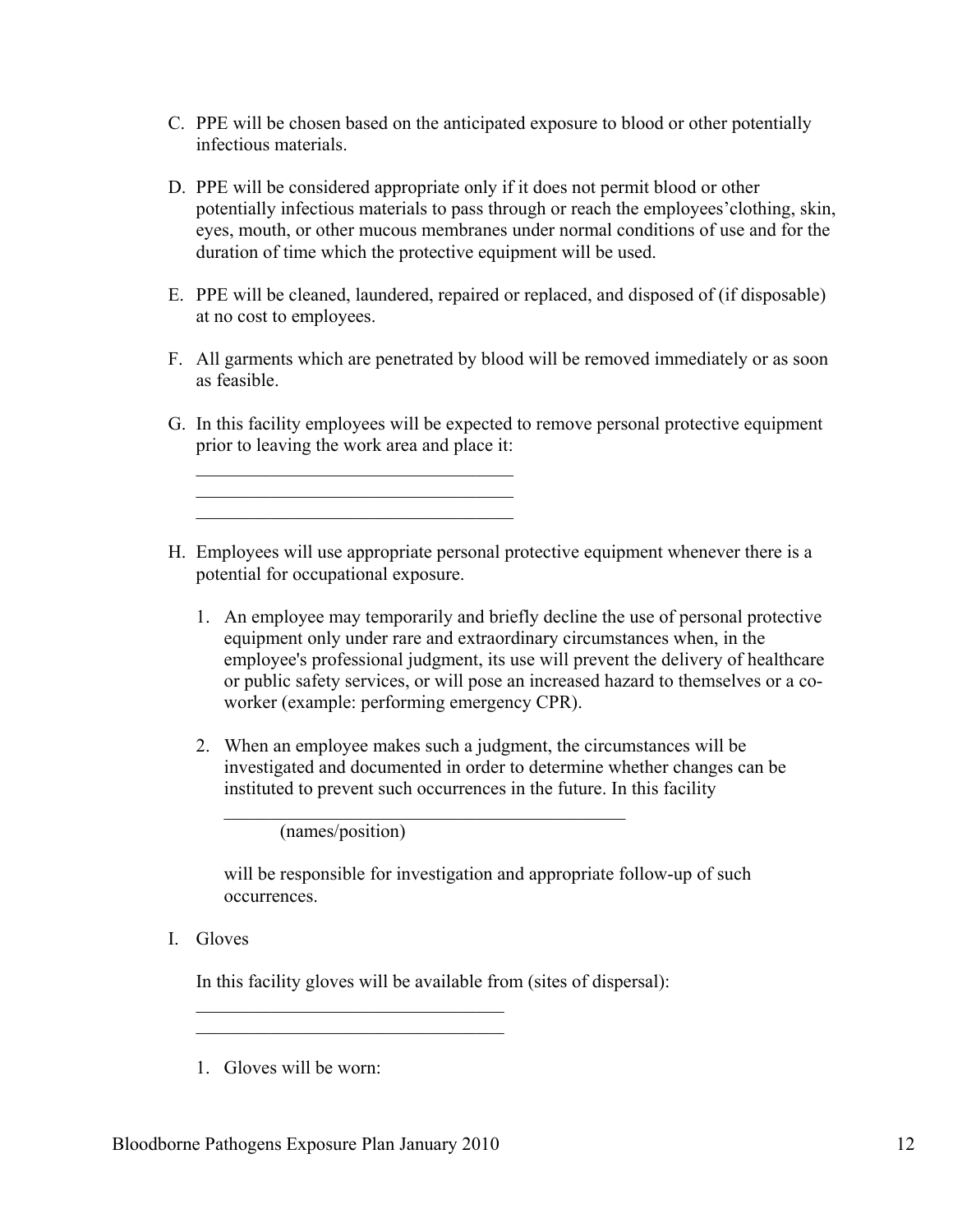- a. Whenever it can be reasonably anticipated that employees will have hand contact with blood or other potentially infectious materials, mucous membranes, and non-intact skin.
- b. When handling or touching contaminated items or surfaces.
- c. When performing vascular access procedures.
- d. During the following procedures being performed in this facility:
- 2. Gloves will be changed between patients.

 $\mathcal{L}_\text{max}$  $\mathcal{L}_\text{max} = \mathcal{L}_\text{max} = \frac{1}{2} \sum_{i=1}^{n} \frac{1}{2} \sum_{i=1}^{n} \frac{1}{2} \sum_{i=1}^{n} \frac{1}{2} \sum_{i=1}^{n} \frac{1}{2} \sum_{i=1}^{n} \frac{1}{2} \sum_{i=1}^{n} \frac{1}{2} \sum_{i=1}^{n} \frac{1}{2} \sum_{i=1}^{n} \frac{1}{2} \sum_{i=1}^{n} \frac{1}{2} \sum_{i=1}^{n} \frac{1}{2} \sum_{i=1}^{n} \frac{1}{2} \sum$ 

- 3. Disposable (single use) gloves will be replaced as soon as practical when contaminated or as soon as feasible if they are torn, punctured, or when their ability to function as a barrier is compromised.
- 4. Disposable (single use) gloves will not be washed or decontaminated for re-use.
- 5. Utility gloves may be decontaminated for re-use if the integrity of the glove is not compromised.
- 6. Utility gloves must be discarded if cracked, peeling, torn, punctured, or otherwise exhibit signs of deterioration, or when their ability to function as a barrier is compromised.
- 7. Should an employee be allergic to the glove provided, an alternative protective glove will be provided.
- J. Masks, Eye Protection, and Face Shields

 Masks in combination with eye protection devices, such as goggles or glasses with solid side shields, or chin length face shields, will be worn whenever splashes, spray, splatter, or droplets of blood or other potentially infectious materials may be generated and eye, nose, or mouth contamination can reasonably be anticipated. Situations at this facility which would require such protection are as follows:

K. Emergency ventilation devices will be provided for use in emergency resuscitation.

\_\_\_\_\_\_\_\_\_\_\_\_\_\_\_\_\_\_\_\_\_\_\_\_\_\_\_\_\_\_\_\_\_\_\_\_\_\_\_\_\_\_\_\_\_\_\_\_\_\_\_\_\_\_\_\_\_\_\_\_\_

 $\mathcal{L}_\text{max}$  , and the contribution of the contribution of  $\mathcal{L}_\text{max}$ 

 $\mathcal{L}_\text{max} = \frac{1}{2} \sum_{i=1}^n \frac{1}{2} \sum_{i=1}^n \frac{1}{2} \sum_{i=1}^n \frac{1}{2} \sum_{i=1}^n \frac{1}{2} \sum_{i=1}^n \frac{1}{2} \sum_{i=1}^n \frac{1}{2} \sum_{i=1}^n \frac{1}{2} \sum_{i=1}^n \frac{1}{2} \sum_{i=1}^n \frac{1}{2} \sum_{i=1}^n \frac{1}{2} \sum_{i=1}^n \frac{1}{2} \sum_{i=1}^n \frac{1}{2} \sum_{i=1}^n$ 

 $\mathcal{L}_\text{max} = \frac{1}{2} \sum_{i=1}^n \frac{1}{2} \sum_{i=1}^n \frac{1}{2} \sum_{i=1}^n \frac{1}{2} \sum_{i=1}^n \frac{1}{2} \sum_{i=1}^n \frac{1}{2} \sum_{i=1}^n \frac{1}{2} \sum_{i=1}^n \frac{1}{2} \sum_{i=1}^n \frac{1}{2} \sum_{i=1}^n \frac{1}{2} \sum_{i=1}^n \frac{1}{2} \sum_{i=1}^n \frac{1}{2} \sum_{i=1}^n \frac{1}{2} \sum_{i=1}^n$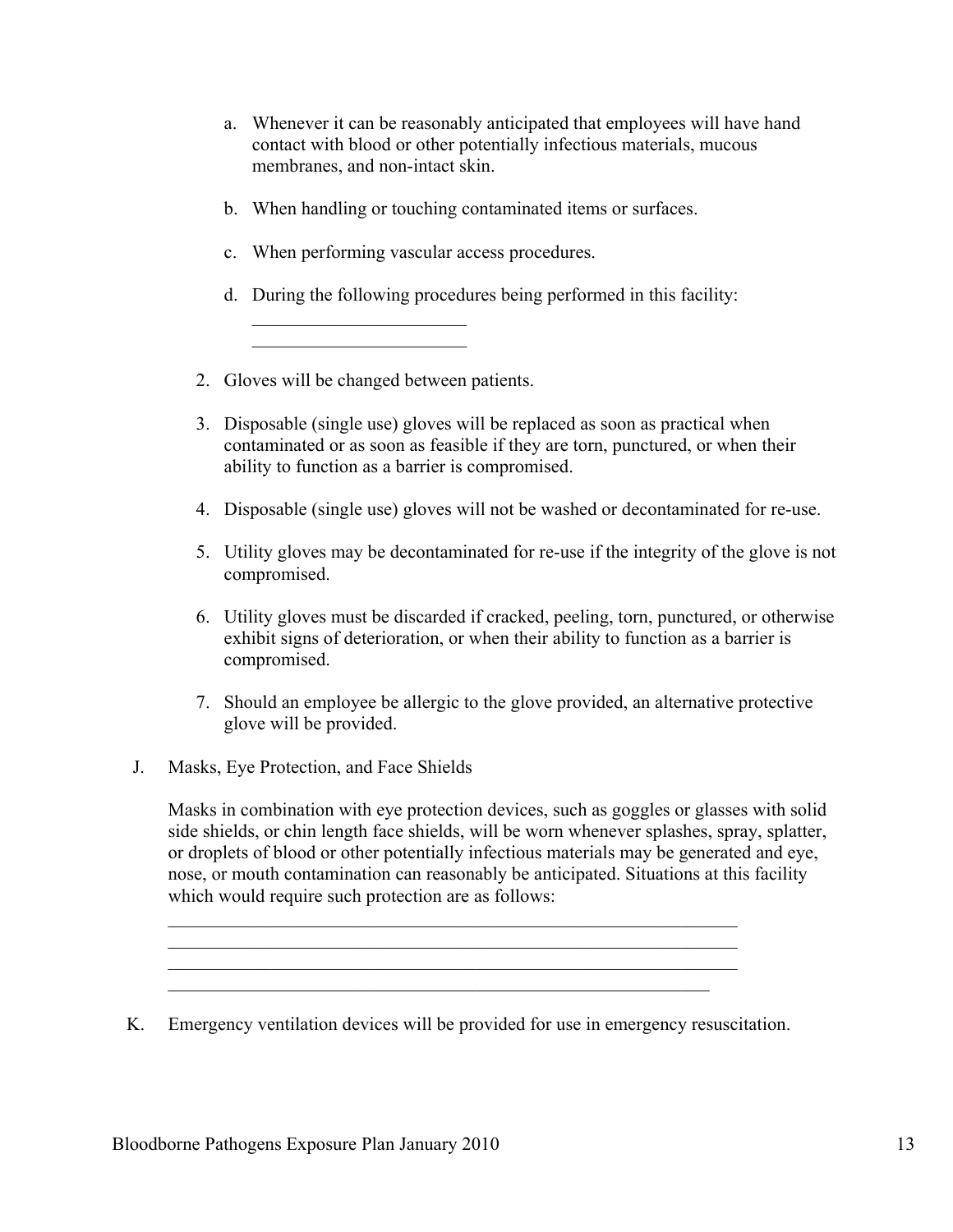## **VIII. HOUSEKEEPING**

- A. Worksites will be maintained in a clean and sanitary condition according to a written Schedule.
- B. All equipment, environmental and working surfaces will be cleaned and decontaminated after contact with blood or other potentially infectious materials.
- C. Contaminated work surfaces will be decontaminated with an appropriate disinfectant after completion of procedures; immediately or as soon as feasible when surfaces are overtly contaminated or after any spill of blood or other potentially infectious materials; and at the end of each work shift if the surface may have become contaminated since the last cleaning.
- D. Work surfaces in patient care areas need not be cleaned after every patient care procedure unless the procedure results in surface contamination.
- E. Reusable sharps (such as used in dentistry) that are contaminated with blood or other potentially infectious materials will not be stored or processed in a manner that requires employees to reach by hand into the container where these items have been placed.
- F. Broken glassware which may be contaminated will not be picked up directly with the hands. In this facility the following procedures will be used:
- G. Trash containers routinely used for contaminated items will be cleaned and decontaminated on a  $(time interval)$  basis by

 $\mathcal{L}_\text{max} = \frac{1}{2} \sum_{i=1}^n \mathcal{L}_\text{max} \left[ \mathcal{L}_\text{max} \left( \mathcal{L}_\text{max} \right) - \mathcal{L}_\text{max} \left( \mathcal{L}_\text{max} \right) \right]$ 

 $\mathcal{L}_\text{max}$  and the contract of the contract of the contract of the contract of the contract of the contract of  $\mathcal{L}_\text{max} = \frac{1}{2} \sum_{i=1}^n \frac{1}{2} \sum_{i=1}^n \frac{1}{2} \sum_{i=1}^n \frac{1}{2} \sum_{i=1}^n \frac{1}{2} \sum_{i=1}^n \frac{1}{2} \sum_{i=1}^n \frac{1}{2} \sum_{i=1}^n \frac{1}{2} \sum_{i=1}^n \frac{1}{2} \sum_{i=1}^n \frac{1}{2} \sum_{i=1}^n \frac{1}{2} \sum_{i=1}^n \frac{1}{2} \sum_{i=1}^n \frac{1}{2} \sum_{i=1}^n$  $\mathcal{L}_\text{max} = \frac{1}{2} \sum_{i=1}^n \frac{1}{2} \sum_{i=1}^n \frac{1}{2} \sum_{i=1}^n \frac{1}{2} \sum_{i=1}^n \frac{1}{2} \sum_{i=1}^n \frac{1}{2} \sum_{i=1}^n \frac{1}{2} \sum_{i=1}^n \frac{1}{2} \sum_{i=1}^n \frac{1}{2} \sum_{i=1}^n \frac{1}{2} \sum_{i=1}^n \frac{1}{2} \sum_{i=1}^n \frac{1}{2} \sum_{i=1}^n \frac{1}{2} \sum_{i=1}^n$ 

(name/position)

 Between cleanings they may be lined with plastic liners. At the time of emptying, these containers will be inspected and decontaminated with soap and water if visibly contaminated.

## **IX. REGULATED WASTE DISPOSAL**

 In order to comply with OSHA regulations, which are more inclusive than the Alabama Department of Environmental Management's (ADEM) regulations, the following categories will be considered regulated waste:

- liquid or semi-liquid blood or other potentially infectious materials;
- contaminated items that would release blood or other potentially infectious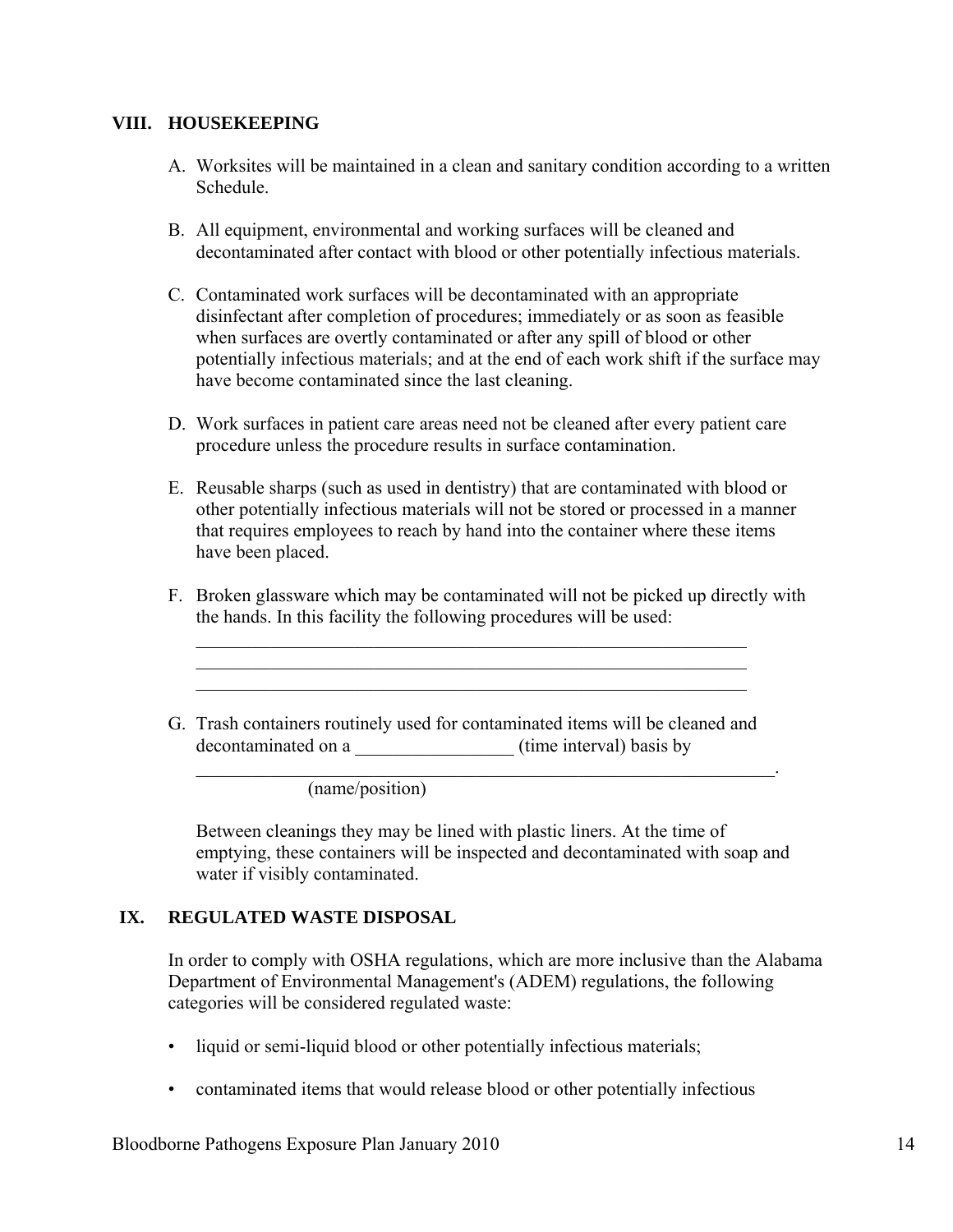materials in a liquid or semi-liquid state if compressed;

- items that are caked with dried blood or other potential infectious materials and are capable of releasing these materials during handling;
- contaminated sharps; and
- pathological and microbiological waste containing blood or other potentially infectious materials.
- A. Regulated Waste Containment
	- 1. Regulated waste will be placed in closable, leakproof, and appropriately labeled or color-coded (RED) containers. In this facility such containers are located in:

|  | (location/site) |
|--|-----------------|
|  | (location/site) |
|  | (location/site) |
|  | (location/site) |
|  | (location/site) |

- 2. If outside contamination of a regulated waste container occurs, it will be placed in a second container which is constructed to prevent leakage, appropriately labeled with biohazard label or color-coded (RED), and closed.
- 3. Disposal of regulated waste will be in accordance with all Federal, State, and Local regulations.
- B. Discarding and Containment of Contaminated Sharps
	- 1. Contaminated sharps will be discarded immediately or as soon as feasible in containers that are:
		- a. closable;
		- b. puncture resistant;
		- c. leakproof on the sides and bottom;
		- d. appropriately labeled with biohazard label or color-coded (RED).
	- 2. During use, containers for contaminated sharps will be easily accessible to areas of use, upright, routinely replaced, and not allowed to overfill.
	- 3. When moving containers of contaminated sharps, they will be closed and if leakage is likely, placed in a secondary closable, leakproof, and appropriately labeled container (biohazard label or color-coded (RED)).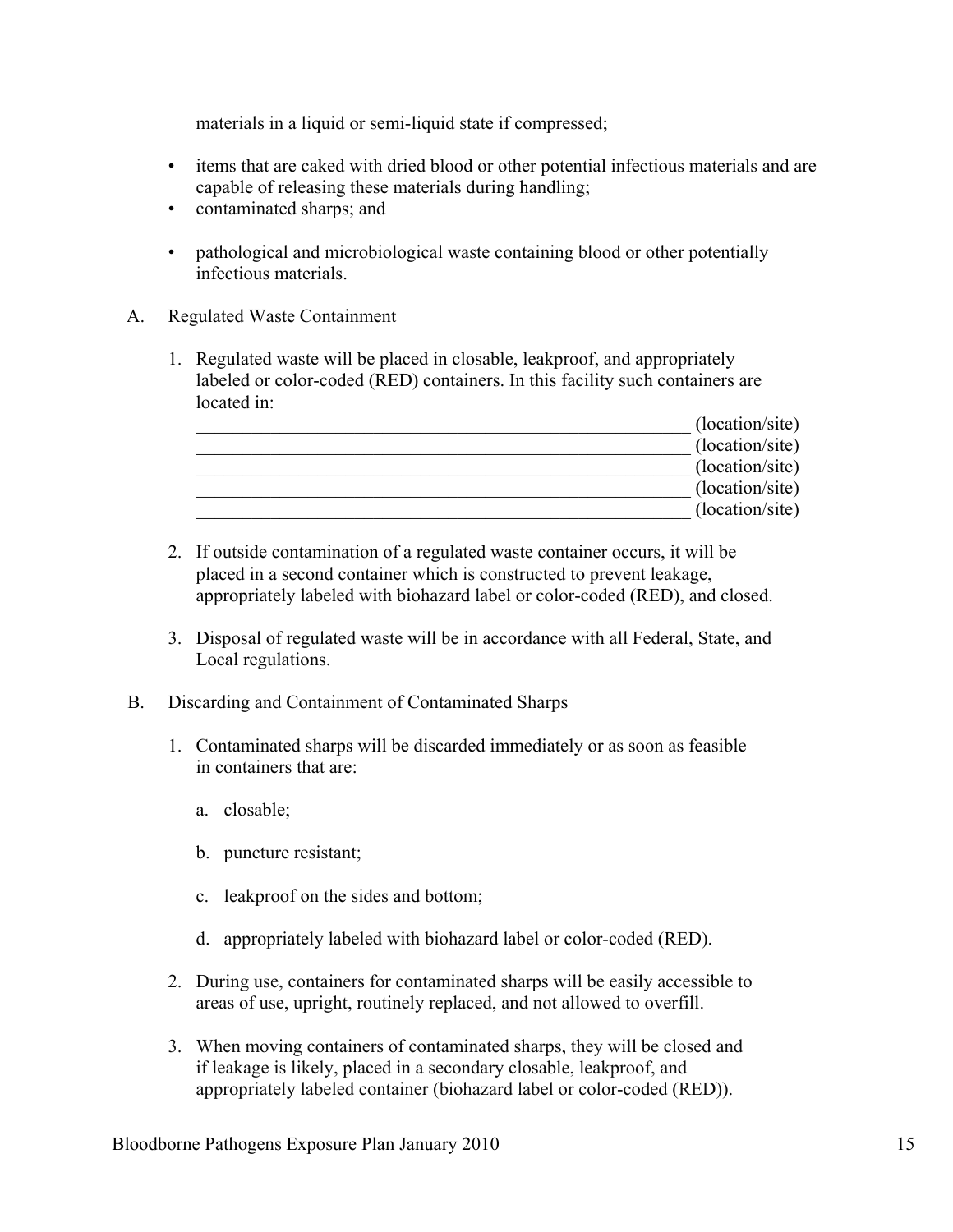4. In this facility sharps containers are located:

|  | (location/site) |
|--|-----------------|
|  | (location/site) |
|  | (location/site) |
|  | (location/site) |
|  | (location/site) |

5. In this facility  $\overline{\phantom{a}}$ 

(name/position)

 is responsible for removing sharps containers when full and appropriately disposing of them. Containers will be checked on a loasis (time interval) to ensure timely replacement. (Each facility has an individual Medical Waste Disposal Plan. Refer to this plan for specific information.)

# **X. CONTAMINATED LAUNDRY**

 Contaminated laundry will be defined per OSHA as laundry which has been soiled with blood or other potentially infectious materials (semen, vaginal secretions, breast milk, cerebrospinal fluid, synovial fluid, pleural fluid, peritoneal fluid, amniotic fluid, saliva in dental procedures, any body fluid that is visibly contaminated with blood, and all body fluids in situations where it is difficult or impossible to differentiate between body fluids) or may contain sharps.

A. Laundry contaminated with blood or other potentially infectious materials:

- 1. Will be placed in appropriately marked bags at the location where it was used.
- 2. Will not be sorted or rinsed in the area of use.
- 3. If wet and presents a reasonable likelihood of soaking through or leaking, will be placed and transported in bags or containers which will prevent soaking through or leaking.
- 4. Will be placed and transported in appropriately labeled (biohazard label) or color-coded bags (RED) or containers.
- B. All employees who handle contaminated laundry will utilize personal protective equipment to prevent contact with blood or other potentially infectious materials.
- C. Laundry at this facility will be cleaned

\_\_\_\_ Onsite

Offsite  $\qquad \qquad \text{(name of services)} \text{ (If of the image)}$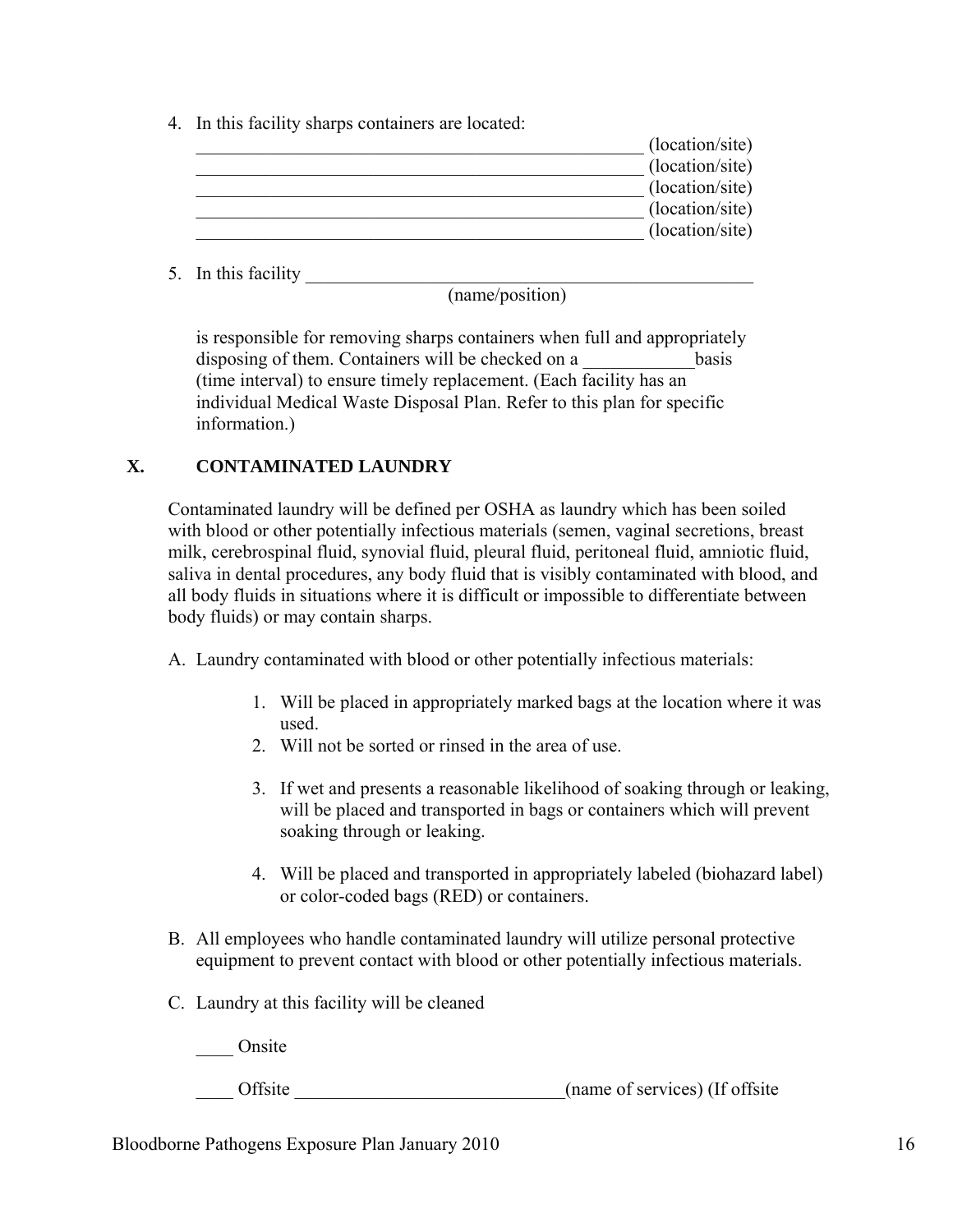facility is utilized, laundry containers will be appropriately labeled or color coded.)

Not Applicable - no laundry facilities at this health department.

## **XI. HAZARD COMMUNICATION**

 Specific labeling (with the biohazard symbol or the use of red bags or containers) will be used to warn employees of potential hazards.

- A. Biohazard labels:
	- 1. Will contain the word "BIOHAZARD" and the following biohazard symbol:



- 2. Will have a fluorescent orange or orange-red background with lettering or symbols in a contrasting color.
- 3. Will either be an integral part of the container or affixed to it in such a fashion as to prevent loss or unintentional removal.
- 4. Will be affixed to:
	- a. containers of regulated waste;
	- b. refrigerators and freezers containing blood or other potentially infectious materials;
	- c. other containers used to store, transport or ship blood or other potentially infectious materials; and
	- d. all contaminated equipment and should state which portions of the equipment remains contaminated. (Example: a centrifuge in which a glass tube was broken and blood has contaminated the inside of the equipment.)
- B. Red bags or red containers may be substituted for labels.
- C. All Federal, State, and Local regulations will be observed.
- D. Labeling is NOT required for:
	- Individual containers of blood or other potentially infectious materials that are placed in secondary labeled containers during storage, transport, shipment or disposal;
	- Specimen containers if the facility uses Standard Precautions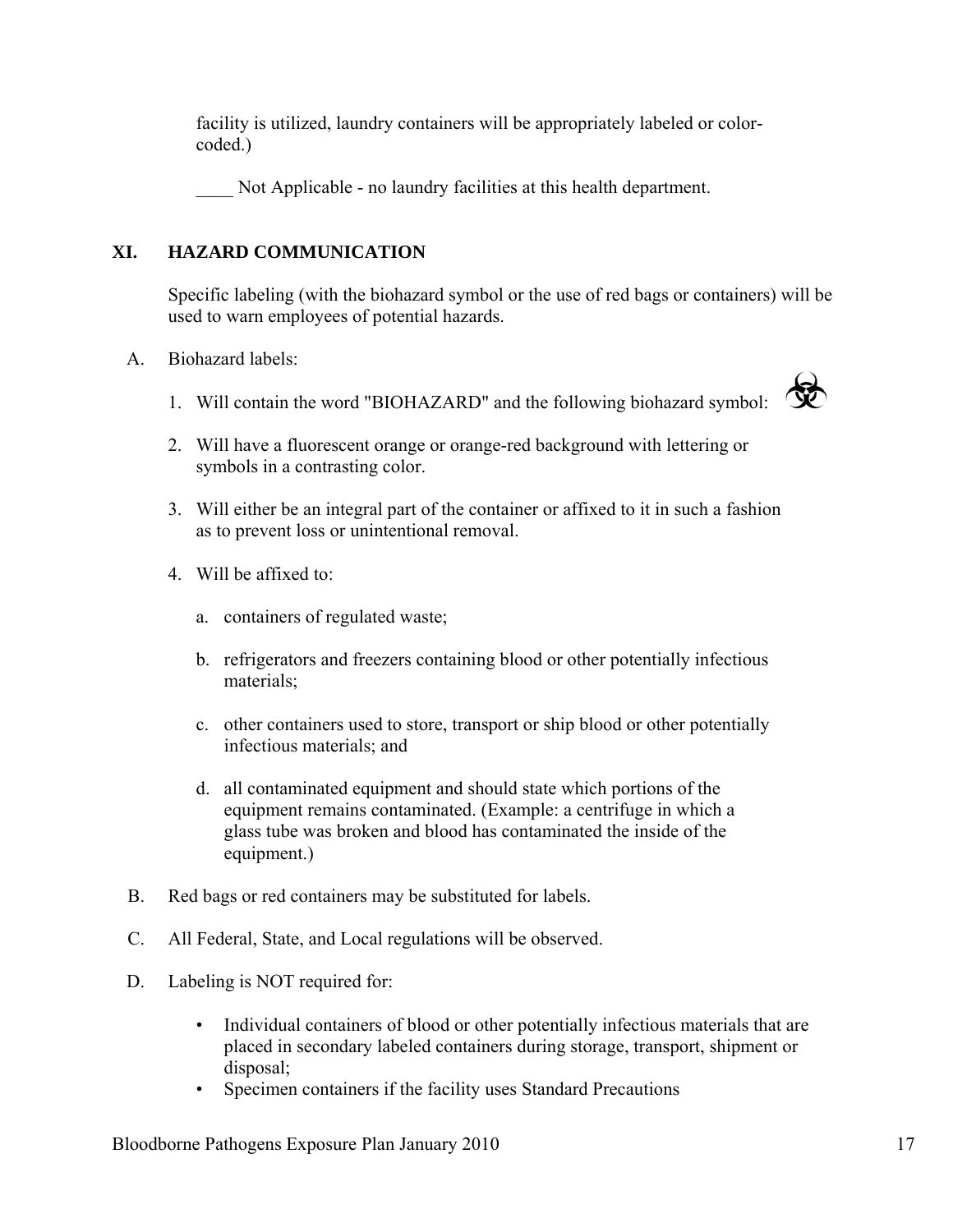when handling all specimens; and,

 • Laundry bags or containers if the facility uses Standard Precautions for handling all laundry.

 $\mathcal{L}_\mathcal{L} = \mathcal{L}_\mathcal{L} = \mathcal{L}_\mathcal{L} = \mathcal{L}_\mathcal{L} = \mathcal{L}_\mathcal{L} = \mathcal{L}_\mathcal{L} = \mathcal{L}_\mathcal{L} = \mathcal{L}_\mathcal{L} = \mathcal{L}_\mathcal{L} = \mathcal{L}_\mathcal{L} = \mathcal{L}_\mathcal{L} = \mathcal{L}_\mathcal{L} = \mathcal{L}_\mathcal{L} = \mathcal{L}_\mathcal{L} = \mathcal{L}_\mathcal{L} = \mathcal{L}_\mathcal{L} = \mathcal{L}_\mathcal{L}$  $\mathcal{L}_\mathcal{L} = \mathcal{L}_\mathcal{L} = \mathcal{L}_\mathcal{L} = \mathcal{L}_\mathcal{L} = \mathcal{L}_\mathcal{L} = \mathcal{L}_\mathcal{L} = \mathcal{L}_\mathcal{L} = \mathcal{L}_\mathcal{L} = \mathcal{L}_\mathcal{L} = \mathcal{L}_\mathcal{L} = \mathcal{L}_\mathcal{L} = \mathcal{L}_\mathcal{L} = \mathcal{L}_\mathcal{L} = \mathcal{L}_\mathcal{L} = \mathcal{L}_\mathcal{L} = \mathcal{L}_\mathcal{L} = \mathcal{L}_\mathcal{L}$  $\mathcal{L}_\mathcal{L} = \mathcal{L}_\mathcal{L} = \mathcal{L}_\mathcal{L} = \mathcal{L}_\mathcal{L} = \mathcal{L}_\mathcal{L} = \mathcal{L}_\mathcal{L} = \mathcal{L}_\mathcal{L} = \mathcal{L}_\mathcal{L} = \mathcal{L}_\mathcal{L} = \mathcal{L}_\mathcal{L} = \mathcal{L}_\mathcal{L} = \mathcal{L}_\mathcal{L} = \mathcal{L}_\mathcal{L} = \mathcal{L}_\mathcal{L} = \mathcal{L}_\mathcal{L} = \mathcal{L}_\mathcal{L} = \mathcal{L}_\mathcal{L}$  $\mathcal{L}_\mathcal{L} = \mathcal{L}_\mathcal{L} = \mathcal{L}_\mathcal{L} = \mathcal{L}_\mathcal{L} = \mathcal{L}_\mathcal{L} = \mathcal{L}_\mathcal{L} = \mathcal{L}_\mathcal{L} = \mathcal{L}_\mathcal{L} = \mathcal{L}_\mathcal{L} = \mathcal{L}_\mathcal{L} = \mathcal{L}_\mathcal{L} = \mathcal{L}_\mathcal{L} = \mathcal{L}_\mathcal{L} = \mathcal{L}_\mathcal{L} = \mathcal{L}_\mathcal{L} = \mathcal{L}_\mathcal{L} = \mathcal{L}_\mathcal{L}$  $\mathcal{L}_\text{max} = \frac{1}{2} \sum_{i=1}^n \mathcal{L}_\text{max}(\mathbf{z}_i - \mathbf{z}_i)$ 

E. In this facility biohazard labels are in the following locations:

# **XII. SPECIAL SITUATIONS**

- A. Laboratories
	- 1. Standard Precautions will be used with regard to all blood and body fluids.
	- 2. All specimens of blood and body fluids will be placed in a secure, closed, leakproof container. Care will be taken to avoid contamination of the outside of the container or its label.
	- 3. All persons processing specimens of blood or body fluids will wear gloves. Masks or other protective eyewear will be worn if mucous membrane contact may be anticipated. Gloves will be changed and hands washed with soap and water after completion of processing.
	- 4. A biological safety cabinet will be used for procedures (blending, mixing, etc.) which have a potential for generating droplets.
	- 5. Mouth pipetting is forbidden.
	- 6. Needles, syringes and other sharps will be handled as outlined in Section VI (A), Sharps.
	- 7. Working surfaces will be disinfected using appropriate disinfectants following work completion.
	- 8. Contaminated materials and equipment will be appropriately decontaminated or labeled, and appropriately disposed of.
	- 9. Protective equipment will be removed and hands washed upon completion of laboratory duties
- B. Home Health (also refer to *Infection Control Guidelines Manual,* Section VII) 1. Standard Precautions will be used with regard to all blood and body fluids.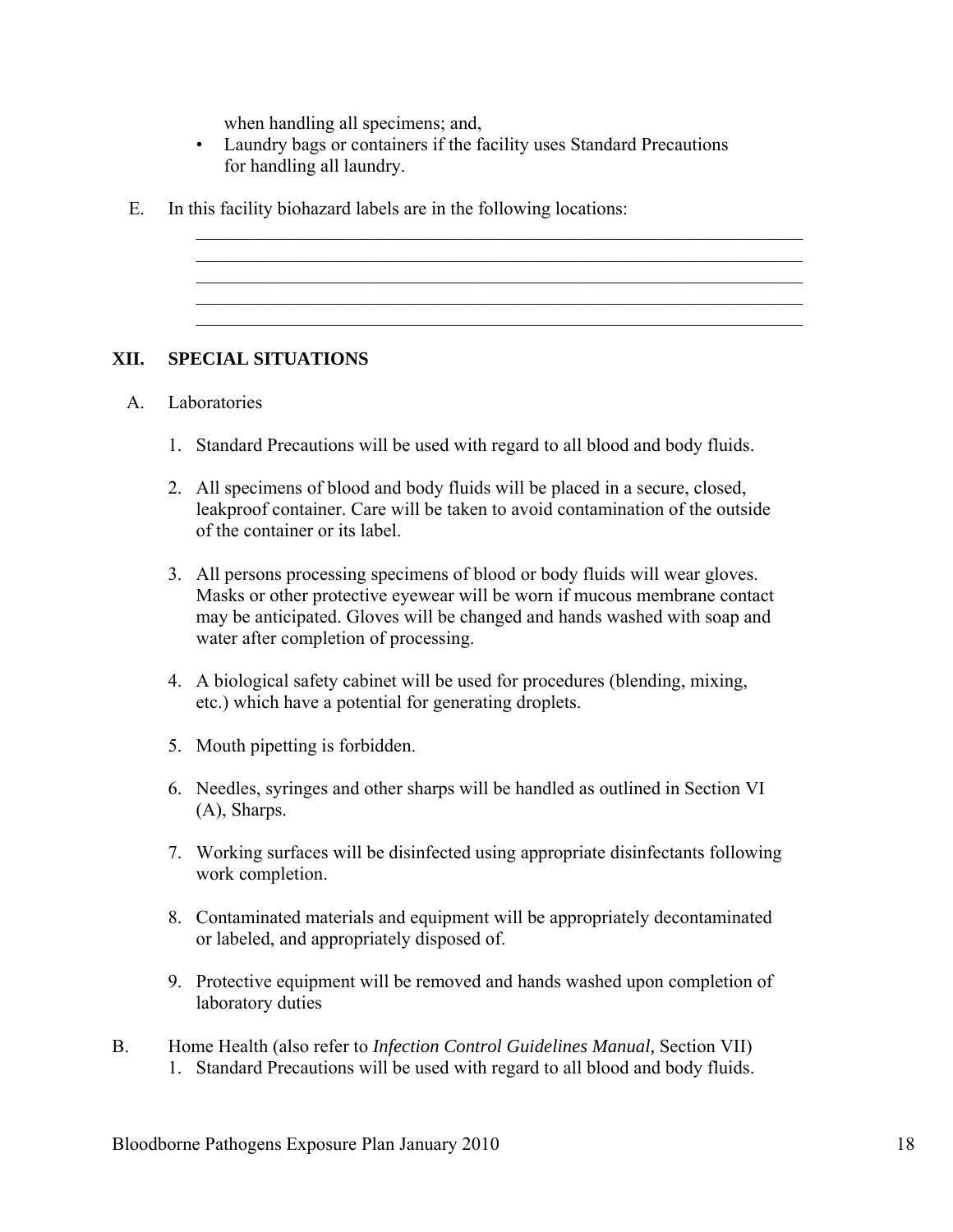- 2. Personal protective attire appropriate to the care to be rendered will be provided for the employee to wear during home visits.
- 3. An approved alcohol-based hand rub will be provided for use in home health environments lacking running water. The employee will then wash his/her hands as soon as proper facilities are available.
- 4. All specimens of blood and body fluids will be placed in a secure, closed, leakproof container. This container will then be placed in a secondary cardboard container for use during transport and/or mailing.
- 5. Gloves will be worn during venipuncture and packaging of specimens. Masks and protective eyewear or a full facial shield will be worn if mucous membrane contact may be anticipated.
- 6. Medical waste generated in the home can be disposed of along with other home-generated waste in appropriate trash disposal bags.

# **XIII. HEPATITIS B VACCINATION**

- A. Hepatitis B vaccine will be made available to all at risk employees identified in the Exposure Determination Section of this manual within 10 days of initial assignment to duties involving occupational exposure unless:
	- 1. The employee previously received the vaccination series;
	- 2. Antibody testing to determine antibody titers (available at the employee's option) reveals immunity or;
	- 3. The vaccination is medically contraindicated.
- B. The vaccine will be offered at a reasonable time and place, at no charge to our employees who have the potential for incurring an occupational exposure.
- C. The vaccine will be administered under the supervision of a physician or other licensed healthcare professional.
- D. The vaccine shall be provided in accordance with current United States Public Health Service (USPHS) recommendations.
- E. Employees who decline receipt of the vaccine will be required to sign a release (ADPH-DIC-1/Rev.2-2004(BS).
- F. Employees who initially decline the Hepatitis B vaccine may decide at a later date to receive it. Such employees may receive the vaccine at a reasonable time and place at no charge, provided that they are still working at tasks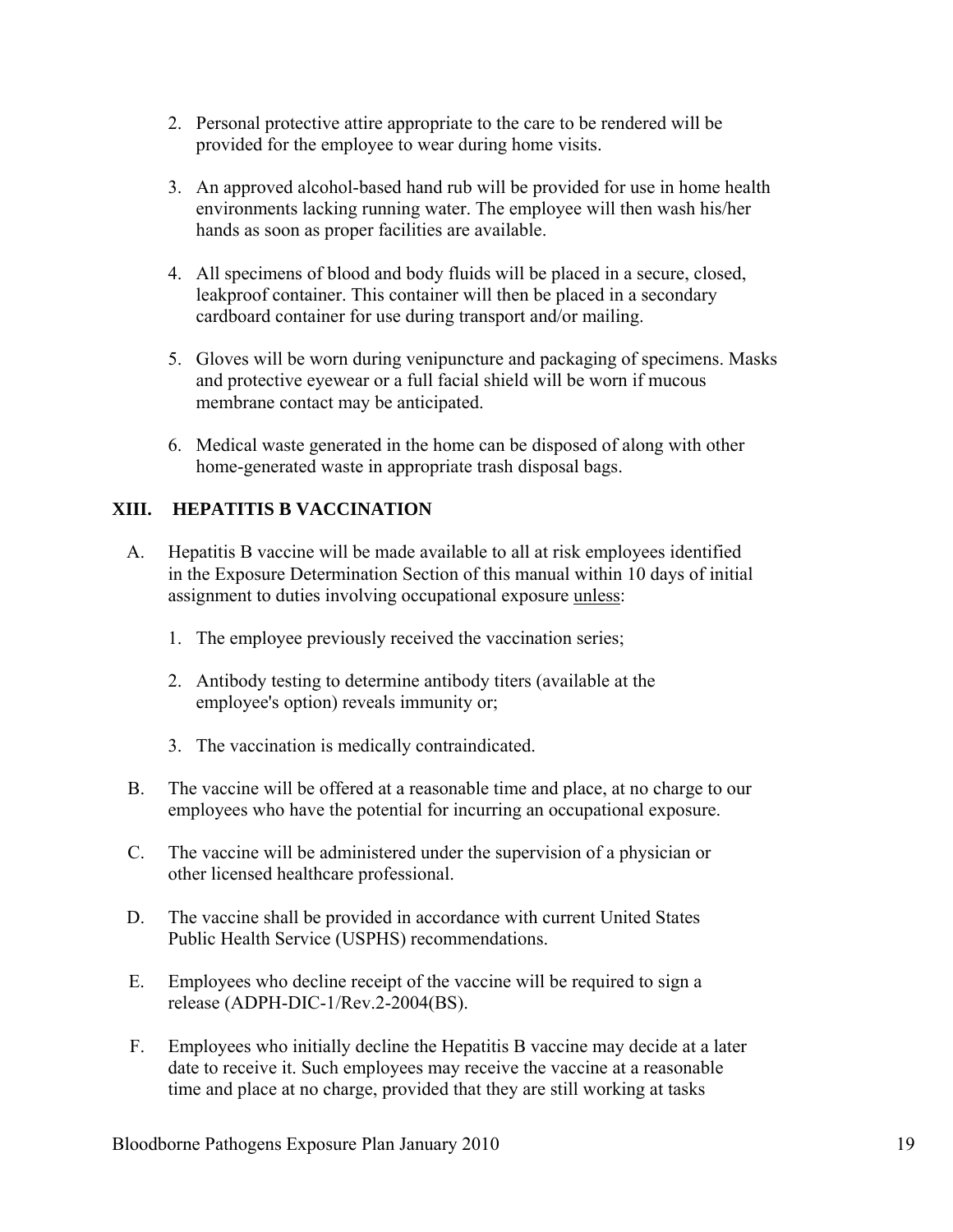involving occupational exposure.

- G. All necessary hepatitis post-vaccine laboratory tests will be conducted by the ADPH Clinical Laboratory, which is an accredited laboratory, at no cost to employees.
- H. Prescreening is not a prerequisite for receipt of the vaccine. (Refer to the  *Infection Control Guidelines Manual* for ADPH Employee Hepatitis B Vaccination Protocol.

## **XIV. EXPOSURE INCIDENT EVALUATION PROCEDURES**

- A. In the event of direct exposure to, or contact with, blood or other potentially infectious materials:
	- 1. Immediately wash the affected area with soap and water or, in the case of mucous membranes, flush copiously with water or a sterile irrigating solution;
	- 2. Report the incident to your immediate supervisor;
	- 3. Complete appropriate incident forms. This includes the ARIA (Automated Report of Incidents and Accidents), SEICTF form 1 Report of First Incident and Human Resources form 57.
- B. Whenever an employee experiences an exposure incident, the circumstances surrounding the exposure incident will be evaluated to assess if:
	- 1. Engineering controls were in place at the time of the incident,
	- 2. Work practice controls were in place at the time of the incident,
	- 3. Personal protective equipment and clothing was being utilized at the time of the incident,
	- 4. Policy compliance failure or policy was inadequate.
- C. The goal of the exposure incident evaluation is to identify and correct problems in order to prevent recurrence of similar incidents.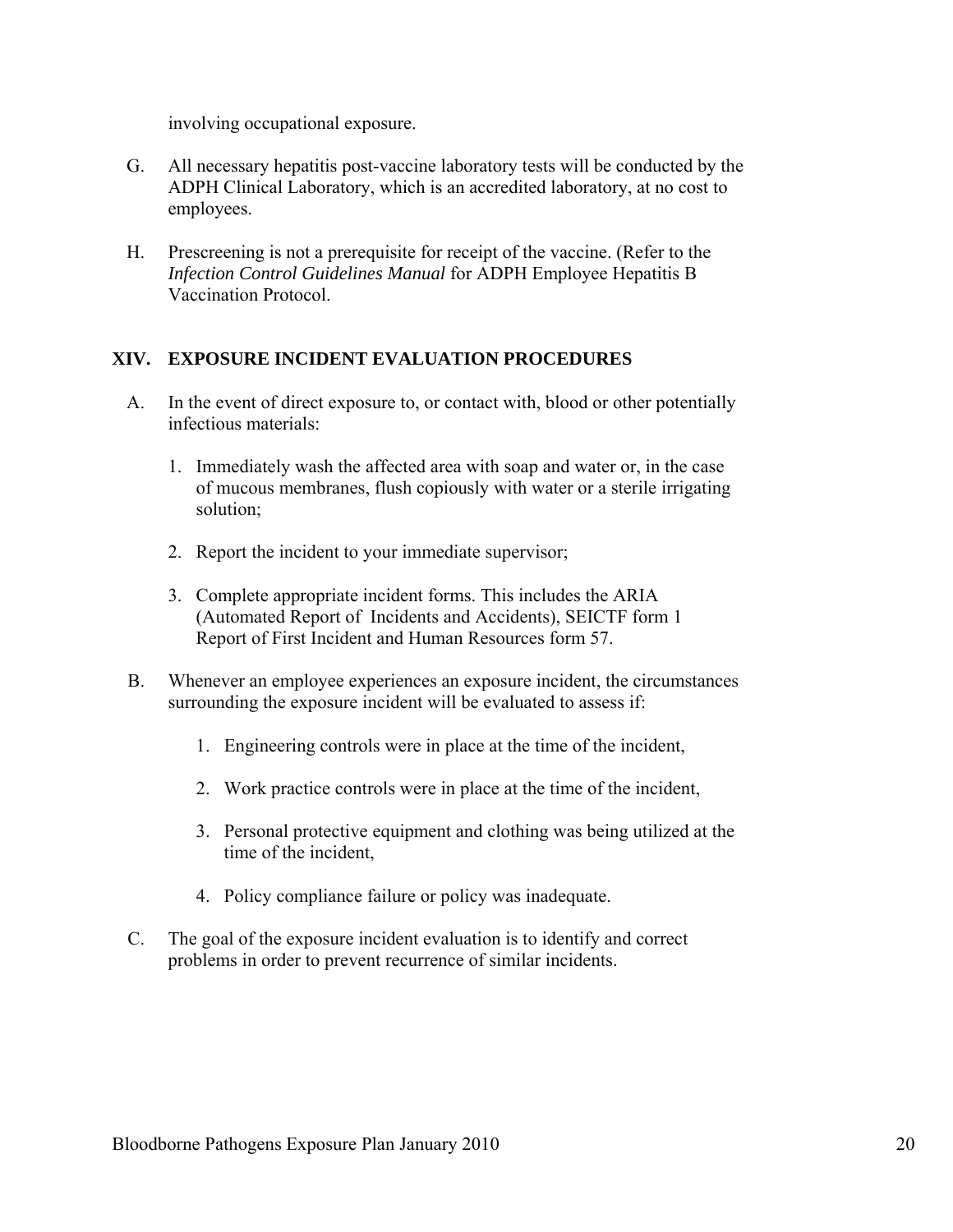## **XV. POSTEXPOSURE EVALUATION AND FOLLOW-UP**

 At this facility, when an employee incurs an exposure, it is to be reported to  $\mathcal{L}_\mathcal{L} = \mathcal{L}_\mathcal{L} = \mathcal{L}_\mathcal{L} = \mathcal{L}_\mathcal{L} = \mathcal{L}_\mathcal{L} = \mathcal{L}_\mathcal{L} = \mathcal{L}_\mathcal{L} = \mathcal{L}_\mathcal{L} = \mathcal{L}_\mathcal{L} = \mathcal{L}_\mathcal{L} = \mathcal{L}_\mathcal{L} = \mathcal{L}_\mathcal{L} = \mathcal{L}_\mathcal{L} = \mathcal{L}_\mathcal{L} = \mathcal{L}_\mathcal{L} = \mathcal{L}_\mathcal{L} = \mathcal{L}_\mathcal{L}$ 

(name/position)

- A. Refer to the *ADPH Infection Control Guidelines Manual,* Section III, for recommended bloodborne pathogens instructions following blood or body fluid occupational exposures.
- B. If employee requires medical attention, the evaluating physician will have access to the following information:
	- 1. A copy of the applicable OSHA regulations;
	- 2. A description of the exposed employee's duties as related to occupational exposure;
	- 3. Route(s) of exposure;
	- 4. If known, the results of the source individual's blood test(s);
	- 5. The employee's treatment record including Hepatitis B vaccination status.
- C. The employee will be evaluated and provided medical treatment by one of the State Employees Injury Compensation Trust Fund (SEICTF) assigned physicians. The employee will be informed as to:
	- 1. Recommendations regarding appropriate laboratory baseline testing for HBV, HCV, and HIV and, if indicated, receipt of Hepatitis B vaccine and/or HIV chemoprophylaxis as indicated;
	- 2. Any medical conditions resulting from the incident which may, in the future, require further evaluation and treatment. Any such findings or diagnoses will remain confidential and will not be placed in the employee's medical record.
- D. Accurate health department medical records will be established and maintained for each employee incurring a documented occupational exposure.
	- 1. These medical records will contain:
		- a. Employee's name and social security number;
		- b. A copy of the employee's Hepatitis B vaccine record;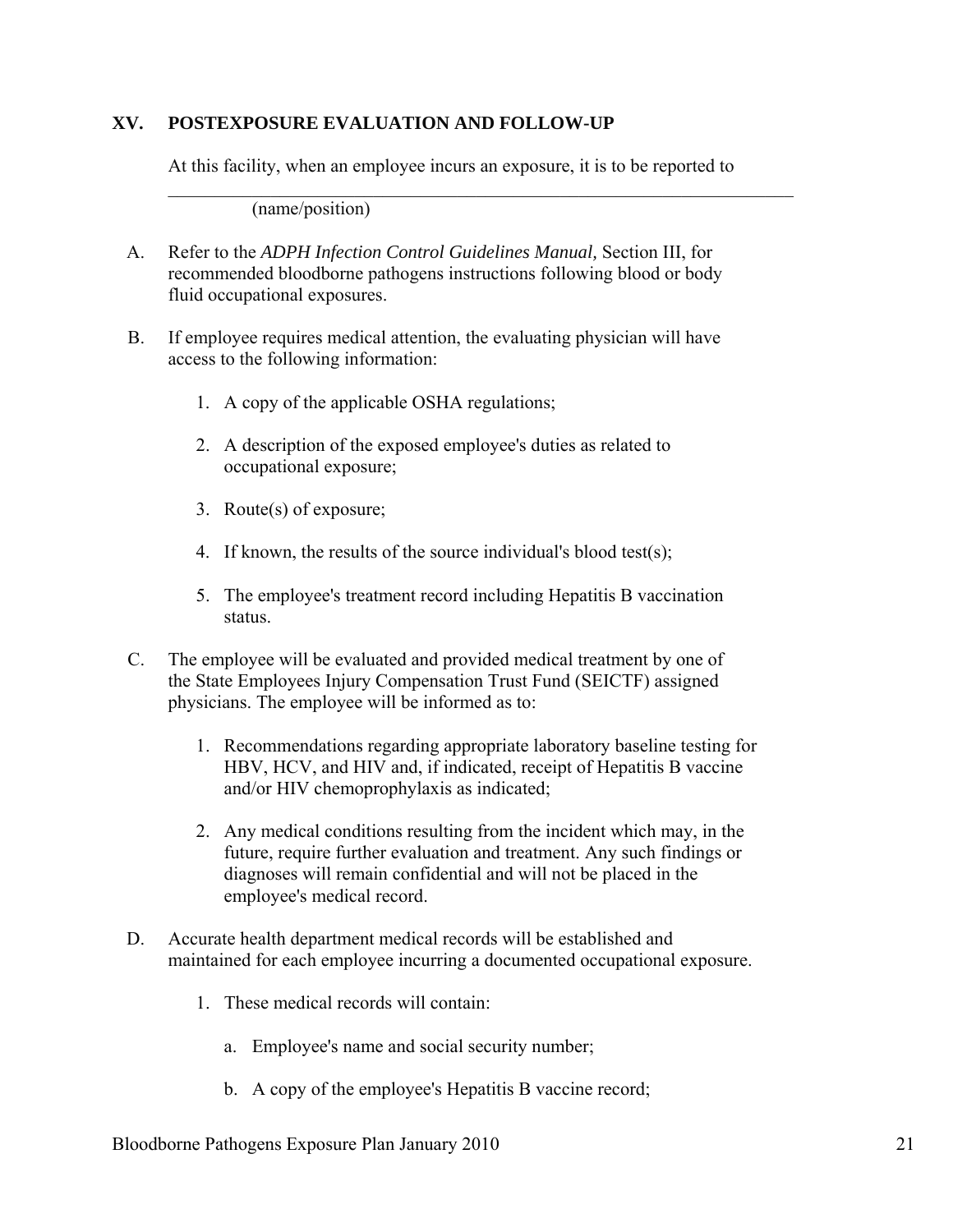- c. Any other medical information provided by the physician following the occupational exposure medical evaluation and treatment.
- 2. Employee medical records will be kept confidential. Information contained in employee medical records will not be disclosed to any person without the employee's expressed written consent, except as provided by law.
- 3. These employee medical records will be maintained for the duration of employment plus thirty (30) years.

 $\mathcal{L}_\text{max} = \frac{1}{2} \sum_{i=1}^n \mathcal{L}_\text{max}(\mathcal{L}_i - \mathcal{L}_i)$ 

4. In this facility medical records will be maintained by

(name/position)

# **XVI. INFORMATION AND TRAINING**

- A. All employees with potential for occupational exposure will participate in an infection control training program which will be provided:
	- 1. At no cost;
	- 2. During working hours, and
	- 3. At the time of initial assignment to tasks involving occupational exposure and annually thereafter.
- B. When tasks or procedures involving occupational exposure are added or modified, additional appropriate training will be offered.
- C. Training will include:
	- 1. Access to a copy of the OSHA standards and an explanation of their contents;
	- 2. A general explanation of the epidemiology and symptoms of bloodborne diseases;
	- 3. An explanation of the modes of transmission of bloodborne pathogens;
	- 4. An explanation of the Exposure Control Plan, and access to it;
	- 5. An explanation of the appropriate methods for recognizing tasks and other activities that may involve exposure to blood or other potentially infectious materials;
	- 6. An explanation of the use and limitations of methods that will prevent or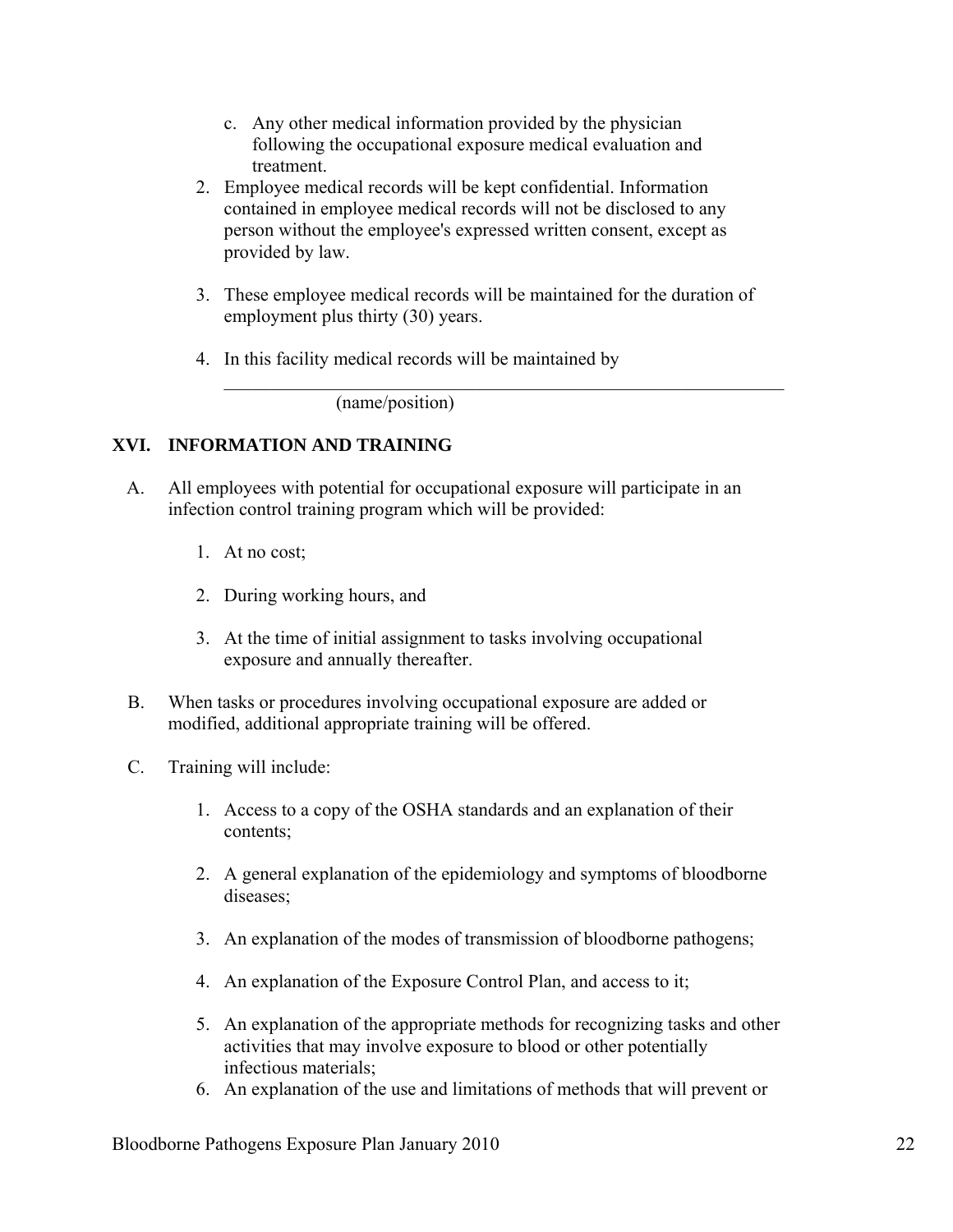reduce exposure including appropriate engineering controls, work practices and personal protective equipment;

- 7. Information on the types, proper use, removal, location, handling, decontamination and disposal of personal protective equipment;
- 8. An explanation of the basis for selection of personal protective equipment;
- 9. Information on the Hepatitis B vaccination;
- 10. Information on appropriate actions to take in the event of an exposure incident, including:
	- a. What to do;
	- b. Whom to contact;
	- c. Method of reporting the incident; and
	- d. Post exposure evaluations and follow-up.
- 11. An explanation of proper signs, labels and color-coding;
- 12. An opportunity for interactive questions and answers with the person conducting the training. The trainer will be knowledgeable in the subject matter.
- 13. Records of each training session will be kept, including:
	- a. Dates of the training sessions;
	- b. The content or a summary of training;
	- c. Names and qualifications of person(s) conducting the training; and,
	- d. Names and job titles of all persons attending training. (Refer to Appendix G, Employee Training Contract, which is to be used for training documentation.)
- 14. Training records will be maintained for a period of three (3) years from the date of training.
- 15. Training at this facility will be conducted by: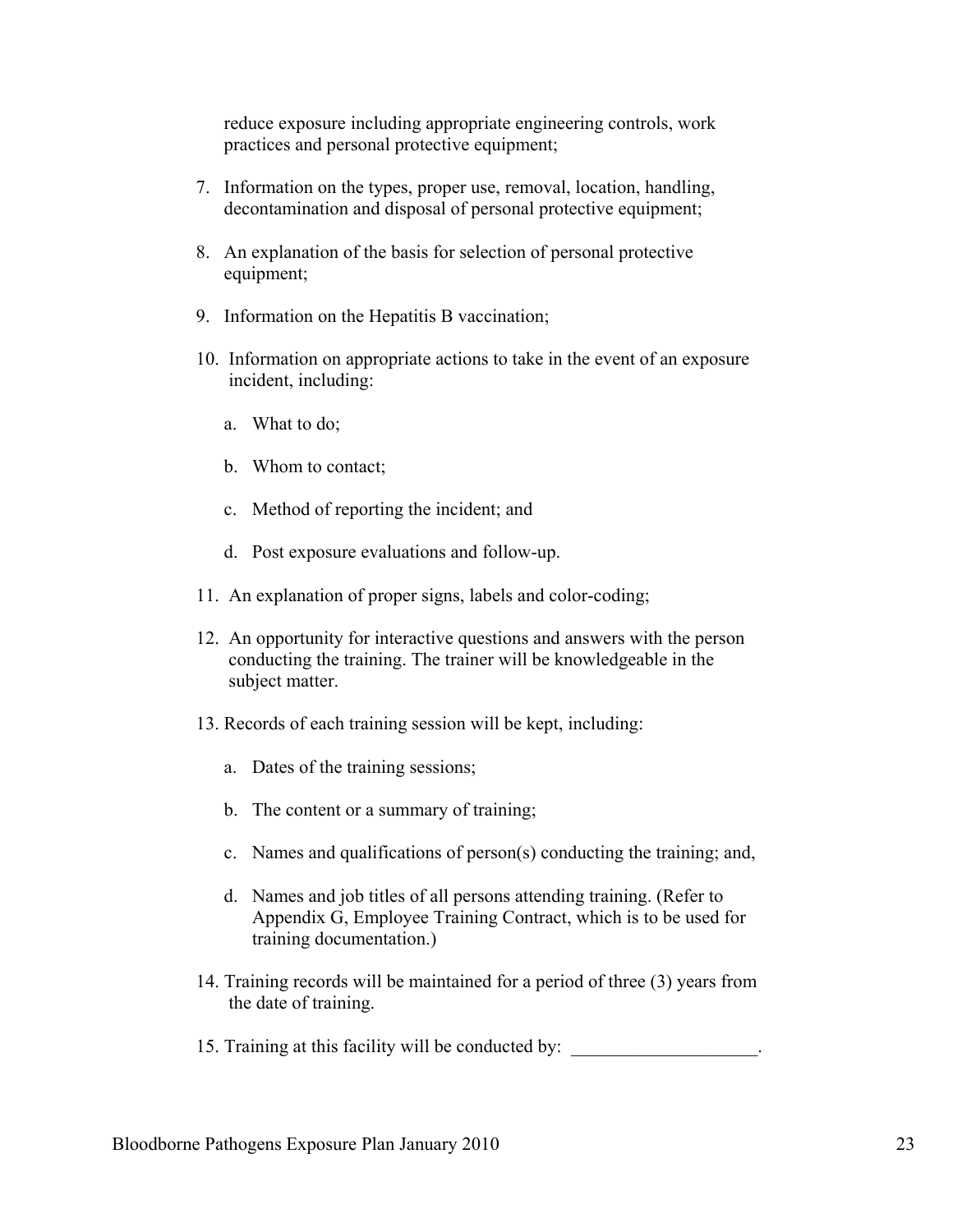#### **XVII. RECORDKEEPING**

All records required by the OSHA standard will be maintained by

 $\mathcal{L}_\mathcal{L} = \mathcal{L}_\mathcal{L} = \mathcal{L}_\mathcal{L} = \mathcal{L}_\mathcal{L} = \mathcal{L}_\mathcal{L} = \mathcal{L}_\mathcal{L} = \mathcal{L}_\mathcal{L} = \mathcal{L}_\mathcal{L} = \mathcal{L}_\mathcal{L} = \mathcal{L}_\mathcal{L} = \mathcal{L}_\mathcal{L} = \mathcal{L}_\mathcal{L} = \mathcal{L}_\mathcal{L} = \mathcal{L}_\mathcal{L} = \mathcal{L}_\mathcal{L} = \mathcal{L}_\mathcal{L} = \mathcal{L}_\mathcal{L}$ 

(name/department)

## **XVIII. EXPOSURE PLAN REVIEW**

 This Exposure Control Plan will be reviewed annually and whenever necessary to reflect new or modified tasks and procedures which would affect occupational exposure. In addition, it will be updated as necessary to reflect new or revised employee positions with occupational exposure.

Revision Dates Reason